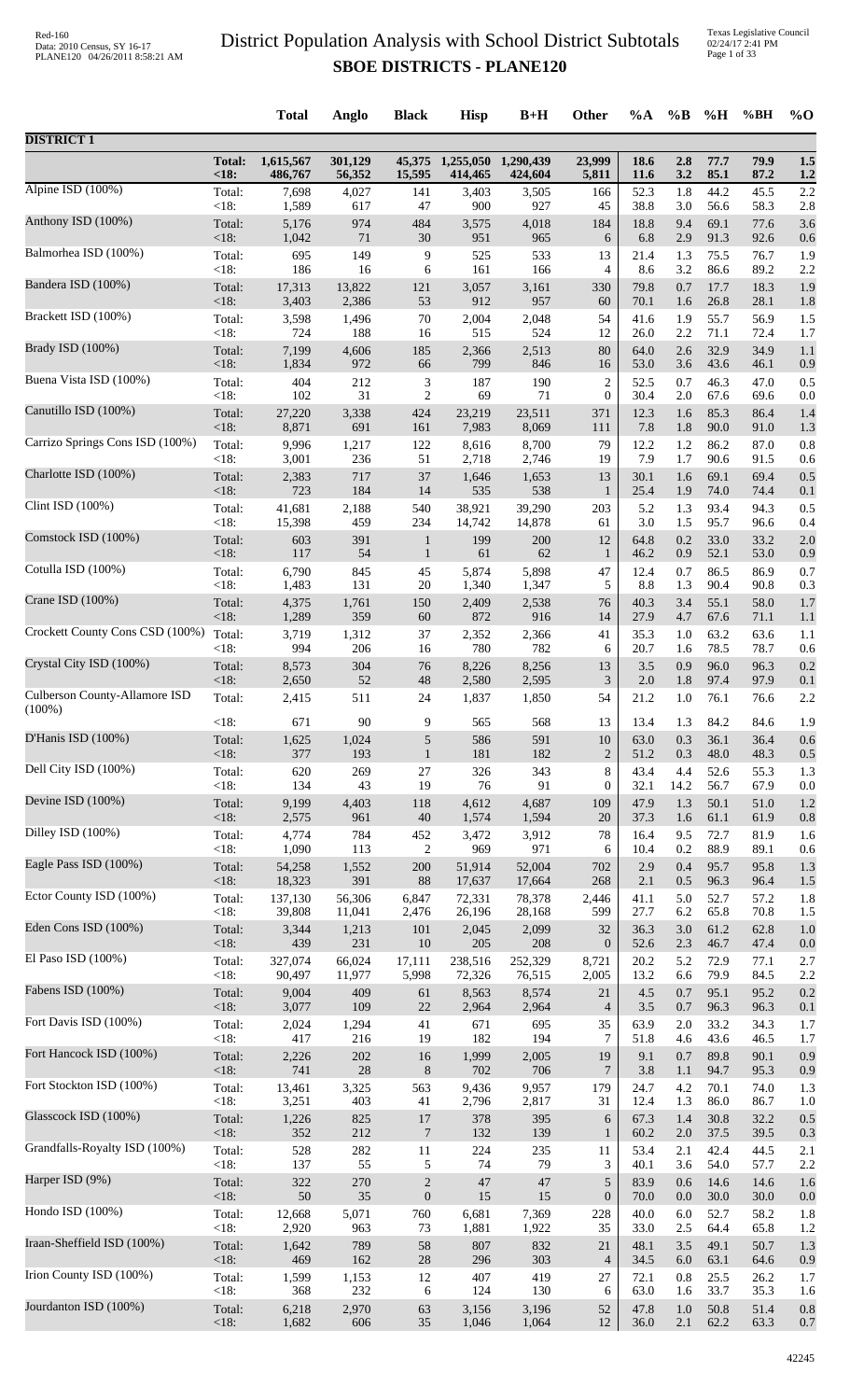Texas Legislative Council 02/24/17 2:41 PM Page 2 of 33

|                                          |                | <b>Total</b>   | Anglo                    | <b>Black</b>                     | <b>Hisp</b>      | $B+H$        | Other            | $\%A$        | $\%B$      | %H           | %BH          | $\%$ O     |
|------------------------------------------|----------------|----------------|--------------------------|----------------------------------|------------------|--------------|------------------|--------------|------------|--------------|--------------|------------|
| <b>DISTRICT 1</b>                        |                |                |                          |                                  |                  |              |                  |              |            |              |              |            |
| Junction ISD $(100\%)$                   | Total:         | 4,279          | 3,175                    | 19                               | 1,029            | 1,048        | 56               | 74.2         | 0.4        | 24.0         | 24.5         | 1.3        |
| Karnes City ISD (2%)                     | <18:           | 889            | 520                      | 7                                | 358              | 365          | 4                | 58.5         | 0.8        | 40.3         | 41.1         | 0.4        |
|                                          | Total:         | 81             | 66                       | $\boldsymbol{0}$                 | 14               | 14           | $\mathbf{1}$     | 81.5         | 0.0        | 17.3         | 17.3         | 1.2        |
| Kermit ISD (100%)                        | <18:           | $\overline{4}$ | $\overline{\mathcal{L}}$ | $\boldsymbol{0}$                 | $\mathbf{0}$     | $\mathbf{0}$ | $\boldsymbol{0}$ | 100.0        | $0.0\,$    | 0.0          | 0.0          | 0.0        |
|                                          | Total:         | 6,108          | 2,327                    | 174                              | 3,542            | 3,672        | 109              | 38.1         | 2.8        | 58.0         | 60.1         | 1.8        |
|                                          | <18:           | 1,803          | 458                      | 71                               | 1,262            | 1,305        | 40               | 25.4         | 3.9        | 70.0         | 72.4         | 2.2        |
| Knippa ISD (100%)                        | Total:         | 929            | 437                      | $\sqrt{2}$                       | 488              | 489          | $\mathfrak{Z}$   | 47.0         | 0.2        | 52.5         | 52.6         | 0.3        |
|                                          | $<18$ :        | 254            | 83                       | $\boldsymbol{0}$                 | 171              | 171          | $\boldsymbol{0}$ | 32.7         | 0.0        | 67.3         | 67.3         | 0.0        |
| La Pryor ISD (100%)                      | Total:         | 1,913          | 239                      | 29                               | 1,653            | 1,661        | 13               | 12.5         | 1.5        | 86.4         | 86.8         | 0.7        |
|                                          | $<18$ :        | 641            | 54                       | 13                               | 582              | 584          | 3                | 8.4          | 2.0        | 90.8         | 91.1         | 0.5        |
| Laredo ISD $(100\%)$                     | Total:         | 92,261         | 1,963                    | 419                              | 89,834           | 89,929       | 369              | 2.1          | 0.5        | 97.4         | 97.5         | 0.4        |
|                                          | <18:           | 30,946         | 494                      | 169                              | 30,333           | 30,359       | 93               | 1.6          | 0.5        | 98.0         | 98.1         | 0.3        |
| Leakey ISD (100%)                        | Total:         | 2,138          | 1,613                    | 18                               | 460              | 477          | 48               | 75.4         | 0.8        | 21.5         | 22.3         | 2.2        |
| Lohn ISD (100%)                          | <18:           | 413            | 240                      | 15                               | 150              | 164          | 9                | 58.1         | 3.6        | 36.3         | 39.7         | 2.2        |
|                                          | Total:         | 247            | 212                      | $\boldsymbol{0}$                 | 34               | 34           | $\mathbf{1}$     | 85.8         | 0.0        | 13.8         | 13.8         | 0.4        |
| Lytle ISD $(100\%)$                      | $<18$ :        | 35             | 25                       | $\boldsymbol{0}$                 | 10               | 10           | $\boldsymbol{0}$ | 71.4         | 0.0        | 28.6         | 28.6         | 0.0        |
|                                          | Total:         | 6,968          | 2,123                    | 102                              | 4,691            | 4,760        | 85               | 30.5         | 1.5        | 67.3         | 68.3         | 1.2        |
| Marathon ISD (100%)                      | <18:<br>Total: | 2,074<br>535   | 430<br>319               | 42                               | 1,600<br>$210\,$ | 1,625<br>210 | 19<br>6          | 20.7<br>59.6 | 2.0<br>0.2 | 77.1<br>39.3 | 78.4<br>39.3 | 0.9<br>1.1 |
|                                          | $<18$ :        | 91             | 43                       | $\mathbf{1}$<br>$\boldsymbol{0}$ | 48               | 48           | $\boldsymbol{0}$ | 47.3         | 0.0        | 52.7         | 52.7         | 0.0        |
| Marfa ISD (100%)                         | Total:         | 2,675          | 845                      | 30                               | 1,780            | 1,799        | 31               | 31.6         | 1.1        | 66.5         | 67.3         | 1.2        |
|                                          | < 18:          | 578            | 100                      | 19                               | 460              | 472          | 6                | 17.3         | 3.3        | 79.6         | 81.7         | 1.0        |
| Mason ISD (2%)                           | Total:         | 92             | 73                       | $\sqrt{2}$                       | 17               | 19           | $\boldsymbol{0}$ | 79.3         | 2.2        | 18.5         | 20.7         | 0.0        |
|                                          | <18:           | 18             | $\,8\,$                  | $\boldsymbol{0}$                 | $10\,$           | 10           | $\boldsymbol{0}$ | 44.4         | $0.0\,$    | 55.6         | 55.6         | 0.0        |
| McCamey ISD (100%)                       | Total:         | 2,247          | 910                      | 55                               | 1,267            | 1,305        | 32               | 40.5         | 2.4        | 56.4         | 58.1         | 1.4        |
| Medina ISD (98%)                         | <18:           | 619            | 174                      | 23                               | 423              | 435          | 10               | 28.1         | 3.7        | 68.3         | 70.3         | 1.6        |
|                                          | Total:         | 2,050          | 1,810                    | 17                               | 195              | 212          | 28               | 88.3         | 0.8        | 9.5          | 10.3         | 1.4        |
| Medina Valley ISD (77%)                  | $<18$ :        | 423            | 315                      | 12                               | 89               | 101          | $\overline{7}$   | 74.5         | 2.8        | 21.0         | 23.9         | 1.7        |
|                                          | Total:         | 14,567         | 8,227                    | $202\,$                          | 5,924            | 6,096        | 244              | 56.5         | 1.4        | 40.7         | 41.8         | 1.7        |
| Menard ISD (100%)                        | $<18$ :        | 3,746          | 1,718                    | 84                               | 1,893            | 1,961        | 67               | 45.9         | 2.2        | 50.5         | 52.3         | 1.8        |
|                                          | Total:         | 2,171          | 1,372                    | 14                               | 774              | 783          | 16               | 63.2         | 0.6        | 35.7         | 36.1         | 0.7        |
|                                          | <18:           | 423            | 201                      | $\overline{\mathcal{A}}$         | 220              | 221          | $\mathbf{1}$     | 47.5         | 0.9        | 52.0         | 52.2         | 0.2        |
| Monahans-Wickett-Pyote ISD<br>$(100\%)$  | Total:         | 9,697          | 4,537                    | 598                              | 4,529            | 5,031        | 129              | 46.8         | 6.2        | 46.7         | 51.9         | 1.3        |
| Natalia ISD (100%)                       | <18:           | 2,682          | 895                      | 256                              | 1,570            | 1,750        | 37               | 33.4         | 9.5        | 58.5         | 65.2         | 1.4        |
|                                          | Total:         | 5,675          | 1,933                    | 92                               | 3,615            | 3,664        | 78               | 34.1         | 1.6        | 63.7         | 64.6         | 1.4        |
|                                          | ${<}18:$       | 1,516          | 336                      | 43                               | 1,140            | 1,155        | 25               | 22.2         | 2.8        | 75.2         | 76.2         | 1.6        |
| Northside ISD (Bexar) (0%)               | Total:         | 1,326          | 944                      | 8                                | 339              | 346          | 36               | 71.2         | 0.6        | 25.6         | 26.1         | 2.7        |
|                                          | $<18$ :        | 325            | 187                      | $\overline{c}$                   | 127              | 129          | 9                | 57.5         | 0.6        | 39.1         | 39.7         | 2.8        |
| Nueces Canyon Cons ISD (100%)            | Total:         | 1,934          | 1,394                    | 15                               | 493              | 503          | 37               | 72.1         | 0.8        | 25.5         | 26.0         | 1.9        |
|                                          | <18:           | 368            | 200                      | 6                                | 159              | 162          | 6                | 54.3         | 1.6        | 43.2         | 44.0         | 1.6        |
| Paint Rock ISD (100%)                    | Total:         | 672            | 540                      | 5                                | 115              | 119          | 13               | 80.4         | 0.7        | 17.1         | 17.7         | 1.9        |
|                                          | $<18$ :        | 124            | 74                       | $\overline{2}$                   | 43               | 45           | 5                | 59.7         | 1.6        | 34.7         | 36.3         | 4.0        |
| Pearsall ISD (100%)                      | Total:         | 11,901         | 1,737                    | 177                              | 9,674            | 9,773        | 391              | 14.6         | 1.5        | 81.3         | 82.1         | 3.3        |
| Pecos-Barstow-Toyah ISD (100%)           | $<18$ :        | 3,034          | 299                      | 44                               | 2,692            | 2,709        | 26               | 9.9          | 1.5        | 88.7         | 89.3         | 0.9        |
|                                          | Total:         | 13,521         | 2,644                    | 708                              | 10,029           | 10,709       | 168              | 19.6         | 5.2        | 74.2         | 79.2         | 1.2        |
| Pleasanton ISD (100%)                    | < 18:          | 3,057          | 305                      | 62                               | 2,661            | 2,716        | 36               | 10.0         | $2.0\,$    | 87.0         | 88.8         | 1.2        |
|                                          | Total:         | 17,159         | 7,523                    | 142                              | 9,307            | 9,418        | 218              | 43.8         | 0.8        | 54.2         | 54.9         | 1.3        |
|                                          | $<18$ :        | 4,725          | 1,523                    | 52                               | 3,122            | 3,158        | 44               | 32.2         | 1.1        | 66.1         | 66.8         | 0.9        |
| Poteet ISD (100%)                        | Total:         | 8,485          | 2,128                    | 84                               | 6,209            | 6,252        | 105              | 25.1         | 1.0        | 73.2         | 73.7         | 1.2        |
|                                          | < 18:          | 2,462          | 444                      | 32                               | 1,987            | 2,000        | 18               | 18.0         | 1.3        | 80.7         | 81.2         | 0.7        |
| Presidio ISD (100%)                      | Total:         | 5,143          | 291                      | 39                               | 4,741            | 4,764        | 88               | 5.7          | 0.8        | 92.2         | 92.6         | 1.7        |
|                                          | $<18$ :        | 1,686          | 73                       | $21\,$                           | 1,563            | 1,576        | 37               | 4.3          | $1.2\,$    | 92.7         | 93.5         | 2.2        |
| Rankin ISD (100%)                        | Total:         | 1,108          | 701                      | 19                               | 377              | 391          | 16               | 63.3         | 1.7        | 34.0         | 35.3         | 1.4        |
|                                          | <18:           | 296            | 174                      | 6                                | 114              | 117          | 5                | 58.8         | $2.0\,$    | 38.5         | 39.5         | 1.7        |
| Reagan County ISD (100%)                 | Total:         | 3,367          | 1,219                    | 94                               | 2,051            | 2,125        | 23               | 36.2         | 2.8        | 60.9         | 63.1         | 0.7        |
| Rochelle ISD (100%)                      | $<18$ :        | 1,010          | 212                      | $28\,$                           | 769              | 790          | $\,8\,$          | 21.0         | 2.8        | 76.1         | 78.2         | 0.8        |
|                                          | Total:         | 893            | 792                      | $\sqrt{2}$                       | 89               | 90           | 11               | 88.7         | 0.2        | 10.0         | 10.1         | 1.2        |
| Rocksprings ISD (100%)                   | <18:           | 182            | 143                      | $\overline{c}$                   | 33               | 34           | 5                | 78.6         | 1.1        | 18.1         | 18.7         | 2.7        |
|                                          | Total:         | 1,632          | 626                      | 12                               | 986              | 996          | 10               | 38.4         | 0.7        | 60.4         | 61.0         | 0.6        |
| Sabinal ISD (100%)                       | $<18$ :        | 370            | 93                       | $\sqrt{5}$                       | 273              | 277          | $\boldsymbol{0}$ | 25.1         | 1.4        | 73.8         | 74.9         | 0.0        |
|                                          | Total:         | 2,641          | 1,144                    | 19                               | 1,452            | 1,466        | 31               | 43.3         | 0.7        | 55.0         | 55.5         | 1.2        |
|                                          | <18:           | 681            | 196                      | 12                               | 462              | 470          | 15               | 28.8         | 1.8        | 67.8         | 69.0         | 2.2        |
| San Elizario ISD (100%)                  | Total:         | 13,780         | 140                      | $30\,$                           | 13,579           | 13,589       | 51               | 1.0          | 0.2        | 98.5         | 98.6         | 0.4        |
|                                          | < 18:          | 5,104          | 32                       | 16                               | 5,054            | 5,059        | 13               | 0.6          | 0.3        | 99.0         | 99.1         | 0.3        |
| San Felipe-Del Rio Cons ISD<br>$(100\%)$ | Total:         | 48,272         | 8,157                    | 923                              | 38,996           | 39,620       | 495              | 16.9         | 1.9        | 80.8         | 82.1         | 1.0        |
| San Vicente ISD (100%)                   | < 18:          | 14,446         | 1,432                    | 305                              | 12,733           | 12,886       | 128              | 9.9          | 2.1        | 88.1         | 89.2         | 0.9        |
|                                          | Total:         | 219            | 158                      | $\boldsymbol{0}$                 | 58               | 58           | $\mathfrak{Z}$   | 72.1         | 0.0        | 26.5         | 26.5         | 1.4        |
|                                          | <18:           | $38\,$         | 15                       | $\boldsymbol{0}$                 | 21               | $21\,$       | $\sqrt{2}$       | 39.5         | 0.0        | 55.3         | 55.3         | 5.3        |
| Schleicher ISD (100%)                    | Total:         | 3,461          | 1,872                    | 55                               | 1,536            | 1,572        | 17               | 54.1         | 1.6        | 44.4         | 45.4         | 0.5        |
|                                          | <18:           | 1,103          | 564                      | 26                               | 518              | 535          | 4                | 51.1         | 2.4        | 47.0         | 48.5         | 0.4        |
| Sierra Blanca ISD (100%)                 | Total:         | 613            | 150                      | 19                               | 433              | 450          | 13               | 24.5         | 3.1        | 70.6         | 73.4         | 2.1        |
|                                          | $<18$ :        | 168            | 16                       | $\mathbf{1}$                     | 148              | 149          | 3                | 9.5          | 0.6        | 88.1         | 88.7         | 1.8        |
| Socorro ISD (100%)                       | Total:         | 180,017        | 13,268                   | 4,997                            | 160,414          | 164,275      | 2,474            | 7.4          | 2.8        | 89.1         | 91.3         | 1.4        |
|                                          | $<18$ :        | 60,941         | 2,955                    | 1,848                            | 56,035           | 57,218       | 768              | 4.8          | 3.0        | 91.9         | 93.9         | 1.3        |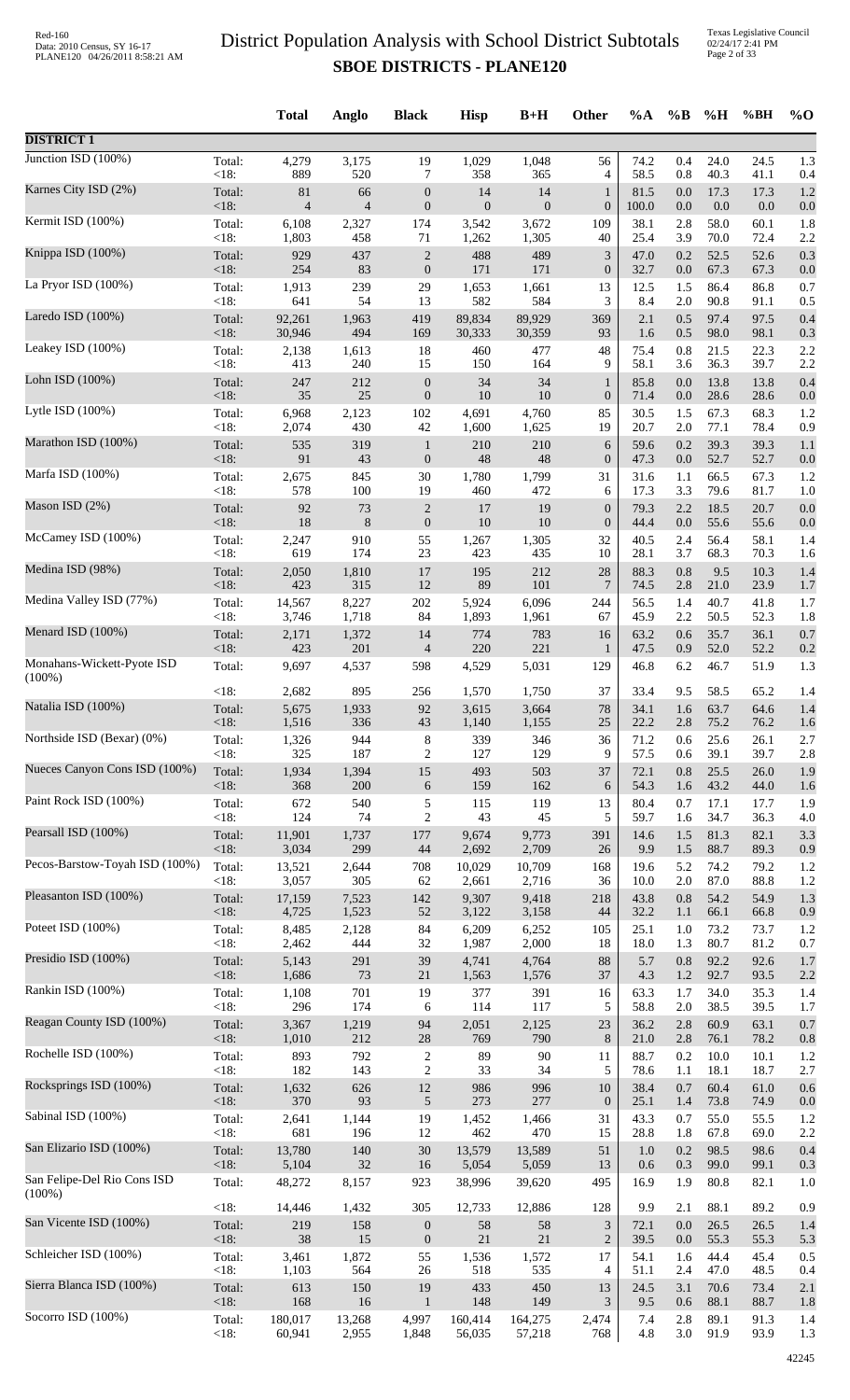Texas Legislative Council 02/24/17 2:41 PM Page 3 of 33

|                            |                        | <b>Total</b>         | Anglo             | <b>Black</b>                   | <b>Hisp</b>          | $B+H$                | Other                            | $\%A$        | $\%$ B         | %H           | %BH          | $%$ <sup>O</sup> |
|----------------------------|------------------------|----------------------|-------------------|--------------------------------|----------------------|----------------------|----------------------------------|--------------|----------------|--------------|--------------|------------------|
| <b>DISTRICT 1</b>          |                        |                      |                   |                                |                      |                      |                                  |              |                |              |              |                  |
| Somerset ISD (37%)         | Total:                 | 5,612                | 1,198             | 85                             | 4,281                | 4,341                | 73                               | 21.3         | 1.5            | 76.3         | 77.4         | 1.3              |
|                            | < 18:                  | 1,841                | 254               | 44                             | 1,541                | 1,570                | 17                               | 13.8         | 2.4            | 83.7         | 85.3         | 0.9              |
| Sonora ISD (100%)          | Total:<br>$<18$ :      | 4,128<br>1,134       | 1,639<br>339      | 38<br>17                       | 2,459<br>786         | 2,470<br>791         | 19<br>4                          | 39.7<br>29.9 | 0.9<br>1.5     | 59.6<br>69.3 | 59.8<br>69.8 | 0.5<br>0.4       |
| Terlingua CSD (100%)       | Total:                 | 780                  | 507               | 7                              | 247                  | 251                  | 22                               | 65.0         | 0.9            | 31.7         | 32.2         | 2.8              |
| Terrell County ISD (100%)  | <18:<br>Total:         | 159<br>984           | 47<br>495         | $\overline{4}$<br>9            | 107<br>467           | 109<br>475           | $\mathfrak{Z}$<br>14             | 29.6<br>50.3 | 2.5<br>0.9     | 67.3<br>47.5 | 68.6<br>48.3 | 1.9<br>1.4       |
|                            | <18:                   | 218                  | 88                | 3                              | 124                  | 127                  | 3                                | 40.4         | 1.4            | 56.9         | 58.3         | 1.4              |
| Tornillo ISD (100%)        | Total:<br>$<18$ :      | 3,717<br>1,515       | 76<br>15          | 16<br>11                       | 3,637<br>1,497       | 3,641<br>1,500       | $\mathbf{0}$<br>$\boldsymbol{0}$ | 2.0<br>1.0   | 0.4<br>0.7     | 97.8<br>98.8 | 98.0<br>99.0 | 0.0<br>0.0       |
| United ISD (100%)          | Total:<br><18:         | 156,720<br>56,803    | 6,300<br>1,591    | 1,011<br>392                   | 148,586<br>54,734    | 149,042<br>54,863    | 1,378<br>349                     | 4.0<br>2.8   | 0.6<br>0.7     | 94.8<br>96.4 | 95.1<br>96.6 | 0.9<br>0.6       |
| Utopia ISD (100%)          | Total:                 | 1,389                | 1,224             | $\sqrt{5}$                     | 140                  | 145                  | 20                               | 88.1         | 0.4            | 10.1         | 10.4         | 1.4              |
| Uvalde Cons ISD (100%)     | < 18:<br>Total:        | 221<br>22,959        | 174<br>5,321      | 3<br>208                       | 41<br>17,266         | 44<br>17,384         | 3<br>254                         | 78.7<br>23.2 | 1.4<br>0.9     | 18.6<br>75.2 | 19.9<br>75.7 | 1.4<br>1.1       |
| Valentine ISD (100%)       | < 18:                  | 6,873                | 912               | 84                             | 5,836                | 5,882                | 79                               | 13.3         | 1.2            | 84.9<br>37.4 | 85.6         | 1.1              |
|                            | Total:<br>< 18:        | 318<br>$47\,$        | 196<br>18         | $\sqrt{2}$<br>$\boldsymbol{0}$ | 119<br>29            | 121<br>29            | $\mathbf{1}$<br>$\boldsymbol{0}$ | 61.6<br>38.3 | 0.6<br>0.0     | 61.7         | 38.1<br>61.7 | 0.3<br>0.0       |
| Webb Cons ISD (100%)       | Total:<br><18:         | 1,323<br>409         | 82<br>6           | 12<br>5                        | 1,233<br>402         | 1,236<br>403         | 5<br>$\overline{0}$              | 6.2<br>1.5   | 0.9<br>1.2     | 93.2<br>98.3 | 93.4<br>98.5 | 0.4<br>0.0       |
| Wink-Loving ISD (100%)     | Total:<br>< 18:        | 1,084<br>315         | 757<br>193        | 17<br>9                        | 300<br>113           | 313<br>119           | 14<br>3                          | 69.8<br>61.3 | 1.6<br>2.9     | 27.7<br>35.9 | 28.9<br>37.8 | 1.3<br>1.0       |
| Ysleta ISD (100%)          | Total:                 | 192,978              | 18,829            | 5,883                          | 167,710              | 171,907              | 2,242                            | 9.8          | 3.0            | 86.9         | 89.1         | 1.2              |
| Zapata County ISD (100%)   | <18:<br>Total:         | 54,368<br>14,018     | 2,853<br>861      | 2,073<br>26                    | 49,890<br>13,084     | 51,020<br>13,097     | 495<br>60                        | 5.2<br>6.1   | 3.8<br>0.2     | 91.8<br>93.3 | 93.8<br>93.4 | 0.9<br>0.4       |
|                            | < 18:                  | 4,805                | 113               | 10                             | 4,673                | 4,677                | 15                               | 2.4          | $0.2\,$        | 97.3         | 97.3         | 0.3              |
| <b>DISTRICT 2</b>          |                        |                      |                   |                                |                      |                      |                                  |              |                |              |              |                  |
|                            | <b>Total:</b><br>< 18: | 1,664,048<br>503,028 | 378,807<br>65,404 | 49,497<br>16,306               | 1,217,928<br>419,556 | 1,259,436<br>431,103 | 25,805<br>6,521                  | 22.8<br>13.0 | 3.0<br>3.2     | 73.2<br>83.4 | 75.7<br>85.7 | 1.6<br>1.3       |
| Agua Dulce ISD (72%)       | Total:                 | 1,110                | 301               | 22                             | 782                  | 796                  | 13                               | 27.1         | 2.0            | 70.5         | 71.7         | 1.2              |
| Aransas County ISD (100%)  | <18:<br>Total:         | 340<br>20,983        | 64<br>14,924      | 14<br>354                      | 263<br>5,059         | 271<br>5,342         | 5<br>717                         | 18.8<br>71.1 | 4.1<br>1.7     | 77.4<br>24.1 | 79.7<br>25.5 | 1.5<br>3.4       |
| Aransas Pass ISD (100%)    | < 18:<br>Total:        | 4,037<br>11,057      | 2,081<br>6,380    | 130<br>354                     | 1,730<br>4,118       | 1,815<br>4,407       | 141<br>270                       | 51.5<br>57.7 | $3.2\,$<br>3.2 | 42.9<br>37.2 | 45.0<br>39.9 | 3.5<br>2.4       |
| Austwell-Tivoli ISD (100%) | <18:                   | 2,671                | 1,090             | 144                            | 1,432                | 1,528                | 53                               | 40.8         | 5.4            | 53.6         | 57.2         | 2.0              |
|                            | Total:<br><18:         | 850<br>181           | 313<br>41         | 13<br>$\mathbf{1}$             | 518<br>137           | 527<br>137           | 10<br>3                          | 36.8<br>22.7 | 1.5<br>0.6     | 60.9<br>75.7 | 62.0<br>75.7 | 1.2<br>1.7       |
| Banquete ISD (100%)        | Total:<br><18:         | 3,989<br>1,092       | 1,450<br>308      | 46<br>18                       | 2,482<br>767         | 2,518<br>779         | 21<br>5                          | 36.3<br>28.2 | 1.2<br>1.6     | 62.2<br>70.2 | 63.1<br>71.3 | 0.5<br>0.5       |
| Bay City ISD (100%)        | Total:<br>< 18:        | 20,201<br>5,510      | 8,617<br>1,627    | 3,081<br>913                   | 8,332<br>2,983       | 11,276<br>3,814      | 308<br>69                        | 42.7<br>29.5 | 15.3<br>16.6   | 41.2<br>54.1 | 55.8<br>69.2 | 1.5<br>1.3       |
| Bishop Cons ISD (100%)     | Total:                 | 5,365                | 1,634             | 103                            | 3,618                | 3,676                | 55                               | 30.5         | 1.9            | 67.4         | 68.5         | 1.0              |
| Bloomington ISD (100%)     | $<18$ :                | 1,462                | 300               | 44                             | 1,123                | 1,148                | 14                               | 20.5         | 3.0            | 76.8         | 78.5         | 1.0              |
|                            | Total:<br>< 18:        | 4,103<br>1,277       | 1,045<br>203      | 227<br>$77\,$                  | 2,826<br>1,002       | 3,035<br>1,064       | 23<br>10                         | 25.5<br>15.9 | 5.5<br>6.0     | 68.9<br>78.5 | 74.0<br>83.3 | 0.6<br>0.8       |
| Boling ISD (100%)          | Total:<br><18:         | 4,208<br>1,081       | 2,131<br>428      | 622<br>133                     | 1,444<br>528         | 2,050<br>651         | 27<br>$\overline{2}$             | 50.6<br>39.6 | 14.8<br>12.3   | 34.3<br>48.8 | 48.7<br>60.2 | 0.6<br>0.2       |
| Brownsville ISD (100%)     | Total:                 | 189,748              | 10,576            | 989                            | 177,308              | 177,706              | 1,466                            | 5.6          | 0.5            | 93.4         | 93.7         | 0.8              |
| Calallen ISD (100%)        | $<18$ :                | 65,165<br>20,286     | 1,882<br>10,560   | 423<br>354                     | 62,767               | 62,890               | 393<br>299                       | 2.9<br>52.1  | 0.6<br>1.7     | 96.3<br>45.0 | 96.5<br>46.5 | 0.6<br>1.5       |
|                            | Total:<br><18:         | 5,610                | 2,235             | 156                            | 9,138<br>3,181       | 9,427<br>3,295       | 80                               | 39.8         | 2.8            | 56.7         | 58.7         | 1.4              |
| Calhoun County ISD (100%)  | Total:<br>< 18:        | 21,381<br>5,671      | 9,794<br>1,729    | 655<br>193                     | 9,922<br>3,506       | 10,484<br>3,645      | 1,103<br>297                     | 45.8<br>30.5 | 3.1<br>3.4     | 46.4<br>61.8 | 49.0<br>64.3 | 5.2<br>5.2       |
| Columbus ISD (96%)         | Total:                 | 9,791                | 6,753             | 1,068                          | 1,929                | 2,931                | 107                              | 69.0         | 10.9           | 19.7         | 29.9         | 1.1              |
| Corpus Christi ISD (100%)  | <18:<br>Total:         | 2,254<br>235,270     | 1,215<br>66,854   | 324<br>12,085                  | 726<br>151,590       | 1,007<br>161,957     | 32<br>6,459                      | 53.9<br>28.4 | 14.4<br>5.1    | 32.2<br>64.4 | 44.7<br>68.8 | 1.4<br>2.7       |
| Cuero ISD (100%)           | < 18:<br>Total:        | 60,205<br>10,463     | 10,537<br>5,026   | 3,759<br>1,602                 | 45,465<br>3,768      | 48,145<br>5,252      | 1,523<br>185                     | 17.5<br>48.0 | 6.2<br>15.3    | 75.5<br>36.0 | 80.0<br>50.2 | 2.5<br>1.8       |
| Donna ISD (100%)           | <18:<br>Total:         | 2,293<br>58,681      | 840<br>4,241      | 405<br>184                     | 1,049<br>54,273      | 1,373<br>54,319      | 80<br>121                        | 36.6<br>7.2  | 17.7<br>0.3    | 45.7<br>92.5 | 59.9<br>92.6 | 3.5<br>0.2       |
|                            | <18:                   | 22,391               | 445               | 98                             | 21,884               | 21,904               | 42                               | $2.0\,$      | 0.4            | 97.7         | 97.8         | 0.2              |
| Driscoll ISD (100%)        | Total:<br><18:         | 1,406<br>433         | 212<br>42         | 5<br>4                         | 1,183<br>386         | 1,188<br>390         | 6<br>1                           | 15.1<br>9.7  | 0.4<br>0.9     | 84.1<br>89.1 | 84.5<br>90.1 | 0.4<br>0.2       |
| East Bernard ISD (100%)    | Total:<br>< 18:        | 4,142<br>1,135       | 2,857<br>706      | 296<br>95                      | 977<br>340           | 1,257<br>426         | 28<br>3                          | 69.0<br>62.2 | 7.1<br>8.4     | 23.6<br>30.0 | 30.3<br>37.5 | 0.7<br>0.3       |
| Edcouch-Elsa ISD (100%)    | Total:                 | 18,102               | 398               | 122                            | 17,666               | 17,690               | 14                               | 2.2          | 0.7            | 97.6         | 97.7         | 0.1              |
| Edinburg Cons ISD (16%)    | <18:<br>Total:         | 6,579<br>22,230      | 104<br>739        | 59<br>49                       | 6,464<br>21,428      | 6,473<br>21,441      | $\overline{c}$<br>50             | 1.6<br>3.3   | 0.9<br>0.2     | 98.3<br>96.4 | 98.4<br>96.5 | 0.0<br>0.2       |
| Edna ISD (100%)            | $<18$ :                | 8,827                | 216               | 23                             | 8,590                | 8,594                | 17<br>95                         | 2.4<br>59.0  | 0.3            | 97.3<br>28.6 | 97.4         | 0.2              |
|                            | Total:<br>$<18$ :      | 7,840<br>2,030       | 4,626<br>923      | 942<br>332                     | 2,246<br>803         | 3,119<br>1,086       | 21                               | 45.5         | 12.0<br>16.4   | 39.6         | 39.8<br>53.5 | 1.2<br>1.0       |
| El Campo ISD (100%)        | Total:<br>$<18$ :      | 17,808<br>5,029      | 8,083<br>1,548    | 2,009<br>664                   | 7,678<br>2,853       | 9,576<br>3,454       | 149<br>27                        | 45.4<br>30.8 | 11.3<br>13.2   | 43.1<br>56.7 | 53.8<br>68.7 | 0.8<br>0.5       |
| Flour Bluff ISD (100%)     | Total:                 | 30,542               | 20,412            | 1,226                          | 7,496                | 8,573                | 1,557                            | 66.8         | 4.0            | 24.5         | 28.1         | 5.1              |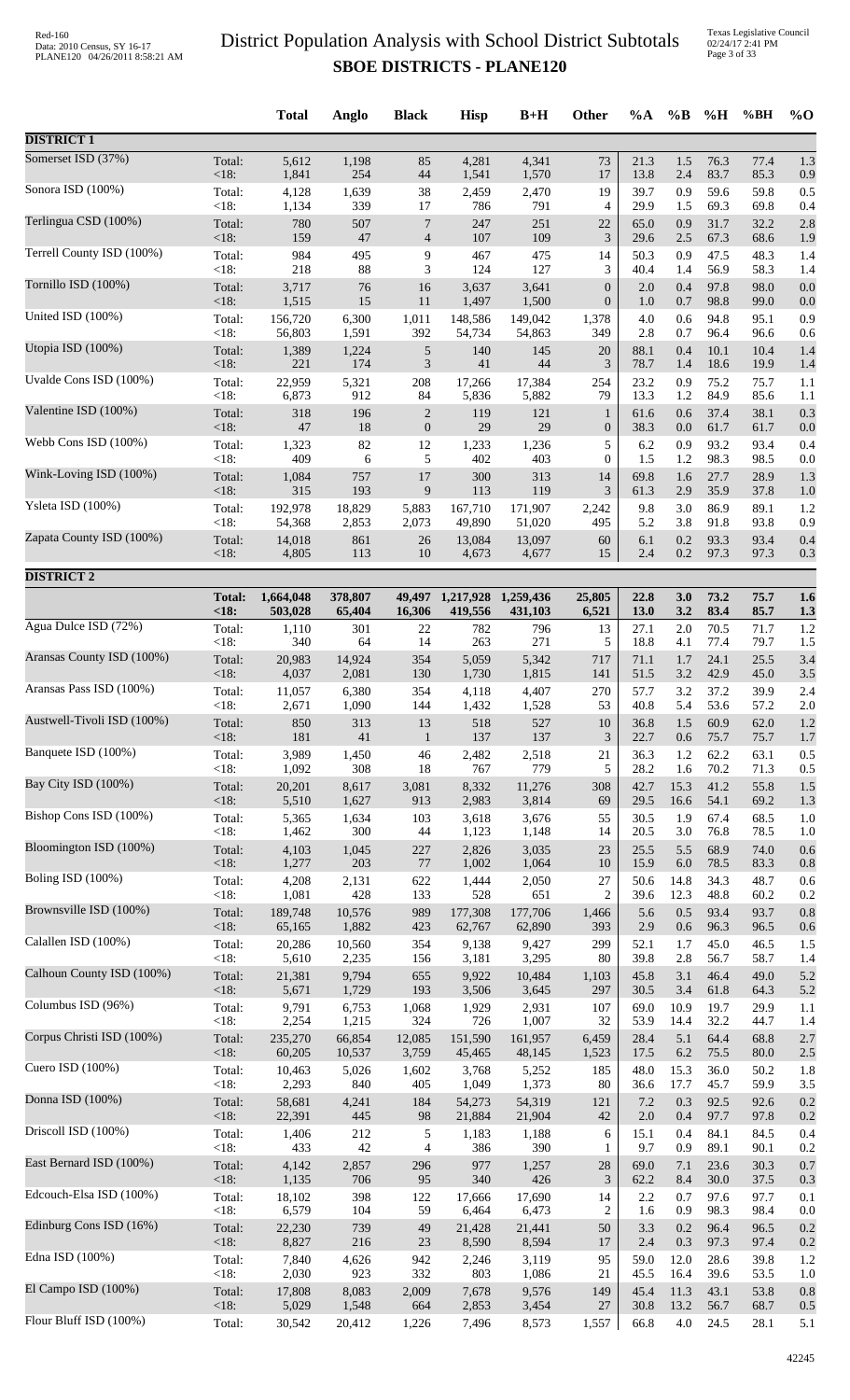Texas Legislative Council 02/24/17 2:41 PM Page 4 of 33

|                                 |                | <b>Total</b>    | Anglo            | <b>Black</b>     | <b>Hisp</b>      | $B+H$            | <b>Other</b>           | $\%A$        | $\%B$      | $\%$ H       | %BH          | $\%$ O     |
|---------------------------------|----------------|-----------------|------------------|------------------|------------------|------------------|------------------------|--------------|------------|--------------|--------------|------------|
| <b>DISTRICT 2</b>               |                |                 |                  |                  |                  |                  |                        |              |            |              |              |            |
| Ganado ISD (100%)               | $<18$ :        | 7,173           | 3,837            | 490              | 2,623            | 3,011            | $\overline{325}$<br>28 | 53.5<br>61.9 | 6.8<br>2.2 | 36.6<br>35.3 | 42.0<br>37.3 | 4.5<br>0.9 |
|                                 | Total:<br><18: | 3,217<br>793    | 1,990<br>362     | 71<br>19         | 1,136<br>406     | 1,199<br>421     | 10                     | 45.6         | 2.4        | 51.2         | 53.1         | 1.3        |
| Goliad ISD (100%)               | Total:         | 7,210           | 4,337            | 385              | 2,462            | 2,794            | 79                     | 60.2         | 5.3        | 34.1         | 38.8         | 1.1        |
|                                 | <18:           | 1,648           | 765              | 123              | 778              | 867              | 16                     | 46.4         | 7.5        | 47.2         | 52.6         | 1.0        |
| Gregory-Portland ISD (100%)     | Total:         | 18,384          | 9,939            | 348              | 7,696            | 7,993            | 452                    | 54.1         | 1.9        | 41.9         | 43.5         | 2.5        |
| Hallettsville ISD (0%)          | $<18$ :        | 5,199           | 2,372            | 137              | 2,585            | 2,694            | 133                    | 45.6         | 2.6        | 49.7         | 51.8         | 2.6        |
|                                 | Total:         | 0               | $\boldsymbol{0}$ | $\boldsymbol{0}$ | $\boldsymbol{0}$ | $\boldsymbol{0}$ | $\boldsymbol{0}$       | 0.0          | 0.0        | 0.0          | 0.0          | 0.0        |
| Harlingen Cons ISD (100%)       | < 18:          | $\overline{0}$  | $\overline{0}$   | $\boldsymbol{0}$ | $\mathbf{0}$     | $\boldsymbol{0}$ | $\overline{0}$         | 0.0          | 0.0        | 0.0          | 0.0          | 0.0        |
|                                 | Total:         | 83,679          | 15,694           | 918              | 66,155           | 66,738           | 1,247                  | 18.8         | 1.1        | 79.1         | 79.8         | 1.5        |
| Hidalgo ISD (100%)              | <18:           | 25,279          | 2,285            | 376              | 22,485           | 22,650           | 344                    | 9.0          | 1.5        | 88.9         | 89.6         | 1.4        |
|                                 | Total:         | 8,019           | 178              | 43               | 7,824            | 7,832            | 9                      | 2.2          | 0.5        | 97.6         | 97.7         | 0.1        |
|                                 | <18:           | 2,832           | 26               | $25\,$           | 2,800            | 2,804            | $\overline{c}$         | 0.9          | 0.9        | 98.9         | 99.0         | 0.1        |
| Industrial ISD (100%)           | Total:         | 4,153           | 3,198            | 79               | 861              | 918              | 37                     | 77.0         | 1.9        | 20.7         | 22.1         | 0.9        |
|                                 | <18:           | 1,156           | 805              | 42               | 322              | 347              | $\overline{4}$         | 69.6         | 3.6        | 27.9         | 30.0         | 0.3        |
| Ingleside ISD (100%)            | Total:         | 10,056          | 5,552            | 250              | 3,953            | 4,171            | 333                    | 55.2         | 2.5        | 39.3         | 41.5         | 3.3        |
|                                 | $<18$ :        | 2,979           | 1,307            | 110              | 1,488            | 1,577            | 95                     | 43.9         | 3.7        | 49.9         | 52.9         | 3.2        |
| Kenedy County-Wide CSD (100%)   | Total:         | 413             | 85               | 8                | 317              | 319              | 9                      | 20.6         | 1.9        | 76.8         | 77.2         | 2.2        |
|                                 | <18:           | 102             | 18               | $\overline{4}$   | 78               | 79               | 5                      | 17.6         | 3.9        | 76.5         | 77.5         | 4.9        |
| Kingsville ISD (100%)           | Total:         | 26,603          | 5,677            | 1,341            | 18,927           | 20,055           | 871                    | 21.3         | 5.0        | 71.1         | 75.4         | 3.3        |
| La Feria ISD (100%)             | <18:           | 6,568           | 862              | 365              | 5,352            | 5,587            | 119                    | 13.1         | 5.6        | 81.5         | 85.1         | 1.8        |
|                                 | Total:         | 15,141          | 2,497            | 77               | 12,512           | 12,540           | 104                    | 16.5         | 0.5        | 82.6         | 82.8         | 0.7        |
| La Joya ISD (5%)                | <18:           | 4,794           | 348              | 37               | 4,412            | 4,427            | 19                     | 7.3          | 0.8        | 92.0         | 92.3         | 0.4        |
|                                 | Total:         | 4,981           | 55               | 13               | 4,905            | 4,907            | 19                     | 1.1          | 0.3        | 98.5         | 98.5         | 0.4        |
| La Villa ISD (100%)             | <18:           | 1,865           | 18<br>84         | 5<br>$28\,$      | 1,840            | 1,840            | 7                      | 1.0<br>2.6   | 0.3<br>0.9 | 98.7<br>97.0 | 98.7<br>97.3 | 0.4        |
|                                 | Total:<br><18: | 3,270<br>842    | 16               | 12               | 3,171<br>821     | 3,183<br>826     | 3<br>$\boldsymbol{0}$  | 1.9          | 1.4        | 97.5         | 98.1         | 0.1<br>0.0 |
| Lasara ISD (100%)               | Total:         | 1,408           | 100              | 16               | 1,305            | 1,307            | 1                      | 7.1          | 1.1        | 92.7         | 92.8         | 0.1        |
|                                 | <18:           | 460             | 21               | 7                | 439              | 439              | 0                      | 4.6          | 1.5        | 95.4         | 95.4         | 0.0        |
| London ISD $(100\%)$            | Total:         | 1,526           | 793              | 26               | 674              | 699              | 34                     | 52.0         | 1.7        | 44.2         | 45.8         | 2.2        |
|                                 | <18:           | 491             | 233              | 9                | 234              | 243              | 15                     | 47.5         | 1.8        | 47.7         | 49.5         | 3.1        |
| Los Fresnos Cons ISD (100%)     | Total:         | 41,340          | 4,152            | 334              | 36,588           | 36,791           | 397                    | 10.0         | 0.8        | 88.5         | 89.0         | 1.0        |
|                                 | <18:           | 14,121          | 775              | 97               | 13,225           | 13,259           | 87                     | 5.5          | 0.7        | 93.7         | 93.9         | 0.6        |
| Louise ISD (100%)               | Total:         | 2,414           | 1,640            | 118              | 640              | 753              | 21                     | 67.9         | 4.9        | 26.5         | 31.2         | 0.9        |
| Lyford Cons ISD (100%)          | $<18$ :        | 614             | 350              | 31               | 229              | 257              | 7                      | 57.0         | 5.0        | 37.3         | 41.9         | 1.1        |
|                                 | Total:         | 6,335           | 588              | 55               | 5,707            | 5,722            | 25                     | 9.3          | 0.9        | 90.1         | 90.3         | 0.4        |
| Matagorda ISD (100%)            | $< 18$ :       | 1,976           | 127              | 33               | 1,834            | 1,840            | 9                      | 6.4          | 1.7        | 92.8         | 93.1         | 0.5        |
|                                 | Total:         | 1,034           | 905              | 18               | 103              | 118              | 11                     | 87.5         | 1.7        | 10.0         | 11.4         | 1.1        |
|                                 | <18:           | 144             | 107              | $\overline{4}$   | 34               | 37               | $\mathbf{0}$           | 74.3         | 2.8        | 23.6         | 25.7         | 0.0        |
| Mathis ISD (91%)                | Total:         | 8,123           | 1,726            | 107              | 6,292            | 6,364            | 33                     | 21.2         | 1.3        | 77.5         | 78.3         | 0.4        |
|                                 | <18:           | 2,251           | 233              | 37               | 1,990            | 2,010            | 8                      | 10.4         | 1.6        | 88.4         | 89.3         | 0.4        |
| McAllen ISD (79%)               | Total:         | 94,297          | 9,030            | 938              | 82,620           | 83,156           | 2,111                  | 9.6          | 1.0        | 87.6         | 88.2         | 2.2        |
|                                 | <18:           | 27,969          | 1,471            | 367              | 25,752           | 25,911           | 587                    | 5.3          | 1.3        | 92.1         | 92.6         | 2.1        |
| Mercedes ISD (100%)             | Total:         | 20,673          | 849              | 110              | 19,739           | 19,765           | 59                     | 4.1          | 0.5        | 95.5         | 95.6         | 0.3        |
|                                 | $<18$ :        | 7,536           | 201              | 60               | 7,305            | 7,320            | 15                     | 2.7          | 0.8        | 96.9         | 97.1         | 0.2        |
| Meyersville ISD (100%)          | Total:         | 1,194           | 1,051            | 19               | 121              | 138              | 5                      | 88.0         | 1.6        | 10.1         | 11.6         | 0.4        |
|                                 | <18:           | 265             | 215              | $\sqrt{5}$       | 43               | 48               | $\overline{2}$         | 81.1         | 1.9        | 16.2         | 18.1         | 0.8        |
| Mission Cons ISD (69%)          | Total:         | 42,287          | 4,571            | 328              | 37,288           | 37,421           | 295                    | 10.8         | 0.8        | 88.2         | 88.5         | 0.7        |
| Monte Alto ISD (100%)           | $<18$ :        | 13,443          | 435              | 136              | 12,896           | 12,935           | 73                     | 3.2          | 1.0        | 95.9         | 96.2         | 0.5        |
|                                 | Total:         | 3,380           | 260              | $10\,$           | 3,106            | 3,111            | 9                      | 7.7          | 0.3        | 91.9         | 92.0         | 0.3        |
| Nordheim ISD (99%)              | <18:           | 1,269           | 71               | $\tau$           | 1,191            | 1,194            | $\overline{4}$         | 5.6          | 0.6        | 93.9         | 94.1         | 0.3        |
|                                 | Total:         | 694             | 520              | 13               | 160              | 171              | 3                      | 74.9         | 1.9        | 23.1         | 24.6         | 0.4        |
| Nursery ISD (100%)              | <18:           | 126             | 86               | 3                | 39               | 40               | $\mathbf{0}$           | 68.3         | 2.4        | 31.0         | 31.7         | 0.0        |
|                                 | Total:         | 1,537           | 1,128            | 46               | 358              | 398              | 11                     | 73.4         | 3.0        | 23.3         | 25.9         | 0.7        |
|                                 | $<18$ :        | 340             | 222              | 18               | 100              | 113              | 5                      | 65.3         | 5.3        | 29.4         | 33.2         | 1.5        |
| Odem-Edroy ISD (100%)           | Total:         | 4,882           | 1,463            | 35               | 3,377            | 3,392            | $27\,$                 | 30.0         | 0.7        | 69.2         | 69.5         | 0.6        |
|                                 | <18:           | 1,457           | 331              | 15               | 1,116            | 1,119            | $\tau$                 | 22.7         | 1.0        | 76.6         | 76.8         | 0.5        |
| Palacios ISD (100%)             | Total:         | 6,825           | 2,643            | 272              | 3,361            | 3,580            | 602                    | 38.7         | 4.0        | 49.2         | 52.5         | 8.8        |
|                                 | <18:           | 1,903           | 412              | 109              | 1,228            | 1,295            | 196                    | 21.7         | 5.7        | 64.5         | 68.1         | 10.3       |
| Pharr-San Juan-Alamo ISD (100%) | Total:         | 121,264         | 7,675            | 686              | 112,562          | 112,818          | 771                    | 6.3          | 0.6        | 92.8         | 93.0         | 0.6        |
|                                 | <18:           | 41,907          | 747              | 325              | 40,888           | 40,978           | 182                    | 1.8          | 0.8        | 97.6         | 97.8         | 0.4        |
| Point Isabel ISD (100%)         | Total:         | 15,783          | 6,022            | 130              | 9,489            | 9,554            | 207                    | 38.2         | 0.8        | 60.1         | 60.5         | 1.3        |
| Port Aransas ISD (100%)         | <18:           | 3,836           | 658              | 38               | 3,130            | 3,142            | 36                     | 17.2         | 1.0        | 81.6         | 81.9         | 0.9        |
|                                 | Total:         | 3,585           | 3,168            | 19               | 282              | 297              | 120                    | 88.4         | 0.5        | 7.9          | 8.3          | 3.3        |
| Progreso ISD (100%)             | $<18$ :        | 580             | 460              | 8                | 85               | 92               | $28\,$                 | 79.3         | 1.4        | 14.7         | 15.9         | 4.8        |
|                                 | Total:         | 7,463           | 298              | 26               | 7,155            | 7,159            | 6                      | 4.0          | 0.3        | 95.9         | 95.9         | 0.1        |
| Raymondville ISD (100%)         | <18:           | 2,783           | $70\,$           | $10\,$           | 2,709            | 2,710            | 3                      | 2.5          | 0.4<br>3.4 | 97.3<br>86.3 | 97.4         | 0.1        |
|                                 | Total:<br><18: | 13,612<br>3,273 | 1,314<br>237     | 457<br>57        | 11,743<br>2,994  | 12,128<br>3,016  | 170<br>20              | 9.7<br>7.2   | 1.7        | 91.5         | 89.1<br>92.1 | 1.2<br>0.6 |
| Refugio ISD (98%)               | Total:         | 3,824           | 1,602            | 405              | 1,817            | 2,188            | 34                     | 41.9         | 10.6       | 47.5         | 57.2         | 0.9        |
|                                 | <18:           | 963             | 284              | 128              | 573              | 673              | 6                      | 29.5         | 13.3       | 59.5         | 69.9         | 0.6        |
| Ricardo ISD (100%)              | Total:         | 3,849           | 1,061            | 42               | 2,716            | 2,728            | 60                     | 27.6         | 1.1        | 70.6         | 70.9         | 1.6        |
|                                 | $<18$ :        | 1,121           | 213              | 23               | 879              | 886              | 22                     | 19.0         | 2.1        | 78.4         | 79.0         | 2.0        |
| Rice Cons ISD (100%)            | Total:         | 6,843           | 2,903            | 1,323            | 2,656            | 3,890            | 50                     | 42.4         | 19.3       | 38.8         | 56.8         | 0.7        |
|                                 | $<18$ :        | 1,790           | 493              | 423              | 917              | 1,289            | 8                      | 27.5         | 23.6       | 51.2         | 72.0         | 0.4        |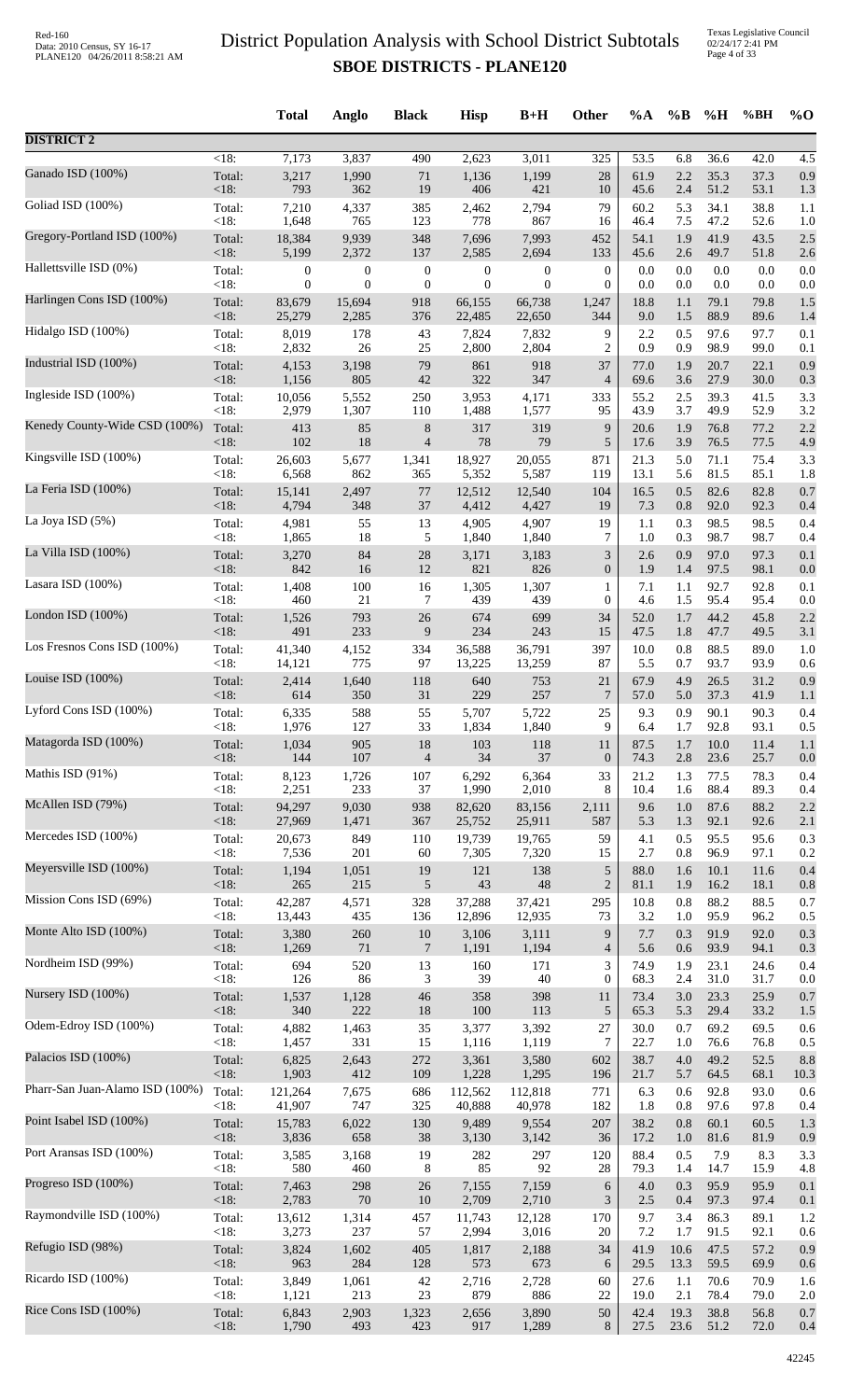Texas Legislative Council 02/24/17 2:41 PM Page 5 of 33

|                                   |                   | <b>Total</b>     | Anglo                     | <b>Black</b>                         | <b>Hisp</b>           | $B+H$                | <b>Other</b>                       | %A           | $\%B$          | %H            | %BH           | $\%$ O     |
|-----------------------------------|-------------------|------------------|---------------------------|--------------------------------------|-----------------------|----------------------|------------------------------------|--------------|----------------|---------------|---------------|------------|
| <b>DISTRICT 2</b>                 |                   |                  |                           |                                      |                       |                      |                                    |              |                |               |               |            |
| Rio Hondo ISD (100%)              | Total:            | 9,805            | 1,215                     | 65                                   | 8,516                 | 8,532                | 58                                 | 12.4         | 0.7            | 86.9          | 87.0          | 0.6        |
| Riviera ISD (100%)                | $<18$ :<br>Total: | 3,142<br>1,582   | 218<br>728                | 38<br>5                              | 2,904<br>839          | 2,911<br>841         | 13<br>13                           | 6.9<br>46.0  | $1.2\,$<br>0.3 | 92.4<br>53.0  | 92.6<br>53.2  | 0.4<br>0.8 |
|                                   | $<18$ :           | 354              | 111                       | $\boldsymbol{2}$                     | 241                   | 241                  | $\overline{c}$                     | 31.4         | 0.6            | 68.1          | 68.1          | 0.6        |
| Robstown ISD (100%)               | Total:<br>$<18$ : | 15,441<br>4,558  | 945<br>181                | 238<br>102                           | 14,292<br>4,327       | 14,436<br>4,368      | 60<br>9                            | 6.1<br>4.0   | 1.5<br>2.2     | 92.6<br>94.9  | 93.5<br>95.8  | 0.4<br>0.2 |
| San Benito Cons ISD (100%)        | Total:            | 42,834           | 2,966                     | 216                                  | 39,626                | 39,695               | 173                                | 6.9<br>2.9   | 0.5            | 92.5          | 92.7          | 0.4        |
| San Perlita ISD (100%)            | $<18$ :<br>Total: | 15,131<br>959    | 432<br>276                | 101<br>4                             | 14,633<br>677         | 14,660<br>677        | 39<br>6                            | 28.8         | 0.7<br>0.4     | 96.7<br>70.6  | 96.9<br>70.6  | 0.3<br>0.6 |
| Santa Gertrudis ISD (100%)        | $<18$ :           | 261              | 38                        | 3                                    | 221                   | 221                  | $\overline{2}$                     | 14.6         | 1.1            | 84.7          | 84.7          | 0.8        |
|                                   | Total:<br>$<18$ : | $30\,$<br>7      | 14<br>5                   | $\boldsymbol{0}$<br>$\boldsymbol{0}$ | 15<br>$\overline{2}$  | 15<br>$\overline{2}$ | $\mathbf{1}$<br>$\boldsymbol{0}$   | 46.7<br>71.4 | 0.0<br>0.0     | 50.0<br>28.6  | 50.0<br>28.6  | 3.3<br>0.0 |
| Santa Maria ISD (100%)            | Total:<br><18:    | 2,542<br>952     | 77<br>16                  | 13<br>9                              | 2,455<br>934          | 2,460<br>936         | 5<br>$\theta$                      | 3.0<br>1.7   | 0.5<br>0.9     | 96.6<br>98.1  | 96.8<br>98.3  | 0.2<br>0.0 |
| Santa Rosa ISD (100%)             | Total:            | 5,225            | 214                       | 20                                   | 4,989                 | 4,990                | 21                                 | 4.1          | 0.4            | 95.5          | 95.5          | 0.4        |
| Sharyland ISD (81%)               | $<18$ :<br>Total: | 1,752<br>32,240  | 32<br>5,935               | 14<br>374                            | 1,716<br>24,722       | 1,716<br>24,991      | $\overline{4}$<br>1,314            | 1.8<br>18.4  | 0.8<br>1.2     | 97.9<br>76.7  | 97.9<br>77.5  | 0.2<br>4.1 |
|                                   | <18:              | 10,697           | 1,128                     | 165                                  | 9,014                 | 9,115                | 454                                | 10.5         | 1.5            | 84.3          | 85.2          | 4.2        |
| Sinton ISD (100%)                 | Total:<br><18:    | 9,354<br>2,636   | 2,690<br>493              | 198<br>71                            | 6,447<br>2,085        | 6,598<br>2,127       | 66<br>16                           | 28.8<br>18.7 | 2.1<br>2.7     | 68.9<br>79.1  | 70.5<br>80.7  | 0.7<br>0.6 |
| Skidmore-Tynan ISD (1%)           | Total:            | 17               | 2                         | $\boldsymbol{0}$                     | 15                    | 15                   | $\boldsymbol{0}$                   | 11.8         | 0.0            | 88.2          | 88.2          | 0.0        |
| Taft ISD (100%)                   | <18:<br>Total:    | 9<br>5,120       | $\boldsymbol{0}$<br>1,018 | $\boldsymbol{0}$<br>113              | 9<br>3,981            | 9<br>4,058           | $\mathbf{0}$<br>44                 | 0.0<br>19.9  | $0.0\,$<br>2.2 | 100.0<br>77.8 | 100.0<br>79.3 | 0.0<br>0.9 |
| Tidehaven ISD (100%)              | <18:              | 1,559            | 168                       | 42                                   | 1,357                 | 1,376                | 15                                 | 10.8         | 2.7            | 87.0          | 88.3          | 1.0        |
|                                   | Total:<br>$<18$ : | 4,070<br>1,083   | 2,360<br>487              | 200<br>65                            | 1,476<br>532          | 1,669<br>591         | 41<br>5                            | 58.0<br>45.0 | 4.9<br>6.0     | 36.3<br>49.1  | 41.0<br>54.6  | 1.0<br>0.5 |
| Tuloso-Midway ISD (100%)          | Total:<br><18:    | 12,480<br>3,706  | 4,757<br>989              | 294<br>122                           | 7,339<br>2,620        | 7,547<br>2,689       | 176<br>28                          | 38.1<br>26.7 | 2.4<br>3.3     | 58.8<br>70.7  | 60.5<br>72.6  | 1.4<br>0.8 |
| Valley View ISD (Hidalgo) (100%)  | Total:            | 14,539           | 129                       | 71                                   | 14,379                | 14,391               | 19                                 | 0.9          | 0.5            | 98.9          | 99.0          | 0.1        |
| Van Vleck ISD (100%)              | $<18$ :<br>Total: | 5,788<br>4,945   | 51<br>3,314               | 34<br>766                            | 5,727<br>818          | 5,733<br>1,570       | $\overline{4}$<br>61               | 0.9<br>67.0  | 0.6<br>15.5    | 98.9<br>16.5  | 99.0<br>31.7  | 0.1<br>1.2 |
|                                   | <18:              | 1,068            | 606                       | 181                                  | 274                   | 447                  | 15                                 | 56.7         | 16.9           | 25.7          | 41.9          | 1.4        |
| Victoria ISD (100%)               | Total:<br><18:    | 79,038<br>20,988 | 37,582<br>7,094           | 5,820<br>1,998                       | 34,662<br>11,819      | 39,969<br>13,463     | 1,487<br>431                       | 47.5<br>33.8 | 7.4<br>9.5     | 43.9<br>56.3  | 50.6<br>64.1  | 1.9<br>2.1 |
| Weimar ISD (94%)                  | Total:            | 4,240            | 2,840                     | 518                                  | 867                   | 1,352                | 48                                 | 67.0         | 12.2           | 20.4          | 31.9          | 1.1        |
| Weslaco ISD (100%)                | $<18$ :<br>Total: | 924<br>67,754    | 431<br>6,613              | 155<br>413                           | 354<br>60,439         | 480<br>60,584        | 13<br>557                          | 46.6<br>9.8  | 16.8<br>0.6    | 38.3<br>89.2  | 51.9<br>89.4  | 1.4<br>0.8 |
|                                   | <18:              | 22,893           | 711                       | 190                                  | 21,972                | 22,023               | 159                                | 3.1          | 0.8            | 96.0          | 96.2          | 0.7        |
| West Oso ISD (100%)               | Total:<br>$<18$ : | 9,209<br>2,605   | 770<br>137                | 1,046<br>291                         | 7,417<br>2,224        | 8,358<br>2,445       | 81<br>23                           | 8.4<br>5.3   | 11.4<br>11.2   | 80.5<br>85.4  | 90.8<br>93.9  | 0.9<br>0.9 |
| Westhoff ISD (100%)               | Total:            | 483              | 377                       | 10                                   | $88\,$                | 93                   | 13                                 | 78.1         | 2.1            | 18.2          | 19.3          | 2.7        |
| Wharton ISD (100%)                | <18:<br>Total:    | $72\,$<br>13,007 | 41<br>5,113               | 5<br>3,107                           | $26\,$<br>4,757       | $26\,$<br>7,759      | 5<br>135                           | 56.9<br>39.3 | 6.9<br>23.9    | 36.1<br>36.6  | 36.1<br>59.7  | 6.9<br>1.0 |
| Woodsboro ISD (100%)              | <18:              | 3,278            | 850                       | 845                                  | 1,617                 | 2,388                | 40                                 | 25.9         | 25.8           | 49.3          | 72.8          | 1.2        |
|                                   | Total:<br><18:    | 2,757<br>650     | 1,457<br>278              | 117<br>40                            | 1,162<br>336          | 1,253<br>360         | 47<br>12                           | 52.8<br>42.8 | 4.2<br>6.2     | 42.1<br>51.7  | 45.4<br>55.4  | 1.7<br>1.8 |
| Yoakum ISD (46%)                  | Total:<br><18:    | 4,009<br>1,031   | 2,429<br>468              | 307<br>101                           | 1,276<br>474          | 1,561<br>556         | 19<br>$\tau$                       | 60.6<br>45.4 | 7.7<br>9.8     | 31.8<br>46.0  | 38.9<br>53.9  | 0.5<br>0.7 |
| Yorktown ISD (100%)               | Total:            | 3,514            | 2,312                     | 80                                   | 1,115                 | 1,178                | 24                                 | 65.8         | 2.3            | 31.7          | 33.5          | 0.7        |
|                                   | $<18$ :           | 763              | 402                       | 28                                   | 339                   | 355                  | 6                                  | 52.7         | 3.7            | 44.4          | 46.5          | 0.8        |
| <b>DISTRICT 3</b>                 | <b>Total:</b>     | 1,688,404        | 326,631                   |                                      | 118,476 1,219,095     | 1,322,824            | 38,949                             | 19.3         | 7.0            | 72.2          | 78.3          | 2.3        |
|                                   | <18:              | 490,473          | 55,446                    | 35,914                               | 398,930               | 426,469              | 8,558                              | 11.3         | 7.3            | 81.3          | 87.0          | 1.7        |
| Agua Dulce ISD (28%)              | Total:<br>$<18$ : | 427<br>123       | 154<br>38                 | $\mathbf{1}$<br>$\boldsymbol{0}$     | 270<br>85             | 271<br>85            | $\overline{2}$<br>$\boldsymbol{0}$ | 36.1<br>30.9 | 0.2<br>0.0     | 63.2<br>69.1  | 63.5<br>69.1  | 0.5<br>0.0 |
| Alamo Heights ISD (14%)           | Total:            | 3,951            | 905                       | 186                                  | 2,804                 | 2,960                | 86                                 | 22.9         | 4.7            | 71.0          | 74.9          | 2.2        |
| Alice ISD (100%)                  | <18:<br>Total:    | 1,084<br>25,647  | 133<br>3,420              | 66<br>204                            | 877<br>21,872         | 927<br>21,995        | 24<br>232                          | 12.3<br>13.3 | 6.1<br>0.8     | 80.9<br>85.3  | 85.5<br>85.8  | 2.2<br>0.9 |
|                                   | <18:              | 7,390            | 571                       | 87                                   | 6,728                 | 6,764                | 55                                 | 7.7          | 1.2            | 91.0          | 91.5          | 0.7        |
| Beeville ISD (100%)               | Total:<br><18:    | 26,742<br>5,631  | 8,508<br>1,084            | 2,661<br>199                         | 15,350<br>4,333       | 17,890<br>4,469      | 344<br>78                          | 31.8<br>19.3 | 10.0<br>3.5    | 57.4<br>76.9  | 66.9<br>79.4  | 1.3<br>1.4 |
| Ben Bolt-Palito Blanco ISD (100%) | Total:            | 2,571            | 290                       | 9                                    | 2,270                 | 2,272                | 9                                  | 11.3         | 0.4            | 88.3          | 88.4          | 0.4        |
| Benavides ISD (100%)              | <18:<br>Total:    | 803<br>2,211     | $76\,$<br>167             | $\mathfrak{Z}$<br>3                  | 723<br>2,030          | 723<br>2,031         | $\overline{4}$<br>13               | 9.5<br>7.6   | 0.4<br>0.1     | 90.0<br>91.8  | 90.0<br>91.9  | 0.5<br>0.6 |
| Brooks County ISD (100%)          | <18:              | 513              | 29                        | $\mathbf{2}$                         | 479                   | 479                  | 5                                  | 5.7          | 0.4            | 93.4          | 93.4          | 1.0        |
|                                   | Total:<br><18:    | 7,223<br>2,006   | 573<br>113                | $\sqrt{48}$<br>18                    | 6,590<br>1,878        | 6,612<br>1,885       | 38<br>8                            | 7.9<br>5.6   | 0.7<br>0.9     | 91.2<br>93.6  | 91.5<br>94.0  | 0.5<br>0.4 |
| Cuero ISD (0%)                    | Total:<br><18:    | $21\,$<br>4      | 18<br>3                   | $\sqrt{2}$<br>$\mathbf{1}$           | 1<br>$\boldsymbol{0}$ | 3<br>1               | $\mathbf{0}$<br>$\mathbf{0}$       | 85.7<br>75.0 | 9.5<br>25.0    | 4.8<br>0.0    | 14.3<br>25.0  | 0.0<br>0.0 |
| East Central ISD (63%)            | Total:            | 28,272           | 6,090                     | 3,360                                | 18,783                | 21,813               | 369                                | 21.5         | 11.9           | 66.4          | 77.2          | 1.3        |
| Edgewood ISD (Bexar) (100%)       | <18:<br>Total:    | 8,676<br>58,041  | 1,097<br>1,344            | 1,007<br>1,451                       | 6,688<br>55,320       | 7,484<br>56,371      | 95<br>326                          | 12.6<br>2.3  | 11.6<br>2.5    | 77.1<br>95.3  | 86.3<br>97.1  | 1.1<br>0.6 |
|                                   | <18:              | 17,822           | 234                       | 422                                  | 17,281                | 17,491               | 97                                 | 1.3          | 2.4            | 97.0          | 98.1          | 0.5        |
| Edinburg Cons ISD (84%)           | Total:            | 114,823          | 7,768                     | 1,586                                | 103,814               | 104,967              | 2,088                              | 6.8          | 1.4            | 90.4          | 91.4          | 1.8        |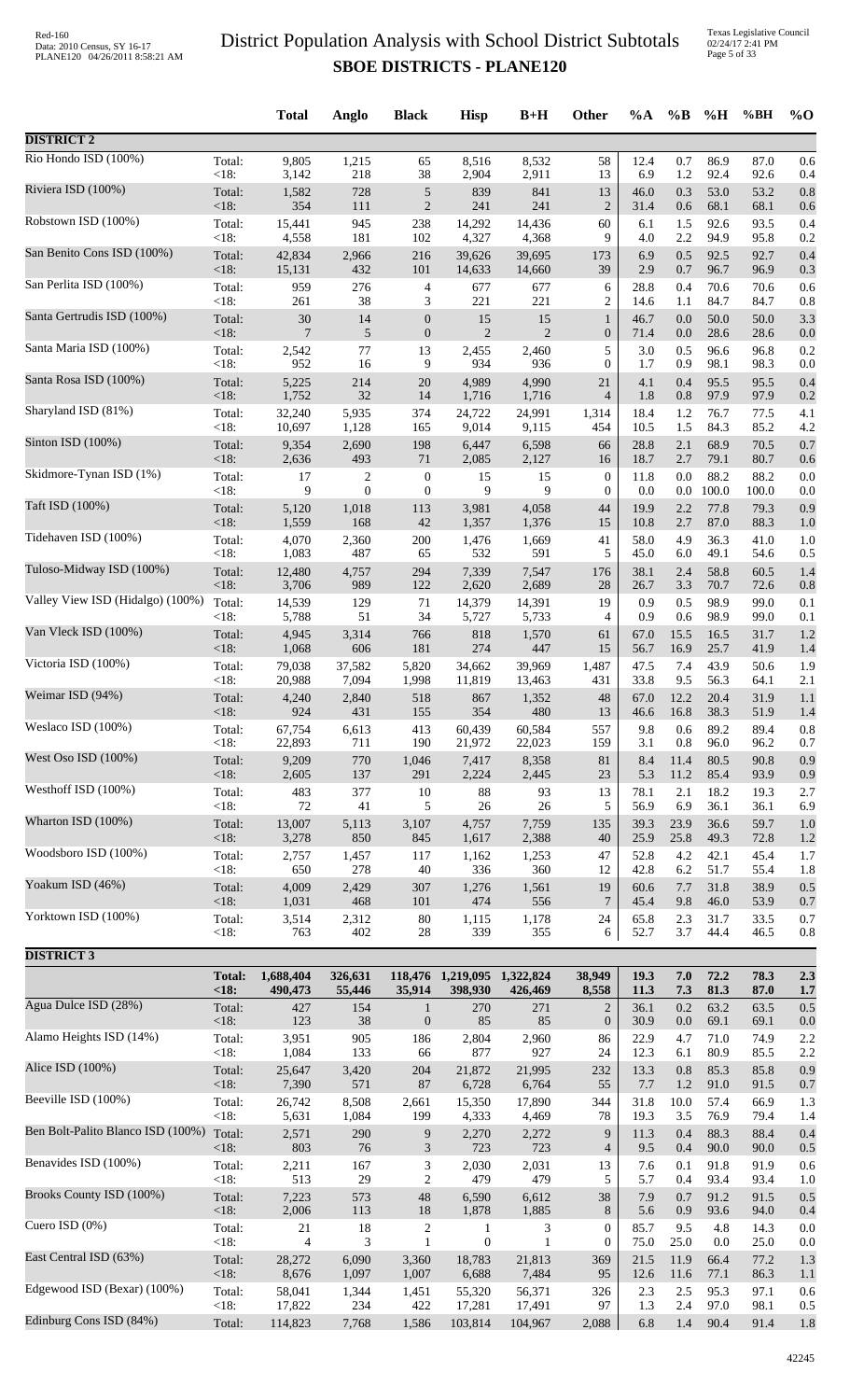|                                 |                   | <b>Total</b>     | Anglo            | <b>Black</b>           | <b>Hisp</b>      | $B+H$            | Other                   | $\%A$        | $\%B$       | %H           | %BH                  | $\%$ O     |
|---------------------------------|-------------------|------------------|------------------|------------------------|------------------|------------------|-------------------------|--------------|-------------|--------------|----------------------|------------|
| <b>DISTRICT 3</b>               |                   |                  |                  |                        |                  |                  |                         |              |             |              |                      |            |
| Ezzell ISD (100%)               | $<18$ :           | 38,465           | 1,254            | 435                    | 36,420           | 36,631           | 580                     | 3.3          | 1.1         | 94.7         | 95.2                 | 1.5        |
|                                 | Total:            | 727              | 685              | 3                      | 27               | $30\,$           | 12                      | 94.2         | 0.4         | 3.7          | 4.1                  | 1.7        |
|                                 | <18:              | 160              | 146              | $\mathbf{1}$           | 11               | 12               | $\overline{2}$          | 91.3         | 0.6         | 6.9          | 7.5                  | 1.3        |
| Falls City ISD (100%)           | Total:            | 1,745            | 1,474            | 12                     | 244              | 254              | 17                      | 84.5         | 0.7         | 14.0         | 14.6                 | 1.0        |
|                                 | <18:              | 437              | 351              | $8\,$                  | 73               | 80               | 6                       | 80.3         | 1.8         | 16.7         | 18.3                 | 1.4        |
| Floresville ISD (100%)          | Total:            | 21,588           | 9,939            | 496                    | 10,956           | 11,385           | 264                     | 46.0         | 2.3         | 50.8         | 52.7                 | 1.2        |
|                                 | <18:              | 5,563            | 1,983            | 133                    | 3,419            | 3,512            | 68                      | 35.6         | 2.4         | 61.5         | 63.1                 | 1.2        |
| Fort Sam Houston ISD (0%)       | Total:            | $\boldsymbol{0}$ | $\boldsymbol{0}$ | $\boldsymbol{0}$       | $\mathbf{0}$     | $\boldsymbol{0}$ | $\boldsymbol{0}$        | 0.0          | 0.0         | 0.0          | 0.0                  | 0.0        |
| Freer ISD (100%)                | <18:              | $\overline{0}$   | $\boldsymbol{0}$ | $\boldsymbol{0}$       | $\overline{0}$   | $\boldsymbol{0}$ | $\boldsymbol{0}$        | 0.0          | 0.0         | 0.0          | 0.0                  | 0.0        |
|                                 | Total:            | 3,269            | 606              | $20\,$                 | 2,633            | 2,638            | 25                      | 18.5         | 0.6         | 80.5         | 80.7                 | 0.8        |
| George West ISD (100%)          | < 18:             | 956              | 142              | 6                      | 809              | 809              | 5                       | 14.9         | 0.6         | 84.6         | 84.6                 | 0.5        |
|                                 | Total:            | 6,550            | 4,203            | 56                     | 2,215            | 2,253            | 94                      | 64.2         | 0.9         | 33.8         | 34.4                 | 1.4        |
|                                 | $<18$ :           | 1,415            | 741              | $24\,$                 | 631              | 649              | 25                      | 52.4         | 1.7         | 44.6         | 45.9                 | 1.8        |
| Gonzales ISD (98%)              | Total:            | 12,726           | 5,979            | 1,226                  | 5,502            | 6,605            | 142                     | 47.0         | 9.6         | 43.2         | 51.9                 | 1.1        |
|                                 | <18:              | 3,469            | 1,103            | 374                    | 2,018            | 2,319            | 47                      | 31.8         | 10.8        | 58.2         | 66.8                 | 1.4        |
| Hallettsville ISD (100%)        | Total:            | 6,840            | 5,497            | 633                    | 672              | 1,276            | 67                      | 80.4         | 9.3         | 9.8          | 18.7                 | 1.0        |
| Harlandale ISD (100%)           | <18:              | 1,431            | 1,004            | 196                    | 236              | 411              | 16                      | 70.2         | 13.7        | 16.5         | 28.7                 | 1.1        |
|                                 | Total:            | 61,015           | 4,953            | 685                    | 55,469           | 55,709           | 353                     | 8.1          | 1.1         | 90.9         | 91.3                 | 0.6        |
| Hidalgo ISD (0%)                | < 18:             | 17,529           | 745              | 300                    | 16,661           | 16,729           | 55                      | 4.3          | 1.7         | 95.0         | 95.4                 | 0.3        |
|                                 | Total:            | $\boldsymbol{0}$ | $\boldsymbol{0}$ | $\boldsymbol{0}$       | $\boldsymbol{0}$ | $\boldsymbol{0}$ | $\boldsymbol{0}$        | 0.0          | $0.0\,$     | $0.0\,$      | 0.0                  | 0.0        |
| Jim Hogg County ISD (100%)      | <18:              | $\mathbf{0}$     | $\boldsymbol{0}$ | $\boldsymbol{0}$       | $\mathbf{0}$     | $\boldsymbol{0}$ | $\boldsymbol{0}$        | 0.0          | 0.0         | 0.0          | 0.0                  | 0.0        |
|                                 | Total:            | 5,300            | 334              | 31                     | 4,907            | 4,928            | 38                      | 6.3          | 0.6         | 92.6         | 93.0                 | 0.7        |
|                                 | <18:              | 1,538            | 51               | 12                     | 1,463            | 1,470            | 17                      | 3.3          | 0.8         | 95.1         | 95.6                 | 1.1        |
| Judson ISD (54%)                | Total:            | 61,288           | 12,869           | 18,364                 | 29,152           | 45,972           | 2,447                   | 21.0         | 30.0        | 47.6         | 75.0                 | 4.0        |
|                                 | <18:              | 20,088           | 2,563            | 6,789                  | 11,041           | 16,882           | 643                     | 12.8         | 33.8        | 55.0         | 84.0                 | 3.2        |
| Karnes City ISD (98%)           | Total:<br><18:    | 4,561<br>1,073   | 2,028<br>366     | 163<br>56              | 2,375<br>660     | 2,518<br>705     | 15<br>2                 | 44.5<br>34.1 | 3.6<br>5.2  | 52.1<br>61.5 | 55.2<br>65.7         | 0.3        |
| Kenedy ISD (100%)               | Total:            | 7,058            | 1,918            | 1,218                  | 3,865            | 5,058            | 82                      | 27.2         | 17.3        | 54.8         | 71.7                 | 0.2<br>1.2 |
| La Gloria ISD (100%)            | <18:              | 1,084            | 201              | $25\,$                 | 844              | 859              | 24                      | 18.5         | 2.3         | 77.9         | 79.2                 | 2.2        |
|                                 | Total:            | 285              | 56               | 1                      | 227              | 227              | $\overline{\mathbf{c}}$ | 19.6         | 0.4         | 79.6         | 79.6                 | 0.7        |
|                                 | <18:              | 65               | 10               | $\mathbf{1}$           | 55               | 55               | $\boldsymbol{0}$        | 15.4         | 1.5         | 84.6         | 84.6                 | 0.0        |
| La Joya ISD (95%)               | Total:            | 88,910           | 5,460            | 146                    | 83,255           | 83,291           | 159                     | 6.1          | 0.2         | 93.6         | 93.7                 | 0.2        |
|                                 | <18:              | 34,816           | 1,036            | 79                     | 33,736           | 33,750           | 30                      | 3.0          | $0.2\,$     | 96.9         | 96.9                 | 0.1        |
| La Vernia ISD (92%)             | Total:            | 12,976           | 9,879            | 250                    | 2,604            | 2,838            | 259                     | 76.1         | 1.9         | 20.1         | 21.9                 | 2.0        |
|                                 | <18:              | 3,643            | 2,561            | 87                     | 936              | 1,013            | 69                      | 70.3         | 2.4         | 25.7         | 27.8                 | 1.9        |
| Lackland ISD (100%)             | Total:            | 11,714           | 7,864            | 1,983<br>219           | 1,122            | 3,036            | 814<br>59               | 67.1         | 16.9        | 9.6          | 25.9                 | 6.9        |
| Mathis ISD (9%)                 | <18:<br>Total:    | 976<br>793       | 502<br>564       | 2                      | 232<br>216       | 415<br>218       | 11                      | 51.4<br>71.1 | 22.4<br>0.3 | 23.8<br>27.2 | 42.5<br>27.5         | 6.0<br>1.4 |
| McAllen ISD (21%)               | < 18:             | 131              | 68               | $\boldsymbol{0}$       | 61               | 61               | $\overline{2}$          | 51.9         | 0.0         | 46.6         | 46.6                 | 1.5        |
|                                 | Total:            | 24,923           | 4,361            | 473                    | 18,955           | 19,305           | 1,257                   | 17.5         | 1.9         | 76.1         | 77.5                 | 5.0        |
|                                 | <18:              | 7,876            | 975              | 182                    | 6,443            | 6,552            | 349                     | 12.4         | 2.3         | 81.8         | 83.2                 | 4.4        |
| McMullen County ISD (100%)      | Total:            | 707              | 432              | $\,8\,$                | 261              | 269              | 6                       | 61.1         | 1.1         | 36.9         | 38.0                 | 0.8        |
|                                 | <18:              | 119              | 53               | 2                      | 64               | 66               | $\boldsymbol{0}$        | 44.5         | 1.7         | 53.8         | 55.5                 | 0.0        |
| Medina Valley ISD (21%)         | Total:            | 4,052            | 1,776            | 146                    | 2,090            | 2,219            | 57                      | 43.8         | 3.6         | 51.6         | 54.8                 | 1.4        |
|                                 | $<18$ :           | 992              | 251              | 47                     | 686              | 730              | 11                      | 25.3         | 4.7         | 69.2         | 73.6                 | 1.1        |
| Mission Cons ISD (31%)          | Total:            | 19,181           | 1,143            | 32                     | 17,980           | 18,004           | 34                      | 6.0          | 0.2         | 93.7         | 93.9                 | 0.2        |
|                                 | < 18:             | 7,080            | 291              | 14                     | 6,765            | 6,775            | 14                      | 4.1          | 0.2         | 95.6         | 95.7                 | 0.2        |
| Moulton ISD (100%)              | Total:            | 2,146            | 1,716            | $18\,$                 | 393              | 409              | 21                      | 80.0         | 0.8         | 18.3         | 19.1                 | 1.0        |
| Nixon-Smiley Cons ISD (98%)     | $<18$ :           | 450              | 311              | $\mathbf{1}$           | 135              | 135              | $\overline{4}$          | 69.1         | 0.2         | 30.0         | 30.0                 | 0.9        |
|                                 | Total:            | 4,837            | 1,936            | 146                    | 2,747            | 2,856            | 45                      | 40.0         | 3.0         | 56.8         | 59.0                 | 0.9        |
| Nordheim ISD (1%)               | <18:              | 1,348            | 340              | 50                     | 976              | 999              | 9                       | 25.2         | 3.7         | 72.4         | 74.1                 | 0.7        |
|                                 | Total:            | $\,8$            | $\boldsymbol{7}$ | $\boldsymbol{0}$       | $\boldsymbol{0}$ | $\boldsymbol{0}$ | $\mathbf{1}$            | 87.5         | 0.0         | 0.0          | 0.0                  | 12.5       |
|                                 | <18:              | $\overline{2}$   | $\overline{2}$   | $\boldsymbol{0}$       | $\mathbf{0}$     | $\mathbf{0}$     | $\boldsymbol{0}$        | 100.0        | $0.0\,$     | 0.0          | 0.0                  | 0.0        |
| North East ISD (24%)            | Total:            | 96,368           | 22,962           | 13,349                 | 58,702           | 70,593           | 2,813                   | 23.8         | 13.9        | 60.9         | 73.3                 | 2.9        |
|                                 | $<18$ :           | 26,064           | 2,925            | 4,628                  | 18,800           | 22,591           | 548                     | 11.2         | 17.8        | 72.1         | 86.7                 | 2.1        |
| Northside ISD (Bexar) (79%)     | Total:<br>$<18$ : | 406,908          | 111,308          | 35,464                 | 243,864          | 274,513          | 21,087                  | 27.4         | 8.7<br>10.2 | 59.9<br>70.4 | 67.5                 | 5.2        |
| Orange Grove ISD (100%)         | Total:<br>< 18:   | 111,157<br>7,286 | 19,699<br>3,483  | 11,362<br>65           | 78,275<br>3,684  | 86,828<br>3,723  | 4,630<br>80             | 17.7<br>47.8 | 0.9<br>1.6  | 50.6         | 78.1<br>51.1<br>57.7 | 4.2<br>1.1 |
| Pawnee ISD (100%)               | Total:            | 2,097<br>602     | 866<br>303       | 34<br>$\boldsymbol{0}$ | 1,196<br>295     | 1,211<br>295     | 20<br>$\overline{4}$    | 41.3<br>50.3 | 0.0         | 57.0<br>49.0 | 49.0                 | 1.0<br>0.7 |
| Pettus ISD (100%)               | <18:              | 114              | 44               | $\boldsymbol{0}$       | 70               | 70               | $\boldsymbol{0}$        | 38.6         | $0.0\,$     | 61.4         | 61.4                 | 0.0        |
|                                 | Total:            | 1,766            | 1,013            | 15                     | 715              | 730              | 23                      | 57.4         | 0.8         | 40.5         | 41.3                 | 1.3        |
| Poth ISD (100%)                 | < 18:             | 476              | 190              | 5                      | 276              | 281              | 5                       | 39.9         | 1.1         | 58.0         | 59.0                 | 1.1        |
|                                 | Total:            | 3,754            | 2,243            | $27\,$                 | 1,476            | 1,496            | 15                      | 59.7         | 0.7         | 39.3         | 39.9                 | 0.4        |
|                                 | $<18$ :           | 981              | 474              | 15                     | 493              | 501              | 6                       | 48.3         | 1.5         | 50.3         | 51.1                 | 0.6        |
| Premont ISD (100%)              | Total:            | 3,636            | 553              | 16                     | 3,064            | 3,069            | 14                      | 15.2         | 0.4         | 84.3         | 84.4                 | 0.4        |
|                                 | < 18:             | 961              | 111              | 8                      | 845              | 848              | 2                       | 11.6         | 0.8         | 87.9         | 88.2                 | 0.2        |
| Ramirez CSD (100%)              | Total:            | 337              | 36               | $\mathbf{1}$           | 299              | 300              | $\mathbf{1}$            | 10.7         | 0.3         | 88.7         | 89.0                 | 0.3        |
|                                 | <18:              | 75               | $\,8\,$          | $\mathbf{1}$           | 66               | 67               | $\boldsymbol{0}$        | 10.7         | 1.3         | 88.0         | 89.3                 | 0.0        |
| Refugio ISD (2%)                | Total:            | 95               | 63               | $\boldsymbol{0}$       | 31               | 31               | $\mathbf{1}$            | 66.3         | 0.0         | 32.6         | 32.6                 | 1.1        |
| Rio Grande City Cons ISD (100%) | < 18:             | 14               | 5                | $\boldsymbol{0}$       | 9                | 9                | $\overline{0}$          | 35.7         | 0.0         | 64.3         | 64.3                 | 0.0        |
|                                 | Total:            | 36,386           | 1,350            | 68                     | 34,875           | 34,892           | 144                     | 3.7          | 0.2         | 95.8         | 95.9                 | 0.4        |
| Roma ISD (100%)                 | $<18$ :           | 12,437           | 408              | 31                     | 11,978           | 11,984           | 45                      | 3.3          | 0.2         | 96.3         | 96.4                 | 0.4        |
|                                 | Total:            | 23,556           | 1,003            | 17                     | 22,541           | 22,545           | 8                       | 4.3          | 0.1         | 95.7         | 95.7                 | 0.0        |
|                                 | <18:              | 7,998            | 356              | 7                      | 7,639            | 7,640            | 2                       | 4.5          | 0.1         | 95.5         | 95.5                 | 0.0        |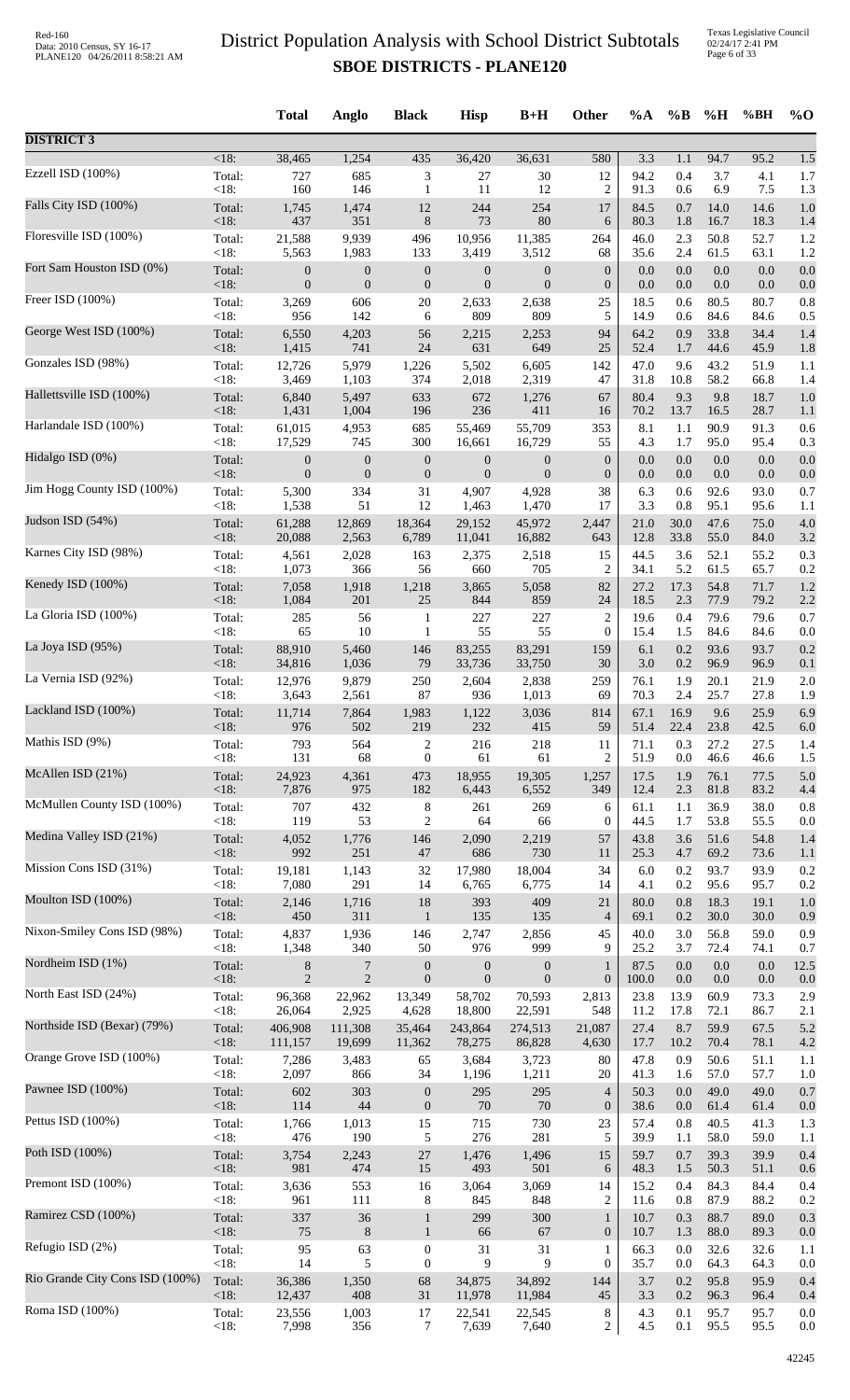Texas Legislative Council 02/24/17 2:41 PM Page 7 of 33

|                              |                 | <b>Total</b>      | Anglo            | <b>Black</b>                | <b>Hisp</b>       | $B+H$             | <b>Other</b>     | $\%A$       | $\%B$       | %H           | %BH          | $%$ O      |
|------------------------------|-----------------|-------------------|------------------|-----------------------------|-------------------|-------------------|------------------|-------------|-------------|--------------|--------------|------------|
| <b>DISTRICT 3</b>            |                 |                   |                  |                             |                   |                   |                  |             |             |              |              |            |
| Runge ISD (100%)             | Total:          | 1,326             | 507              | 30                          | 789               | 813               | $\sqrt{6}$       | 38.2        | 2.3         | 59.5         | 61.3         | 0.5        |
| San Antonio ISD (99%)        | <18:            | 369               | 111              | 9                           | 252               | 258               | $\boldsymbol{0}$ | 30.1        | 2.4         | 68.3         | 69.9         | 0.0        |
|                              | Total:          | 305,055           | 35,266           | 27,987                      | 241,716           | 266,615           | 3,174            | 11.6        | 9.2         | 79.2         | 87.4         | 1.0        |
| San Diego ISD (100%)         | < 18:           | 80,980            | 3,724            | 7,113                       | 71,258            | 76,749            | 507              | 4.6         | 8.8         | 88.0         | 94.8         | 0.6        |
|                              | Total:          | 6,951             | 503              | 110                         | 6,329             | 6,417             | 31               | 7.2         | 1.6         | 91.1         | 92.3         | 0.4        |
|                              | <18:            | 1,850             | 95               | 16                          | 1,745             | 1,752             | $\mathfrak{Z}$   | 5.1         | 0.9         | 94.3         | 94.7         | 0.2        |
| San Isidro ISD (100%)        | Total:          | 1,026             | 96               | $\ensuremath{\mathfrak{Z}}$ | 921               | 921               | 9                | 9.4         | 0.3         | 89.8         | 89.8         | 0.9        |
|                              | < 18:           | 243               | 11               | $\boldsymbol{0}$            | 230               | 230               | $\overline{2}$   | 4.5         | 0.0         | 94.7         | 94.7         | 0.8        |
| Sharyland ISD (19%)          | Total:          | 7,695             | 737              | 31                          | 6,899             | 6,919             | 39               | 9.6         | 0.4         | 89.7         | 89.9         | 0.5        |
| Shiner ISD (100%)            | <18:            | 2,614             | 135              | 14                          | 2,467             | 2,474             | 5                | 5.2         | 0.5         | 94.4         | 94.6         | 0.2        |
|                              | Total:          | 3,910             | 3,335            | 279                         | 275               | 534               | 41               | 85.3        | 7.1         | 7.0          | 13.7         | 1.0        |
| Skidmore-Tynan ISD (99%)     | < 18:           | 889               | 696              | 95                          | 103               | 182               | 11               | 78.3        | 10.7        | 11.6         | 20.5         | 1.2        |
|                              | Total:          | 2,869             | 1,192            | 41                          | 1,615             | 1,645             | 32               | 41.5        | 1.4         | 56.3         | 57.3         | 1.1        |
| Somerset ISD (63%)           | < 18:           | 782               | 236              | 16                          | 534               | 542               | $\overline{4}$   | 30.2        | $2.0\,$     | 68.3         | 69.3         | 0.5        |
|                              | Total:          | 9,441             | 2,124            | 126                         | 7,159             | 7,232             | 85               | 22.5        | 1.3         | 75.8         | 76.6         | 0.9        |
|                              | < 18:           | 2,940             | 404              | 59                          | 2,503             | 2,522             | 14               | 13.7        | 2.0         | 85.1         | 85.8         | 0.5        |
| South San Antonio ISD (100%) | Total:          | 44,855            | 3,125            | 1,144                       | 40,608            | 41,419            | 311              | 7.0         | 2.6         | 90.5         | 92.3         | 0.7        |
|                              | $<18$ :         | 14,109            | 519              | 423                         | 13,311            | 13,541            | 49               | 3.7         | 3.0         | 94.3         | 96.0         | 0.3        |
| Southside ISD (100%)         | Total:          | 23,246            | 4,178            | 506                         | 18,453            | 18,783            | 285              | 18.0        | 2.2         | 79.4         | 80.8         | 1.2        |
|                              | < 18:           | 7,449             | 888              | 198                         | 6,403             | 6,510             | 51               | 11.9        | 2.7         | 86.0         | 87.4         | 0.7        |
| Southwest ISD (100%)         | Total:          | 51,570            | 6,907            | 2,336                       | 41,930            | 43,844            | 819              | 13.4        | 4.5         | 81.3         | 85.0         | 1.6        |
|                              | < 18:           | 17,099            | 1,320            | 758                         | 15,066            | 15,569            | 210              | 7.7         | 4.4         | 88.1         | 91.1         | 1.2        |
| Stockdale ISD (100%)         | Total:          | 4,325             | 2,839            | 61                          | 1,391             | 1,440             | 46               | 65.6        | 1.4         | 32.2         | 33.3         | 1.1        |
| Sweet Home ISD (100%)        | < 18:           | 1,095             | 583              | 24                          | 482               | 498               | 14               | 53.2        | 2.2         | 44.0         | 45.5         | 1.3        |
|                              | Total:          | 781               | 702              | 24                          | 56                | 77                | $\overline{2}$   | 89.9        | 3.1         | 7.2          | 9.9          | 0.3        |
|                              | < 18:           | 184               | 149              | 11                          | $26\,$            | 34                | $\mathbf{1}$     | 81.0        | 6.0         | 14.1         | 18.5         | 0.5        |
| Three Rivers ISD (100%)      | Total:          | 4,269             | 2,106            | 475                         | 1,642             | 2,078             | 85               | 49.3        | 11.1        | 38.5         | 48.7         | 2.0        |
|                              | < 18:           | 830               | 377              | 11                          | 443               | 449               | 4                | 45.4        | 1.3         | 53.4         | 54.1         | 0.5        |
| Vysehrad ISD (100%)          | Total:          | 751               | 670              | 43                          | 37                | 80                | 1                | 89.2        | 5.7         | 4.9          | 10.7         | 0.1        |
|                              | < 18:           | 177               | 151              | 14                          | 12                | $26\,$            | $\boldsymbol{0}$ | 85.3        | 7.9         | 6.8          | 14.7         | 0.0        |
| Waelder ISD (90%)            | Total:          | 1,812             | 520              | 206                         | 1,086             | 1,280             | 12               | 28.7        | 11.4        | 59.9         | 70.6         | 0.7        |
|                              | < 18:           | 438               | 65               | 53                          | 331               | 372               | $\mathbf{1}$     | 14.8        | 12.1        | 75.6         | 84.9         | 0.2        |
| Weimar ISD (0%)              | Total:          | 12                | 12               | $\boldsymbol{0}$            | $\boldsymbol{0}$  | $\boldsymbol{0}$  | $\mathbf{0}$     | 100.0       | 0.0         | 0.0          | 0.0          | 0.0        |
| Yoakum ISD (54%)             | < 18:           | $\boldsymbol{0}$  | $\boldsymbol{0}$ | $\boldsymbol{0}$            | $\boldsymbol{0}$  | $\boldsymbol{0}$  | $\boldsymbol{0}$ | 0.0         | 0.0         | 0.0          | 0.0          | 0.0        |
|                              | Total:          | 4,688             | 2,579            | 429                         | 1,672             | 2,057             | 52               | 55.0        | 9.2         | 35.7         | 43.9         | 1.1        |
|                              | $<18$ :         | 1,293             | 468              | 163                         | 670               | 804               | 21               | 36.2        | 12.6        | 51.8         | 62.2         | 1.6        |
| <b>DISTRICT 4</b>            | <b>Total:</b>   | 1,677,829         | 193,742          | 551,212                     |                   | 881,826 1,416,967 | 67,120           | 11.5        | 32.9        | 52.6         | 84.5         | 4.0        |
|                              | < 18:           | 503,789           | 25,825           | 156,102                     | 315,854           | 464,361           | 13,603           | 5.1         | 31.0        | 62.7         | 92.2         | 2.7        |
| Aldine ISD (95%)             | Total:          | 251,999           | 22,767           | 73,890                      | 150,135           | 221,464           | 7,768            | 9.0         | 29.3        | 59.6         | 87.9         | 3.1        |
|                              | < 18:           | 84,612            | 3,105            | 24,259                      | 56,758            | 79,746            | 1,761            | 3.7         | 28.7        | 67.1         | 94.2         | 2.1        |
| Alief ISD (18%)              | Total:          | 45,770            | 3,285            | 15,098                      | 20,964            | 35,518            | 6,967            | 7.2         | 33.0        | 45.8         | 77.6         | 15.2       |
|                              | < 18:           | 14,097            | 397              | 4,937                       | 7,671             | 12,378            | 1,322            | 2.8         | 35.0        | 54.4         | 87.8         | 9.4        |
| Channelview ISD (72%)        | Total:          | 26,332            | 4,803            | 5,184                       | 15,761            | 20,739            | 790              | 18.2        | 19.7        | 59.9         | 78.8         | 3.0        |
| Clear Creek ISD (1%)         | < 18:           | 9,180             | 958              | 1,795                       | 6,327             | 8,007             | 215              | 10.4        | 19.6        | 68.9         | 87.2         | 2.3        |
|                              | Total:          | 1,598             | 536              | 223                         | 394               | 610               | 452              | 33.5        | 14.0        | 24.7         | 38.2         | 28.3       |
| Cypress-Fairbanks ISD (0%)   | < 18:           | 461               | 121              | 76                          | 133               | 204               | 136              | 26.2        | 16.5        | 28.9         | 44.3         | 29.5       |
|                              | Total:          | $\boldsymbol{0}$  | $\boldsymbol{0}$ | $\boldsymbol{0}$            | $\boldsymbol{0}$  | $\boldsymbol{0}$  | $\boldsymbol{0}$ | 0.0         | 0.0         | 0.0          | 0.0          | 0.0        |
|                              | < 18:           | $\mathbf{0}$      | $\mathbf{0}$     | $\boldsymbol{0}$            | $\boldsymbol{0}$  | $\boldsymbol{0}$  | $\boldsymbol{0}$ | 0.0         | 0.0         | $0.0\,$      | 0.0          | 0.0        |
| Deer Park ISD (2%)           | Total:          | 1,069             | 155              | 13                          | 890               | 903               | 11               | 14.5        | 1.2         | 83.3         | 84.5         | 1.0        |
|                              | <18:            | 348               | 25               | 8                           | 313               | 321               | $\overline{2}$   | 7.2         | 2.3         | 89.9         | 92.2         | 0.6        |
| Fort Bend ISD (25%)          | Total:          | 87,846            | 6,281            | 53,568                      | 26,182            | 78,680            | 2,885            | 7.2         | 61.0        | 29.8         | 89.6         | 3.3        |
|                              | < 18:           | 27,081            | 1,014            | 16,292                      | 9,653             | 25,438            | 629              | 3.7         | 60.2        | 35.6         | 93.9         | 2.3        |
| Galena Park ISD (100%)       | Total:          | 83,545            | 11,848           | 15,989                      | 54,529            | 69,794            | 1,903            | 14.2        | 19.1        | 65.3         | 83.5         | 2.3        |
|                              | < 18:           | 26,892            | 1,730            | 4,702                       | 20,455            | 24,769            | 393              | 6.4         | 17.5        | 76.1         | 92.1         | 1.5        |
| Houston ISD (62%)            | Total:          | 841,577           | 94,539           | 303,705                     | 422,236           | 718,364           | 28,674           | 11.2        | 36.1        | 50.2         | 85.4         | 3.4        |
| Humble ISD (19%)             | $<18$ :         | 231,248           | 10,369           | 76,188                      | 143,342           | 216,160           | 4,719            | 4.5         | 32.9        | 62.0         | 93.5         | 2.0        |
|                              | Total:          | 32,445            | 9,583            | 9,784                       | 11,872            | 21,358            | 1,504            | 29.5        | 30.2        | 36.6         | 65.8         | 4.6        |
| Klein ISD (15%)              | < 18:           | 9,326             | 1,932            | 2,808                       | 4,309             | 7,000             | 394              | 20.7        | 30.1        | 46.2         | 75.1         | 4.2        |
|                              | Total:          | 32,001            | 2,761            | 10,065                      | 15,846            | 25,612            | 3,628            | 8.6         | 31.5        | 49.5         | 80.0         | 11.3       |
| Pasadena ISD (63%)           | < 18:           | 10,295            | 428              | 3,145                       | 5,984             | 8,993             | 874              | 4.2         | 30.5        | 58.1<br>73.1 | 87.4<br>81.6 | 8.5        |
|                              | Total:<br>< 18: | 153,951<br>50,920 | 22,299<br>3,404  | 14,358<br>5,076             | 112,520<br>41,685 | 125,561<br>46,029 | 6,091<br>1,487   | 14.5<br>6.7 | 9.3<br>10.0 | 81.9         | 90.4         | 4.0<br>2.9 |
| Sheldon ISD (89%)            | Total:          | 27,269            | 4,546            | 7,013                       | 15,460            | 22,228            | 495              | 16.7        | 25.7        | 56.7         | 81.5         | 1.8        |
|                              | < 18:           | 9,855             | 907              | 2,499                       | 6,434             | 8,801             | 147              | 9.2         | 25.4        | 65.3         | 89.3         | 1.5        |
| Spring ISD (51%)             | Total:          | 84,877            | 8,654            | 39,957                      | 32,534            | 71,335            | 4,888            | 10.2        | 47.1        | 38.3         | 84.0         | 5.8        |
|                              | < 18:           | 27,422            | 1,186            | 13,541                      | 11,950            | 24,939            | 1,297            | 4.3         | 49.4        | 43.6         | 90.9         | 4.7        |
| Stafford MSD (44%)           | Total:          | 7,550             | 1,685            | 2,365                       | 2,503             | 4,801             | 1,064            | 22.3        | 31.3        | 33.2         | 63.6         | 14.1       |
|                              | < 18:           | 2,052             | 249              | 776                         | 840               | 1,576             | 227              | 12.1        | 37.8        | 40.9         | 76.8         | 11.1       |
| <b>DISTRICT 5</b>            |                 |                   |                  |                             |                   |                   |                  |             |             |              |              |            |
|                              | <b>Total:</b>   | 1,689,618         | 938,063          | 112,231                     | 576,632           | 677,834           | 73,721           | 55.5        | 6.6         | 34.1         | 40.1         | 4.4        |
| Alamo Heights ISD (86%)      | <18:            | 405,870           | 170,817          | 33,618                      | 190,200           | 217,823           | 17,230           | 42.1        | 8.3         | 46.9         | 53.7         | 4.2        |
|                              | Total:          | 24,903            | 19,162           | 329                         | 4,727             | 5,012             | 729              | 76.9        | 1.3         | 19.0         | 20.1         | 2.9        |
|                              | <18:            | 5,522             | 3,857            | 86                          | 1,389             | 1,454             | 211              | 69.8        | 1.6         | 25.2         | 26.3         | 3.8        |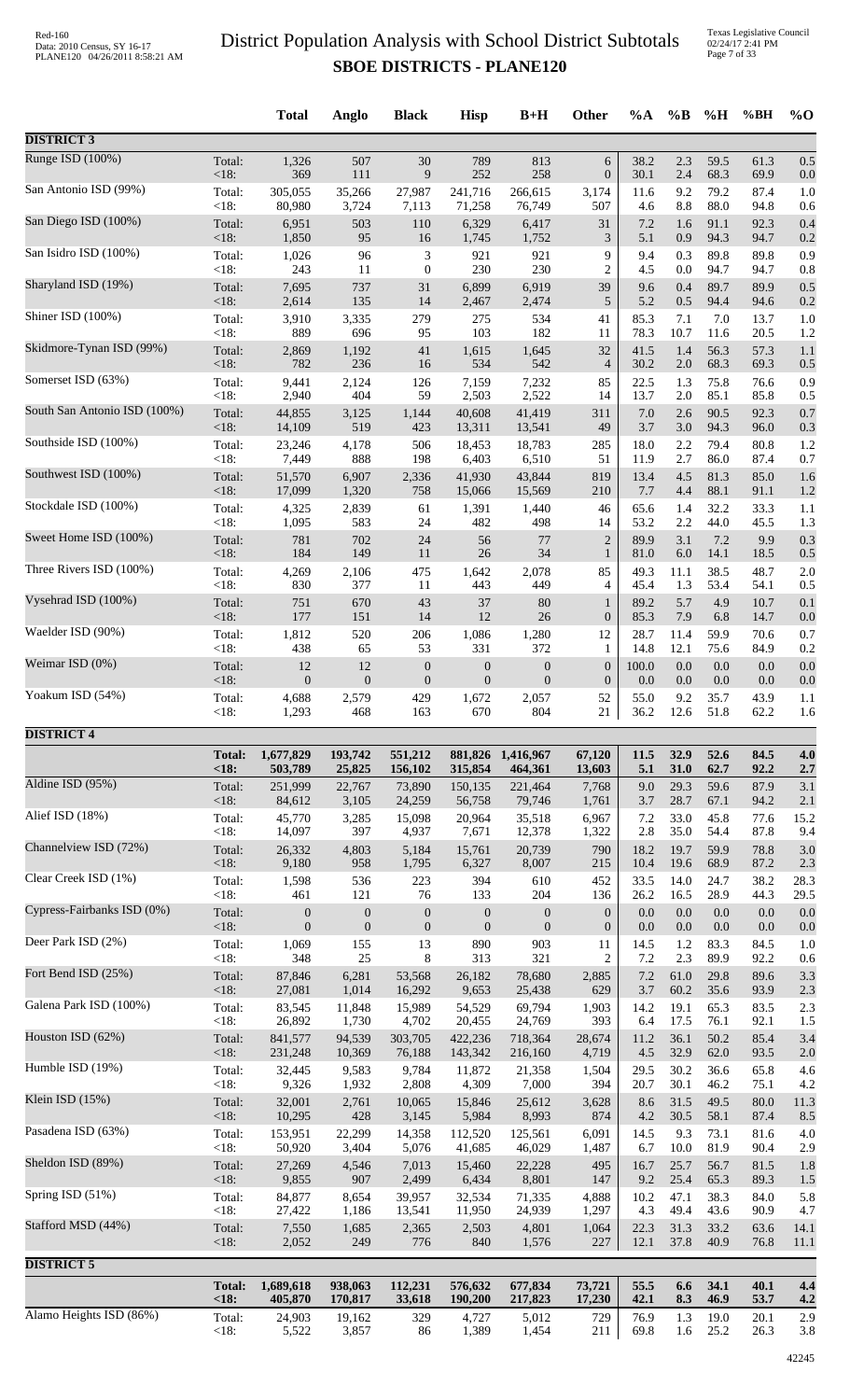|                             |                | <b>Total</b>   | Anglo        | <b>Black</b>     | <b>Hisp</b>    | $B+H$                       | Other            | $\%A$        | $\%$ B     | %H           | %BH          | $\%$ O     |
|-----------------------------|----------------|----------------|--------------|------------------|----------------|-----------------------------|------------------|--------------|------------|--------------|--------------|------------|
| <b>DISTRICT 5</b>           |                |                |              |                  |                |                             |                  |              |            |              |              |            |
| Austin ISD (72%)            | Total:         | 455,086        | 225,437      | 40,328           | 165,638        | 202,533                     | 27,116           | 49.5         | 8.9        | 36.4         | 44.5         | 6.0        |
|                             | $<18$ :        | 97,036         | 30,613       | 10,997           | 52,397         | 61,694                      | 4,729            | 31.5         | 11.3       | 54.0         | 63.6         | 4.9        |
| Blanco ISD (100%)           | Total:         | 6,615          | 5,166        | 63               | 1,280          | 1,330                       | 119              | 78.1         | 1.0        | 19.3         | 20.1         | 1.8        |
| Boerne ISD (100%)           | <18:           | 1,418          | 942          | 17               | 438            | 450                         | 26               | 66.4         | 1.2        | 30.9         | 31.7         | 1.8        |
|                             | Total:         | 34,870         | 27,609       | 273              | 6,309          | 6,532                       | 729              | 79.2         | 0.8        | 18.1         | 18.7         | 2.1        |
| Burnet Cons ISD (11%)       | <18:           | 8,573          | 6,075        | 116              | 2,196          | 2,277                       | 221              | 70.9         | 1.4        | 25.6         | 26.6         | 2.6        |
|                             | Total:         | 2,341          | 2,223        | 5                | 71             | 76                          | 42               | 95.0         | 0.2        | 3.0          | 3.2          | 1.8        |
|                             | $<18$ :        | 231            | 213          | $\mathbf{1}$     | 13             | 14                          | $\overline{4}$   | 92.2         | 0.4        | 5.6          | 6.1          | 1.7        |
| Center Point ISD (100%)     | Total:         | 4,002          | 2,707        | 38               | 1,186          | 1,204                       | 91               | 67.6         | 0.9        | 29.6         | 30.1         | 2.3        |
|                             | $<18$ :        | 1,022          | 496          | 26               | 488            | 500                         | 26               | 48.5         | 2.5        | 47.7         | 48.9         | 2.5        |
| Cherokee ISD (100%)         | Total:         | 596            | 495          | 9                | 82             | 90                          | 11               | 83.1         | 1.5        | 13.8         | 15.1         | 1.8        |
|                             | <18:           | 139            | 99           | 8                | 29             | 37                          | 3                | 71.2         | 5.8        | 20.9         | 26.6         | 2.2        |
| Comal ISD (100%)            | Total:         | 99,194         | 71,135       | 2,604            | 23,155         | 25,457                      | 2,602            | 71.7         | 2.6        | 23.3         | 25.7         | 2.6        |
| Comfort ISD (100%)          | $<18$ :        | 24,673         | 14,983       | 890              | 8,282          | 8,986                       | 704              | 60.7         | 3.6        | 33.6         | 36.4         | 2.9        |
|                             | Total:         | 7,624          | 5,085        | 49               | 2,393          | 2,418                       | 121              | 66.7         | 0.6        | 31.4         | 31.7         | 1.6        |
| Del Valle ISD (98%)         | < 18:          | 1,704          | 826          | 15               | 850            | 859                         | 19               | 48.5         | 0.9        | 49.9         | 50.4         | 1.1        |
|                             | Total:         | 58,128         | 12,459       | 8,091            | 36,074         | 43,468                      | 2,201            | 21.4         | 13.9       | 62.1         | 74.8         | 3.8        |
| Divide ISD (100%)           | <18:           | 16,337         | 1,346        | 2,182            | 12,914         | 14,755                      | 236              | 8.2          | 13.4       | 79.0         | 90.3         | 1.4        |
|                             | Total:         | 174            | 146          | $\boldsymbol{0}$ | 28             | 28                          | $\boldsymbol{0}$ | 83.9         | 0.0        | 16.1         | 16.1         | 0.0        |
|                             | $<18$ :        | 36             | 26           | $\boldsymbol{0}$ | 10             | 10                          | $\boldsymbol{0}$ | 72.2         | 0.0        | 27.8         | 27.8         | 0.0        |
| Doss Cons CSD (100%)        | Total:         | 307            | 277          | $\overline{c}$   | 21             | $23\,$                      | 7                | 90.2         | 0.7        | 6.8          | 7.5          | 2.3        |
|                             | $<18$ :        | 56             | $47\,$       | $\boldsymbol{0}$ | $\overline{7}$ | 7                           | $\overline{2}$   | 83.9         | 0.0        | 12.5         | 12.5         | 3.6        |
| Dripping Springs ISD (99%)  | Total:         | 22,737         | 18,951       | 304              | 2,747          | 3,020                       | 766              | 83.3         | 1.3        | 12.1         | 13.3         | 3.4        |
|                             | < 18:          | 6,416          | 5,007        | 130              | 1,051          | 1,159                       | 250              | 78.0         | 2.0        | 16.4         | 18.1         | 3.9        |
| Eanes ISD (100%)            | Total:         | 35,421         | 28,987       | 342              | 2,838          | 3,149                       | 3,285            | 81.8         | 1.0        | 8.0          | 8.9          | 9.3        |
| East Central ISD (37%)      | < 18:          | 9,754          | 7,472        | 135              | 1,002          | 1,122                       | 1,160            | 76.6         | 1.4        | 10.3         | 11.5         | 11.9       |
|                             | Total:         | 16,951         | 9,701        | 955              | 6,161          | 7,030                       | 220              | 57.2         | 5.6        | 36.3         | 41.5         | 1.3        |
| Fort Sam Houston ISD (100%) | <18:           | 4,237          | 1,854        | 297              | 2,085          | 2,330                       | 53               | 43.8         | 7.0        | 49.2         | 55.0         | 1.3        |
|                             | Total:         | 7,129          | 4,227        | 1,263            | 1,200          | 2,373                       | 529              | 59.3         | 17.7       | 16.8         | 33.3         | 7.4        |
|                             | $<18$ :        | 1,545          | 726          | 372              | 392            | 707                         | 112              | 47.0         | 24.1       | 25.4         | 45.8         | 7.2        |
| Fredericksburg ISD (100%)   | Total:         | 21,951         | 16,881       | 110              | 4,723          | 4,789                       | 281              | 76.9         | 0.5        | 21.5         | 21.8         | 1.3        |
|                             | <18:           | 4,490          | 2,657        | 37               | 1,727          | 1,752                       | 81               | 59.2         | 0.8        | 38.5         | 39.0         | 1.8        |
| Gonzales ISD (2%)           | Total:         | 302            | 230          | 12               | 56             | 68                          | 4                | 76.2         | 4.0        | 18.5         | 22.5         | 1.3        |
|                             | <18:           | 51             | 31           | 3                | 17             | $20\,$                      | $\mathbf{0}$     | 60.8         | 5.9        | 33.3         | 39.2         | 0.0        |
| Harper ISD (91%)            | Total:         | 3,273          | 2,938        | 12               | 280            | 287                         | 48               | 89.8         | 0.4        | 8.6          | 8.8          | 1.5        |
|                             | <18:           | 631            | 512          | 4                | 109            | 110                         | 9                | 81.1         | 0.6        | 17.3         | 17.4         | 1.4        |
| Hays Cons ISD (100%)        | Total:         | 67,879         | 31,499       | 3,214            | 32,231         | 34,946                      | 1,434            | 46.4         | 4.7        | 47.5         | 51.5         | 2.1        |
| Hunt ISD (100%)             | $<18$ :        | 21,715         | 7,807        | 1,239            | 12,546         | 13,485                      | 423              | 36.0         | 5.7        | 57.8         | 62.1         | 1.9        |
|                             | Total:         | 1,686          | 1,484        | $\overline{c}$   | 179            | 181                         | 21               | 88.0         | 0.1        | 10.6         | 10.7         | 1.2        |
| Ingram ISD (100%)           | $<18$ :        | 260            | 195          | $\mathbf{1}$     | 59             | 60                          | 5                | 75.0         | 0.4        | 22.7         | 23.1         | 1.9        |
|                             | Total:         | 8,319          | 6,411        | 103              | 1,665          | 1,743                       | 165              | 77.1         | 1.2        | 20.0         | 21.0         | 2.0        |
| Johnson City ISD (100%)     | $<18$ :        | 1,708          | 999          | $60\,$           | 621            | 665<br>810                  | 44<br>87         | 58.5<br>83.4 | 3.5        | 36.4<br>14.2 | 38.9         | 2.6        |
|                             | Total:<br><18: | 5,412<br>1,164 | 4,515<br>861 | 55<br>33         | 766<br>262     | 288                         | 15               | 74.0         | 1.0<br>2.8 | 22.5         | 15.0<br>24.7 | 1.6<br>1.3 |
| Judson ISD (46%)            | Total:         | 52,698         | 23,454       | 8,707            | 18,868         | 26,745                      | 2,499            | 44.5         | 16.5       | 35.8         | 50.8         | 4.7        |
|                             | $<18$ :        | 14,087         | 4,349        | 3,001            | 6,662          | 9,179                       | 559              | 30.9         | 21.3       | 47.3         | 65.2         | 4.0        |
| Kerrville ISD (100%)        | Total:         | 33,259         | 23,526       | 936              | 8,272          | 9,047                       | 686              | 70.7         | 2.8        | 24.9         | 27.2         | 2.1        |
|                             | $<18$ :        | 6,536          | 3,410        | 290              | 2,803          | 2,994                       | 132              | 52.2         | 4.4        | 42.9         | 45.8         | 2.0        |
| La Vernia ISD (8%)          | Total:         | 1,090          | 895          | 24               | 147            | 171                         | 24               | 82.1         | 2.2        | 13.5         | 15.7         | 2.2        |
| Lake Travis ISD (0%)        | $<18$ :        | 251            | 184          | 6                | 55             | 61                          | 6                | 73.3         | 2.4        | 21.9         | 24.3         | 2.4        |
|                             | Total:         | 41             | 38           | $\boldsymbol{0}$ | $\sqrt{3}$     | $\ensuremath{\mathfrak{Z}}$ | $\boldsymbol{0}$ | 92.7         | 0.0        | 7.3          | 7.3          | 0.0        |
| Llano ISD $(100\%)$         | $<18$ :        | 14             | 14           | $\boldsymbol{0}$ | $\mathbf{0}$   | $\boldsymbol{0}$            | $\mathbf{0}$     | 100.0        | 0.0        | 0.0          | 0.0          | 0.0        |
|                             | Total:         | 16,958         | 15,078       | 158              | 1,471          | 1,604                       | 276              | 88.9         | 0.9        | 8.7          | 9.5          | 1.6        |
|                             | $<18$ :        | 2,846          | 2,189        | 74               | 533            | 587                         | 70               | 76.9         | 2.6        | 18.7         | 20.6         | 2.5        |
| Lockhart ISD (100%)         | Total:         | 23,727         | 10,645       | 1,787            | 11,134         | 12,783                      | 299              | 44.9         | 7.5        | 46.9         | 53.9         | 1.3        |
|                             | <18:           | 6,384          | 2,002        | 482              | 3,905          | 4,300                       | 82               | 31.4         | 7.6        | 61.2         | 67.4         | 1.3        |
| Luling ISD (100%)           | Total:         | 7,581          | 3,578        | 604              | 3,394          | 3,914                       | 89               | 47.2         | 8.0        | 44.8         | 51.6         | 1.2        |
|                             | $<18$ :        | 1,981          | 613          | 185              | 1,230          | 1,354                       | 14               | 30.9         | 9.3        | 62.1         | 68.3         | 0.7        |
| Manor ISD (25%)             | Total:         | 8,884          | 1,320        | 2,173            | 5,362          | 7,460                       | 104              | 14.9         | 24.5       | 60.4         | 84.0         | 1.2        |
|                             | $<18$ :        | 2,808          | 140          | 601              | 2,088          | 2,652                       | 16               | 5.0          | 21.4       | 74.4         | 94.4         | 0.6        |
| Marion ISD (100%)           | Total:         | 7,024          | 4,861        | 190              | 1,842          | 2,015                       | 148              | 69.2         | 2.7        | 26.2         | 28.7         | 2.1        |
| Mason ISD (98%)             | < 18:          | 1,739          | 1,002        | 68               | 657            | 712                         | 25               | 57.6         | 3.9        | 37.8         | 40.9         | 1.4        |
|                             | Total:         | 4,046          | 3,119        | 26               | 866            | 888                         | 39               | 77.1         | 0.6        | 21.4         | 21.9         | 1.0        |
| Medina ISD (2%)             | <18:           | 862            | 572          | 12               | 273            | 282                         | 8                | 66.4         | 1.4        | 31.7         | 32.7         | 0.9        |
|                             | Total:         | 51             | $41\,$       | $\boldsymbol{0}$ | $\overline{9}$ | 9                           | 1                | 80.4         | 0.0        | 17.6         | 17.6         | 2.0        |
| Medina Valley ISD (2%)      | $<18$ :        | 14             | 9            | $\boldsymbol{0}$ | 5              | 5                           | $\boldsymbol{0}$ | 64.3         | 0.0        | 35.7         | 35.7         | 0.0        |
|                             | Total:         | 415            | 259          | $\,8\,$          | 144            | 149                         | $\overline{7}$   | 62.4         | 1.9        | 34.7         | 35.9         | 1.7        |
|                             | <18:           | 85             | 44           | $\boldsymbol{2}$ | 41             | 41                          | $\boldsymbol{0}$ | 51.8         | 2.4        | 48.2         | 48.2         | 0.0        |
| Navarro ISD (100%)          | Total:         | 6,907          | 4,157        | 192              | 2,468          | 2,614                       | 136              | 60.2         | 2.8        | 35.7         | 37.8         | 2.0        |
|                             | $<18$ :        | 1,956          | 1,019        | $71\,$           | 855            | 899                         | 38               | 52.1         | 3.6        | 43.7         | 46.0         | 1.9        |
| New Braunfels ISD (100%)    | Total:         | 44,455         | 28,246       | 877              | 14,643         | 15,377                      | 832              | 63.5         | 2.0        | 32.9         | 34.6         | 1.9        |
|                             | $<18$ :        | 11,583         | 6,095        | 319              | 5,020          | 5,261                       | 227              | 52.6         | 2.8        | 43.3         | 45.4         | 2.0        |
| Nixon-Smiley Cons ISD (2%)  | Total:         | 120            | 114          | $\boldsymbol{0}$ | 6              | 6                           | $\mathbf{0}$     | 95.0         | 0.0        | 5.0          | 5.0          | 0.0        |
| North East ISD (76%)        | <18:           | 29             | $28\,$       | $\boldsymbol{0}$ | $\mathbf{1}$   | $\mathbf{1}$                | $\boldsymbol{0}$ | 96.6         | 0.0        | 3.4          | 3.4          | 0.0        |
|                             | Total:         | 300,036        | 159,276      | 20,391           | 106,949        | 125,159                     | 15,601           | 53.1         | 6.8        | 35.6         | 41.7         | 5.2        |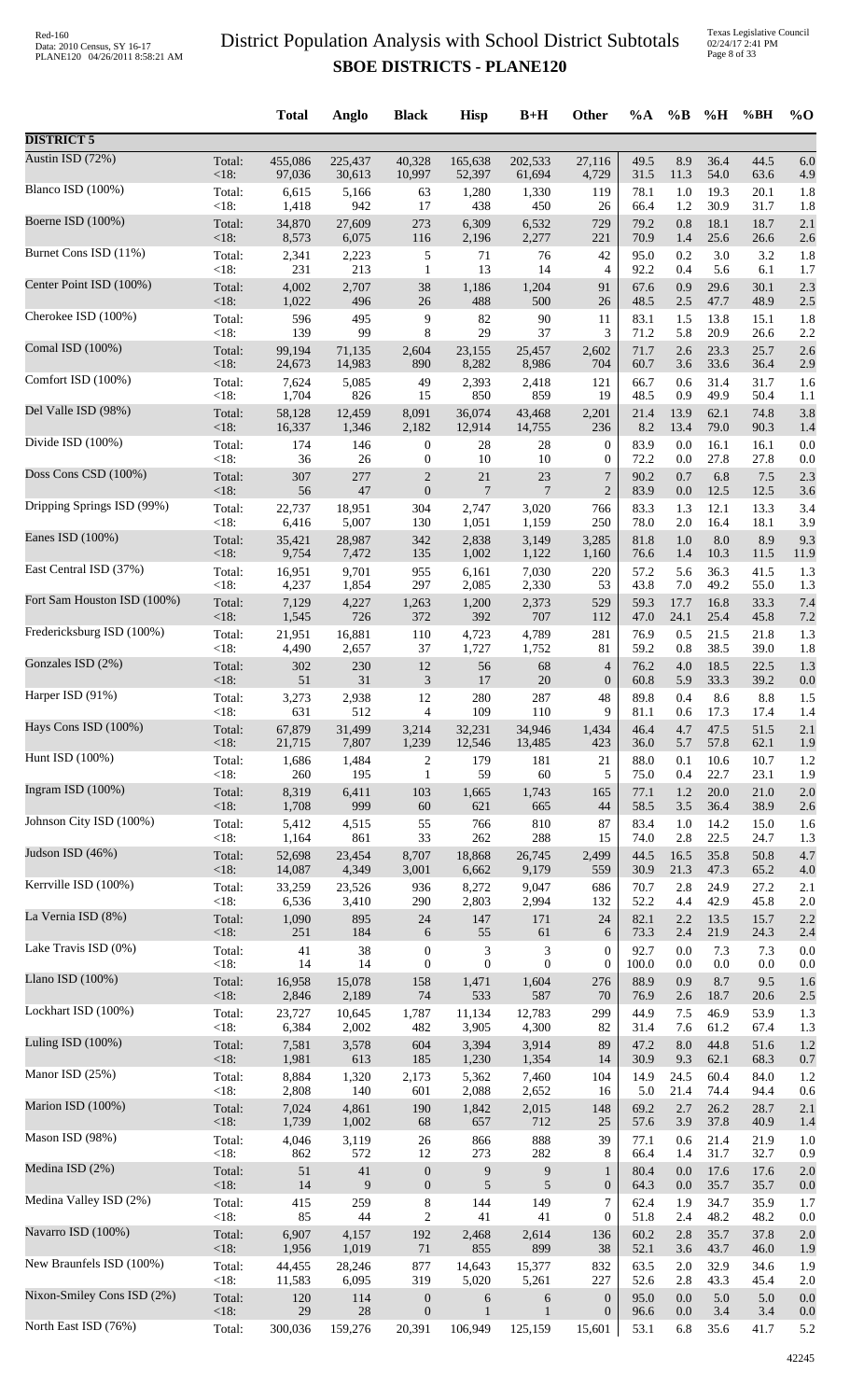|                                                |                | <b>Total</b> | Anglo       | <b>Black</b>          | <b>Hisp</b> | $B+H$     | Other            | %A           | $\%B$      | %H           | %BH          | $\%$ O           |
|------------------------------------------------|----------------|--------------|-------------|-----------------------|-------------|-----------|------------------|--------------|------------|--------------|--------------|------------------|
| <b>DISTRICT 5</b>                              |                |              |             |                       |             |           |                  |              |            |              |              |                  |
| Northside ISD (Bexar) (21%)                    | $<18$ :        | 74,621       | 31,439      | 6,423                 | 33,550      | 38,775    | 4,407            | 42.1         | 8.6        | 45.0         | 52.0         | $\overline{5.9}$ |
|                                                | Total:         | 108,074      | 56,642      | 4,478                 | 40,771      | 44,697    | 6,735            | 52.4         | 4.1        | 37.7         | 41.4         | 6.2              |
|                                                | <18:           | 28,060       | 11,983      | 1,421                 | 13,031      | 14,134    | 1,943            | 42.7         | 5.1        | 46.4         | 50.4         | 6.9              |
| Prairie Lea ISD (100%)                         | Total:         | 1,311        | 759         | 67                    | 448         | 515       | 37               | 57.9         | 5.1        | 34.2         | 39.3         | 2.8              |
|                                                | <18:           | 346          | 157         | 24                    | 153         | 177       | 12               | 45.4         | 6.9        | 44.2         | 51.2         | 3.5              |
| Randolph Field ISD (100%)                      | Total:         | 1,241        | 827         | 172                   | 188         | 339       | 75               | 66.6         | 13.9       | 15.1         | 27.3         | 6.0              |
| Richland Springs ISD (100%)                    | <18:           | 516          | 323         | 79                    | 99          | 164       | 29               | 62.6         | 15.3       | 19.2         | 31.8         | 5.6              |
|                                                | Total:         | 939          | 810         | $20\,$                | 100         | 111       | 18               | 86.3         | 2.1        | 10.6         | 11.8         | 1.9              |
| San Antonio ISD (1%)                           | <18:<br>Total: | 212          | 158         | 16                    | 42<br>881   | 50<br>986 | 4<br>66          | 74.5<br>57.2 | 7.5<br>4.7 | 19.8<br>35.8 | 23.6<br>40.1 | 1.9              |
|                                                | <18:           | 2,459<br>123 | 1,407<br>60 | 115<br>$\overline{c}$ | 58          | 59        | $\overline{4}$   | 48.8         | 1.6        | 47.2         | 48.0         | 2.7<br>3.3       |
| San Marcos Cons ISD (100%)                     | Total:         | 64,257       | 32,598      | 3,533                 | 26,723      | 29,791    | 1,868            | 50.7         | 5.5        | 41.6         | 46.4         | 2.9              |
|                                                | $<18$ :        | 11,243       | 3,197       | 822                   | 7,151       | 7,735     | 311              | 28.4         | 7.3        | 63.6         | 68.8         | 2.8              |
| San Saba ISD (100%)                            | Total:         | 4,537        | 2,779       | 184                   | 1,530       | 1,710     | 48               | 61.3         | 4.1        | 33.7         | 37.7         | 1.1              |
|                                                | <18:           | 921          | 448         | 5                     | 461         | 462       | 11               | 48.6         | 0.5        | 50.1         | 50.2         | 1.2              |
| Schertz-Cibolo-Universal City ISD<br>$(100\%)$ | Total:         | 58,437       | 33,954      | 6,565                 | 15,717      | 21,784    | 2,699            | 58.1         | 11.2       | 26.9         | 37.3         | 4.6              |
|                                                | <18:           | 16,787       | 8,327       | 2,236                 | 5,718       | 7,658     | 802              | 49.6         | 13.3       | 34.1         | 45.6         | 4.8              |
| Seguin ISD (100%)                              | Total:         | 42,952       | 20,595      | 2,786                 | 19,346      | 21,784    | 573              | 47.9         | 6.5        | 45.0         | 50.7         | 1.3              |
|                                                | <18:           | 10,541       | 3,449       | 809                   | 6,369       | 6,966     | 126              | 32.7         | 7.7        | 60.4         | 66.1         | 1.2              |
| Waelder ISD (10%)                              | Total:         | 210          | 143         | 8                     | 56          | 64        | 3                | 68.1         | 3.8        | 26.7         | 30.5         | 1.4              |
| Wimberley ISD (100%)                           | <18:           | 33           | 19          | 1                     | 13          | 14        | $\boldsymbol{0}$ | 57.6         | 3.0        | 39.4         | 42.4         | 0.0              |
|                                                | Total:         | 13,009       | 11,217      | 67                    | 1,484       | 1,542     | 250              | 86.2         | 0.5        | 11.4         | 11.9         | 1.9              |
|                                                | <18:           | 2,574        | 1,943       | $20\,$                | 543         | 560       | 71               | 75.5         | $0.8\,$    | 21.1         | 21.8         | 2.8              |
| <b>DISTRICT 6</b>                              |                |              |             |                       |             |           |                  |              |            |              |              |                  |
|                                                | <b>Total:</b>  | 1,682,301    | 750,027     | 211,125               | 548,266     | 747,495   | 184,779          | 44.6         | 12.5       | 32.6         | 44.4         | 11.0             |
|                                                | < 18:          | 432,240      | 147,152     | 64,255                | 181,937     | 240,865   | 44,223           | 34.0         | 14.9       | 42.1         | 55.7         | 10.2             |
| Aldine ISD (3%)                                | Total:         | 7,540        | 998         | 653                   | 5,781       | 6,367     | 175              | 13.2         | 8.7        | 76.7         | 84.4         | 2.3              |
|                                                | <18:           | 2,472        | 108         | 227                   | 2,127       | 2,325     | 39               | 4.4          | 9.2        | 86.0         | 94.1         | 1.6              |
| Alief ISD (82%)                                | Total:         | 210,684      | 24,924      | 60,288                | 89,075      | 146,576   | 39,184           | 11.8         | 28.6       | 42.3         | 69.6         | 18.6             |
| Cypress-Fairbanks ISD (84%)                    | <18:           | 58,966       | 3,240       | 19,156                | 29,737      | 47,709    | 8,017            | 5.5          | 32.5       | 50.4         | 80.9         | 13.6             |
|                                                | Total:         | 416,269      | 193,612     | 53,892                | 124,535     | 175,564   | 47,093           | 46.5         | 12.9       | 29.9         | 42.2         | 11.3             |
| Houston ISD (38%)                              | <18:           | 120,029      | 45,346      | 17,843                | 45,279      | 61,617    | 13,066           | 37.8         | 14.9       | 37.7         | 51.3         | 10.9             |
|                                                | Total:         | 522,780      | 249,199     | 51,459                | 173,967     | 222,062   | 51,519           | 47.7         | 9.8        | 33.3         | 42.5         | 9.9              |
| Katy ISD (36%)                                 | <18:           | 104,913      | 34,393      | 11,834                | 49,946      | 60,589    | 9,931            | 32.8         | 11.3       | 47.6         | 57.8         | 9.5              |
|                                                | Total:         | 92,343       | 51,706      | 8,005                 | 22,555      | 30,025    | 10,612           | 56.0         | 8.7        | 24.4         | 32.5         | 11.5             |
|                                                | $<18$ :        | 25,332       | 12,081      | 2,689                 | 7,787       | 10,216    | 3,035            | 47.7         | 10.6       | 30.7         | 40.3         | 12.0             |
| Klein ISD (85%)                                | Total:         | 185,772      | 109,633     | 18,977                | 40,682      | 58,786    | 17,353           | 59.0         | 10.2       | 21.9         | 31.6         | 9.3              |
|                                                | $<18$ :        | 53,477       | 26,980      | 6,556                 | 15,146      | 21,211    | 5,286            | 50.5         | 12.3       | 28.3         | 39.7         | 9.9              |
| Spring Branch ISD (100%)                       | Total:         | 172,268      | 76,953      | 8,814                 | 74,646      | 82,398    | 12,917           | 44.7         | 5.1        | 43.3         | 47.8         | 7.5              |
|                                                | <18:           | 47,024       | 15,471      | 3,001                 | 25,799      | 28,330    | 3,223            | 32.9         | 6.4        | 54.9         | 60.2         | 6.9              |
| Spring ISD $(15%)$                             | Total:         | 24,697       | 8,409       | 6,223                 | 7,537       | 13,555    | 2,733            | 34.0         | 25.2       | 30.5         | 54.9         | 11.1             |
| Tomball ISD (87%)                              | <18:           | 6,216        | 1,160       | 1,990                 | 2,587       | 4,457     | 599              | 18.7         | 32.0       | 41.6         | 71.7         | 9.6              |
|                                                | Total:         | 48,211       | 33,617      | 2,760                 | 8,832       | 11,459    | 3,135            | 69.7         | 5.7        | 18.3         | 23.8         | 6.5              |
| Waller ISD (5%)                                | <18:           | 13,281       | 8,138       | 930                   | 3,272       | 4,131     | 1,012            | 61.3         | 7.0        | 24.6         | 31.1         | 7.6              |
|                                                | Total:         | 1,737        | 976         | 54                    | 656         | 703       | 58               | 56.2         | 3.1        | 37.8         | 40.5         | 3.3              |
|                                                | $<18$ :        | 530          | 235         | 29                    | 257         | 280       | 15               | 44.3         | 5.5        | 48.5         | 52.8         | 2.8              |
| <b>DISTRICT 7</b>                              |                |              |             |                       |             |           |                  |              |            |              |              |                  |
|                                                | <b>Total:</b>  | 1,685,861    | 919,642     | 281,844               | 337,445     | 611,656   | 154,563          | 54.6         | 16.7       | 20.0         | 36.3         | 9.2              |
|                                                | < 18:          | 450,923      | 205,518     | 85,191                | 119,745     | 200,694   | 44,711           | 45.6         | 18.9       | 26.6         | 44.5         | 9.9              |
| Alvin ISD (100%)                               | Total:         | 86,712       | 41,289      | 10,430                | 27,289      | 37,387    | 8,036            | 47.6         | 12.0       | 31.5         | 43.1         | 9.3              |
|                                                | <18:           | 24,893       | 8,993       | 3,408                 | 10,144      | 13,349    | 2,551            | 36.1         | 13.7       | 40.8         | 53.6         | 10.2             |
| Anahuac ISD (100%)                             | Total:         | 6,780        | 4,055       | 1,147                 | 1,425       | 2,552     | 173              | 59.8         | 16.9       | 21.0         | 37.6         | 2.6              |
| Angleton ISD (100%)                            | <18:           | 1,660        | 847         | 272                   | 512         | 772       | 41               | 51.0         | 16.4       | 30.8         | 46.5         | 2.5              |
|                                                | Total:         | 38,880       | 19,585      | 6,979                 | 11,933      | 18,697    | 598              | 50.4         | 18.0       | 30.7         | 48.1         | 1.5              |
| Barbers Hill ISD (100%)                        | <18:           | 8,706        | 3,757       | 1,221                 | 3,698       | 4,810     | 139              | 43.2         | 14.0       | 42.5         | 55.2         | 1.6              |
|                                                | Total:         | 14,411       | 12,007      | 524                   | 1,672       | 2,149     | 255              | 83.3         | 3.6        | 11.6         | 14.9         | 1.8              |
| Beaumont ISD (100%)                            | $<18$ :        | 4,340        | 3,384       | 198                   | 700         | 867       | 89               | 78.0         | 4.6        | 16.1         | 20.0         | 2.1              |
|                                                | Total:         | 132,225      | 46,691      | 61,677                | 19,459      | 80,399    | 5,135            | 35.3         | 46.6       | 14.7         | 60.8         | 3.9              |
|                                                | <18:           | 30,313       | 6,750       | 16,958                | 5,725       | 22,357    | 1,206            | 22.3         | 55.9       | 18.9         | 73.8         | 4.0              |
| Brazos ISD (49%)                               | Total:         | 2,167        | 1,226       | 136                   | 785         | 913       | 28               | 56.6         | 6.3        | 36.2         | 42.1         | 1.3              |
|                                                | <18:           | 550          | 243         | 33                    | 271         | 300       | $\overline{7}$   | 44.2         | 6.0        | 49.3         | 54.5         | 1.3              |
| Brazosport ISD (100%)                          | Total:         | 61,860       | 33,099      | 5,527                 | 21,909      | 27,015    | 1,746            | 53.5         | 8.9        | 35.4         | 43.7         | 2.8              |
|                                                | < 18:          | 17,395       | 6,985       | 1,966                 | 8,268       | 9,950     | 460              | 40.2         | 11.3       | 47.5         | 57.2         | 2.6              |
| Bridge City ISD (100%)                         | Total:         | 12,918       | 11,308      | 142                   | 1,091       | 1,222     | 388              | 87.5         | 1.1        | 8.4          | 9.5          | 3.0              |
|                                                | <18:           | 3,227        | 2,618       | 62                    | 430         | 488       | 121              | 81.1         | 1.9        | 13.3         | 15.1         | 3.7              |
| Broaddus ISD (100%)                            | Total:         | 2,930        | 2,716       | 85                    | 95          | 179       | 35               | 92.7         | 2.9        | 3.2          | 6.1          | 1.2              |
| Brookeland ISD (100%)                          | <18:           | 595          | 518         | $25\,$                | $42\,$      | 66        | 11               | 87.1         | 4.2        | 7.1          | 11.1         | 1.8              |
|                                                | Total:         | 2,407        | 2,129       | 178                   | 70          | 242       | 36               | 88.5         | 7.4        | 2.9          | 10.1         | 1.5              |
| <b>Buna ISD</b> (100%)                         | $<18$ :        | 500          | 405         | 61                    | 31          | 88        | 7                | 81.0         | 12.2       | 6.2          | 17.6         | 1.4              |
|                                                | Total:         | 7,887        | 7,327       | 249                   | 200         | 441       | 119              | 92.9         | 3.2        | 2.5          | 5.6          | 1.5              |
| Burkeville ISD (100%)                          | <18:           | 1,987        | 1,793       | 79                    | 80          | 155       | 39               | 90.2         | 4.0        | 4.0          | 7.8          | 2.0              |
|                                                | Total:         | 2,390        | 1,720       | 592                   | 45          | 636       | 34               | 72.0         | 24.8       | 1.9          | 26.6         | 1.4              |
|                                                | <18:           | 479          | 317         | 134                   | 19          | 153       | 9                | 66.2         | 28.0       | 4.0          | 31.9         | 1.9              |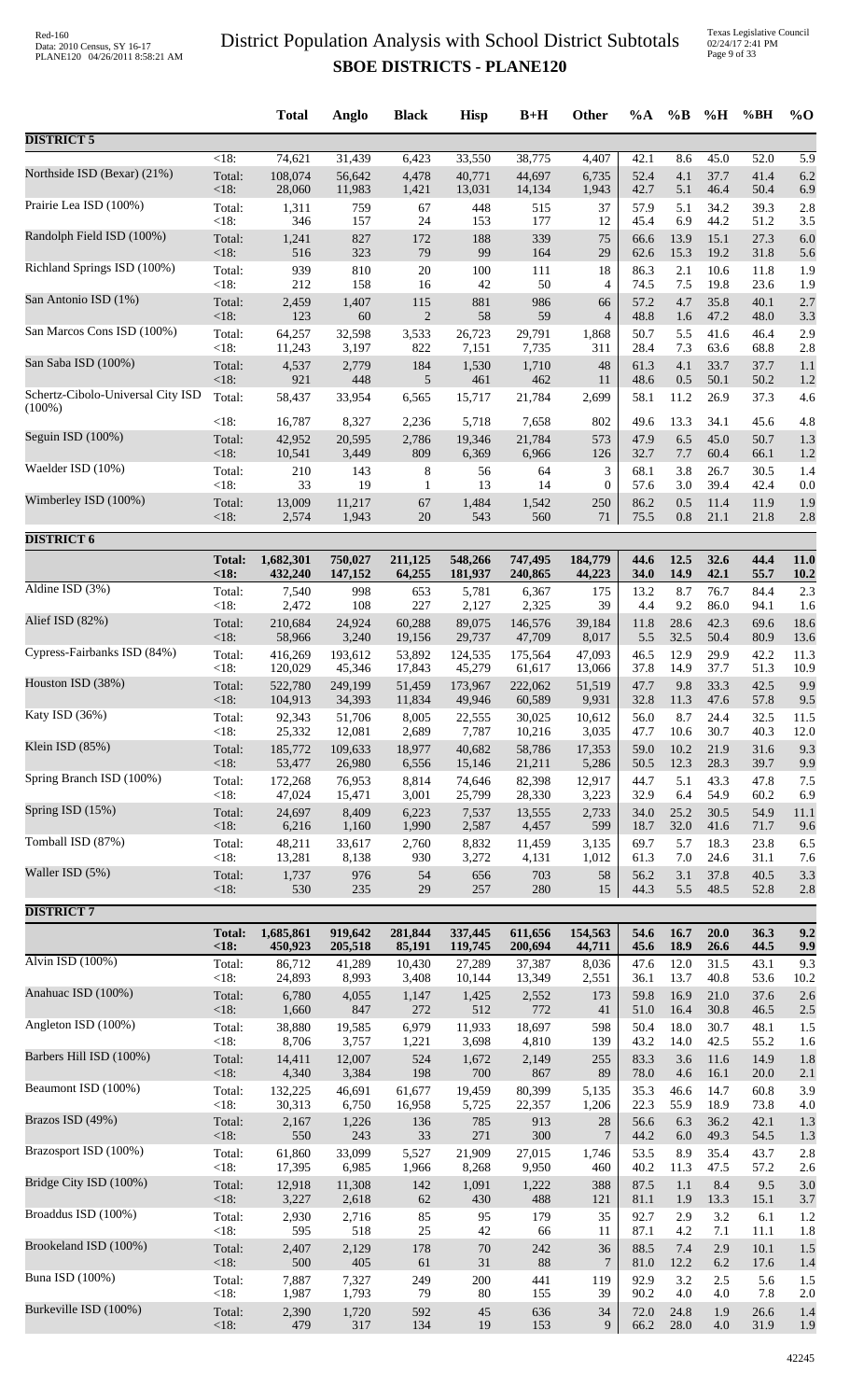Texas Legislative Council 02/24/17 2:41 PM Page 10 of 33

|                                          |                 | <b>Total</b>     | Anglo            | <b>Black</b>     | <b>Hisp</b>      | $B+H$            | Other            | $\%A$         | $\%B$          | %H              | %BH          | $\%$ O     |
|------------------------------------------|-----------------|------------------|------------------|------------------|------------------|------------------|------------------|---------------|----------------|-----------------|--------------|------------|
| <b>DISTRICT 7</b>                        |                 |                  |                  |                  |                  |                  |                  |               |                |                 |              |            |
| Chester ISD (62%)                        | Total:          | 791              | 751              | 13               | 18               | 31               | 9                | 94.9          | 1.6            | 2.3             | 3.9          | 1.1        |
| Chireno ISD (11%)                        | < 18:           | 198              | 188              | $\overline{c}$   | 5                | 7                | 3                | 94.9          | 1.0            | $2.5\,$         | 3.5          | 1.5        |
|                                          | Total:          | 188              | 174              | 10               | $\overline{4}$   | 14               | $\boldsymbol{0}$ | 92.6          | 5.3            | 2.1             | 7.4          | 0.0        |
| Clear Creek ISD (36%)                    | <18:<br>Total:  | 41<br>75,417     | 41               | $\boldsymbol{0}$ | $\mathbf{0}$     | $\mathbf{0}$     | $\boldsymbol{0}$ | 100.0<br>70.5 | $0.0\,$<br>6.6 | $0.0\,$<br>16.5 | 0.0<br>22.8  | 0.0        |
|                                          | <18:            | 21,390           | 53,142<br>13,728 | 4,955<br>1,652   | 12,475<br>4,594  | 17,186<br>6,111  | 5,089<br>1,551   | 64.2          | 7.7            | 21.5            | 28.6         | 6.7<br>7.3 |
| Cleveland ISD (84%)                      | Total:          | 16,703           | 9,886            | 2,100            | 4,454            | 6,491            | 326              | 59.2          | 12.6           | 26.7            | 38.9         | 2.0        |
|                                          | <18:            | 4,693            | 2,254            | 622              | 1,766            | 2,354            | 85               | 48.0          | 13.3           | 37.6            | 50.2         | 1.8        |
| Colmesneil ISD (100%)                    | Total:          | 2,428            | 2,251            | 80               | 63               | 142              | 35               | 92.7          | 3.3            | 2.6             | 5.8          | 1.4        |
|                                          | <18:            | 543              | 490              | 19               | 27               | 45               | 8                | 90.2          | 3.5            | 5.0             | 8.3          | 1.5        |
| Columbia-Brazoria ISD (100%)             | Total:          | 18,785           | 13,297           | 2,006            | 3,220            | 5,159            | 329              | 70.8          | 10.7           | 17.1            | 27.5         | 1.8        |
| Damon ISD (100%)                         | <18:            | 4,716            | 2,863            | 606              | 1,200            | 1,758            | 95               | 60.7          | 12.8           | 25.4            | 37.3         | 2.0        |
|                                          | Total:          | 1,232            | 828              | 27               | 354              | 376              | 28               | 67.2          | 2.2            | 28.7            | 30.5         | 2.3        |
| Danbury ISD (100%)                       | < 18:           | 329              | 171              | 14               | 140              | 149              | 9                | 52.0          | 4.3            | 42.6            | 45.3         | 2.7        |
|                                          | Total:          | 4,336            | 3,433            | 227              | 605              | 827              | 76               | 79.2          | 5.2            | 14.0            | 19.1         | 1.8        |
|                                          | $<18$ :         | 1,021            | 798              | 22               | 171              | 192              | 31               | 78.2          | 2.2            | 16.7            | 18.8         | 3.0        |
| Dayton ISD (100%)                        | Total:          | 28,131           | 18,672           | 3,324            | 5,746            | 9,002            | 457              | 66.4          | 11.8           | 20.4            | 32.0         | 1.6        |
|                                          | <18:            | 6,722            | 4,077            | 677              | 1,901            | 2,546            | 99               | 60.7          | 10.1           | 28.3            | 37.9         | 1.5        |
| Devers ISD (100%)                        | Total:          | 941              | 706              | 73               | 153              | 223              | 12               | 75.0          | 7.8            | 16.3            | 23.7         | 1.3        |
|                                          | <18:            | 245              | 172              | $17\,$           | 57               | $72\,$           | $\mathbf{1}$     | 70.2          | 6.9            | 23.3            | 29.4         | 0.4        |
| Deweyville ISD (100%)                    | Total:          | 3,701<br>882     | 3,487            | 36               | 97               | 132              | 82               | 94.2          | 1.0            | 2.6             | 3.6          | 2.2        |
| Dickinson ISD (100%)                     | < 18:<br>Total: | 51,434           | 808<br>27,204    | 14<br>6,557      | 41<br>15,656     | 54<br>21,910     | 20<br>2,320      | 91.6<br>52.9  | 1.6<br>12.7    | 4.6<br>30.4     | 6.1<br>42.6  | 2.3<br>4.5 |
| East Chambers ISD (100%)                 | <18:            | 13,791           | 5,220            | 2,179            | 5,957            | 7,959            | 612              | 37.9          | 15.8           | 43.2            | 57.7         | 4.4        |
|                                          | Total:          | 6,277            | 4,191            | 543              | 1,478            | 1,997            | 89               | 66.8          | 8.7            | 23.5            | 31.8         | 1.4        |
|                                          | < 18:           | 1,708            | 938              | 137              | 626              | 751              | 19               | 54.9          | 8.0            | 36.7            | 44.0         | 1.1        |
| Evadale ISD (100%)                       | Total:          | 1,636            | 1,587            | 12               | $32\,$           | 44               | $\sqrt{5}$       | 97.0          | 0.7            | 2.0             | 2.7          | 0.3        |
|                                          | < 18:           | 440              | 420              | 11               | 9                | 20               | $\boldsymbol{0}$ | 95.5          | 2.5            | 2.0             | 4.5          | 0.0        |
| Fort Bend ISD (75%)                      | Total:          | 260,680          | 92,329           | 46,081           | 46,225           | 90,881           | 77,470           | 35.4          | 17.7           | 17.7            | 34.9         | 29.7       |
|                                          | <18:            | 73,813           | 21,455           | 15,449           | 15,918           | 30,632           | 21,726           | 29.1          | 20.9           | 21.6            | 41.5         | 29.4       |
| Friendswood ISD (100%)                   | Total:          | 25,510           | 21,031           | 522              | 2,541            | 3,039            | 1,440            | 82.4          | 2.0            | 10.0            | 11.9         | 5.6        |
| Galveston ISD (100%)                     | <18:            | 7,082            | 5,519            | 171              | 944              | 1,106            | 457              | 77.9          | 2.4            | 13.3            | 15.6         | 6.5        |
|                                          | Total:          | 50,606           | 23,855           | 9,580            | 15,307           | 24,487           | 2,264            | 47.1          | 18.9           | 30.2            | 48.4         | 4.5        |
| Goose Creek Consolidated ISD (8%) Total: | $<18$ :         | 9,630            | 2,625            | 2,443            | 4,395            | 6,619            | 386              | 27.3          | 25.4           | 45.6            | 68.7         | 4.0        |
|                                          | $<$ 18:         | 7,628<br>2,303   | 4,514<br>1,119   | 878<br>301       | 2,060<br>830     | 2,911<br>1,112   | 203<br>72        | 59.2<br>48.6  | 11.5<br>13.1   | 27.0<br>36.0    | 38.2<br>48.3 | 2.7<br>3.1 |
| Hamshire-Fannett ISD (100%)              | Total:          | 9,116            | 7,636            | 530              | 814              | 1,338            | 142              | 83.8          | 5.8            | 8.9             | 14.7         | 1.6        |
|                                          | $<18$ :         | 2,266            | 1,759            | 151              | 327              | 472              | 35               | 77.6          | 6.7            | 14.4            | 20.8         | 1.5        |
| Hardin ISD (100%)                        | Total:          | 6,874            | 5,978            | 254              | 549              | 795              | 101              | 87.0          | 3.7            | 8.0             | 11.6         | 1.5        |
|                                          | < 18:           | 1,709            | 1,390            | 78               | 219              | 291              | 28               | 81.3          | 4.6            | 12.8            | 17.0         | 1.6        |
| Hardin-Jefferson ISD (100%)              | Total:          | 10,790           | 8,872            | 1,059            | 727              | 1,773            | 145              | 82.2          | 9.8            | 6.7             | 16.4         | 1.3        |
| Hemphill ISD (100%)                      | < 18:           | 2,536            | 1,993            | 256              | 265              | 517              | 26               | 78.6          | 10.1           | 10.4            | 20.4         | 1.0        |
|                                          | Total:          | 7,636            | 6,680            | 585              | 237              | 821              | 135              | 87.5          | 7.7            | 3.1             | 10.8         | 1.8        |
| High Island ISD (100%)                   | $<18$ :         | 1,281            | 1,017            | 153              | 83               | 235              | 29               | 79.4          | 11.9           | 6.5             | 18.3         | 2.3        |
|                                          | Total:          | 537              | 477              | 5                | 43               | $\sqrt{48}$      | 12               | 88.8          | 0.9            | $8.0\,$         | 8.9          | 2.2        |
|                                          | < 18:           | 88               | 73               | $\mathbf{0}$     | 14               | 14               | 1                | 83.0          | $0.0\,$        | 15.9            | 15.9         | 1.1        |
| Hitchcock ISD (100%)                     | Total:          | 8,599            | 4,039            | 2,680            | 1,839            | 4,450            | 110              | 47.0          | 31.2           | 21.4            | 51.8         | 1.3        |
|                                          | $<18$ :         | 2,169            | 716              | 815              | 664              | 1,432            | 21               | 33.0          | 37.6           | 30.6            | 66.0         | 1.0        |
| Hull-Daisetta ISD (100%)                 | Total:          | 3,079            | 2,277            | 569              | 194              | 749              | 53               | 74.0          | 18.5           | 6.3             | 24.3         | 1.7        |
|                                          | < 18:           | 747              | 537              | 127              | 77               | 203              | 7                | 71.9          | 17.0           | 10.3            | 27.2         | 0.9        |
| Jasper ISD (100%)                        | Total:          | 16,714           | 10,015           | 5,000            | 1,431            | 6,393            | 306              | 59.9          | 29.9           | 8.6             | 38.2         | 1.8        |
|                                          | < 18:           | 4,214            | 2,019            | 1,587            | 533              | 2,098            | 97               | 47.9          | 37.7           | 12.6            | 49.8         | 2.3        |
| Katy ISD (32%)                           | Total:          | 80,912           | 49,265           | 4,729            | 13,429           | 17,854           | 13,793           | 60.9          | 5.8            | 16.6            | 22.1         | 17.0       |
| Kirbyville Cons ISD (100%)               | < 18:           | 28,509           | 16,069           | 1,879            | 5,422            | 7,120            | 5,320            | 56.4          | 6.6            | 19.0            | 25.0         | 18.7       |
|                                          | Total:          | 7,872            | 6,454            | 1,001            | 303              | 1,299            | 119              | 82.0          | 12.7           | 3.8             | 16.5         | 1.5        |
| Kountze ISD (100%)                       | <18:            | 1,900            | 1,451            | 280              | 126              | 404              | 45               | 76.4          | 14.7           | 6.6             | 21.3         | 2.4        |
|                                          | Total:          | 7,711            | 6,623            | 690              | 300              | 983              | 105              | 85.9          | 8.9            | 3.9             | 12.7         | 1.4        |
|                                          | <18:            | 1,925            | 1,583            | 213              | 104              | 316              | 26               | 82.2          | 11.1           | 5.4             | 16.4         | 1.4        |
| La Porte ISD (0%)                        | Total:          | $\boldsymbol{0}$ | $\boldsymbol{0}$ | $\boldsymbol{0}$ | $\mathbf{0}$     | $\boldsymbol{0}$ | $\boldsymbol{0}$ | 0.0           | 0.0            | 0.0             | 0.0          | 0.0        |
|                                          | <18:            | $\boldsymbol{0}$ | $\boldsymbol{0}$ | $\boldsymbol{0}$ | $\boldsymbol{0}$ | $\boldsymbol{0}$ | $\mathbf{0}$     | $0.0\,$       | $0.0\,$        | 0.0             | 0.0          | 0.0        |
| Lamar Cons ISD (100%)                    | Total:          | 123,963          | 50,639           | 20,805           | 44,004           | 63,894           | 9,430            | 40.9          | 16.8           | 35.5            | 51.5         | 7.6        |
|                                          | < 18:           | 36,180           | 11,458           | 7,134            | 15,448           | 22,068           | 2,654            | 31.7          | 19.7           | 42.7            | 61.0         | 7.3        |
| Liberty ISD (100%)                       | Total:          | 11,256           | 6,772            | 2,195            | 2,127            | 4,293            | 191              | 60.2          | 19.5           | 18.9            | 38.1         | 1.7        |
| Little Cypress-Mauriceville Cons         | <18:            | 2,866            | 1,459            | 559              | 824              | 1,370            | 37               | 50.9          | 19.5           | 28.8            | 47.8         | 1.3        |
|                                          | Total:          | 18,866           | 16,294           | 1,148            | 992              | 2,120            | 452              | 86.4          | 6.1            | 5.3             | 11.2         | 2.4        |
| ISD(100%)                                | < 18:           | 4,967            | 4,002            | 425              | 404              | 817              | 148              | 80.6          | 8.6            | 8.1             | 16.4         | 3.0        |
| Lumberton ISD (100%)                     | Total:          | 19,598           | 18,170           | $111$            | 981              | 1,081            | 347              | 92.7          | 0.6            | 5.0             | 5.5          | 1.8        |
|                                          | < 18:           | 5,307            | 4,770            | 55               | 386              | 436              | 101              | 89.9          | $1.0\,$        | 7.3             | 8.2          | 1.9        |
| Nederland ISD (100%)                     | Total:          | 27,029           | 21,636           | 1,252            | 2,894            | 4,081            | 1,312            | 80.0          | 4.6            | 10.7            | 15.1         | 4.9        |
| Needville ISD (100%)                     | <18:            | 6,244            | 4,427            | 471              | 987              | 1,416            | 401              | 70.9          | 7.5            | 15.8            | 22.7         | 6.4        |
|                                          | Total:          | 13,015           | 8,183            | 655              | 4,034            | 4,649            | 183              | 62.9          | 5.0            | 31.0            | 35.7         | 1.4        |
| Newton ISD (100%)                        | <18:<br>Total:  | 3,588<br>7,611   | 1,860<br>5,117   | 190              | 1,504<br>243     | 1,668            | 60               | 51.8<br>67.2  | 5.3<br>28.2    | 41.9<br>3.2     | 46.5<br>31.3 | 1.7<br>1.5 |
|                                          | <18:            | 1,810            | 1,108            | 2,147<br>589     | 94               | 2,381<br>677     | 113<br>$25\,$    | 61.2          | 32.5           | 5.2             | 37.4         | 1.4        |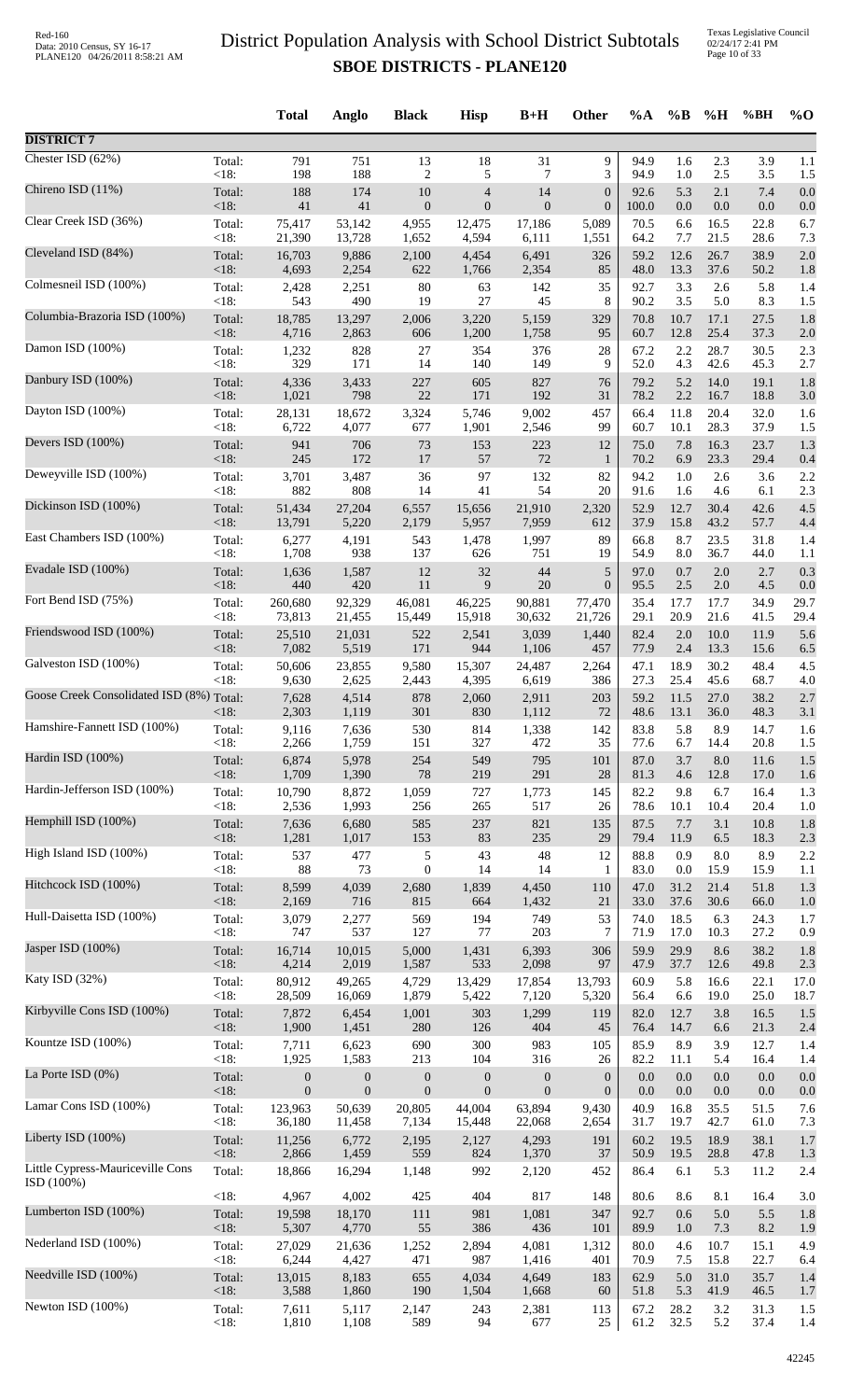Texas Legislative Council 02/24/17 2:41 PM Page 11 of 33

|                                        |               | <b>Total</b>    | Anglo           | <b>Black</b>   | <b>Hisp</b>  | $B+H$          | Other            | $\%A$        | $\%B$        | %H          | %BH          | $%$ <sup>O</sup> |
|----------------------------------------|---------------|-----------------|-----------------|----------------|--------------|----------------|------------------|--------------|--------------|-------------|--------------|------------------|
| <b>DISTRICT 7</b>                      |               |                 |                 |                |              |                |                  |              |              |             |              |                  |
| Orangefield ISD (100%)                 | Total:        | 7,726           | 7,067           | $77\,$         | 340          | 414            | 245              | 91.5         | 1.0          | 4.4         | 5.4          | 3.2              |
| Pearland ISD (98%)                     | < 18:         | 2,031           | 1,765           | 37             | 150          | 186            | 80               | 86.9         | 1.8          | 7.4         | 9.2          | 3.9              |
|                                        | Total:        | 91,285          | 48,191          | 13,534         | 19,891       | 32,987         | 10.107           | 52.8         | 14.8         | 21.8        | 36.1         | 11.1             |
|                                        | < 18:         | 27,394          | 12,426          | 4,609          | 7,404        | 11,753         | 3,215            | 45.4         | 16.8         | 27.0        | 42.9         | 11.7             |
| Port Arthur ISD (100%)                 | Total:        | 52,259          | 11,333          | 22,051         | 16,278       | 37,949         | 2,977            | 21.7         | 42.2         | 31.1        | 72.6         | 5.7              |
|                                        | <18:          | 14,131          | 1,274           | 6,137          | 6,114        | 12,054         | 803              | 9.0          | 43.4         | 43.3        | 85.3         | 5.7              |
| Port Neches-Groves ISD (100%)          | Total:        | 26,407          | 21,407          | 925            | 3,003        | 3,872          | 1,128            | 81.1         | 3.5          | 11.4        | 14.7         | 4.3              |
|                                        | < 18:         | 6,303           | 4,574           | 344            | 1,119        | 1,427          | 302              | 72.6         | 5.5          | 17.8        | 22.6         | 4.8              |
| Sabine Pass ISD (100%)                 | Total:        | 396             | 354             | $21\,$         | 16           | 37             | $\sqrt{5}$       | 89.4         | 5.3          | $4.0\,$     | 9.3          | 1.3              |
| San Augustine ISD (99%)                | <18:          | 66              | 59              | $\mathbf{1}$   | 6            | $\overline{7}$ | $\boldsymbol{0}$ | 89.4         | 1.5          | 9.1         | 10.6         | 0.0              |
|                                        | Total:        | 5,559           | 3,108           | 1,963          | 431          | 2,390          | 61               | 55.9         | 35.3         | 7.8         | 43.0         | 1.1              |
|                                        | < 18:         | 1,214           | 513             | 512            | 175          | 685            | 16               | 42.3         | 42.2         | 14.4        | 56.4         | 1.3              |
| Santa Fe ISD (100%)                    | Total:        | 24,183          | 20,123          | 317            | 3,338        | 3,628          | 432              | 83.2         | 1.3          | 13.8        | 15.0         | 1.8              |
|                                        | < 18:         | 6,022           | 4,663           | 130            | 1,128        | 1,244          | 115              | 77.4         | 2.2          | 18.7        | 20.7         | 1.9              |
| Shelbyville ISD (1%)                   | Total:        | 53              | 29              | 18             | 6            | 24             | $\boldsymbol{0}$ | 54.7         | 34.0         | 11.3        | 45.3         | 0.0              |
|                                        | < 18:         | 14              | 10              | 3              | 1            | $\overline{4}$ | $\boldsymbol{0}$ | 71.4         | 21.4         | 7.1         | 28.6         | 0.0              |
| Silsbee ISD (100%)                     | Total:        | 16,892          | 13,574          | 2,413          | 699          | 3,104          | 214              | 80.4         | 14.3         | 4.1         | 18.4         | 1.3              |
| Spurger ISD (100%)                     | < 18:         | 4,352           | 3,247           | 760            | 297          | 1,052          | 53               | 74.6         | 17.5         | 6.8         | 24.2         | 1.2              |
|                                        | Total:        | 2,188           | 2,069           | 36             | 56           | 91             | 28               | 94.6         | 1.6          | 2.6         | 4.2          | 1.3              |
|                                        | < 18:         | 520             | 475             | 9              | $26\,$       | 35             | 10               | 91.3         | 1.7          | 5.0         | 6.7          | 1.9              |
| Stafford MSD (56%)                     | Total:        | 9,545           | 2,162           | 2,457          | 1,986        | 4,328          | 3,055            | 22.7         | 25.7         | 20.8        | 45.3         | 32.0             |
|                                        | < 18:         | 2,152           | 276             | 691            | 662          | 1,294          | 582              | 12.8         | 32.1         | 30.8        | 60.1         | 27.0             |
| Sweeny ISD (100%)                      | Total:        | 10,076          | 6,952           | 1,560          | 1,442        | 2,957          | 167              | 69.0         | 15.5         | 14.3        | 29.3         | 1.7              |
|                                        | < 18:         | 2,531           | 1,531           | 450            | 519          | 947            | 53               | 60.5         | 17.8         | 20.5        | 37.4         | 2.1              |
| Tarkington ISD (100%)                  | Total:        | 8,659           | 8,030           | 141            | 379          | 520            | 109              | 92.7         | 1.6          | 4.4         | 6.0          | 1.3              |
| Texas City ISD (100%)                  | < 18:         | 2,385           | 2,167           | $41\,$         | 150          | 191            | 27               | 90.9         | 1.7          | 6.3         | 8.0          | 1.1              |
|                                        | Total:        | 55,023          | 22,781          | 17,664         | 14,071       | 31,264         | 978              | 41.4         | 32.1         | 25.6        | 56.8         | 1.8              |
|                                        | < 18:         | 13,995          | 3,849           | 5,320          | 4,925        | 9,927          | 219              | 27.5         | 38.0         | 35.2        | 70.9         | 1.6              |
| Vidor ISD (100%)                       | Total:        | 25,473          | 23,707          | 54             | 1,189        | 1,239          | 527              | 93.1         | 0.2          | 4.7         | 4.9          | 2.1              |
|                                        | < 18:         | 6,554           | 5,912           | $25\,$         | 458          | 482            | 160              | 90.2         | 0.4          | $7.0\,$     | 7.4          | 2.4              |
| Warren ISD (100%)                      | Total:        | 6,113           | 5,699           | 153            | 155          | 307            | 107              | 93.2         | 2.5          | 2.5         | 5.0          | 1.8              |
|                                        | < 18:         | 1,354           | 1,224           | 51             | 54           | 105            | 25               | 90.4         | 3.8          | 4.0         | 7.8          | 1.8              |
| West Hardin County Cons ISD            | Total:        | 3,643           | 3,504           | 5              | 85           | 90             | 49               | 96.2         | 0.1          | 2.3         | $2.5\,$      | 1.3              |
| $(100\%)$                              | $<18$ :       | 902             | 870             | $\overline{2}$ | 14           | 16             | 16               | 96.5         | 0.2          | 1.6         | 1.8          | 1.8              |
| West Orange-Cove Cons ISD (100%)Total: | $<18$ :       | 17,359<br>3,871 | 10,001<br>1,568 | 5,877<br>1,849 | 1,163<br>388 | 7,005<br>2,223 | 353<br>80        | 57.6<br>40.5 | 33.9<br>47.8 | 6.7<br>10.0 | 40.4<br>57.4 | 2.0<br>2.1       |
| West Sabine ISD (100%)                 | Total:        | 2,711           | 2,358           | 240            | 93           | 325            | 28               | 87.0         | 8.9          | 3.4         | 12.0         | 1.0              |
| Woodville ISD (100%)                   | $<18$ :       | 726             | 606             | 83             | 37           | 114            | 6                | 83.5         | 11.4         | 5.1         | 15.7         | 0.8              |
|                                        | Total:        | 11,142          | 7,576           | 2,233          | 1,222        | 3,439          | 127              | 68.0         | 20.0         | 11.0        | 30.9         | 1.1              |
|                                        | < 18:         | 1,908           | 1,322           | 422            | 136          | 552            | 34               | 69.3         | 22.1         | 7.1         | 28.9         | 1.8              |
| <b>DISTRICT 8</b>                      |               |                 |                 |                |              |                |                  |              |              |             |              |                  |
|                                        | <b>Total:</b> | 1,682,598       | 989,084         | 181,999        | 439,416      | 613,126        | 80,388           | 58.8         | 10.8         | 26.1        | 36.4         | 4.8              |
|                                        | < 18:         | 447,906         | 210,318         | 59,144         | 161,387      | 216,084        | 21,504           | 47.0         | 13.2         | 36.0        | 48.2         | 4.8              |
| Aldine ISD (2%)                        | Total:        | 4,664           | 1,676           | 1,079          | 1,804        | 2,847          | 141              | 35.9         | 23.1         | 38.7        | 61.0         | 3.0              |
|                                        | $<18$ :       | 1,245           | 190             | 368            | 671          | 1,021          | 34               | 15.3         | 29.6         | 53.9        | 82.0         | 2.7              |
| Anderson-Shiro Cons ISD (100%)         | Total:        | 3,360           | 2,677           | 319            | 337          | 644            | 39               | 79.7         | 9.5          | 10.0        | 19.2         | 1.2              |
| Apple Springs ISD (100%)               | < 18:         | 765             | 552             | 73             | 134          | 201            | 12               | 72.2         | 9.5          | 17.5        | 26.3         | 1.6              |
|                                        | Total:        | 1,214           | 1,028           | 136            | 36           | 172            | 14               | 84.7         | 11.2         | 3.0         | 14.2         | 1.2              |
| Big Sandy ISD (Polk) (100%)            | <18:          | 264             | 224             | $22\,$         | 15           | 37             | 3                | 84.8         | 8.3          | 5.7         | 14.0         | 1.1              |
|                                        | Total:        | 2,158           | 1,439           | 30             | 138          | 165            | 554              | 66.7         | 1.4          | 6.4         | 7.6          | 25.7             |
|                                        | < 18:         | 553             | 315             | 18             | 55           | 70             | 168              | 57.0         | 3.3          | 9.9         | 12.7         | 30.4             |
| Bryan ISD (100%)                       | Total:        | 92,278          | 44,197          | 15,427         | 31,046       | 45,926         | 2,155            | 47.9         | 16.7         | 33.6        | 49.8         | 2.3              |
|                                        | <18:          | 23,637          | 7,239           | 5,079          | 11,301       | 16,067         | 331              | 30.6         | 21.5         | 47.8        | 68.0         | 1.4              |
| Centerville ISD (Trinity) (100%)       | Total:        | 721             | 668             | 5              | 30           | 35             | 18               | 92.6         | 0.7          | 4.2         | 4.9          | 2.5              |
| Channelview ISD (28%)                  | < 18:         | 166             | 142             | $\mathbf{0}$   | 15           | 15             | 9                | 85.5         | 0.0          | 9.0         | 9.0          | 5.4              |
|                                        | Total:        | 10,218          | 3,361           | 176            | 6,615        | 6,739          | 118              | 32.9         | 1.7          | 64.7        | 66.0         | 1.2              |
| Chester ISD (38%)                      | <18:          | 3,417           | 630             | 69             | 2,721        | 2,764          | 23               | 18.4         | 2.0          | 79.6        | 80.9         | 0.7              |
|                                        | Total:        | 483             | 312             | 137            | 31           | 165            | 6                | 64.6         | 28.4         | 6.4         | 34.2         | 1.2              |
|                                        | < 18:         | 89              | 58              | 22             | 10           | 31             | $\boldsymbol{0}$ | 65.2         | 24.7         | 11.2        | 34.8         | 0.0              |
| Clear Creek ISD (63%)                  | Total:        | 133,530         | 80,636          | 11,297         | 25,008       | 35,655         | 17,239           | 60.4         | 8.5          | 18.7        | 26.7         | 12.9             |
|                                        | <18:          | 32,548          | 16,414          | 3,530          | 8,321        | 11,506         | 4,628            | 50.4         | 10.8         | 25.6        | 35.4         | 14.2             |
| Cleveland ISD (16%)                    | Total:        | 3,126           | 2,376           | 140            | 572          | 707            | 43               | 76.0         | 4.5          | 18.3        | 22.6         | 1.4              |
| Coldspring-Oakhurst Cons ISD           | < 18:         | 987             | 660             | 49             | 266          | 313            | 14               | 66.9         | 5.0          | 27.0        | 31.7         | 1.4              |
|                                        | Total:        | 13,347          | 10,536          | 1,938          | 658          | 2,564          | 247              | 78.9         | 14.5         | 4.9         | 19.2         | 1.9              |
| $(100\%)$                              | <18:          | 2,528           | 1,751           | 511            | 214          | 708            | 69               | 69.3         | 20.2         | 8.5         | 28.0         | 2.7              |
| College Station ISD (100%)             | Total:        | 101,196         | 70,115          | 7,097          | 14,067       | 20,824         | 10,257           | 69.3         | 7.0          | 13.9        | 20.6         | 10.1             |
|                                        | < 18:         | 15,856          | 9,275           | 2,189          | 2,886        | 4,896          | 1,685            | 58.5         | 13.8         | 18.2        | 30.9         | 10.6             |
| Conroe ISD (100%)                      | Total:        | 258,552         | 175,816         | 14,356         | 58,042       | 71,457         | 11,279           | 68.0         | 5.6          | 22.4        | 27.6         | 4.4              |
| Corrigan-Camden ISD (100%)             | <18:          | 72,463          | 42,632          | 4,981          | 21,687       | 26,224         | 3,607            | 58.8         | 6.9          | 29.9        | 36.2         | 5.0              |
|                                        | Total:        | 4,887           | 2,591           | 1,133          | 1,127        | 2,250          | 46               | 53.0         | 23.2         | 23.1        | 46.0         | 0.9              |
|                                        | < 18:         | 1,315           | 533             | 364            | 415          | 773            | 9                | 40.5         | 27.7         | 31.6        | 58.8         | 0.7              |
| Crockett ISD (100%)                    | Total:        | 9,477           | 4,401           | 3,648          | 1,322        | 4,930          | 146              | 46.4         | 38.5         | 13.9        | 52.0         | 1.5              |
|                                        | <18:          | 2,319           | 673             | 1,060          | 543          | 1,587          | 59               | 29.0         | 45.7         | 23.4        | 68.4         | 2.5              |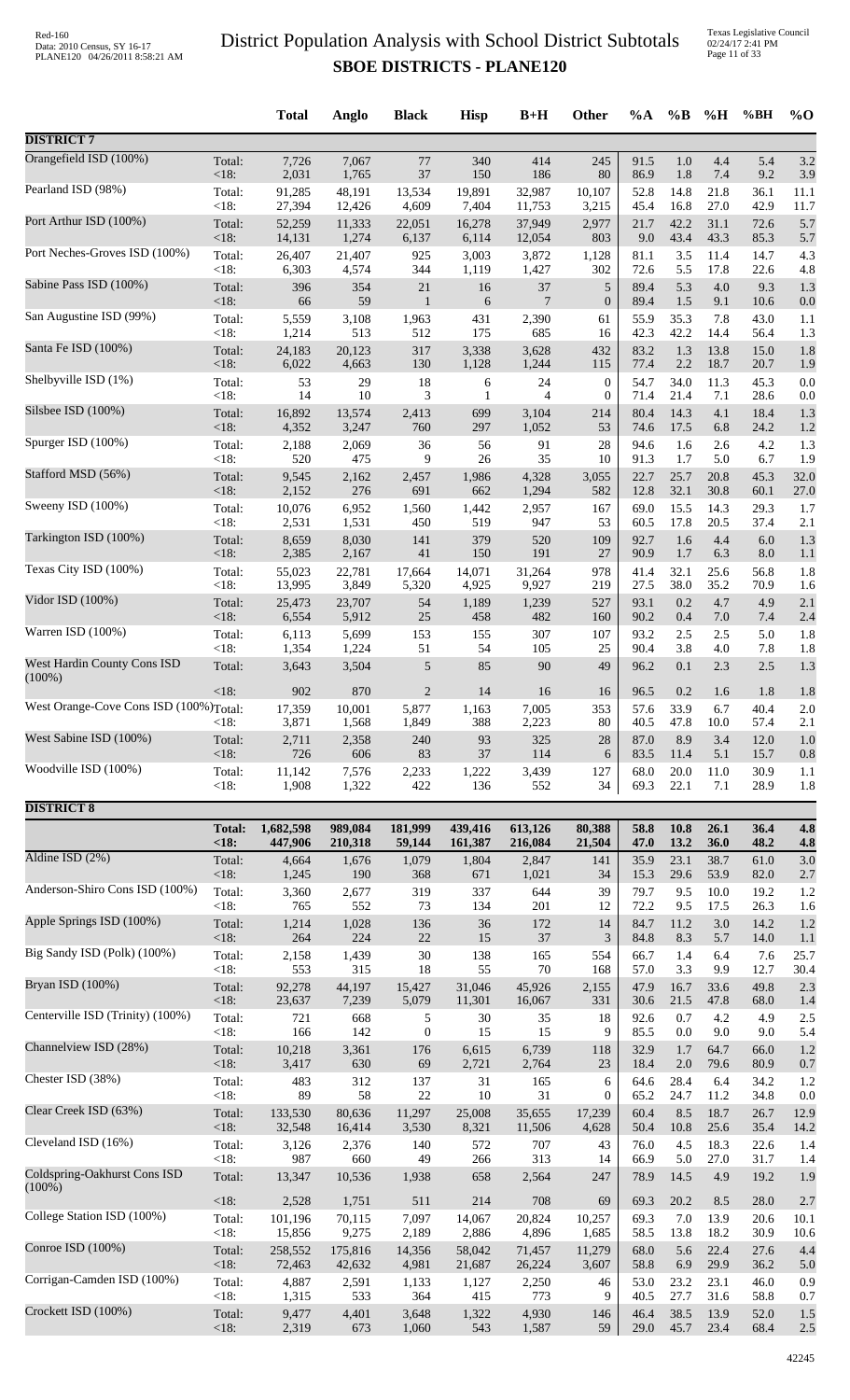Texas Legislative Council 02/24/17 2:41 PM Page 12 of 33

|                                       |                 | <b>Total</b>     | Anglo            | <b>Black</b>     | <b>Hisp</b>      | $B+H$            | Other            | $\%A$        | $\%$ B       | %H           | %BH          | $\%$ O     |
|---------------------------------------|-----------------|------------------|------------------|------------------|------------------|------------------|------------------|--------------|--------------|--------------|--------------|------------|
| <b>DISTRICT 8</b>                     |                 |                  |                  |                  |                  |                  |                  |              |              |              |              |            |
| $\overline{C}$ rosby ISD (100%)       | Total:          | 24,689           | 15,435           | 4,154            | 4,815            | 8,894            | 360              | 62.5         | 16.8         | 19.5         | 36.0         | 1.5        |
| Cypress-Fairbanks ISD (16%)           | < 18:           | 6,898            | 3,654            | 1,259            | 1,939            | 3,143            | 101              | 53.0         | 18.3         | 28.1         | 45.6         | 1.5        |
|                                       | Total:          | 80,492           | 22,378           | 18,239           | 35,134           | 52,236           | 5,878            | 27.8         | 22.7         | 43.6         | 64.9         | 7.3        |
| Dayton ISD (0%)                       | < 18:           | 28,834           | 6,151            | 7,337            | 14,105           | 20,811           | 1,872            | 21.3         | 25.4         | 48.9         | 72.2         | 6.5        |
|                                       | Total:          | 39               | 25               | $\boldsymbol{0}$ | 13               | 13               | $\mathbf{1}$     | 64.1         | 0.0          | 33.3         | 33.3         | 2.6        |
|                                       | < 18:           | 12               | 5                | $\boldsymbol{0}$ | $\overline{7}$   | 7                | $\boldsymbol{0}$ | 41.7         | 0.0          | 58.3         | 58.3         | 0.0        |
| Deer Park ISD (98%)                   | Total:          | 48,430           | 29,908           | 1,458            | 15,687           | 16,975           | 1,547            | 61.8         | 3.0          | 32.4         | 35.1         | 3.2        |
|                                       | <18:            | 13,261           | 6,455            | 616              | 5,922            | 6,430            | 376              | 48.7         | 4.6          | 44.7         | 48.5         | 2.8        |
| Elkhart ISD (1%)                      | Total:          | 63               | 60               | 3                | $\boldsymbol{0}$ | 3                | 0                | 95.2         | 4.8          | 0.0          | 4.8          | 0.0        |
| Galena Park ISD (0%)                  | < 18:           | 16               | 15               | 1                | $\mathbf{0}$     | 1                | $\boldsymbol{0}$ | 93.8         | 6.3          | 0.0          | 6.3          | 0.0        |
|                                       | Total:          | 314              | 74               | 7                | 234              | 240              | $\boldsymbol{0}$ | 23.6         | 2.2          | 74.5         | 76.4         | 0.0        |
| Goodrich ISD (100%)                   | <18:            | 89               | 10               | $\sqrt{2}$       | 77               | 79               | $\boldsymbol{0}$ | 11.2         | 2.2          | 86.5         | 88.8         | 0.0        |
|                                       | Total:          | 2,130            | 1,482            | 283              | 347              | 628              | 20               | 69.6         | 13.3         | 16.3         | 29.5         | 0.9        |
|                                       | < 18:           | 453              | 256              | 56               | 139              | 194              | 3                | 56.5         | 12.4         | 30.7         | 42.8         | 0.7        |
| Goose Creek Consolidated ISD<br>(92%) | Total:          | 91,444           | 36,914           | 14,892           | 38,136           | 52,377           | 2,153            | 40.4         | 16.3         | 41.7         | 57.3         | 2.4        |
| Grapeland ISD (100%)                  | <18:            | 26,846           | 7,208            | 4,863            | 14,585           | 19,097           | 541              | 26.8         | 18.1         | 54.3         | 71.1         | 2.0        |
|                                       | Total:          | 4,089            | 3,177            | 749              | 126              | 870              | 42               | 77.7         | 18.3         | 3.1          | 21.3         | 1.0        |
| Groveton ISD (100%)                   | < 18:           | 888              | 628              | 194<br>334       | 55               | 247<br>639       | 13<br>68         | 70.7<br>86.3 | 21.8<br>6.5  | 6.2          | 27.8         | 1.5        |
|                                       | Total:<br><18:  | 5,166<br>1,032   | 4,459<br>829     | 82               | 305<br>99        | 181              | 22               | 80.3         | 7.9          | 5.9<br>9.6   | 12.4<br>17.5 | 1.3<br>2.1 |
| Huffman ISD (100%)                    | Total:          | 14,985           | 12,365           | 433              | 1,859            | 2,272            | 348              | 82.5         | 2.9          | 12.4         | 15.2         | 2.3        |
|                                       | <18:            | 4,125            | 3,186            | 147              | 708              | 843              | 96               | 77.2         | 3.6          | 17.2         | 20.4         | 2.3        |
| Humble ISD (81%)                      | Total:<br><18:  | 135,038          | 86,770           | 16,878           | 25,927           | 42,107           | 6,161            | 64.3<br>56.2 | 12.5         | 19.2         | 31.2         | 4.6        |
| Huntsville ISD (100%)                 | Total:          | 39,307<br>62,255 | 22,085<br>35,422 | 6,037<br>14,909  | 9,713<br>10,967  | 15,344<br>25,636 | 1,878<br>1,197   | 56.9         | 15.4<br>23.9 | 24.7<br>17.6 | 39.0<br>41.2 | 4.8<br>1.9 |
| Iola ISD (100%)                       | < 18:           | 9,860            | 4,559            | 2,571            | 2,606            | 5,072            | 229              | 46.2         | 26.1         | 26.4         | 51.4         | 2.3        |
|                                       | Total:          | 2,518            | 2,157            | 48               | 276              | 317              | 44               | 85.7         | 1.9          | 11.0         | 12.6         | 1.7        |
|                                       | <18:            | 624              | 471              | 29               | 116              | 141              | 12               | 75.5         | 4.6          | 18.6         | 22.6         | 1.9        |
| Katy ISD (32%)                        | Total:          | 81,321           | 32,704           | 11,140           | 33,021           | 43,497           | 5,120            | 40.2         | 13.7         | 40.6         | 53.5         | 6.3        |
|                                       | <18:            | 25,877           | 7,984            | 4,266            | 12,416           | 16,346           | 1,547            | 30.9         | 16.5         | 48.0         | 63.2         | 6.0        |
| Kennard ISD (100%)                    | Total:          | 2,240            | 1,775            | 381              | 46               | 425              | 40               | 79.2         | 17.0         | 2.1          | 19.0         | 1.8        |
|                                       | <18:            | 463              | 333              | 103              | 18               | 120              | 10               | 71.9         | 22.2         | 3.9          | 25.9         | 2.2        |
| Klein ISD $(0\%)$                     | Total:          | $\mathbf{0}$     | $\boldsymbol{0}$ | $\boldsymbol{0}$ | $\boldsymbol{0}$ | $\boldsymbol{0}$ | $\boldsymbol{0}$ | 0.0          | 0.0          | $0.0\,$      | 0.0          | 0.0        |
|                                       | <18:            | 0                | $\overline{0}$   | $\boldsymbol{0}$ | $\boldsymbol{0}$ | $\theta$         | $\mathbf{0}$     | 0.0          | 0.0          | 0.0          | 0.0          | 0.0        |
| La Porte ISD $(100\%)$                | Total:          | 41,528           | 25,918           | 2,575            | 12,108           | 14,502           | 1,108            | 62.4         | 6.2          | 29.2         | 34.9         | 2.7        |
| Latexo ISD (100%)                     | ${<}18:$        | 11,595           | 5,970            | 894              | 4,520            | 5.322            | 303              | 51.5         | 7.7          | 39.0         | 45.9         | 2.6        |
|                                       | Total:          | 2,307            | 2,014            | 111              | 154              | 262              | 31               | 87.3         | 4.8          | 6.7          | 11.4         | 1.3        |
| Leggett ISD (100%)                    | < 18:           | 502              | 392              | 43               | 63               | 103              | 7                | 78.1         | 8.6          | 12.5         | 20.5         | 1.4        |
|                                       | Total:          | 1,243            | 830              | 245              | 151              | 380              | 33               | 66.8         | 19.7         | 12.1         | 30.6         | 2.7        |
|                                       | <18:            | 317              | 185              | 76               | 52               | 117              | 15               | 58.4         | 24.0         | 16.4         | 36.9         | 4.7        |
| Livingston ISD (100%)                 | Total:          | 27,301           | 19,580           | 3,410            | 3,883            | 7,244            | 477              | 71.7         | 12.5         | 14.2         | 26.5         | 1.7        |
|                                       | < 18:           | 5,541            | 3,645            | 693              | 1,103            | 1,769            | 127              | 65.8         | 12.5         | 19.9         | 31.9         | 2.3        |
| Lovelady ISD (100%)                   | Total:          | 5,452            | 3,302            | 1,400            | 711              | 2,104            | 46               | 60.6         | 25.7         | 13.0         | 38.6         | 0.8        |
|                                       | <18:            | 713              | 573              | 76               | $50\,$           | 126              | 14               | 80.4         | 10.7         | 7.0          | 17.7         | 2.0        |
| Madisonville Cons ISD (16%)           | Total:          | 2,143            | 1,658            | 185              | 235              | 413              | 72               | 77.4         | 8.6          | 11.0         | 19.3         | 3.4        |
| Magnolia ISD (100%)                   | < 18:           | 529              | 355              | 63               | 93               | 149              | 25               | 67.1         | 11.9         | 17.6         | 28.2         | 4.7        |
|                                       | Total:          | 53,729           | 41,551           | 1,340            | 9,721            | 10,976           | 1,202            | 77.3         | 2.5          | 18.1         | 20.4         | 2.2        |
| Montgomery ISD (100%)                 | <18:            | 15,724           | 11,011           | 448              | 3,926            | 4,338            | 375              | 70.0         | 2.8          | 25.0         | 27.6         | 2.4        |
|                                       | Total:          | 36,499           | 31,521           | 1,260            | 2,888            | 4,100            | 878              | 86.4         | 3.5          | 7.9          | 11.2         | 2.4        |
|                                       | < 18:           | 8,741            | 7,012            | 418              | 1,085            | 1,477            | 252              | 80.2         | 4.8          | 12.4         | 16.9         | 2.9        |
| Navasota ISD (100%)                   | Total:          | 19,326           | 10,087           | 4,052            | 5,054            | 9,039            | 200              | 52.2         | 21.0         | 26.2         | 46.8         | 1.0        |
|                                       | <18:            | 4,345            | 1,684            | 925              | 1,733            | 2,613            | 48               | 38.8         | 21.3         | 39.9         | 60.1         | 1.1        |
| New Caney ISD (100%)                  | Total:          | 50,152           | 32,742           | 2,192            | 13,727           | 15,773           | 1,637            | 65.3         | 4.4          | 27.4         | 31.5         | 3.3        |
| New Waverly ISD (100%)                | <18:            | 13,865           | 7,317            | 702              | 5,479            | 6,102            | 446              | 52.8         | 5.1          | 39.5         | 44.0         | 3.2        |
|                                       | Total:          | 4,598            | 3,379            | 783              | 362              | 1,134            | 85               | 73.5         | 17.0         | 7.9          | 24.7         | 1.8        |
| Onalaska ISD (100%)                   | <18:            | 1,219            | 739              | 285              | 183              | 459              | 21               | 60.6         | 23.4         | 15.0         | 37.7         | 1.7        |
|                                       | Total:          | 7,173            | 6,562            | 209              | 282              | 488              | 123              | 91.5         | 2.9          | 3.9          | 6.8          | 1.7        |
| Pasadena ISD (37%)                    | < 18:           | 1,296            | 1,109            | 62               | 101              | 163              | 24               | 85.6         | 4.8          | 7.8          | 12.6         | 1.9        |
|                                       | Total:          | 88,740           | 31,862           | 5,215            | 47,618           | 52,284           | 4,594            | 35.9         | 5.9          | 53.7         | 58.9         | 5.2        |
|                                       | <18:            | 25,242           | 5,055            | 1,827            | 17,521           | 19,066           | 1,121            | 20.0         | $7.2\,$      | 69.4         | 75.5         | 4.4        |
| Pearland ISD (2%)                     | Total:          | 1,791            | 1,226            | 103              | 251              | 354              | 211              | 68.5         | 5.8          | 14.0         | 19.8         | 11.8       |
|                                       | < 18:           | 382              | 192              | 36               | 92               | 128              | 62               | 50.3         | 9.4          | 24.1         | 33.5         | 16.2       |
| Richards ISD (100%)                   | Total:          | 1,576            | 1,341            | 135              | 82               | 216              | 19               | 85.1         | 8.6          | 5.2          | 13.7         | 1.2        |
|                                       | < 18:           | 336              | 276              | $26\,$           | 31               | 57               | 3                | 82.1         | 7.7          | 9.2          | 17.0         | 0.9        |
| Sheldon ISD (11%)                     | Total:<br>< 18: | 3,300<br>821     | 1,946<br>344     | 251<br>97        | 1,000<br>365     | 1,235<br>450     | 119<br>27        | 59.0<br>41.9 | 7.6          | 30.3         | 37.4         | 3.6        |
| Shepherd ISD (100%)                   | Total:          | 9,172            | 6,724            | 788              | 1,513            | 2,245            | 203              | 73.3         | 11.8<br>8.6  | 44.5<br>16.5 | 54.8<br>24.5 | 3.3<br>2.2 |
| Splendora ISD (100%)                  | < 18:           | 2,603            | 1,718            | 212              | 646              | 835              | 50               | 66.0         | 8.1          | 24.8         | 32.1         | 1.9        |
|                                       | Total:          | 14,315           | 11,400           | 245              | 2,449            | 2,665            | 250              | 79.6         | 1.7          | 17.1         | 18.6         | 1.7        |
| Spring ISD (34%)                      | < 18:           | 4,134            | 2,953            | 86               | 1,045            | 1,119            | 62               | 71.4         | 2.1          | 25.3         | 27.1         | 1.5        |
|                                       | Total:          | 57,330           | 25,925           | 12,239           | 17,050           | 28,773           | 2,632            | 45.2         | 21.3         | 29.7         | 50.2         | 4.6        |
|                                       | <18:            | 17,434           | 5,744            | 4,733            | 6,432            | 10,856           | 834              | 32.9         | 27.1         | 36.9         | 62.3         | 4.8        |
| Tomball ISD (13%)                     | Total:          | 7,358            | 6,058            | 142              | 1,037            | 1,169            | 131              | 82.3         | 1.9          | 14.1         | 15.9         | 1.8        |
|                                       | <18:            | 1,924            | 1,421            | 56               | 423              | 471              | $32\,$           | 73.9         | 2.9          | 22.0         | 24.5         | 1.7        |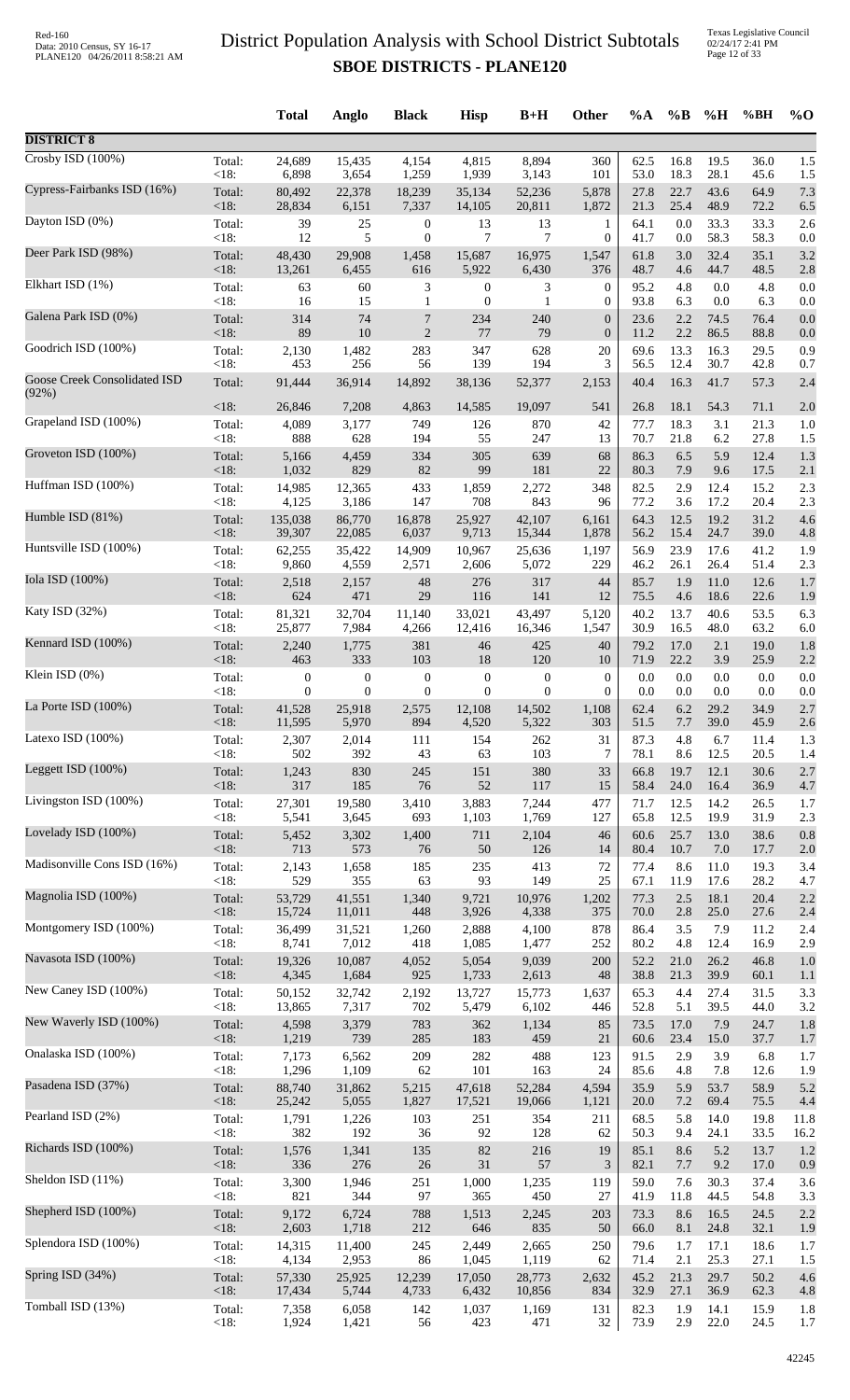Texas Legislative Council 02/24/17 2:41 PM Page 13 of 33

|                                |                   | <b>Total</b>    | Anglo            | <b>Black</b>     | <b>Hisp</b>      | $B+H$            | <b>Other</b>     | $\%A$        | $\%B$        | %H          | %BH          | $\%$ O     |
|--------------------------------|-------------------|-----------------|------------------|------------------|------------------|------------------|------------------|--------------|--------------|-------------|--------------|------------|
| <b>DISTRICT 8</b>              |                   |                 |                  |                  |                  |                  |                  |              |              |             |              |            |
| Trinity ISD (100%)             | Total:            | 8,000           | 6,102            | 993              | 783              | 1,775            | 123              | 76.3         | 12.4         | 9.8         | 22.2         | 1.5        |
| Waller ISD (27%)               | <18:              | 1,705           | 1,070            | 297              | 311              | 608              | 27               | 62.8         | 17.4         | 18.2        | 35.7         | 1.6        |
|                                | Total:            | 8,720           | 4,025            | 1,012            | 3,532            | 4,510            | 185              | 46.2         | 11.6         | 40.5        | 51.7         | 2.1        |
| Willis ISD (100%)              | <18:              | 2,736           | 899              | 345              | 1,448            | 1,778            | 59               | 32.9         | 12.6         | 52.9        | 65.0         | 2.2        |
|                                | Total:            | 36,383          | 26,363           | 2,287            | 7,099            | 9,275            | 745              | 72.5         | 6.3          | 19.5        | 25.5         | 2.0        |
| Woodville ISD (0%)             | <18:              | 9,452           | 5,524            | 846              | 2,926            | 3,709            | 219              | 58.4         | 9.0          | 31.0        | 39.2         | 2.3        |
|                                | Total:            | 38              | 34               | 1                | $\boldsymbol{0}$ | $\mathbf{1}$     | 3                | 89.5         | 2.6          | 0.0         | 2.6          | 7.9        |
|                                | <18:              | 13              | 13               | $\boldsymbol{0}$ | $\boldsymbol{0}$ | $\boldsymbol{0}$ | $\boldsymbol{0}$ | 100.0        | 0.0          | 0.0         | 0.0          | 0.0        |
| <b>DISTRICT 9</b>              |                   |                 |                  |                  |                  |                  |                  |              |              |             |              |            |
|                                | <b>Total:</b>     | 1,711,047       | 1,192,906        | 245,422          | 239,367          | 480,112          | 38,029           | 69.7         | 14.3         | 14.0        | 28.1         | 2.2        |
|                                | < 18:             | 427,509         | 253,402          | 70,565           | 95,681           | 163,584          | 10,523           | 59.3         | 16.5         | 22.4        | 38.3         | 2.5        |
| Alba-Golden ISD (100%)         | Total:            | 5,387           | 4,844            | 37               | 386              | 421              | 122              | 89.9         | 0.7          | 7.2         | 7.8          | 2.3        |
|                                | $<18$ :           | 1,184           | 997              | $20\,$           | 140              | 159              | 28               | 84.2         | 1.7          | 11.8        | 13.4         | 2.4        |
| Alto ISD (100%)                | Total:            | 3,642           | 2,220            | 812              | 573              | 1,384            | 38               | 61.0         | 22.3         | 15.7        | 38.0         | 1.0        |
|                                | <18:              | 927             | 433              | 239              | 238              | 476              | 18               | 46.7         | 25.8         | 25.7        | 51.3         | 1.9        |
| Arp ISD (100%)                 | Total:<br>$<18$ : | 5,354           | 4,348            | 628              | 302              | 926              | 80               | 81.2         | 11.7         | 5.6         | 17.3         | 1.5        |
| Athens ISD (100%)              | Total:            | 1,272<br>22,073 | 980<br>14,667    | 165<br>2,681     | 109<br>4,437     | 273<br>7,041     | 19<br>365        | 77.0<br>66.4 | 13.0<br>12.1 | 8.6<br>20.1 | 21.5<br>31.9 | 1.5<br>1.7 |
| Atlanta ISD (100%)             | <18:              | 5,243           | 2,615            | 804              | 1,793            | 2,542            | 86               | 49.9         | 15.3         | 34.2        | 48.5         | 1.6        |
|                                | Total:            | 10,518          | 7,510            | 2,482            | 380              | 2,856            | 152              | 71.4         | 23.6         | 3.6         | 27.2         | 1.4        |
| Avery ISD (100%)               | <18:              | 2,500           | 1,555            | 726              | 166              | 890              | 55               | 62.2         | 29.0         | 6.6         | 35.6         | 2.2        |
|                                | Total:            | 1,612           | 1,446            | 68               | 74               | 138              | 28               | 89.7         | 4.2          | 4.6         | 8.6          | 1.7        |
|                                | <18:              | 358             | 318              | 7                | 29               | 33               | 7                | 88.8         | 2.0          | 8.1         | 9.2          | 2.0        |
| Avinger ISD (100%)             | Total:            | 1,191           | 982              | 124              | 65               | 189              | 20               | 82.5         | 10.4         | 5.5         | 15.9         | 1.7        |
|                                | <18:              | 217             | 145              | 37               | 33               | $70\,$           | $\overline{2}$   | 66.8         | 17.1         | 15.2        | 32.3         | 0.9        |
| Beckville ISD (100%)           | Total:            | 2,645           | 2,105            | 324              | 198              | 521              | 19               | 79.6         | 12.2         | 7.5         | 19.7         | 0.7        |
|                                | < 18:             | 704             | 529              | 89               | 79               | 168              | 7                | 75.1         | 12.6         | 11.2        | 23.9         | 1.0        |
| Bells ISD (100%)               | Total:            | 3,729           | 3,451            | 44               | 116              | 159              | 119              | 92.5         | 1.2          | 3.1         | 4.3          | 3.2        |
|                                | <18:              | 959             | 841              | 22               | 46               | 67               | 51               | 87.7         | 2.3          | 4.8         | 7.0          | 5.3        |
| Big Sandy ISD (Upshur) (100%)  | Total:            | 4,312           | 3,515            | 485              | 234              | 714              | 83               | 81.5         | 11.2         | 5.4         | 16.6         | 1.9        |
|                                | <18:              | 1,073           | 809              | 136              | 103              | 237              | 27               | 75.4         | 12.7         | 9.6         | 22.1         | 2.5        |
| Bland ISD (93%)                | Total:            | 3,005           | 2,371            | 61               | 526              | 581              | 53               | 78.9         | 2.0          | 17.5        | 19.3         | 1.8        |
|                                | <18:              | 845             | 567              | 24               | 243              | 263              | 15               | 67.1         | 2.8          | 28.8        | 31.1         | 1.8        |
| Bloomburg ISD (100%)           | Total:            | 1,374           | 1,252            | 60               | 38               | 96               | 26               | 91.1         | 4.4          | 2.8         | 7.0          | 1.9        |
| Blue Ridge ISD (0%)            | $<18$ :           | 317             | 283              | 14               | 12               | 24               | 10               | 89.3         | 4.4          | 3.8         | 7.6          | 3.2        |
|                                | Total:            | 16              | $\overline{4}$   | $\overline{0}$   | 12               | $12\,$           | $\boldsymbol{0}$ | 25.0         | $0.0\,$      | 75.0        | 75.0         | 0.0        |
| <b>Boles ISD</b> (100%)        | $<18$ :           | 10              | $\overline{2}$   | $\boldsymbol{0}$ | 8                | $\,8\,$          | $\boldsymbol{0}$ | 20.0         | 0.0          | 80.0        | 80.0         | 0.0        |
|                                | Total:            | 689             | 581              | 25               | 60               | 85               | 23               | 84.3         | 3.6          | 8.7         | 12.3         | 3.3        |
| Bonham ISD (100%)              | $<18$ :           | 238             | 185              | 18               | 29               | 47               | 6                | 77.7         | 7.6          | 12.2        | 19.7         | 2.5        |
|                                | Total:            | 14,351          | 11,649           | 879              | 1,479            | 2,327            | 375              | 81.2         | 6.1          | 10.3        | 16.2         | 2.6        |
| Brownsboro ISD (100%)          | <18:              | 3,174           | 2,337            | 213              | 547              | 744              | 93               | 73.6         | 6.7          | 17.2        | 23.4         | 2.9        |
|                                | Total:            | 15,836          | 13,429           | 1,072            | 1,080            | 2,130            | 277              | 84.8         | 6.8          | 6.8         | 13.5         | 1.7        |
| Bullard ISD (100%)             | <18:              | 3,716           | 2,891            | 304              | 456              | 746              | 79               | 77.8         | 8.2          | 12.3        | 20.1         | 2.1        |
|                                | Total:            | 11,048          | 9,745            | 553              | 553              | 1,092            | 211              | 88.2         | 5.0          | 5.0         | 9.9          | 1.9        |
| Caddo Mills ISD (100%)         | <18:              | 2,754           | 2,284            | 193              | 223              | 408              | 62               | 82.9         | 7.0          | 8.1         | 14.8         | 2.3        |
|                                | Total:            | 6,470           | 5,636            | 171              | 570              | 734              | 100              | 87.1         | 2.6          | 8.8         | 11.3         | 1.5        |
|                                | < 18:             | 1,859           | 1,558            | 62               | 215              | 271              | 30               | 83.8         | 3.3          | 11.6        | 14.6         | 1.6        |
| Campbell ISD (100%)            | Total:            | 2,224           | 1,957            | 32               | 178              | 208              | 59               | 88.0         | 1.4          | $8.0\,$     | 9.4          | 2.7        |
|                                | <18:              | 497             | 398              | 15               | 73               | 87               | 12               | 80.1         | 3.0          | 14.7        | 17.5         | 2.4        |
| Canton ISD (100%)              | Total:            | 11,346          | 10,080           | 256              | 732              | 979              | 287              | 88.8         | 2.3          | 6.5         | 8.6          | 2.5        |
|                                | < 18:             | 2,563           | 2,125            | 90               | 271              | 357              | 81               | 82.9         | 3.5          | 10.6        | 13.9         | 3.2        |
| Carlisle ISD (100%)            | Total:            | 2,458           | 1,404            | 170              | 860              | 1,030            | 24               | 57.1         | 6.9          | 35.0        | 41.9         | 1.0        |
|                                | $<18$ :           | 747             | 317              | 32               | 390              | 422              | 8                | 42.4         | 4.3          | 52.2        | 56.5         | 1.1        |
| Carthage ISD (100%)            | Total:            | 16,558          | 11,640           | 3,191            | 1,518            | 4,686            | 232              | 70.3         | 19.3         | 9.2         | 28.3         | 1.4        |
|                                | < 18:             | 4,084           | 2,477            | 897              | 654              | 1,540            | 67               | 60.7         | 22.0         | 16.0        | 37.7         | 1.6        |
| Cayuga ISD (100%)              | Total:<br><18:    | 10,041<br>699   | 4,602<br>559     | 3,503<br>60      | 1,862<br>64      | 5,357<br>122     | 82<br>18         | 45.8<br>80.0 | 34.9<br>8.6  | 18.5<br>9.2 | 53.4<br>17.5 | 0.8        |
| Celeste ISD (100%)             | Total:            | 2,365           | 2,131            | 63               | 128              | 186              | 48               | 90.1         | 2.7          | 5.4         | 7.9          | 2.6<br>2.0 |
| Celina ISD (0%)                | <18:              | 610             | 517              | 31               | 56               | 82               | 11               | 84.8         | 5.1          | 9.2         | 13.4         | 1.8        |
|                                | Total:            | 6               | 6                | $\boldsymbol{0}$ | $\boldsymbol{0}$ | $\boldsymbol{0}$ | $\boldsymbol{0}$ | 100.0        | 0.0          | $0.0\,$     | 0.0          | 0.0        |
| Center ISD (100%)              | $<18$ :           | $\mathbf{0}$    | $\boldsymbol{0}$ | $\mathbf{0}$     | $\boldsymbol{0}$ | $\boldsymbol{0}$ | $\boldsymbol{0}$ | 0.0          | 0.0          | 0.0         | 0.0          | 0.0        |
|                                | Total:            | 11,740          | 6,332            | 2,441            | 2,886            | 5,299            | 109              | 53.9         | 20.8         | 24.6        | 45.1         | 0.9        |
| Central Heights ISD (100%)     | < 18:             | 3,241           | 1,315            | 715              | 1,199            | 1,897            | 29               | 40.6         | 22.1         | 37.0        | 58.5         | 0.9        |
|                                | Total:            | 3,237           | 2,622            | 268              | 293              | 549              | 66               | 81.0         | 8.3          | 9.1         | 17.0         | 2.0        |
| Central ISD (100%)             | < 18:             | 906             | 688              | 70               | 133              | 194              | 24               | 75.9         | 7.7          | 14.7        | 21.4         | 2.6        |
|                                | Total:            | 8,334           | 6,767            | 557              | 918              | 1,467            | 100              | 81.2         | 6.7          | 11.0        | 17.6         | 1.2        |
|                                | <18:              | 2,120           | 1,564            | 160              | 381              | 534              | 22               | 73.8         | 7.5          | 18.0        | 25.2         | 1.0        |
| Chapel Hill ISD (Smith) (100%) | Total:            | 21,282          | 13,288           | 3,891            | 3,727            | 7,540            | 454              | 62.4         | 18.3         | 17.5        | 35.4         | 2.1        |
|                                | <18:              | 5,100           | 2,509            | 1,006            | 1,519            | 2,482            | 109              | 49.2         | 19.7         | 29.8        | 48.7         | 2.1        |
| Chapel Hill ISD (Titus) (100%) | Total:            | 3,126           | 2,299            | 143              | 631              | 771              | 56               | 73.5         | 4.6          | 20.2        | 24.7         | 1.8        |
|                                | $<18$ :           | 921             | 560              | 61               | 283              | 341              | 20               | 60.8         | 6.6          | 30.7        | 37.0         | 2.2        |
| Chireno ISD (89%)              | Total:            | 1,454           | 1,158            | 155              | 125              | 277              | 19               | 79.6         | 10.7         | 8.6         | 19.1         | 1.3        |
|                                | <18:              | 385             | 282              | $45\,$           | 58               | 101              | $\overline{c}$   | 73.2         | 11.7         | 15.1        | 26.2         | 0.5        |
| Chisum ISD (100%)              | Total:            | 3,714           | 3,067            | 195              | 364              | 557              | 90               | 82.6         | 5.3          | 9.8         | 15.0         | 2.4        |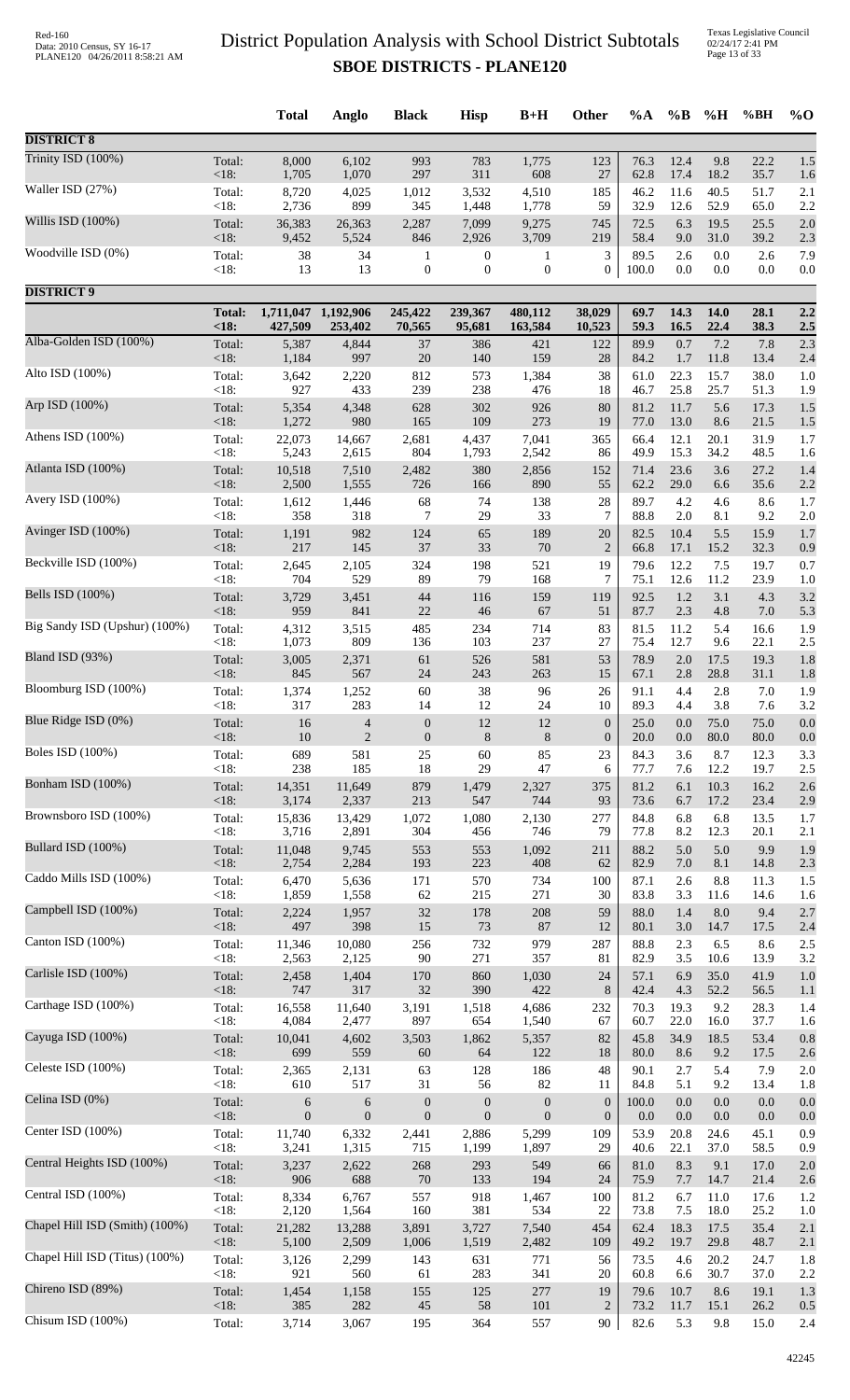Texas Legislative Council 02/24/17 2:41 PM Page 14 of 33

|                                   |         | <b>Total</b> | Anglo            | <b>Black</b>                | <b>Hisp</b>    | $B+H$          | Other            | %A   | $\%$ B           | %H    | %BH     | $%$ <sup>O</sup> |
|-----------------------------------|---------|--------------|------------------|-----------------------------|----------------|----------------|------------------|------|------------------|-------|---------|------------------|
| <b>DISTRICT 9</b>                 |         |              |                  |                             |                |                |                  |      |                  |       |         |                  |
| Clarksville ISD (100%)            | $<18$ : | 971          | 739              | 54                          | 161            | 213            | $\overline{19}$  | 76.1 | $\overline{5.6}$ | 16.6  | 21.9    | 2.0              |
|                                   | Total:  | 6,326        | 3,659            | 2,008                       | 580            | 2,568          | 99               | 57.8 | 31.7             | 9.2   | 40.6    | 1.6              |
|                                   | <18:    | 1,285        | 505              | 535                         | 233            | 758            | 22               | 39.3 | 41.6             | 18.1  | 59.0    | 1.7              |
| Collinsville ISD (100%)           | Total:  | 2,873        | 2,607            | 24                          | 199            | 220            | 46               | 90.7 | 0.8              | 6.9   | 7.7     | 1.6              |
|                                   | <18:    | 734          | 620              | 15                          | 91             | 103            | 11               | 84.5 | $2.0\,$          | 12.4  | 14.0    | 1.5              |
| Colmesneil ISD (0%)               | Total:  | 11           | 6                | $\sqrt{2}$                  | 3              | 5              | $\boldsymbol{0}$ | 54.5 | 18.2             | 27.3  | 45.5    | 0.0              |
|                                   | <18:    | 2            | $\boldsymbol{0}$ | $\boldsymbol{0}$            | $\overline{2}$ | $\overline{c}$ | $\mathbf{0}$     | 0.0  | $0.0\,$          | 100.0 | 100.0   | 0.0              |
| Commerce ISD (100%)               | Total:  | 10,944       | 7,127            | 2,023                       | 1,221          | 3,190          | 627              | 65.1 | 18.5             | 11.2  | 29.1    | 5.7              |
| Community ISD (1%)                | <18:    | 2,359        | 1,279            | 545                         | 457            | 976            | 104              | 54.2 | 23.1             | 19.4  | 41.4    | 4.4              |
|                                   | Total:  | 70           | 64               | $\overline{2}$              | $\mathbf{1}$   | 3              | $\mathfrak{Z}$   | 91.4 | 2.9              | 1.4   | 4.3     | 4.3              |
| Como-Pickton Cons ISD (100%)      | <18:    | $21\,$       | 20               | $\boldsymbol{0}$            | $\mathbf{1}$   | $\mathbf{1}$   | $\boldsymbol{0}$ | 95.2 | 0.0              | 4.8   | 4.8     | 0.0              |
|                                   | Total:  | 3,791        | 2,653            | 152                         | 950            | 1,093          | 45               | 70.0 | 4.0              | 25.1  | 28.8    | 1.2              |
| Cooper ISD (100%)                 | <18:    | 1,079        | 598              | 53                          | 421            | 467            | 14               | 55.4 | 4.9              | 39.0  | 43.3    | 1.3              |
|                                   | Total:  | 4,731        | 3,922            | 403                         | 264            | 654            | 155              | 82.9 | 8.5              | 5.6   | 13.8    | 3.3              |
| Crandall ISD (100%)               | $<18$ : | 1,095        | 814              | 136                         | 112            | 241            | 40               | 74.3 | 12.4             | 10.2  | 22.0    | 3.7              |
|                                   | Total:  | 11,978       | 9,213            | 1,103                       | 1,445          | 2,517          | 248              | 76.9 | 9.2              | 12.1  | 21.0    | 2.1              |
|                                   | <18:    | 3,721        | 2,635            | 417                         | 611            | 1,008          | 78               | 70.8 | 11.2             | 16.4  | 27.1    | 2.1              |
| Cross Roads ISD (100%)            | Total:  | 3,010        | 2,725            | 62                          | 185            | 239            | 46               | 90.5 | 2.1              | 6.1   | 7.9     | 1.5              |
|                                   | <18:    | 785          | 676              | 34                          | 73             | 102            | $\overline{7}$   | 86.1 | 4.3              | 9.3   | 13.0    | 0.9              |
| Cumby ISD (100%)                  | Total:  | 2,148        | 1,957            | 16                          | 133            | 148            | 43               | 91.1 | 0.7              | 6.2   | 6.9     | 2.0              |
|                                   | <18:    | 519          | 442              | 11                          | 52             | 63             | 14               | 85.2 | 2.1              | 10.0  | 12.1    | 2.7              |
| Cushing ISD (100%)                | Total:  | 2,932        | 2,504            | 168                         | 199            | 366            | 62               | 85.4 | 5.7              | 6.8   | 12.5    | 2.1              |
|                                   | <18:    | 656          | 543              | 29                          | 68             | 97             | 16               | 82.8 | 4.4              | 10.4  | 14.8    | 2.4              |
| Daingerfield-Lone Star ISD (100%) | Total:  | 8,514        | 5,355            | 2,307                       | 735            | 3,032          | 127              | 62.9 | 27.1             | 8.6   | 35.6    | 1.5              |
| De Kalb ISD (100%)                | $<18$ : | 1,969        | 975              | 646                         | 328            | 966            | 28               | 49.5 | 32.8             | 16.7  | 49.1    | 1.4              |
|                                   | Total:  | 4,580        | 3,335            | 929                         | 201            | 1,117          | 128              | 72.8 | 20.3             | 4.4   | 24.4    | 2.8              |
| Denison ISD (100%)                | <18:    | 1,065        | 690              | 258                         | 86             | 336            | 39               | 64.8 | 24.2             | 8.1   | 31.5    | 3.7              |
|                                   | Total:  | 27,555       | 21,847           | 2,308                       | 2,334          | 4,575          | 1,133            | 79.3 | 8.4              | 8.5   | 16.6    | 4.1              |
|                                   | <18:    | 6,278        | 4,264            | 819                         | 938            | 1,713          | 301              | 67.9 | 13.0             | 14.9  | 27.3    | 4.8              |
| Detroit ISD (100%)                | Total:  | 2,227        | 1,941            | 173                         | 63             | 231            | 55               | 87.2 | 7.8              | 2.8   | 10.4    | 2.5              |
|                                   | <18:    | 537          | 447              | 51                          | 22             | 71             | 19               | 83.2 | 9.5              | 4.1   | 13.2    | 3.5              |
| Diboll ISD (100%)                 | Total:  | 9,015        | 4,282            | 1,324                       | 3,374          | 4,657          | 76               | 47.5 | 14.7             | 37.4  | 51.7    | 0.8              |
|                                   | $<18$ : | 2,468        | 900              | 339                         | 1,225          | 1,533          | 35               | 36.5 | 13.7             | 49.6  | 62.1    | 1.4              |
| Dodd City ISD (100%)              | Total:  | 1,007        | 932              | 31                          | 32             | 63             | 12               | 92.6 | 3.1              | 3.2   | 6.3     | 1.2              |
|                                   | <18:    | 233          | 194              | $21\,$                      | 15             | 36             | $\mathfrak{Z}$   | 83.3 | 9.0              | 6.4   | 15.5    | 1.3              |
| Douglass ISD (100%)               | Total:  | 1,945        | 1,626            | 109                         | 186            | 293            | 26               | 83.6 | 5.6              | 9.6   | 15.1    | 1.3              |
| Ector ISD (100%)                  | < 18:   | 484          | 380              | 24                          | 75             | 98             | 6                | 78.5 | 5.0              | 15.5  | 20.2    | 1.2              |
|                                   | Total:  | 3,149        | 1,787            | 754                         | 561            | 1,306          | 56               | 56.7 | 23.9             | 17.8  | 41.5    | 1.8              |
| Edgewood ISD (Van Zandt) (100%)   | < 18:   | 276          | 242              | $\overline{4}$              | 16             | 20             | 14               | 87.7 | 1.4              | 5.8   | 7.2     | 5.1              |
|                                   | Total:  | 5,151        | 4,525            | 227                         | 321            | 539            | 87               | 87.8 | 4.4              | 6.2   | 10.5    | 1.7              |
| Elkhart ISD (99%)                 | < 18:   | 1,243        | 1,015            | 88                          | 122            | 203            | 25               | 81.7 | 7.1              | 9.8   | 16.3    | 2.0              |
|                                   | Total:  | 6,117        | 5,266            | 390                         | 366            | 744            | 107              | 86.1 | 6.4              | 6.0   | 12.2    | 1.7              |
|                                   | $<18$ : | 1,578        | 1,289            | 112                         | 146            | 252            | 37               | 81.7 | 7.1              | 9.3   | 16.0    | 2.3              |
| Elysian Fields ISD (100%)         | Total:  | 4,852        | 3,841            | 749                         | 195            | 936            | 75               | 79.2 | 15.4             | 4.0   | 19.3    | 1.5              |
|                                   | <18:    | 1,226        | 949              | 185                         | 76             | 256            | 21               | 77.4 | 15.1             | 6.2   | 20.9    | 1.7              |
| Etoile ISD (100%)                 | Total:  | 1,453        | 1,384            | 11                          | $43\,$         | 54             | 15               | 95.3 | $0.8\,$          | 3.0   | 3.7     | 1.0              |
|                                   | < 18:   | 302          | 276              | $\,8\,$                     | 13             | 21             | 5                | 91.4 | 2.6              | 4.3   | $7.0\,$ | 1.7              |
| Eustace ISD (100%)                | Total:  | 8,007        | 7,267            | 155                         | 443            | 591            | 149              | 90.8 | 1.9              | 5.5   | 7.4     | 1.9              |
|                                   | <18:    | 1,684        | 1,420            | 53                          | 179            | 225            | 39               | 84.3 | 3.1              | 10.6  | 13.4    | 2.3              |
| Excelsior ISD (100%)              | Total:  | 613          | 525              | $11\,$                      | 76             | 87             | $\mathbf{1}$     | 85.6 | 1.8              | 12.4  | 14.2    | 0.2              |
| Fannindel ISD (100%)              | <18:    | 159          | 122              | $\ensuremath{\mathfrak{Z}}$ | 34             | 37             | $\boldsymbol{0}$ | 76.7 | 1.9              | 21.4  | 23.3    | 0.0              |
|                                   | Total:  | 1,467        | 1,079            | 285                         | 74             | 358            | 30               | 73.6 | 19.4             | 5.0   | 24.4    | 2.0              |
| Forney ISD (100%)                 | <18:    | 332          | 193              | 101                         | 29             | 130            | 9                | 58.1 | 30.4             | 8.7   | 39.2    | 2.7              |
|                                   | Total:  | 31,980       | 22,911           | 3,435                       | 4,924          | 8,243          | 826              | 71.6 | 10.7             | 15.4  | 25.8    | 2.6              |
| Frankston ISD (100%)              | <18:    | 10,636       | 6,965            | 1,316                       | 2,131          | 3,375          | 296              | 65.5 | 12.4             | 20.0  | 31.7    | 2.8              |
|                                   | Total:  | 4,514        | 3,775            | 434                         | 234            | 660            | 79               | 83.6 | 9.6              | 5.2   | 14.6    | 1.8              |
|                                   | <18:    | 1,044        | 798              | 141                         | 91             | 228            | 18               | 76.4 | 13.5             | 8.7   | 21.8    | 1.7              |
| Fruitvale ISD (100%)              | Total:  | 1,675        | 1,476            | 16                          | 159            | 175            | 24               | 88.1 | 1.0              | 9.5   | 10.4    | 1.4              |
|                                   | <18:    | 398          | 326              | 12                          | 54             | 66             | 6                | 81.9 | 3.0              | 13.6  | 16.6    | 1.5              |
| Garrison ISD (100%)               | Total:  | 3,138        | 2,296            | 607                         | 209            | 811            | 31               | 73.2 | 19.3             | 6.7   | 25.8    | 1.0              |
|                                   | <18:    | 737          | 486              | 151                         | 94             | 241            | 10               | 65.9 | 20.5             | 12.8  | 32.7    | 1.4              |
| Gary ISD (100%)                   | Total:  | 1,856        | 1,693            | 39                          | 108            | 146            | 17               | 91.2 | 2.1              | 5.8   | 7.9     | 0.9              |
|                                   | $<18$ : | 439          | 382              | $\overline{7}$              | $\sqrt{48}$    | 55             | $\overline{2}$   | 87.0 | 1.6              | 10.9  | 12.5    | 0.5              |
| Gilmer ISD (100%)                 | Total:  | 15,561       | 12,530           | 1,701                       | 1,051          | 2,728          | 303              | 80.5 | 10.9             | 6.8   | 17.5    | 1.9              |
| Gladewater ISD (100%)             | <18:    | 3,714        | 2,729            | 494                         | 426            | 905            | 80               | 73.5 | 13.3             | 11.5  | 24.4    | 2.2              |
|                                   | Total:  | 11,893       | 9,090            | 1,761                       | 847            | 2,575          | 228              | 76.4 | 14.8             | 7.1   | 21.7    | 1.9              |
| Grand Saline ISD (100%)           | <18:    | 3,050        | 2,023            | 648                         | 353            | 973            | 54               | 66.3 | 21.2             | 11.6  | 31.9    | 1.8              |
|                                   | Total:  | 6,744        | 5,696            | 73                          | 884            | 947            | 101              | 84.5 | 1.1              | 13.1  | 14.0    | 1.5              |
| Greenville ISD (100%)             | <18:    | 1,643        | 1,226            | 47                          | 351            | 391            | 26               | 74.6 | 2.9              | 21.4  | 23.8    | 1.6              |
|                                   | Total:  | 30,868       | 19,226           | 4,714                       | 6,287          | 10,846         | 796              | 62.3 | 15.3             | 20.4  | 35.1    | 2.6              |
|                                   | <18:    | 7,981        | 3,872            | 1,437                       | 2,538          | 3,873          | 236              | 48.5 | 18.0             | 31.8  | 48.5    | 3.0              |
| Gunter ISD (100%)                 | Total:  | 2,951        | 2,360            | $27\,$                      | 505            | 532            | 59               | 80.0 | 0.9              | 17.1  | 18.0    | 2.0              |
|                                   | <18:    | 843          | 615              | 8                           | 199            | 207            | 21               | 73.0 | 0.9              | 23.6  | 24.6    | 2.5              |
| Hallsville ISD (100%)             | Total:  | 19,354       | 16,407           | 1,309                       | 1,295          | 2,578          | 369              | 84.8 | 6.8              | 6.7   | 13.3    | 1.9              |
|                                   | <18:    | 5,398        | 4,294            | 416                         | 588            | 986            | 118              | 79.5 | 7.7              | 10.9  | 18.3    | 2.2              |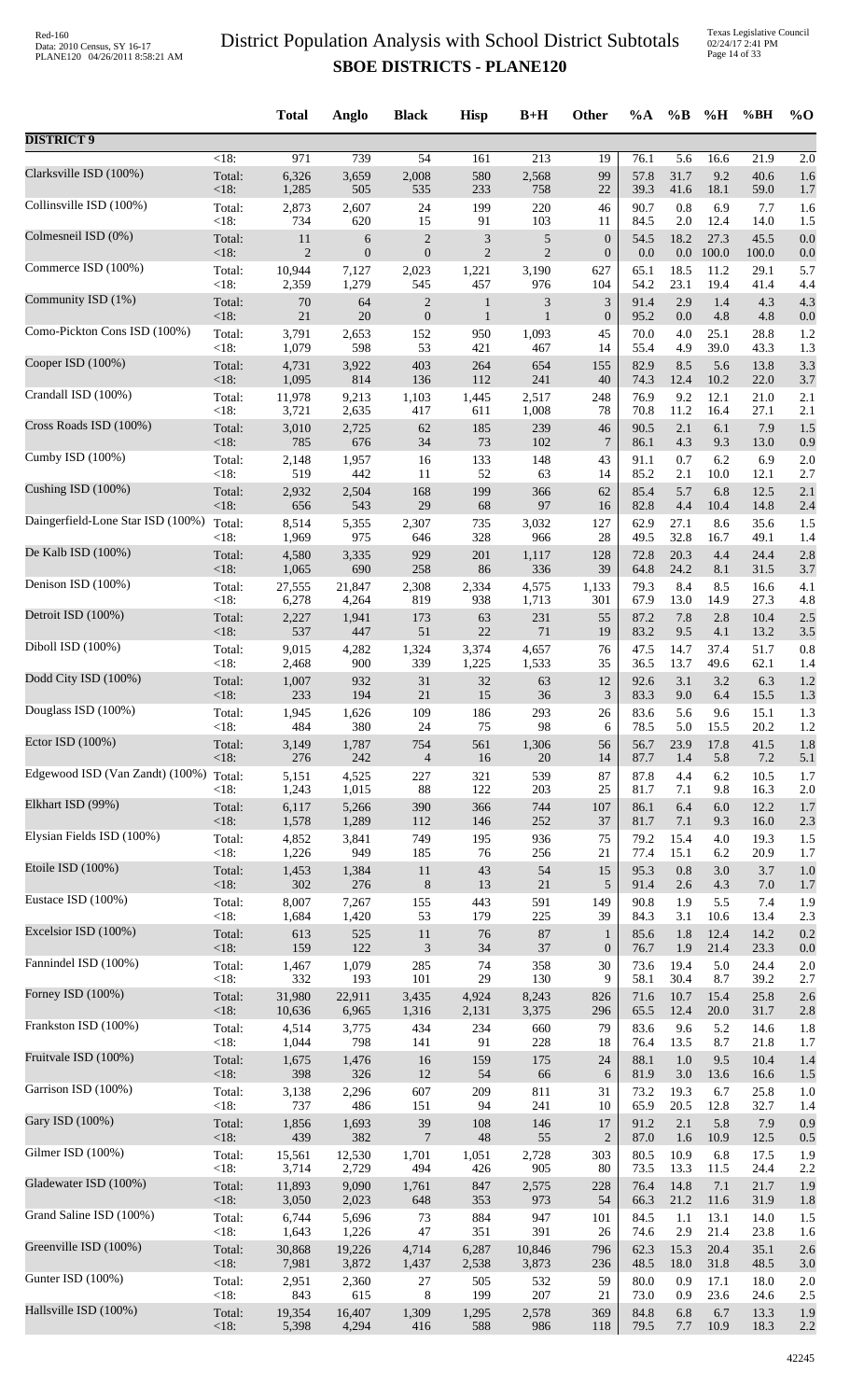Texas Legislative Council 02/24/17 2:41 PM Page 15 of 33

|                                |                 | <b>Total</b>  | Anglo        | <b>Black</b> | <b>Hisp</b>      | $B+H$        | Other          | $\%A$        | $\%B$        | %H          | %BH          | $%$ O      |
|--------------------------------|-----------------|---------------|--------------|--------------|------------------|--------------|----------------|--------------|--------------|-------------|--------------|------------|
| <b>DISTRICT 9</b>              |                 |               |              |              |                  |              |                |              |              |             |              |            |
| Harleton ISD (100%)            | Total:          | 3,055         | 2,706        | 236          | 85               | 321          | $28\,$         | 88.6         | 7.7          | 2.8         | 10.5         | 0.9        |
| Harmony ISD (100%)             | < 18:           | 816           | 710          | 59           | 43               | 102          | $\overline{4}$ | 87.0         | 7.2          | 5.3         | 12.5         | 0.5        |
|                                | Total:          | 6,326         | 5,684        | 63           | 511              | 571          | $71\,$         | 89.9         | 1.0          | 8.1         | 9.0          | 1.1        |
|                                | < 18:           | 1,248         | 1,000        | 16           | 210              | 226          | 22             | 80.1         | 1.3          | 16.8        | 18.1         | 1.8        |
| Harts Bluff ISD (100%)         | Total:          | 2,986         | 1,952        | $71\,$       | 904              | 959          | 75             | 65.4         | 2.4          | 30.3        | 32.1         | 2.5        |
|                                | < 18:           | 872           | 426          | 25           | 398              | 415          | 31             | 48.9         | 2.9          | 45.6        | 47.6         | 3.6        |
| Hawkins ISD (100%)             | Total:          | 5,433         | 4,211        | 909          | 230              | 1,129        | 93             | 77.5         | 16.7         | 4.2         | 20.8         | 1.7        |
|                                | <18:            | 1,036         | 808          | 136          | $70\,$           | 205          | 23             | 78.0         | 13.1         | 6.8         | 19.8         | 2.2        |
| Henderson ISD (100%)           | Total:          | 23,550        | 14,490       | 5,265        | 3,530            | 8,740        | 320            | 61.5         | 22.4         | 15.0        | 37.1         | 1.4        |
| Honey Grove ISD (100%)         | < 18:           | 4,960         | 2,659        | 1,069        | 1,169            | 2,214        | 87             | 53.6         | 21.6         | 23.6        | 44.6         | 1.8        |
|                                | Total:          | 3,402         | 2,757        | 315          | 275              | 588          | 57             | 81.0         | 9.3          | 8.1         | 17.3         | 1.7        |
|                                | < 18:           | 784           | 560          | 98           | 114              | 210          | 14             | 71.4         | 12.5         | 14.5        | 26.8         | 1.8        |
| Hooks ISD (100%)               | Total:          | 4,559         | 3,462        | 777          | 248              | 1,006        | 91             | 75.9         | 17.0         | 5.4         | 22.1         | 2.0        |
|                                | < 18:           | 1,182         | 830          | 233          | 105              | 330          | 22             | 70.2         | 19.7         | 8.9         | 27.9         | 1.9        |
| Howe ISD (100%)                | Total:          | 4,905         | 4,184        | 84           | 491              | 574          | 147            | 85.3         | 1.7          | 10.0        | 11.7         | 3.0        |
|                                | <18:            | 1,363         | 1,054        | 50           | 211              | 260          | 49             | 77.3         | 3.7          | 15.5        | 19.1         | 3.6        |
| Hubbard ISD (Bowie) (100%)     | Total:          | 559           | 506          | 16           | 18               | 34           | 19             | 90.5         | 2.9          | 3.2         | 6.1          | 3.4        |
| Hudson ISD (100%)              | < 18:           | 127           | 112          | 6            | 4                | 10           | 5              | 88.2         | 4.7          | 3.1         | 7.9          | 3.9        |
|                                | Total:          | 11,571        | 8,653        | 847          | 1,912            | 2,727        | 191            | 74.8         | 7.3          | 16.5        | 23.6         | 1.7        |
|                                | <18:            | 3,448         | 2,310        | 340          | 767              | 1,085        | 53             | 67.0         | 9.9          | 22.2        | 31.5         | 1.5        |
| Hughes Springs ISD (100%)      | Total:          | 4,761         | 3,767        | 751          | 197              | 936          | 58             | 79.1         | 15.8         | 4.1         | 19.7         | 1.2        |
|                                | < 18:           | 1,230         | 877          | 257          | 88               | 337          | 16             | 71.3         | 20.9         | 7.2         | 27.4         | 1.3        |
| Huntington ISD (100%)          | Total:          | 8,301         | 7,633        | 252          | 336              | 576          | 92             | 92.0         | 3.0          | $4.0\,$     | 6.9          | 1.1        |
|                                | <18:            | 2,155         | 1,905        | 86           | 148              | 225          | 25             | 88.4         | 4.0          | 6.9         | 10.4         | 1.2        |
| Jacksonville ISD (100%)        | Total:          | 25,684        | 14,027       | 4,350        | 7,054            | 11,289       | 368            | 54.6         | 16.9         | 27.5        | 44.0         | 1.4        |
| Jefferson ISD (100%)           | < 18:           | 7,050         | 2,563        | 1,359        | 3,105            | 4,391        | 96             | 36.4         | 19.3         | 44.0        | 62.3         | 1.4        |
|                                | Total:          | 9,875         | 7,009        | 2,354        | 296              | 2,643        | 223            | 71.0         | 23.8         | 3.0         | 26.8         | 2.3        |
|                                | <18:            | 1,876         | 1,141        | 573          | 114              | 685          | 50             | 60.8         | 30.5         | 6.1         | 36.5         | 2.7        |
| Joaquin ISD (100%)             | Total:          | 3,533         | 3,041        | 201          | 250              | 451          | 41             | 86.1         | 5.7          | 7.1         | 12.8         | 1.2        |
|                                | < 18:           | 904           | 736          | 58           | 103              | 161          | 7              | 81.4         | 6.4          | 11.4        | 17.8         | 0.8        |
| Karnack ISD (100%)             | Total:<br>< 18: | 2,510         | 1,567<br>218 | 785<br>171   | 130<br>53        | 903          | 40<br>9        | 62.4<br>49.2 | 31.3<br>38.6 | 5.2<br>12.0 | 36.0<br>48.8 | 1.6        |
| Kaufman ISD (100%)             | Total:          | 443<br>17,203 | 11,545       | 1,109        | 4,288            | 216<br>5,339 | 319            | 67.1         | 6.4          | 24.9        | 31.0         | 2.0<br>1.9 |
| Kemp ISD (100%)                | < 18:           | 4,808         | 2,601        | 346          | 1,809            | 2,118        | 89             | 54.1         | 7.2          | 37.6        | 44.1         | 1.9        |
|                                | Total:          | 9,450         | 8,254        | 273          | 765              | 1,023        | 173            | 87.3         | 2.9          | 8.1         | 10.8         | 1.8        |
|                                | $<18$ :         | 2,156         | 1,747        | 74           | 298              | 365          | 44             | 81.0         | 3.4          | 13.8        | 16.9         | 2.0        |
| Kilgore ISD (100%)             | Total:          | 21,202        | 14,174       | 3,122        | 3,527            | 6,568        | 460            | 66.9         | 14.7         | 16.6        | 31.0         | 2.2        |
|                                | <18:            | 5,318         | 2,955        | 870          | 1,426            | 2,251        | 112            | 55.6         | 16.4         | 26.8        | 42.3         | 2.1        |
| Laneville ISD (100%)           | Total:          | 1,505         | 928          | 448          | 105              | 553          | 24             | 61.7         | 29.8         | 7.0         | 36.7         | 1.6        |
| LaPoynor ISD (100%)            | <18:            | 339           | 190          | 104          | $37\,$           | 141          | $\,8\,$        | 56.0         | 30.7         | 10.9        | 41.6         | 2.4        |
|                                | Total:          | 2,620         | 2,184        | 289          | 113              | 399          | 37             | 83.4         | 11.0         | 4.3         | 15.2         | 1.4        |
| Leary ISD $(100\%)$            | < 18:           | 638           | 481          | $90\,$       | 61               | 149          | 8              | 75.4         | 14.1         | 9.6         | 23.4         | 1.3        |
|                                | Total:          | 979           | 827          | 67           | 55               | 122          | 30             | 84.5         | 6.8          | 5.6         | 12.5         | 3.1        |
|                                | $<18$ :         | 234           | 179          | $22\,$       | $26\,$           | 48           | 7              | 76.5         | 9.4          | 11.1        | 20.5         | 3.0        |
| Leonard ISD (95%)              | Total:          | 3,503         | 2,924        | 153          | 326              | 473          | 106            | 83.5         | 4.4          | 9.3         | 13.5         | 3.0        |
|                                | < 18:           | 933           | 703          | 60           | 137              | 191          | 39             | 75.3         | 6.4          | 14.7        | 20.5         | 4.2        |
| Leveretts Chapel ISD (100%)    | Total:          | 921           | 589          | 168          | 148              | 311          | $21\,$         | 64.0         | 18.2         | 16.1        | 33.8         | 2.3        |
|                                | <18:            | 273           | 149          | 56           | 65               | 119          | 5              | 54.6         | 20.5         | 23.8        | 43.6         | 1.8        |
| Liberty-Eylau ISD (100%)       | Total:          | 14,674        | 8,793        | 4,560        | 1,092            | 5,589        | 292            | 59.9         | 31.1         | 7.4         | 38.1         | 2.0        |
| Lindale ISD (100%)             | < 18:           | 3,394         | 1,784        | 1,322        | 242              | 1,544        | 66             | 52.6         | 39.0         | 7.1         | 45.5         | 1.9        |
|                                | Total:          | 19,277        | 16,234       | 1,336        | 1,348            | 2,656        | 387            | 84.2         | 6.9          | $7.0\,$     | 13.8         | 2.0        |
|                                | <18:            | 5,000         | 3,836        | 464          | 587              | 1,034        | 130            | 76.7         | 9.3          | 11.7        | 20.7         | 2.6        |
| Linden-Kildare Cons ISD (100%) | Total:          | 5,700         | 4,236        | 1,120        | 269              | 1,378        | 86             | 74.3         | 19.6         | 4.7         | 24.2         | 1.5        |
|                                | < 18:           | 1,221         | 831          | 261          | 113              | 370          | 20             | 68.1         | 21.4         | 9.3         | 30.3         | 1.6        |
| Lone Oak ISD (100%)            | Total:          | 4,337         | 3,926        | $87\,$       | 226              | 311          | 100            | 90.5         | $2.0\,$      | 5.2         | 7.2          | 2.3        |
|                                | <18:            | 1,102         | 949          | 35           | 96               | 130          | 23             | 86.1         | 3.2          | 8.7         | 11.8         | 2.1        |
| Longview ISD (100%)            | Total:          | 56,371        | 27,205       | 17,562       | 10,795           | 28,033       | 1,133          | 48.3         | 31.2         | 19.1        | 49.7         | 2.0        |
| Lufkin ISD (100%)              | <18:            | 13,264        | 3,832        | 5,068        | 4,283            | 9,171        | 261            | 28.9         | 38.2         | 32.3        | 69.1         | 2.0        |
|                                | Total:          | 46,464        | 24,598       | 10,564       | 10,530           | 20,873       | 993            | 52.9         | 22.7         | 22.7        | 44.9         | 2.1        |
|                                | <18:            | 12,377        | 4,698        | 3,197        | 4,331            | 7,410        | 269            | 38.0         | 25.8         | 35.0        | 59.9         | 2.2        |
| Mabank ISD (100%)              | Total:          | 19,042        | 16,864       | 342          | 1,440            | 1,771        | 407            | 88.6         | 1.8          | 7.6         | 9.3          | 2.1        |
|                                | < 18:           | 4,392         | 3,578        | 143          | 586              | 721          | 93             | 81.5         | 3.3          | 13.3        | 16.4         | 2.1        |
| Malakoff ISD (100%)            | Total:          | 9,447         | 7,910        | 605          | 776              | 1,373        | 164            | 83.7         | 6.4          | 8.2         | 14.5         | 1.7        |
|                                | < 18:           | 1,703         | 1,205        | 171          | 290              | 458          | 40             | 70.8         | 10.0         | 17.0        | 26.9         | 2.3        |
| Malta ISD (100%)               | Total:          | 667           | 610          | 9            | 33               | 42           | 15             | 91.5         | 1.3          | 4.9         | 6.3          | 2.2        |
| Marshall ISD (100%)            | <18:            | 139           | 121          | 3            | 12               | 15           | 3              | 87.1         | 2.2          | 8.6         | 10.8         | 2.2        |
|                                | Total:          | 33,531        | 16,835       | 11,298       | 4,984            | 16,185       | 511            | 50.2         | 33.7         | 14.9        | 48.3         | 1.5        |
|                                | <18:            | 8,468         | 3,226        | 2,982        | 2,167            | 5,107        | 135            | 38.1         | 35.2         | 25.6        | 60.3         | 1.6        |
| Martins Mill ISD (100%)        | Total:          | 2,129         | 1,763        | 57           | 279              | 336          | 30             | 82.8         | 2.7          | 13.1        | 15.8         | 1.4        |
|                                | < 18:           | 610           | 464          | 18           | 119              | 137          | 9              | 76.1         | 3.0          | 19.5        | 22.5         | 1.5        |
| Martinsville ISD (100%)        | Total:          | 1,180         | 973          | 67           | 133              | 192          | 15             | 82.5         | 5.7          | 11.3        | 16.3         | 1.3        |
|                                | <18:            | 308           | 240          | 19           | 49               | 64           | $\overline{4}$ | 77.9         | 6.2          | 15.9        | 20.8         | 1.3        |
| Maud ISD (100%)                | Total:          | 2,252         | 2,001        | 181          | $46\,$           | 227          | 24             | 88.9         | 8.0          | $2.0\,$     | 10.1         | 1.1        |
| McLeod ISD (100%)              | < 18:           | 597           | 524          | 49           | $20\,$           | 69           | 4              | 87.8         | 8.2          | 3.4         | 11.6         | 0.7        |
|                                | Total:          | 855           | 805          | 34           | $\boldsymbol{6}$ | 40           | 10             | 94.2         | 4.0          | 0.7         | 4.7          | 1.2        |
|                                |                 |               |              |              |                  |              |                |              |              |             |              |            |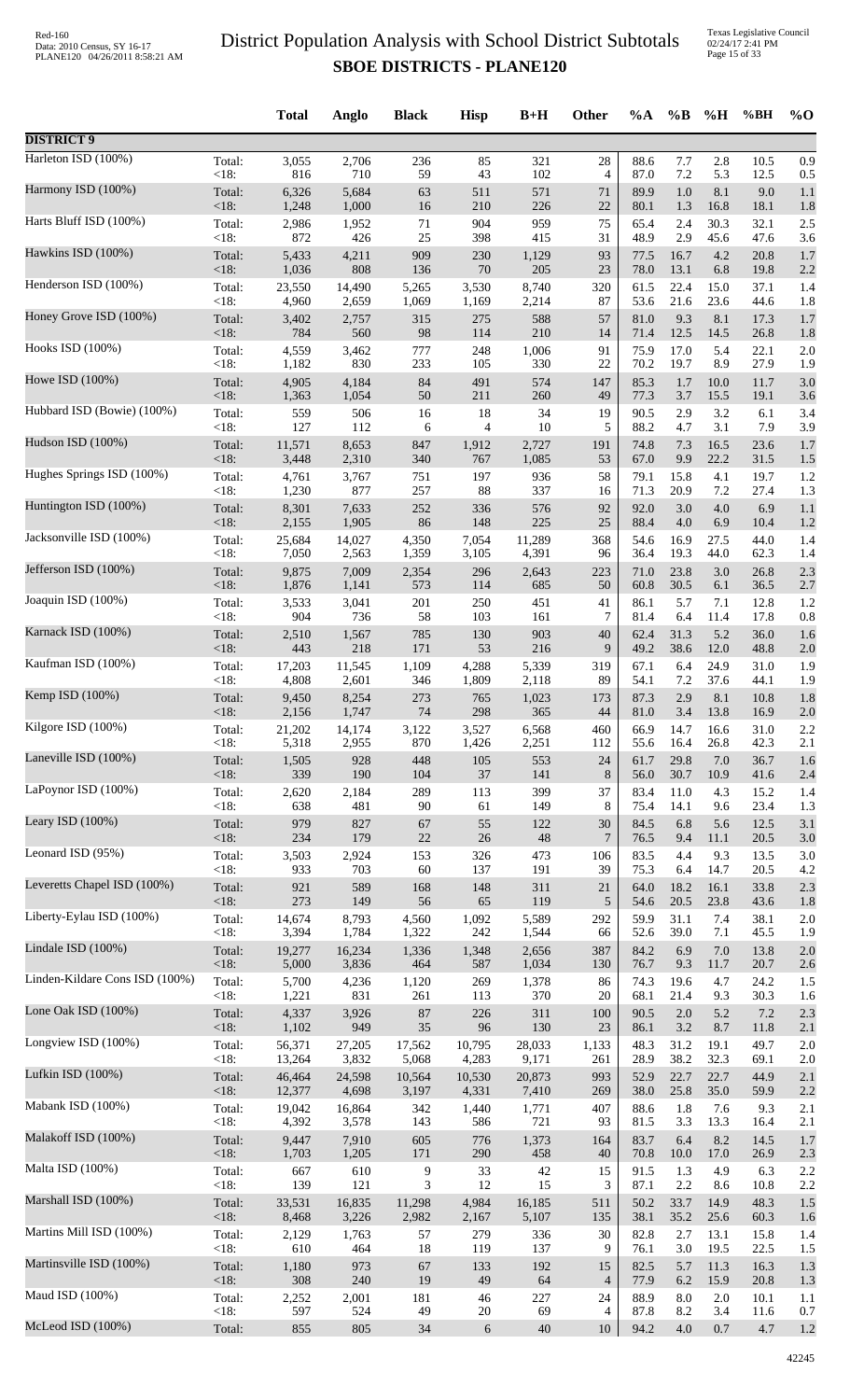Texas Legislative Council 02/24/17 2:41 PM Page 16 of 33

|                             |                    | <b>Total</b>   | Anglo                     | <b>Black</b>            | <b>Hisp</b> | $B+H$     | <b>Other</b>           | $\%A$        | $\%B$        | %H          | %BH          | $%$ <sup>O</sup> |
|-----------------------------|--------------------|----------------|---------------------------|-------------------------|-------------|-----------|------------------------|--------------|--------------|-------------|--------------|------------------|
| <b>DISTRICT 9</b>           |                    |                |                           |                         |             |           |                        |              |              |             |              |                  |
| Miller Grove ISD (100%)     | $\overline{<}18$ : | 236            | $\overline{221}$<br>1,188 | $\overline{10}$         | 3<br>183    | 13        | $\boldsymbol{2}$<br>26 | 93.6<br>84.4 | 4.2<br>0.7   | 1.3<br>13.0 | 5.5<br>13.7  | 0.8<br>1.8       |
|                             | Total:<br>< 18:    | 1,407<br>326   | 249                       | 10<br>$\overline{c}$    | 72          | 193<br>74 | 3                      | 76.4         | 0.6          | 22.1        | 22.7         | 0.9              |
| Mineola ISD (100%)          | Total:             | 9,325          | 7,317                     | 607                     | 1,278       | 1,878     | 130                    | 78.5         | 6.5          | 13.7        | 20.1         | 1.4              |
|                             | <18:               | 2,147          | 1,428                     | 163                     | 524         | 682       | 37                     | 66.5         | 7.6          | 24.4        | 31.8         | 1.7              |
| Mount Enterprise ISD (100%) | Total:             | 1,765          | 1,360                     | 287                     | 106         | 387       | 18                     | 77.1         | 16.3         | 6.0         | 21.9         | 1.0              |
|                             | < 18:              | 349            | 251                       | 50                      | 48          | 95        | 3                      | 71.9         | 14.3         | 13.8        | 27.2         | 0.9              |
| Mount Pleasant ISD (100%)   | Total:             | 23,640         | 10,039                    | 2,846                   | 10,534      | 13,257    | 344                    | 42.5         | 12.0         | 44.6        | 56.1         | 1.5              |
| Mount Vernon ISD (100%)     | <18:               | 7,370          | 1,986                     | 871                     | 4,487       | 5,290     | 94                     | 26.9         | 11.8         | 60.9        | 71.8         | 1.3              |
|                             | Total:             | 9,127          | 7,326                     | 454                     | 1,175       | 1,621     | 180                    | 80.3         | 5.0          | 12.9        | 17.8         | 2.0              |
| Murchison ISD (100%)        | < 18:              | 2,244          | 1,537                     | 164                     | 490         | 651       | 56                     | 68.5         | 7.3          | 21.8        | 29.0         | 2.5              |
|                             | Total:             | 855            | 738                       | 11                      | 103         | 114       | 3                      | 86.3         | 1.3          | 12.0        | 13.3         | 0.4              |
| Nacogdoches ISD (100%)      | <18:               | 197            | 157                       | $\mathfrak{Z}$          | 37          | 40        | $\boldsymbol{0}$       | 79.7         | 1.5          | 18.8        | 20.3         | 0.0              |
|                             | Total:             | 46,647         | 24,916                    | 10,940                  | 9,780       | 20,534    | 1,197                  | 53.4         | 23.5         | 21.0        | 44.0         | 2.6              |
|                             | < 18:              | 10,522         | 3,798                     | 2,781                   | 3,772       | 6,469     | 255                    | 36.1         | 26.4         | 35.8        | 61.5         | 2.4              |
| Neches ISD (100%)           | Total:             | 1,471          | 1,251                     | 126                     | 81          | 207       | 13                     | 85.0         | 8.6          | 5.5         | 14.1         | 0.9              |
|                             | $<18$ :            | 348            | 277                       | 31                      | 38          | 69        | $\overline{2}$         | 79.6         | 8.9          | 10.9        | 19.8         | 0.6              |
| New Boston ISD (100%)       | Total:             | 7,597          | 5,874                     | 1,286                   | 286         | 1,567     | 156                    | 77.3         | 16.9         | 3.8         | 20.6         | 2.1              |
|                             | < 18:              | 1,872          | 1,300                     | 418                     | 124         | 539       | 33                     | 69.4         | 22.3         | 6.6         | 28.8         | 1.8              |
| New Diana ISD (100%)        | Total:             | 4,286          | 3,499                     | 485                     | 206         | 682       | 105                    | 81.6         | 11.3         | 4.8         | 15.9         | 2.4              |
|                             | <18:               | 1,189          | 926                       | 139                     | 87          | 222       | 41                     | 77.9         | 11.7         | 7.3         | 18.7         | 3.4              |
| New Summerfield ISD (100%)  | Total:             | 2,011          | 760                       | 184                     | 1,055       | 1,229     | 22                     | 37.8         | 9.1          | 52.5        | 61.1         | 1.1              |
|                             | < 18:              | 609            | 138                       | 59                      | 412         | 466       | 5                      | 22.7         | 9.7          | 67.7        | 76.5         | 0.8              |
| North Hopkins ISD (100%)    | Total:             | 2,150          | 1,700                     | 59                      | 358         | 416       | 34                     | 79.1         | 2.7          | 16.7        | 19.3         | 1.6              |
| North Lamar ISD (100%)      | <18:               | 583            | 386                       | 19                      | 168         | 187       | 10                     | 66.2         | 3.3          | 28.8        | 32.1         | 1.7              |
|                             | Total:             | 17,014         | 14,686                    | 920                     | 774         | 1,683     | 645                    | 86.3         | 5.4          | 4.5         | 9.9          | 3.8              |
| Ore City ISD (100%)         | < 18:              | 4,049          | 3,217                     | 317                     | 322         | 630       | 202                    | 79.5         | 7.8          | 8.0         | 15.6         | 5.0              |
|                             | Total:             | 4,497          | 3,586                     | 398                     | 396         | 792       | 119                    | 79.7         | 8.9          | 8.8         | 17.6         | 2.6              |
| Overton ISD (100%)          | <18:               | 1,120          | 807                       | 102                     | 173         | 273       | 40                     | 72.1         | 9.1          | 15.4        | 24.4         | 3.6              |
|                             | Total:             | 3,362          | 2,418                     | 579                     | 326         | 897       | 47                     | 71.9         | 17.2         | 9.7         | 26.7         | 1.4              |
|                             | < 18:              | 773            | 570                       | 134                     | $72\,$      | 199       | 4                      | 73.7         | 17.3         | 9.3         | 25.7         | 0.5              |
| Palestine ISD (100%)        | Total:             | 20,209         | 11,610                    | 4,279                   | 4,057       | 8,229     | 370                    | 57.4         | 21.2         | 20.1        | 40.7         | 1.8              |
|                             | <18:               | 5,173          | 2,113                     | 1,302                   | 1,734       | 2,961     | 99                     | 40.8         | 25.2         | 33.5        | 57.2         | 1.9              |
| Paris ISD (100%)            | Total:             | 22,145         | 13,924                    | 5,763                   | 1,798       | 7,462     | 759                    | 62.9         | 26.0         | 8.1         | 33.7         | 3.4              |
|                             | <18:               | 5,464          | 2,691                     | 1,809                   | 830         | 2,585     | 188                    | 49.2         | 33.1         | 15.2        | 47.3         | 3.4              |
| Pewitt Cons ISD (100%)      | Total:             | 5,784          | 4,327                     | 1,036                   | 322<br>134  | 1,341     | 116<br>30              | 74.8<br>69.7 | 17.9<br>18.6 | 5.6<br>10.2 | 23.2<br>28.0 | 2.0<br>2.3       |
| Pilot Point ISD (3%)        | <18:<br>Total:     | 1,314<br>270   | 916<br>206                | 245<br>$\boldsymbol{0}$ | 56          | 368<br>56 | 8                      | 76.3         | 0.0          | 20.7        | 20.7         | 3.0              |
| Pine Tree ISD (100%)        | < 18:              | 93             | 62                        | $\boldsymbol{0}$        | $30\,$      | 30        | 1                      | 66.7         | 0.0          | 32.3        | 32.3         | 1.1              |
|                             | Total:             | 24,937         | 16,925                    | 3,195                   | 4,218       | 7,326     | 686                    | 67.9         | 12.8         | 16.9        | 29.4         | 2.8              |
| Pittsburg ISD (100%)        | <18:               | 6,607          | 3,474                     | 1,255                   | 1,743       | 2,939     | 194                    | 52.6         | 19.0         | 26.4        | 44.5         | 2.9              |
|                             | Total:             | 12,763         | 7,608                     | 2,307                   | 2,689       | 4,948     | 207                    | 59.6         | 18.1         | 21.1        | 38.8         | 1.6              |
| Pleasant Grove ISD (100%)   | < 18:              | 3,430          | 1,524                     | 681                     | 1,183       | 1,836     | 70                     | 44.4         | 19.9         | 34.5        | 53.5         | 2.0              |
|                             | Total:             | 11,867         | 9,838                     | 1,086                   | 517         | 1,574     | 455                    | 82.9         | 9.2          | 4.4         | 13.3         | 3.8              |
| Pottsboro ISD (100%)        | $<18$ :            | 2,965          | 2,251                     | 390                     | 190         | 563       | 151                    | 75.9         | 13.2         | 6.4         | 19.0         | 5.1              |
|                             | Total:             | 8,302          | 7,669                     | 57                      | 279         | 333       | 300                    | 92.4         | 0.7          | 3.4         | 4.0          | 3.6              |
|                             | < 18:              | 1,584          | 1,376                     | 28                      | 95          | 122       | 86                     | 86.9         | 1.8          | $6.0\,$     | 7.7          | 5.4              |
| Prairiland ISD (100%)       | Total:             | 5,909          | 5,444                     | 123                     | 255         | 375       | 90                     | 92.1         | 2.1          | 4.3         | 6.3          | 1.5              |
|                             | <18:               | 1,375          | 1,211                     | 42                      | 103         | 144       | 20                     | 88.1         | 3.1          | 7.5         | 10.5         | 1.5              |
| Queen City ISD (100%)       | Total:             | 5,196          | 4,242                     | 797                     | 102         | 893       | 61                     | 81.6         | 15.3         | $2.0\,$     | 17.2         | 1.2              |
|                             | < 18:              | 1,200          | 929                       | 214                     | 44          | 256       | 15                     | 77.4         | 17.8         | 3.7         | 21.3         | 1.3              |
| Quinlan ISD (100%)          | Total:             | 17,815         | 15,491                    | 184                     | 1,611       | 1,786     | 538                    | 87.0         | 1.0          | 9.0         | 10.0         | 3.0              |
| Quitman ISD (100%)          | <18:               | 3,973          | 3,097                     | 75                      | 674         | 744       | 132                    | 78.0         | 1.9          | 17.0        | 18.7         | 3.3              |
|                             | Total:             | 7,890          | 6,887                     | 312                     | 588         | 886       | 117                    | 87.3         | 4.0          | 7.5         | 11.2         | 1.5              |
| Rains ISD (100%)            | < 18:              | 1,620          | 1,250                     | 89                      | 263         | 344       | 26                     | 77.2         | 5.5          | 16.2        | 21.2         | 1.6              |
|                             | Total:             | 10,518         | 9,199                     | 286                     | 810         | 1,088     | 231                    | 87.5         | 2.7          | 7.7         | 10.3         | 2.2              |
| Red Lick ISD (100%)         | <18:               | 2,281          | 1,802                     | 76                      | 339         | 413       | 66                     | 79.0         | 3.3          | 14.9        | 18.1         | 2.9              |
|                             | Total:             | 2,460          | 2,236                     | 87                      | 88          | 175       | 49                     | 90.9         | 3.5          | 3.6         | 7.1          | 2.0              |
| Redwater ISD (100%)         | < 18:              | 637            | 565<br>4,612              | 19<br>241               | 38          | 57<br>353 | 15<br>79               | 88.7<br>91.4 | 3.0<br>4.8   | 6.0<br>2.3  | 8.9<br>7.0   | 2.4              |
|                             | Total:<br><18:     | 5,044<br>1,376 | 1,238                     | 72                      | 115<br>49   | 118       | 20                     | 90.0         | 5.2          | 3.6         | 8.6          | 1.6<br>1.5       |
| Rivercrest ISD (100%)       | Total:             | 3,780          | 3,261                     | 154                     | 297         | 450       | 69                     | 86.3         | 4.1          | 7.9         | 11.9         | 1.8              |
|                             | < 18:              | 833            | 652                       | 40                      | 121         | 160       | 21                     | 78.3         | 4.8          | 14.5        | 19.2         | 2.5              |
| Rockwall ISD (100%)         | Total:             | 63,233         | 47,631                    | 3,805                   | 9,302       | 12,928    | 2,674                  | 75.3         | 6.0          | 14.7        | 20.4         | 4.2              |
|                             | < 18:              | 18,631         | 12,607                    | 1,461                   | 3,809       | 5,167     | 857                    | 67.7         | 7.8          | 20.4        | 27.7         | 4.6              |
| Roxton ISD (100%)           | Total:             | 1,233          | 968                       | 185                     | 44          | 229       | 36                     | 78.5         | 15.0         | 3.6         | 18.6         | 2.9              |
|                             | < 18:              | 284            | 188                       | 70                      | 19          | 89        | 7                      | 66.2         | 24.6         | 6.7         | 31.3         | 2.5              |
| Royse City ISD (92%)        | Total:             | 18,668         | 13,080                    | 1,242                   | 3,890       | 5,085     | 503                    | 70.1         | 6.7          | 20.8        | 27.2         | 2.7              |
| Rusk ISD (100%)             | <18:               | 5,950          | 3,702                     | 456                     | 1,645       | 2,075     | 173                    | 62.2         | 7.7          | 27.6        | 34.9         | 2.9              |
|                             | Total:             | 12,208         | 8,596                     | 2,095                   | 1,391       | 3,460     | 152                    | 70.4         | 17.2         | 11.4        | 28.3         | 1.2              |
| S and S Cons ISD (100%)     | < 18:              | 2,781          | 1,880                     | 443                     | 442         | 866       | 35                     | 67.6         | 15.9         | 15.9        | 31.1         | 1.3              |
|                             | Total:             | 5,042          | 4,575                     | $41\,$                  | 272         | 305       | 162                    | 90.7         | 0.8          | 5.4         | 6.0          | 3.2              |
| Sabine ISD (100%)           | <18:               | 1,235          | 1,042                     | 19                      | 124         | 139       | 54                     | 84.4         | 1.5          | 10.0        | 11.3         | 4.4              |
|                             | Total:             | 6,615          | 5,114                     | 601                     | 841         | 1,428     | 73                     | 77.3         | 9.1          | 12.7        | 21.6         | 1.1              |
|                             | < 18:              | 1,708          | 1,162                     | 164                     | 378         | 533       | 13                     | 68.0         | 9.6          | 22.1        | 31.2         | 0.8              |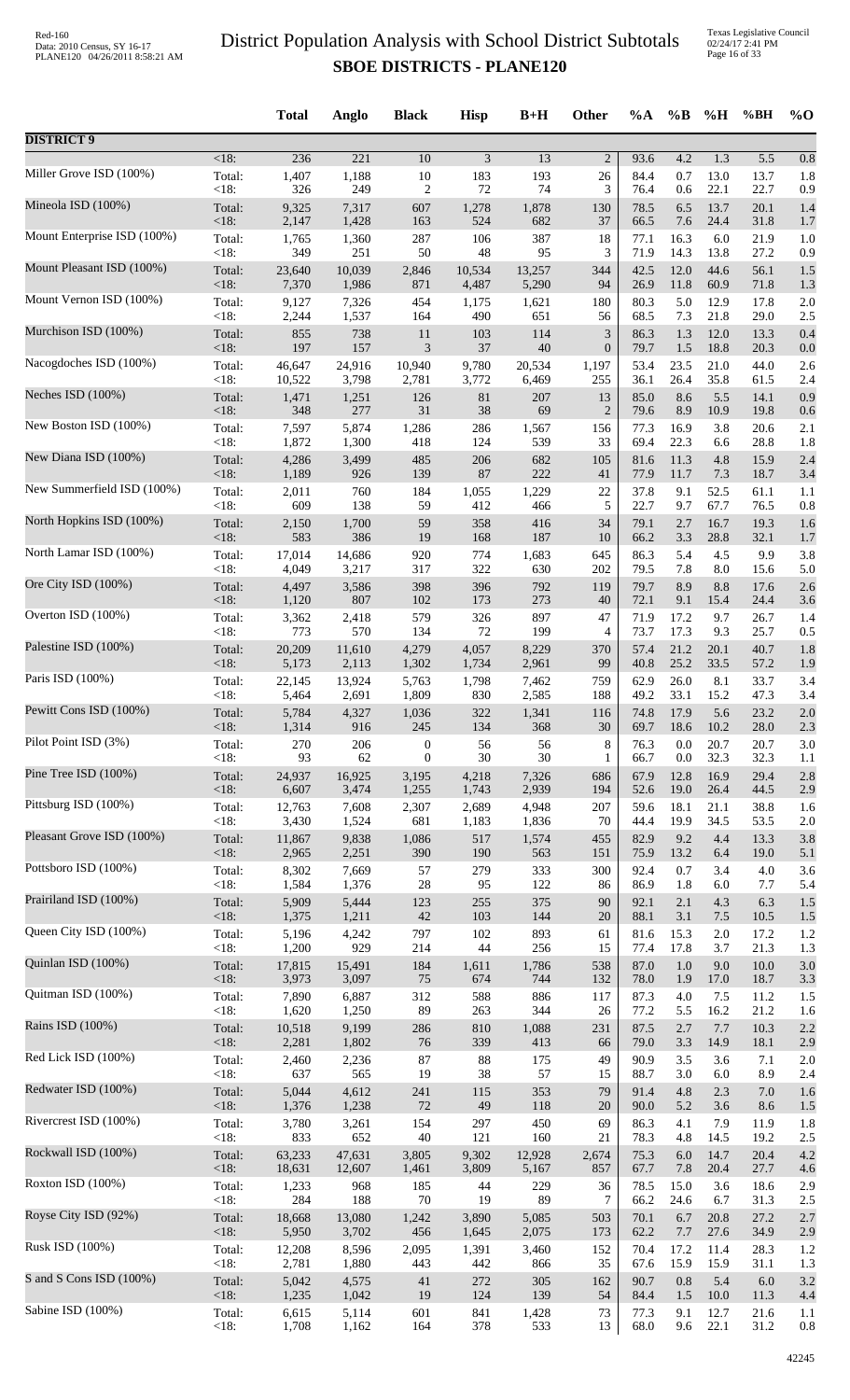|                                         |                   | <b>Total</b>    | Anglo           | <b>Black</b>     | <b>Hisp</b>      | $B+H$            | Other                | %A           | $\%$ B       | %H           | %BH          | $\%$ O     |
|-----------------------------------------|-------------------|-----------------|-----------------|------------------|------------------|------------------|----------------------|--------------|--------------|--------------|--------------|------------|
| <b>DISTRICT 9</b>                       |                   |                 |                 |                  |                  |                  |                      |              |              |              |              |            |
| Saltillo ISD (100%)                     | Total:            | 1,193           | 947             | 56               | 162              | 218              | 28                   | 79.4         | 4.7          | 13.6         | 18.3         | 2.3        |
|                                         | $<18$ :           | 312             | 231             | $20\,$           | 56               | 76               | 5                    | 74.0         | 6.4          | 17.9         | 24.4         | 1.6        |
| Sam Rayburn ISD (100%)                  | Total:            | 2,474           | 2,260           | 35               | 106              | 141              | 73                   | 91.4         | 1.4          | 4.3          | 5.7          | 3.0        |
| San Augustine ISD (1%)                  | <18:              | 599             | 528             | 18               | 37               | 55               | 16                   | 88.1         | 3.0          | 6.2          | 9.2          | 2.7        |
|                                         | Total:            | 48              | 47              | $\mathbf{1}$     | $\boldsymbol{0}$ | $\mathbf{1}$     | $\boldsymbol{0}$     | 97.9         | 2.1          | 0.0          | 2.1          | 0.0        |
| Savoy ISD (100%)                        | <18:              | 5               | 5               | $\boldsymbol{0}$ | $\mathbf{0}$     | $\boldsymbol{0}$ | $\mathbf{0}$         | 100.0        | 0.0          | 0.0          | 0.0          | 0.0        |
|                                         | Total:            | 1,864           | 1,711           | 41               | 66               | 102              | 51                   | 91.8         | 2.2          | 3.5          | 5.5          | 2.7        |
|                                         | $<18$ :           | 405             | 346             | 21               | 28               | 46               | 13                   | 85.4         | 5.2          | 6.9          | 11.4         | 3.2        |
| Scurry-Rosser ISD (100%)                | Total:            | 4,214           | 3,605           | 190              | 322              | 510              | 99                   | 85.5         | 4.5          | 7.6          | 12.1         | 2.3        |
|                                         | $<18$ :           | 1,097           | 891             | 53               | 138              | 190              | 16                   | 81.2         | 4.8          | 12.6         | 17.3         | 1.5        |
| Shelbyville ISD (99%)                   | Total:            | 3,483           | 2,514           | 738              | 207              | 942              | 27                   | 72.2         | 21.2         | 5.9          | 27.0         | 0.8        |
|                                         | < 18:             | 815             | 530             | 194              | 89               | 282              | 3                    | 65.0         | 23.8         | 10.9         | 34.6         | 0.4        |
| Sherman ISD (100%)                      | Total:<br>$<18$ : | 41,322          | 26,869          | 4,961<br>1,607   | 7,957            | 12,742<br>4,680  | 1,711                | 65.0         | 12.0         | 19.3<br>30.9 | 30.8         | 4.1        |
| Simms ISD (100%)                        | Total:            | 10,281<br>5,689 | 5,163<br>3,464  | 1,246            | 3,174<br>897     | 2,128            | 438<br>97            | 50.2<br>60.9 | 15.6<br>21.9 | 15.8         | 45.5<br>37.4 | 4.3<br>1.7 |
| Slocum ISD (100%)                       | < 18:             | 720             | 663             | 10               | 19               | 29               | 28                   | 92.1         | 1.4          | 2.6          | 4.0          | 3.9        |
|                                         | Total:            | 2,082           | 1,919           | 57               | 79               | 132              | 31                   | 92.2         | 2.7          | 3.8          | 6.3          | 1.5        |
| Spring Hill ISD (100%)                  | <18:              | 443             | 394             | 14               | 31               | 42               | 7                    | 88.9         | 3.2          | 7.0          | 9.5          | 1.6        |
|                                         | Total:            | 8,628           | 6,821           | 844              | 713              | 1,531            | 276                  | 79.1         | 9.8          | 8.3          | 17.7         | 3.2        |
| Sulphur Bluff ISD (100%)                | $<18$ :           | 2,692           | 1,955           | 371              | 284              | 637              | 100                  | 72.6         | 13.8         | 10.5         | 23.7         | 3.7        |
|                                         | Total:            | 1,164           | 1,031           | $27\,$           | 90               | 112              | 21                   | 88.6         | 2.3          | 7.7          | 9.6          | 1.8        |
|                                         | $<18$ :           | 263             | 215             | $12\,$           | 32               | $40\,$           | 8                    | 81.7         | 4.6          | 12.2         | 15.2         | 3.0        |
| Sulphur Springs ISD (100%)              | Total:            | 23,084          | 16,829          | 2,436            | 3,449            | 5,839            | 416                  | 72.9         | 10.6         | 14.9         | 25.3         | 1.8        |
|                                         | < 18:             | 5,846           | 3,600           | 753              | 1,383            | 2,111            | 135                  | 61.6         | 12.9         | 23.7         | 36.1         | 2.3        |
| Tatum ISD (100%)                        | Total:            | 5,881           | 3,870           | 982              | 969              | 1,928            | 83                   | 65.8         | 16.7         | 16.5         | 32.8         | 1.4        |
|                                         | <18:              | 1,454           | 804             | 239              | 396              | 624              | 26                   | 55.3         | 16.4         | 27.2         | 42.9         | 1.8        |
| Tenaha ISD (100%)                       | Total:            | 2,313           | 1,357           | 527              | 414              | 922              | 34                   | 58.7         | 22.8         | 17.9         | 39.9         | 1.5        |
| Terrell ISD (100%)                      | <18:              | 640             | 285             | 185              | 168              | 341              | 14                   | 44.5         | 28.9         | 26.3         | 53.3         | 2.2        |
|                                         | Total:            | 24,885          | 13,920          | 5,068            | 5,492            | 10,468           | 497                  | 55.9         | 20.4         | 22.1         | 42.1         | $2.0$      |
| Texarkana ISD (100%)                    | <18:              | 6,399           | 2,600           | 1,461            | 2,267            | 3,677            | 122                  | 40.6         | 22.8         | 35.4         | 57.5         | 1.9        |
|                                         | Total:            | 31,638          | 15,785          | 12,869           | 2,466            | 15,161           | 692                  | 49.9         | 40.7         | 7.8          | 47.9         | 2.2        |
| Timpson ISD (100%)                      | <18:              | 8,144           | 2,872           | 4,267            | 914              | 5,079            | 193<br>38            | 35.3<br>74.0 | 52.4<br>16.8 | 11.2<br>8.6  | 62.4<br>25.1 | 2.4        |
|                                         | Total:<br>$<18$ : | 3,906<br>1,007  | 2,889<br>682    | 656<br>190       | 336<br>138       | 979<br>321       | $\overline{4}$       | 67.7         | 18.9         | 13.7         | 31.9         | 1.0<br>0.4 |
| Tioga ISD (100%)                        | Total:            | 1,288           | 1,101           | 15               | 138              | 153              | 34                   | 85.5         | 1.2          | 10.7         | 11.9         | 2.6        |
|                                         | <18:              | 306             | 234             | 10               | 55               | 65               | 7                    | 76.5         | 3.3          | 18.0         | 21.2         | 2.3        |
| Tom Bean ISD (100%)                     | Total:            | 4,245           | 3,890           | 51               | 177              | 220              | 135                  | 91.6         | 1.2          | 4.2          | 5.2          | 3.2        |
|                                         | $<18$ :           | 1,072           | 933             | 29               | 72               | 98               | 41                   | 87.0         | 2.7          | 6.7          | 9.1          | 3.8        |
| Trenton ISD (96%)                       | Total:            | 2,978           | 2,545           | 65               | 303              | 361              | 72                   | 85.5         | 2.2          | 10.2         | 12.1         | 2.4        |
|                                         | <18:              | 802             | 640             | 21               | 118              | 133              | 29                   | 79.8         | 2.6          | 14.7         | 16.6         | 3.6        |
| Trinidad ISD (100%)                     | Total:            | 891             | 676             | 149              | 48               | 196              | 19                   | 75.9         | 16.7         | 5.4          | 22.0         | 2.1        |
| Troup ISD (100%)                        | $<18$ :           | 205             | 131             | $47\,$           | $21\,$           | 67               | $7\phantom{.0}$      | 63.9         | 22.9         | 10.2         | 32.7         | 3.4        |
|                                         | Total:            | 5,001           | 3,939           | 611              | 388              | 990              | 72                   | 78.8         | 12.2         | 7.8          | 19.8         | 1.4        |
| Tyler ISD (100%)                        | <18:              | 1,316           | 966             | 187              | 153              | 334              | 16                   | 73.4         | 14.2         | 11.6         | 25.4         | 1.2        |
|                                         | Total:            | 118,228         | 59,925          | 28,765           | 27,372           | 55,646           | 2,657                | 50.7         | 24.3         | 23.2         | 47.1         | 2.2        |
|                                         | $<18$ :           | 30,139          | 10,425          | 8,231            | 11,008           | 18,970           | 744                  | 34.6         | 27.3         | 36.5         | 62.9         | 2.5        |
| Union Grove ISD (100%)                  | Total:            | 2,873           | 2,672           | 35               | 110              | 145              | 56                   | 93.0         | 1.2          | 3.8          | 5.0          | 1.9        |
|                                         | $<18$ :           | 753             | 665             | 20               | 49               | 69               | 19                   | 88.3         | 2.7          | 6.5          | 9.2          | 2.5        |
| Union Hill ISD (100%)                   | Total:            | 1,945           | 1,535           | 263              | 127              | 385              | 25                   | 78.9         | 13.5         | 6.5          | 19.8         | 1.3        |
|                                         | $<18$ :           | 436             | 311             | 63               | 62               | 123              | $\overline{2}$       | 71.3         | 14.4         | 14.2         | 28.2         | 0.5        |
| Van Alstyne ISD (94%)                   | Total:            | 6,608           | 5,803           | 206              | 445              | 646              | 159                  | 87.8         | 3.1          | 6.7          | 9.8          | 2.4        |
|                                         | $<18$ :           | 1,727           | 1,431           | 73               | 168              | 239              | 57                   | 82.9         | 4.2          | 9.7          | 13.8         | 3.3        |
| Van ISD (100%)                          | Total:<br>$<18$ : | 13,592<br>3,344 | 11,580<br>2,585 | 426<br>138       | 1,360<br>575     | 1,772<br>707     | 240<br>52            | 85.2<br>77.3 | 3.1<br>4.1   | 10.0<br>17.2 | 13.0<br>21.1 | 1.8        |
| Waskom ISD (100%)                       | Total:            | 4,355           | 2,879           | 805              | 631              | 1,427            | 49                   | 66.1         | 18.5         | 14.5         | 32.8         | 1.6<br>1.1 |
| Wells ISD (100%)                        | <18:              | 1,094           | 599             | 227              | 257              | 483              | 12                   | 54.8         | 20.7         | 23.5         | 44.1         | 1.1        |
|                                         | Total:            | 1,863           | 1,500           | 235              | 113              | 347              | 16                   | 80.5         | 12.6         | 6.1          | 18.6         | 0.9        |
| West Rusk County Cons ISD (100%) Total: | $<18$ :           | 495<br>5,689    | 379<br>4,042    | 74<br>654        | 39<br>908        | 112<br>1,555     | $\overline{4}$<br>92 | 76.6<br>71.0 | 14.9<br>11.5 | 7.9<br>16.0  | 22.6<br>27.3 | 0.8<br>1.6 |
| Westwood ISD (100%)                     | $<18$ :           | 1,479           | 925             | 179              | 354              | 530              | 24                   | 62.5<br>54.7 | 12.1<br>26.4 | 23.9<br>17.7 | 35.8         | 1.6        |
|                                         | Total:<br><18:    | 14,936<br>2,405 | 8,170<br>1,395  | 3,939<br>477     | 2,651<br>481     | 6,562<br>945     | 204<br>65            | 58.0         | 19.8         | 20.0         | 43.9<br>39.3 | 1.4<br>2.7 |
| White Oak ISD (100%)                    | Total:            | 6,596           | 5,954           | 265              | 276              | 532              | 110                  | 90.3         | 4.0          | 4.2          | 8.1          | 1.7        |
|                                         | <18:              | 1,878           | 1,654           | 91               | 111              | 194              | 30                   | 88.1         | 4.8          | 5.9          | 10.3         | 1.6        |
| Whitehouse ISD (100%)                   | Total:            | 24,869          | 19,928          | 2,377            | 1,721            | 4,056            | 885                  | 80.1         | 9.6          | 6.9          | 16.3         | 3.6        |
|                                         | $<18$ :           | 7,086           | 5,246           | 842              | 715              | 1,532            | 308                  | 74.0         | 11.9         | 10.1         | 21.6         | 4.3        |
| Whitesboro ISD (89%)                    | Total:            | 8,456           | 7,684           | 45               | 521              | 563              | 209                  | 90.9         | 0.5          | 6.2          | 6.7          | 2.5        |
|                                         | <18:              | 1,821           | 1,528           | 27               | 212              | 237              | 56                   | 83.9         | 1.5          | 11.6         | 13.0         | 3.1        |
| Whitewright ISD (98%)                   | Total:            | 3,597           | 3,093           | 206              | 227              | 428              | 76                   | 86.0         | 5.7          | 6.3          | 11.9         | 2.1        |
| Wills Point ISD (100%)                  | $<18$ :           | 893             | 733             | 64               | $78\,$           | 137              | 23                   | 82.1         | 7.2          | 8.7          | 15.3         | 2.6        |
|                                         | Total:            | 13,716          | 11,213          | 857              | 1,351            | 2,193            | 310                  | 81.8         | 6.2          | 9.8          | 16.0         | 2.3        |
| Winfield ISD (100%)                     | $<18$ :           | 3,347           | 2,442           | 244              | 575              | 811              | 94                   | 73.0         | 7.3          | 17.2         | 24.2         | 2.8        |
|                                         | Total:            | 996             | 483             | 10               | 502              | 506              | $\overline{7}$       | 48.5         | 1.0          | 50.4         | 50.8         | 0.7        |
| Winnsboro ISD (100%)                    | <18:              | 334             | 104             | 3                | 228              | 228              | $\overline{c}$       | 31.1         | 0.9          | 68.3         | 68.3         | 0.6        |
|                                         | Total:            | 8,832           | 7,689           | 253              | 751              | 1,003            | 140                  | 87.1         | 2.9          | 8.5          | 11.4         | 1.6        |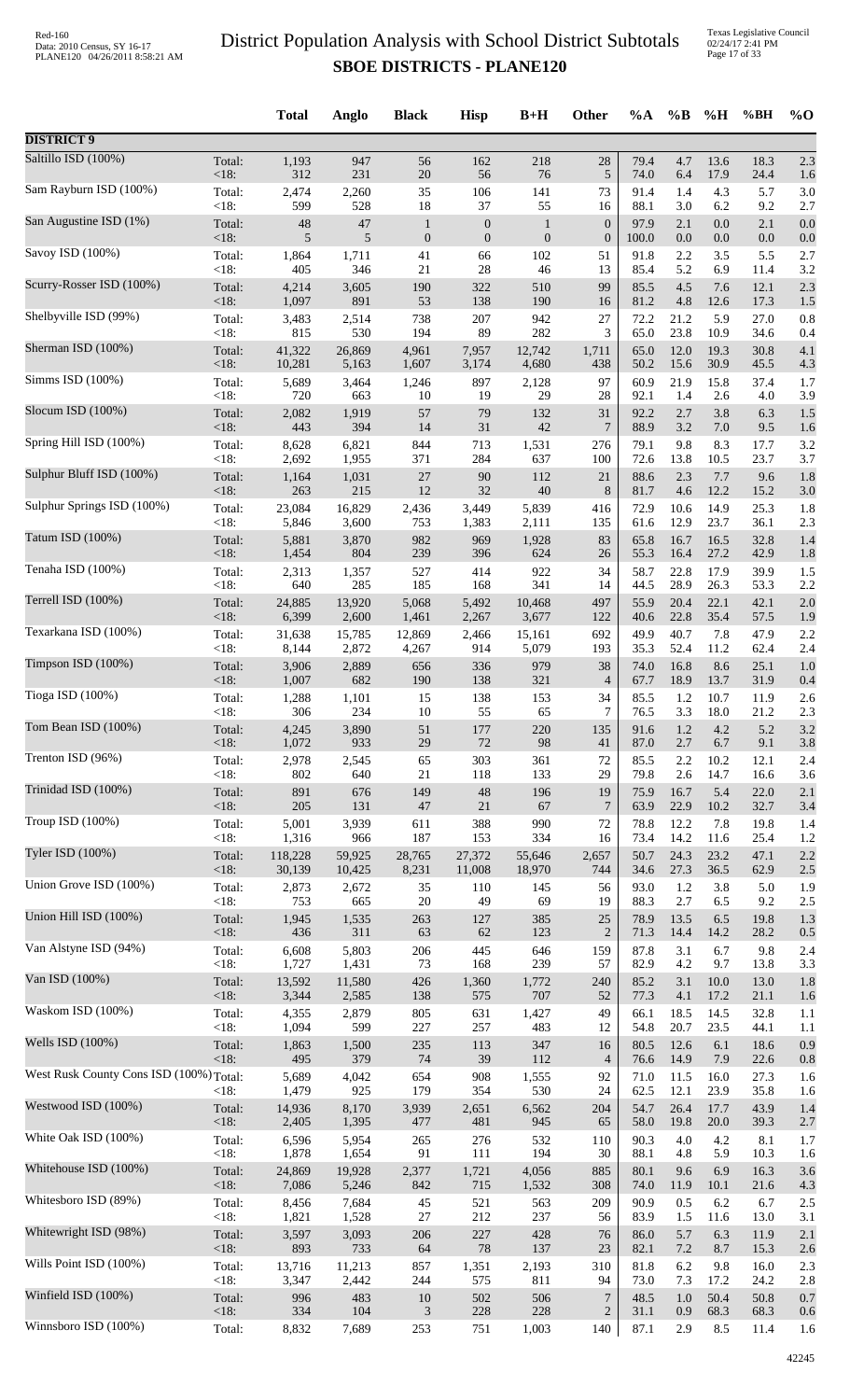Texas Legislative Council 02/24/17 2:41 PM Page 18 of 33

|                               |                | <b>Total</b>   | Anglo          | <b>Black</b>     | <b>Hisp</b>      | $B+H$            | Other            | %A           | $\%B$            | %H           | %BH          | $%$ <sup>O</sup> |
|-------------------------------|----------------|----------------|----------------|------------------|------------------|------------------|------------------|--------------|------------------|--------------|--------------|------------------|
| <b>DISTRICT 9</b>             |                |                |                |                  |                  |                  |                  |              |                  |              |              |                  |
| Winona ISD (100%)             | $<18$ :        | 1,939          | 1,559          | 67               | 278              | 344              | 36               | 80.4         | $\overline{3.5}$ | 14.3         | 17.7         | $\overline{1.9}$ |
|                               | Total:         | 5,635          | 4,016          | 987              | 567              | 1,545            | 74               | 71.3         | 17.5             | 10.1         | 27.4         | 1.3              |
|                               | <18:           | 1,360          | 839            | 285              | 227              | 511              | 10               | 61.7         | 21.0             | 16.7         | 37.6         | 0.7              |
| Woden ISD (100%)              | Total:         | 3,064          | 2,455          | 164              | 408              | 566              | 43               | 80.1         | 5.4              | 13.3         | 18.5         | 1.4              |
|                               | <18:           | 885            | 613            | 82               | 178              | 257              | 15               | 69.3         | 9.3              | 20.1         | 29.0         | 1.7              |
| Wolfe City ISD (100%)         | Total:<br><18: | 3,068          | 2,542<br>573   | 255<br>$78\,$    | 212              | 462              | 64<br>12         | 82.9<br>77.3 | 8.3              | 6.9          | 15.1         | 2.1              |
| Yantis ISD (100%)             | Total:         | 741<br>3,385   | 2,968          | 25               | 79<br>348        | 156<br>373       | 44               | 87.7         | 10.5<br>0.7      | 10.7<br>10.3 | 21.1<br>11.0 | 1.6<br>1.3       |
| Zavalla ISD (100%)            | <18:           | 532            | 388            | 7                | 129              | 136              | 8                | 72.9         | 1.3              | 24.2         | 25.6         | 1.5              |
|                               | Total:         | 2,975          | 2,861          | 17               | 61               | $77\,$           | 37               | 96.2         | 0.6              | 2.1          | 2.6          | 1.2              |
| <b>DISTRICT 10</b>            | $<18$ :        | 615            | 575            | 8                | 24               | 31               | 9                | 93.5         | 1.3              | 3.9          | 5.0          | 1.5              |
|                               | <b>Total:</b>  | 1,613,000      | 936,537        | 205,969          | 390,553          | 583,685          | 92,778           | 58.1         | 12.8             | 24.2         | 36.2         | 5.8              |
| Academy ISD (100%)            | < 18:          | 428,535        | 197,935        | 67,779           | 143,791          | 204,313          | 26,287           | 46.2         | 15.8             | 33.6         | 47.7         | 6.1              |
|                               | Total:         | 5,052          | 3,899          | 211              | 825              | 1,022            | 131              | 77.2         | 4.2              | 16.3         | 20.2         | 2.6              |
|                               | <18:           | 1,408          | 985            | 75               | 311              | 378              | 45               | 70.0         | 5.3              | 22.1         | 26.8         | 3.2              |
| Austin ISD (28%)              | Total:         | 180,927        | 88,937         | 14,216           | 66,967           | 79,965           | 12,025           | 49.2         | 7.9              | 37.0         | 44.2         | 6.6              |
|                               | <18:           | 39,873         | 12,063         | 3,950            | 22,128           | 25,524           | 2,286            | 30.3         | 9.9              | 55.5         | 64.0         | 5.7              |
| Axtell ISD (10%)              | Total:         | 301            | 243            | 3                | 51               | 54               | 4                | 80.7         | 1.0              | 16.9         | 17.9         | 1.3              |
|                               | <18:           | 83             | 68             | $\boldsymbol{0}$ | 15               | 15               | $\overline{0}$   | 81.9         | 0.0              | 18.1         | 18.1         | 0.0              |
| Bartlett ISD (100%)           | Total:         | 3,663          | 1,609          | 345              | 1,659            | 1,998            | 56               | 43.9         | 9.4              | 45.3         | 54.5         | 1.5              |
|                               | $<18$ :        | 625            | 214            | 61               | 352              | 408              | 3                | 34.2         | 9.8              | 56.3         | 65.3         | 0.5              |
| Bastrop ISD (100%)            | Total:         | 46,645         | 26,009         | 3,771            | 16,078           | 19,598           | 1,038            | 55.8         | 8.1              | 34.5         | 42.0         | 2.2              |
| Bellville ISD (100%)          | < 18:          | 12,384         | 5,090          | 1,040            | 6,136            | 7,034            | 260              | 41.1         | 8.4              | 49.5         | 56.8         | 2.1              |
|                               | Total:         | 12,575         | 9,360          | 1,161            | 1,934            | 3,052            | 163              | 74.4         | 9.2              | 15.4         | 24.3         | 1.3              |
| Belton ISD (100%)             | <18:           | 2,890          | 1,794          | 324              | 748              | 1,051            | 45               | 62.1         | 11.2             | 25.9         | 36.4         | 1.6              |
|                               | Total:         | 45,167         | 31,234         | 3,225            | 9,461            | 12,470           | 1,463            | 69.2         | 7.1              | 20.9         | 27.6         | 3.2              |
|                               | <18:           | 12,205         | 7,168          | 1,101            | 3,666            | 4,630            | 407              | 58.7         | 9.0              | 30.0         | 37.9         | 3.3              |
| Brazos ISD (51%)              | Total:         | 2,231          | 1,253          | 331              | 630              | 951              | 27               | 56.2         | 14.8             | 28.2         | 42.6         | 1.2              |
|                               | <18:           | 562            | 242            | 116              | 208              | 319              | $\mathbf{1}$     | 43.1         | 20.6             | 37.0         | 56.8         | 0.2              |
| Bremond ISD (100%)            | Total:         | 2,241          | 1,809          | 302              | 102              | 404              | 28               | 80.7         | 13.5             | 4.6          | 18.0         | 1.2              |
|                               | <18:           | 515            | 384            | 79               | 40               | 119              | 12               | 74.6         | 15.3             | 7.8          | 23.1         | 2.3              |
| Brenham ISD (100%)            | Total:         | 30,673         | 19,990         | 5,854            | 4,369            | 10,072           | 611              | 65.2         | 19.1             | 14.2         | 32.8         | 2.0              |
| Bruceville-Eddy ISD (10%)     | <18:           | 6,836          | 3,480          | 1,640            | 1,665            | 3,213            | 143              | 50.9         | 24.0             | 24.4         | 47.0         | 2.1              |
|                               | Total:         | 400            | 345            | 14               | 32               | 46               | 9                | 86.3         | 3.5              | $8.0\,$      | 11.5         | 2.3              |
| Bryan ISD (0%)                | < 18:          | 75             | 56             | $\overline{2}$   | 12               | 14               | 5                | 74.7         | 2.7              | 16.0         | 18.7         | 6.7              |
|                               | Total:         | 68             | 65             | $\boldsymbol{0}$ | $\mathfrak{Z}$   | $\mathfrak{Z}$   | $\boldsymbol{0}$ | 95.6         | 0.0              | 4.4          | 4.4          | 0.0              |
|                               | <18:           | 9              | $8\phantom{1}$ | $\boldsymbol{0}$ | $\mathbf{1}$     | $\mathbf{1}$     | $\boldsymbol{0}$ | 88.9         | 0.0              | 11.1         | 11.1         | 0.0              |
| Buckholts ISD (100%)          | Total:         | 859            | 528            | 8                | 308              | 315              | 16               | 61.5         | 0.9              | 35.9         | 36.7         | 1.9              |
|                               | < 18:          | 251            | 121            | $\mathbf{1}$     | 124              | 125              | 5                | 48.2         | 0.4              | 49.4         | 49.8         | 2.0              |
| Buffalo ISD (100%)            | Total:         | 5,072          | 3,669          | 413              | 962              | 1,353            | 50               | 72.3         | 8.1              | 19.0         | 26.7         | 1.0              |
|                               | <18:           | 1,209          | 705            | 108              | 396              | 490              | 14               | 58.3         | 8.9              | 32.8         | 40.5         | 1.2              |
| Burnet Cons ISD (89%)         | Total:         | 19,673         | 15,843         | 440              | 3,106            | 3,509            | 321              | 80.5         | 2.2              | 15.8         | 17.8         | 1.6              |
| Burton ISD (100%)             | < 18:          | 4,496          | 3,186          | 92               | 1,155            | 1,226            | 84               | 70.9         | $2.0\,$          | 25.7         | 27.3         | 1.9              |
|                               | Total:         | 2,969          | 2,370          | 315              | 237              | 549              | 50               | 79.8         | 10.6             | 8.0          | 18.5         | 1.7              |
| Caldwell ISD (100%)           | <18:           | 597            | 419            | 68               | 88               | 155              | 23               | 70.2         | 11.4             | 14.7         | 26.0         | 3.9              |
|                               | Total:         | 10,193         | 6,988          | 1,033            | 2,113            | 3,123            | 82               | 68.6         | 10.1             | 20.7         | 30.6         | 0.8              |
|                               | < 18:          | 2,549          | 1,408          | 295              | 847              | 1,125            | 16               | 55.2         | 11.6             | 33.2         | 44.1         | 0.6              |
| Calvert ISD (100%)            | Total:         | 1,633          | 725            | 663              | 214              | 871              | 37               | 44.4         | 40.6             | 13.1         | 53.3         | 2.3              |
|                               | $<18$ :        | 377            | 92             | 208              | 75               | 279              | 6                | 24.4         | 55.2             | 19.9         | 74.0         | 1.6              |
| Cameron ISD (100%)            | Total:         | 8,522          | 4,877          | 1,276            | 2,301            | 3,537            | 108              | 57.2         | 15.0             | 27.0         | 41.5         | 1.3              |
|                               | <18:           | 2,248          | 926            | 406              | 908              | 1,286            | 36               | 41.2         | 18.1             | 40.4         | 57.2         | 1.6              |
| Centerville ISD (Leon) (100%) | Total:         | 4,279          | 3,539          | 367              | 310              | 675              | 65               | 82.7         | 8.6              | 7.2          | 15.8         | 1.5              |
|                               | <18:           | 855            | 660            | 68               | 114              | 182              | 13               | 77.2         | 8.0              | 13.3         | 21.3         | 1.5              |
| Chilton ISD (100%)            | Total:         | 2,140          | 1,067          | 269              | 753              | 1,018            | 55               | 49.9         | 12.6             | 35.2         | 47.6         | 2.6              |
| Columbus ISD (4%)             | <18:           | 596            | 195            | 74               | 304              | 375              | 26               | 32.7         | 12.4             | 51.0         | 62.9         | 4.4              |
|                               | Total:         | 404            | 327            | 32               | 41               | 72               | $\sqrt{5}$       | 80.9         | 7.9              | 10.1         | 17.8         | 1.2              |
| Coolidge ISD (100%)           | <18:           | 97             | 57             | 16               | 23               | 38               | $\boldsymbol{2}$ | 58.8         | 16.5             | 23.7         | 39.2         | 2.1              |
|                               | Total:         | 1,422          | 643            | 265              | 495              | 754              | 25               | 45.2         | 18.6             | 34.8         | 53.0         | 1.8              |
| Copperas Cove ISD (4%)        | $<18$ :        | 410            | 122            | 93               | 190              | 280              | 8                | 29.8         | 22.7             | 46.3         | 68.3         | 2.0              |
|                               | Total:         | 1,568          | 1,154          | 157              | 210              | 339              | 75               | 73.6         | 10.0             | 13.4         | 21.6         | 4.8              |
|                               | <18:           | 393            | 266            | 51               | $77\,$           | 113              | 14               | 67.7         | 13.0             | 19.6         | 28.8         | 3.6              |
| Corsicana ISD (0%)            | Total:         | 10             | 10             | $\boldsymbol{0}$ | $\boldsymbol{0}$ | $\boldsymbol{0}$ | $\boldsymbol{0}$ | 100.0        | $0.0\,$          | 0.0          | 0.0          | 0.0              |
|                               | <18:           | $\overline{c}$ | $\overline{c}$ | $\boldsymbol{0}$ | $\mathbf{0}$     | $\boldsymbol{0}$ | $\boldsymbol{0}$ | 100.0        | 0.0              | 0.0          | 0.0          | 0.0              |
| Coupland ISD (100%)           | Total:         | 922            | 753            | 15               | 136              | 150              | 19               | 81.7         | 1.6              | 14.8         | 16.3         | 2.1              |
|                               | <18:           | 224            | 149            | $\boldsymbol{7}$ | 62               | 69               | 6                | 66.5         | 3.1              | 27.7         | 30.8         | 2.7              |
| Del Valle ISD (2%)            | Total:         | 912            | 421            | 66               | 400              | 463              | 28               | 46.2         | 7.2              | 43.9         | 50.8         | 3.1              |
|                               | <18:           | 240            | 58             | 18               | 159              | 174              | 8                | 24.2         | 7.5              | 66.3         | 72.5         | 3.3              |
| Dew ISD (100%)                | Total:         | 854            | 717            | 81               | 49               | 129              | $\,8\,$          | 84.0         | 9.5              | 5.7          | 15.1         | 0.9              |
| Dime Box ISD (100%)           | $<18$ :        | 200            | 164            | 19               | 17               | 36               | $\boldsymbol{0}$ | 82.0         | 9.5              | 8.5          | 18.0         | 0.0              |
|                               | Total:         | 1,226          | 714            | 301              | 208              | 498              | 14               | 58.2         | 24.6             | 17.0         | 40.6         | 1.1              |
| Dripping Springs ISD (1%)     | <18:           | 267            | 106            | 84               | 84               | 160              | 1                | 39.7         | 31.5             | 31.5         | 59.9         | 0.4              |
|                               | Total:         | 191            | 168            | 4                | $\overline{7}$   | 11               | 12               | 88.0         | 2.1              | $3.7\,$      | 5.8          | 6.3              |
|                               | <18:           | 59             | 49             | $\mathbf{1}$     | $\overline{2}$   | 3                | 7                | 83.1         | $1.7$            | 3.4          | 5.1          | 11.9             |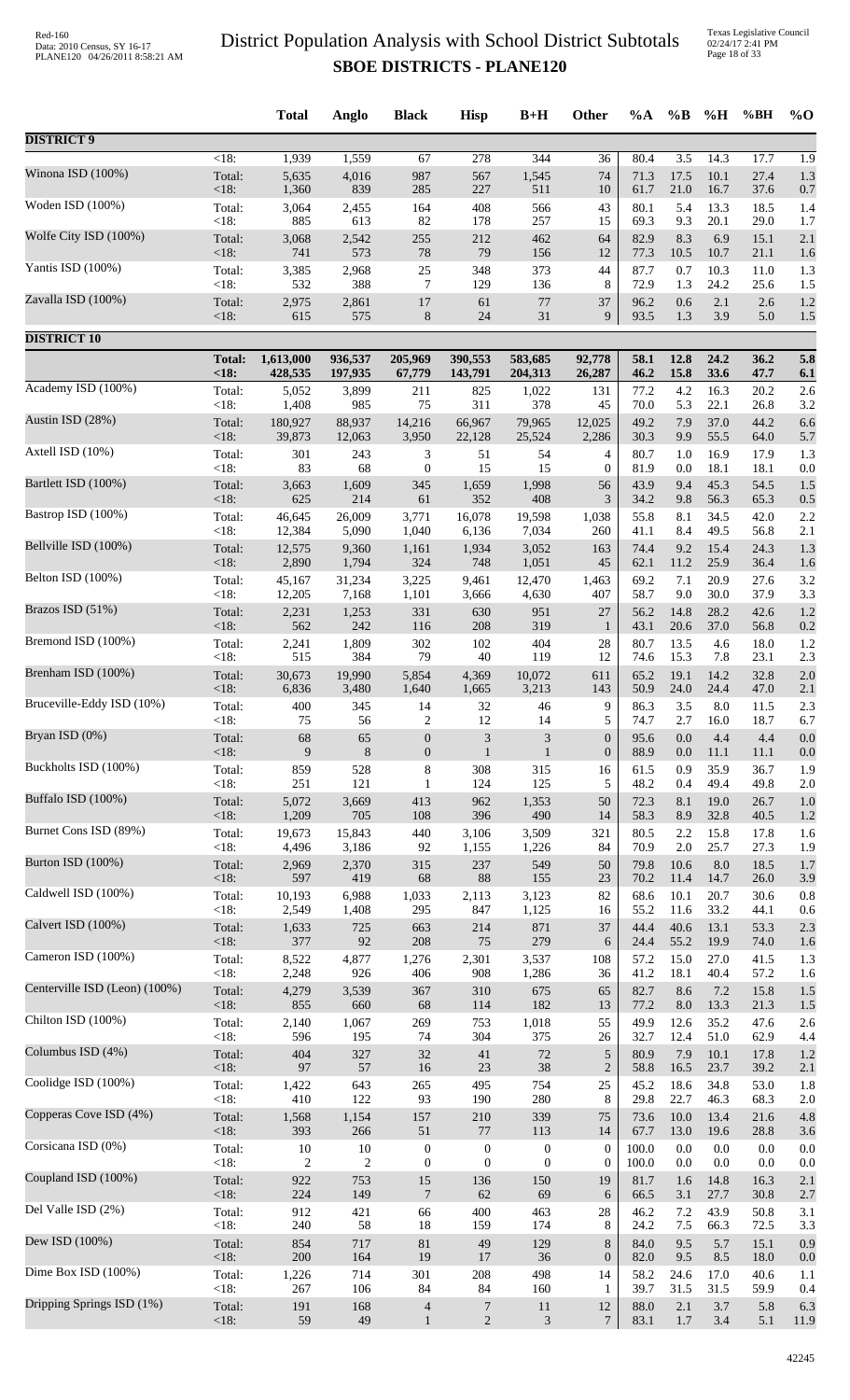Texas Legislative Council 02/24/17 2:41 PM Page 19 of 33

|                             |         | <b>Total</b>   | Anglo          | <b>Black</b>                | <b>Hisp</b>      | $B+H$            | Other            | $\%A$ | $\%B$   | %H   | %BH  | $%$ O |
|-----------------------------|---------|----------------|----------------|-----------------------------|------------------|------------------|------------------|-------|---------|------|------|-------|
| <b>DISTRICT 10</b>          |         |                |                |                             |                  |                  |                  |       |         |      |      |       |
| Eanes ISD $(0\%)$           | Total:  | $10\,$         | 9              | $\boldsymbol{0}$            | $\mathbf{1}$     | $\mathbf{1}$     | $\boldsymbol{0}$ | 90.0  | 0.0     | 10.0 | 10.0 | 0.0   |
| Elgin ISD (100%)            | < 18:   | 4              | 4              | $\boldsymbol{0}$            | $\boldsymbol{0}$ | $\mathbf{0}$     | $\boldsymbol{0}$ | 100.0 | 0.0     | 0.0  | 0.0  | 0.0   |
|                             | Total:  | 19,452         | 9,105          | 2,625                       | 7,562            | 10,020           | 327              | 46.8  | 13.5    | 38.9 | 51.5 | 1.7   |
| Fairfield ISD (96%)         | < 18:   | 5,676          | 1,913          | 919                         | 2,866            | 3,681            | 82               | 33.7  | 16.2    | 50.5 | 64.9 | 1.4   |
|                             | Total:  | 9,118          | 6,360          | 1,419                       | 1,213            | 2,603            | 155              | 69.8  | 15.6    | 13.3 | 28.5 | 1.7   |
|                             | < 18:   | 2,249          | 1,354          | 366                         | 492              | 845              | 50               | 60.2  | 16.3    | 21.9 | 37.6 | 2.2   |
| Fayetteville ISD (100%)     | Total:  | 1,507          | 1,407          | $37\,$                      | 48               | 85               | 15               | 93.4  | 2.5     | 3.2  | 5.6  | 1.0   |
|                             | < 18:   | 269            | 249            | $\ensuremath{\mathfrak{Z}}$ | 17               | 20               | $\boldsymbol{0}$ | 92.6  | 1.1     | 6.3  | 7.4  | 0.0   |
| Flatonia ISD (100%)         | Total:  | 3,517          | 2,295          | 152                         | 1,044            | 1,194            | 28               | 65.3  | 4.3     | 29.7 | 33.9 | 0.8   |
|                             | < 18:   | 827            | 385            | 44                          | 394              | 436              | 6                | 46.6  | 5.3     | 47.6 | 52.7 | 0.7   |
| Florence ISD (100%)         | Total:  | 5,214          | 3,931          | 65                          | 1,113            | 1,166            | 117              | 75.4  | 1.2     | 21.3 | 22.4 | 2.2   |
|                             | < 18:   | 1,371          | 886            | 24                          | 439              | 458              | 27               | 64.6  | 1.8     | 32.0 | 33.4 | 2.0   |
| Franklin ISD (100%)         | Total:  | 5,441          | 4,447          | 444                         | 473              | 897              | 97               | 81.7  | 8.2     | 8.7  | 16.5 | 1.8   |
| Gatesville ISD (0%)         | < 18:   | 1,330          | 1,011          | 124                         | 175              | 286              | 33               | 76.0  | 9.3     | 13.2 | 21.5 | 2.5   |
|                             | Total:  | 24             | 23             | $\boldsymbol{0}$            | $\mathbf{1}$     | $\mathbf{1}$     | $\boldsymbol{0}$ | 95.8  | 0.0     | 4.2  | 4.2  | 0.0   |
| Gause ISD (100%)            | < 18:   | $\overline{2}$ | $\overline{2}$ | $\boldsymbol{0}$            | $\mathbf{0}$     | $\boldsymbol{0}$ | $\boldsymbol{0}$ | 100.0 | 0.0     | 0.0  | 0.0  | 0.0   |
|                             | Total:  | 870            | 664            | 116                         | 79               | 193              | 13               | 76.3  | 13.3    | 9.1  | 22.2 | 1.5   |
| Georgetown ISD (100%)       | < 18:   | 226            | 152            | 33                          | 41               | 73               | 1                | 67.3  | 14.6    | 18.1 | 32.3 | 0.4   |
|                             | Total:  | 63,164         | 45,814         | 2,400                       | 13,844           | 15,958           | 1,392            | 72.5  | 3.8     | 21.9 | 25.3 | 2.2   |
|                             | <18:    | 15,013         | 8,777          | 798                         | 5,202            | 5,837            | 399              | 58.5  | 5.3     | 34.6 | 38.9 | 2.7   |
| Giddings ISD (100%)         | Total:  | 10,077         | 5,664          | 1,208                       | 3,131            | 4,305            | 108              | 56.2  | 12.0    | 31.1 | 42.7 | 1.1   |
|                             | < 18:   | 2,816          | 1,104          | 367                         | 1,340            | 1,677            | 35               | 39.2  | 13.0    | 47.6 | 59.6 | 1.2   |
| Granger ISD (100%)          | Total:  | 2,537          | 1,786          | 133                         | 605              | 723              | 28               | 70.4  | 5.2     | 23.8 | 28.5 | 1.1   |
|                             | < 18:   | 526            | 277            | 26                          | 227              | 245              | $\overline{4}$   | 52.7  | 4.9     | 43.2 | 46.6 | 0.8   |
| Groesbeck ISD (100%)        | Total:  | 9,644          | 7,214          | 1,088                       | 1,251            | 2,292            | 138              | 74.8  | 11.3    | 13.0 | 23.8 | 1.4   |
| Hearne ISD (100%)           | < 18:   | 2,007          | 1,305          | 275                         | 429              | 674              | 28               | 65.0  | 13.7    | 21.4 | 33.6 | 1.4   |
|                             | Total:  | 7,038          | 2,663          | 2,261                       | 2,143            | 4,305            | 70               | 37.8  | 32.1    | 30.4 | 61.2 | 1.0   |
| Hempstead ISD (100%)        | < 18:   | 1,955          | 474            | 727                         | 802              | 1,463            | 18               | 24.2  | 37.2    | 41.0 | 74.8 | 0.9   |
|                             | Total:  | 9,010          | 3,389          | 2,625                       | 2,935            | 5,476            | 145              | 37.6  | 29.1    | 32.6 | 60.8 | 1.6   |
| Holland ISD (100%)          | < 18:   | 2,429          | 564            | 745                         | 1,134            | 1,830            | 35               | 23.2  | 30.7    | 46.7 | 75.3 | 1.4   |
|                             | Total:  | 2,401          | 1,862          | 65                          | 466              | 512              | 27               | 77.6  | 2.7     | 19.4 | 21.3 | 1.1   |
| Hubbard ISD (Hill) (2%)     | < 18:   | 649            | 421            | 29                          | 199              | 217              | 11               | 64.9  | 4.5     | 30.7 | 33.4 | 1.7   |
|                             | Total:  | 33             | 31             | $\boldsymbol{0}$            | $\overline{c}$   | $\overline{c}$   | $\boldsymbol{0}$ | 93.9  | 0.0     | 6.1  | 6.1  | 0.0   |
|                             | $<18$ : | 6              | 5              | $\boldsymbol{0}$            | 1                | 1                | $\boldsymbol{0}$ | 83.3  | 0.0     | 16.7 | 16.7 | 0.0   |
| Hutto ISD (100%)            | Total:  | 22,664         | 12,504         | 3,111                       | 6,626            | 9,537            | 623              | 55.2  | 13.7    | 29.2 | 42.1 | 2.7   |
|                             | $<18$ : | 7,843          | 3,622          | 1,257                       | 2,859            | 3,984            | 237              | 46.2  | 16.0    | 36.5 | 50.8 | 3.0   |
| Jarrell ISD (100%)          | Total:  | 8,265          | 6,396          | 178                         | 1,573            | 1,733            | 136              | 77.4  | 2.2     | 19.0 | 21.0 | 1.6   |
|                             | $<18$ : | 1,486          | 791            | 67                          | 606              | 665              | 30               | 53.2  | 4.5     | 40.8 | 44.8 | 2.0   |
| Johnson City ISD (0%)       | Total:  | 12             | 12             | $\boldsymbol{0}$            | $\mathbf{0}$     | $\boldsymbol{0}$ | $\boldsymbol{0}$ | 100.0 | 0.0     | 0.0  | 0.0  | 0.0   |
|                             | <18:    | $\mathbf{1}$   | $\mathbf{1}$   | $\boldsymbol{0}$            | $\mathbf{0}$     | $\mathbf{0}$     | $\boldsymbol{0}$ | 100.0 | 0.0     | 0.0  | 0.0  | 0.0   |
| Katy ISD (1%)               | Total:  | 2,114          | 1,689          | 24                          | 359              | 381              | 44               | 79.9  | 1.1     | 17.0 | 18.0 | 2.1   |
| Killeen ISD (92%)           | < 18:   | 592            | 451            | 12                          | 115              | 126              | 15               | 76.2  | 2.0     | 19.4 | 21.3 | 2.5   |
|                             | Total:  | 180,559        | 73,720         | 59,241                      | 38,980           | 93,850           | 12,989           | 40.8  | 32.8    | 21.6 | 52.0 | 7.2   |
| La Grange ISD (100%)        | $<18$ : | 54,670         | 17,192         | 21,669                      | 14,698           | 33,982           | 3,496            | 31.4  | 39.6    | 26.9 | 62.2 | 6.4   |
|                             | Total:  | 11,989         | 8,574          | 943                         | 2,358            | 3,269            | 146              | 71.5  | 7.9     | 19.7 | 27.3 | 1.2   |
| Lago Vista ISD (100%)       | < 18:   | 2,718          | 1,517          | 319                         | 873              | 1,167            | 34               | 55.8  | 11.7    | 32.1 | 42.9 | 1.3   |
|                             | Total:  | 8,457          | 7,158          | 103                         | 1,001            | 1,096            | 203              | 84.6  | 1.2     | 11.8 | 13.0 | 2.4   |
|                             | < 18:   | 1,673          | 1,268          | 34                          | 325              | 358              | 47               | 75.8  | 2.0     | 19.4 | 21.4 | 2.8   |
| Lake Travis ISD (100%)      | Total:  | 36,173         | 29,792         | 460                         | 4,293            | 4,717            | 1,664            | 82.4  | 1.3     | 11.9 | 13.0 | 4.6   |
|                             | < 18:   | 9,115          | 6,828          | 183                         | 1,563            | 1,731            | 556              | 74.9  | 2.0     | 17.1 | 19.0 | 6.1   |
| Lampasas ISD (6%)           | Total:  | 1,143          | 992            | 26                          | 97               | 119              | 32               | 86.8  | 2.3     | 8.5  | 10.4 | 2.8   |
|                             | < 18:   | 260            | 214            | 12                          | $28\,$           | 40               | 6                | 82.3  | 4.6     | 10.8 | 15.4 | 2.3   |
| Leander ISD (100%)          | Total:  | 146,437        | 105,068        | 6,500                       | 25,087           | 31,030           | 10,339           | 71.7  | 4.4     | 17.1 | 21.2 | 7.1   |
|                             | < 18:   | 45,774         | 29,972         | 2,560                       | 10,001           | 12,223           | 3,579            | 65.5  | 5.6     | 21.8 | 26.7 | 7.8   |
| Leon ISD (100%)             | Total:  | 4,337          | 3,286          | 174                         | 818              | 988              | 63               | 75.8  | 4.0     | 18.9 | 22.8 | 1.5   |
| Lexington ISD (100%)        | < 18:   | 1,039          | 672            | $38\,$                      | 314              | 352              | 15               | 64.7  | 3.7     | 30.2 | 33.9 | 1.4   |
|                             | Total:  | 5,589          | 4,600          | 445                         | 473              | 905              | 84               | 82.3  | 8.0     | 8.5  | 16.2 | 1.5   |
| Liberty Hill ISD (100%)     | < 18:   | 1,349          | 1,027          | 127                         | 182              | 298              | 24               | 76.1  | 9.4     | 13.5 | 22.1 | 1.8   |
|                             | Total:  | 11,321         | 9,435          | 163                         | 1,492            | 1,641            | 245              | 83.3  | 1.4     | 13.2 | 14.5 | 2.2   |
| Lorena ISD $(2%)$           | <18:    | 3,346          | 2,588          | 76                          | 611              | 679              | 79               | 77.3  | 2.3     | 18.3 | 20.3 | 2.4   |
|                             | Total:  | 148            | 133            | $\overline{\mathcal{A}}$    | 11               | 15               | $\boldsymbol{0}$ | 89.9  | 2.7     | 7.4  | 10.1 | 0.0   |
| Madisonville Cons ISD (84%) | < 18:   | 38             | 33             | $\boldsymbol{0}$            | 5                | 5                | $\mathbf{0}$     | 86.8  | 0.0     | 13.2 | 13.2 | 0.0   |
|                             | Total:  | 11,355         | 5,966          | 2,782                       | 2,526            | 5,255            | 134              | 52.5  | 24.5    | 22.2 | 46.3 | 1.2   |
| Manor ISD (75%)             | < 18:   | 2,452          | 1,135          | 601                         | 714              | 1,285            | 32               | 46.3  | 24.5    | 29.1 | 52.4 | 1.3   |
|                             | Total:  | 27,024         | 8,229          | 5,867                       | 10,919           | 16,441           | 2,354            | 30.5  | 21.7    | 40.4 | 60.8 | 8.7   |
|                             | <18:    | 8,122          | 1,485          | 2,045                       | 4,174            | 6,033            | 604              | 18.3  | 25.2    | 51.4 | 74.3 | 7.4   |
| Marble Falls ISD (100%)     | Total:  | 23,414         | 17,017         | 467                         | 5,573            | 5,975            | 422              | 72.7  | $2.0\,$ | 23.8 | 25.5 | 1.8   |
|                             | < 18:   | 5,369          | 2,938          | 211                         | 2,162            | 2,334            | 97               | 54.7  | 3.9     | 40.3 | 43.5 | 1.8   |
| Marlin ISD (100%)           | Total:  | 9,304          | 3,630          | 3,681                       | 1,981            | 5,600            | 74               | 39.0  | 39.6    | 21.3 | 60.2 | 0.8   |
|                             | < 18:   | 1,809          | 380            | 910                         | 534              | 1,411            | 18               | 21.0  | 50.3    | 29.5 | 78.0 | 1.0   |
| Mart ISD (16%)              | Total:  | 567            | 474            | 39                          | 51               | 88               | $\sqrt{5}$       | 83.6  | 6.9     | 9.0  | 15.5 | 0.9   |
|                             | <18:    | 109            | 85             | 9                           | 17               | 24               | $\boldsymbol{0}$ | 78.0  | 8.3     | 15.6 | 22.0 | 0.0   |
| McDade ISD (100%)           | Total:  | 1,542          | 1,079          | 33                          | 419              | 436              | $27\,$           | 70.0  | 2.1     | 27.2 | 28.3 | 1.8   |
| Mexia ISD (100%)            | < 18:   | 385            | 210            | 12                          | 160              | 164              | 11               | 54.5  | 3.1     | 41.6 | 42.6 | 2.9   |
|                             | Total:  | 11,516         | 5,921          | 2,916                       | 2,615            | 5,480            | 115              | 51.4  | 25.3    | 22.7 | 47.6 | 1.0   |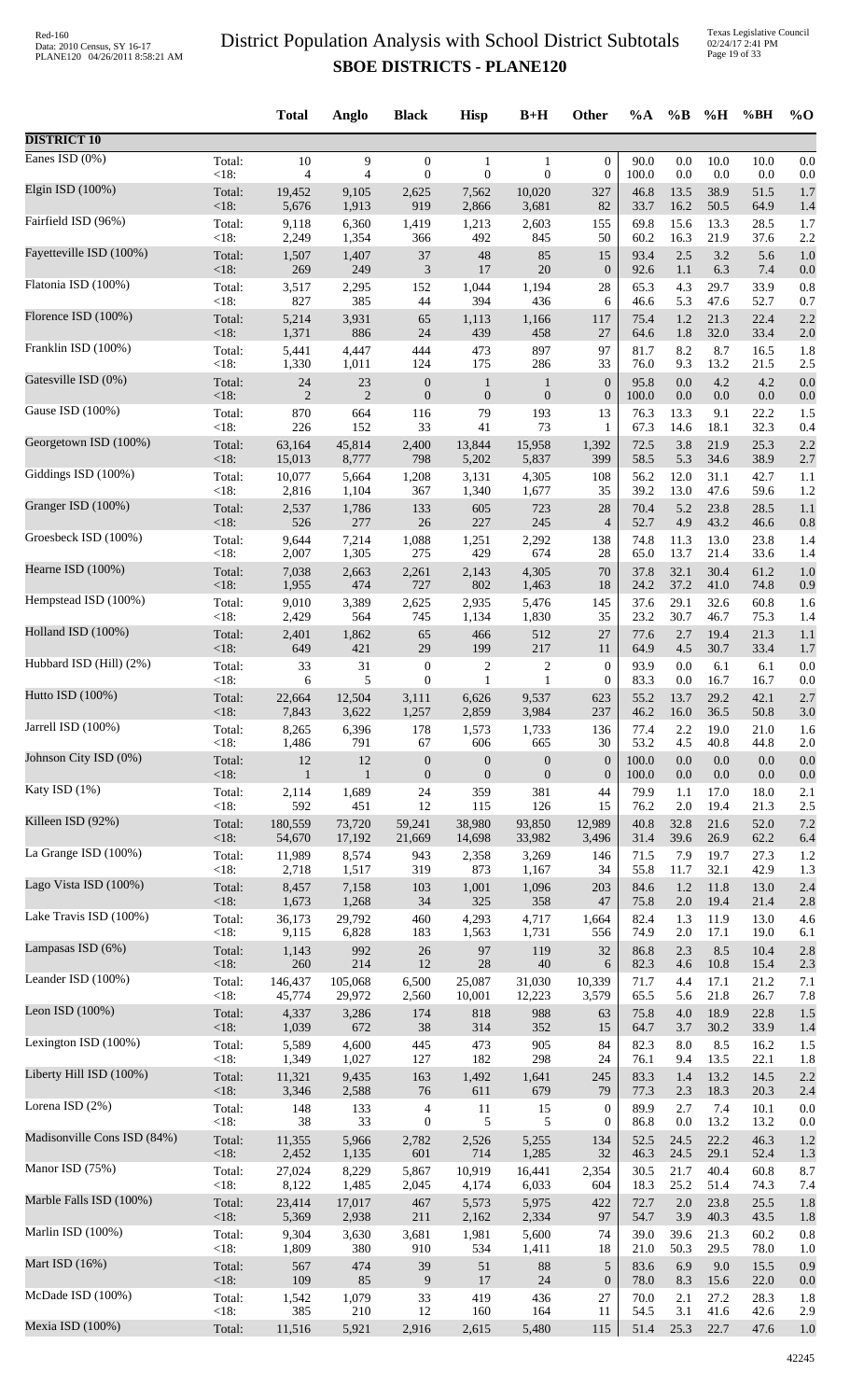|                              |                | <b>Total</b>   | Anglo        | <b>Black</b>   | <b>Hisp</b>  | $B+H$        | Other                            | $\%A$        | $\%B$        | %H           | %BH          | $%$ <sup>O</sup> |
|------------------------------|----------------|----------------|--------------|----------------|--------------|--------------|----------------------------------|--------------|--------------|--------------|--------------|------------------|
| <b>DISTRICT 10</b>           |                |                |              |                |              |              |                                  |              |              |              |              |                  |
| Milano ISD (100%)            | <18:           | 2,915          | 992          | 863            | 1,060        | 1,896        | 27                               | 34.0         | 29.6         | 36.4         | 65.0         | 0.9              |
|                              | Total:         | 1,743          | 1,470        | 98             | 167          | 259          | 14                               | 84.3         | 5.6          | 9.6          | 14.9         | 0.8              |
| Moody ISD (30%)              | <18:           | 414            | 295          | 43             | 78           | 116          | 3                                | 71.3         | 10.4         | 18.8         | 28.0         | 0.7              |
|                              | Total:         | 1,339          | 1,068        | 36             | 225          | 257          | 14                               | 79.8         | 2.7          | 16.8         | 19.2         | 1.0              |
|                              | <18:           | 312            | 224          | 9              | $77\,$       | 83           | 5                                | 71.8         | 2.9          | 24.7         | 26.6         | 1.6              |
| Mount Calm ISD (11%)         | Total:         | 87             | 70           | $\overline{4}$ | 14           | 17           | $\boldsymbol{0}$                 | 80.5         | 4.6          | 16.1         | 19.5         | 0.0              |
|                              | $<18$ :        | 19             | 13           | $\mathbf{1}$   | 6            | 6            | $\boldsymbol{0}$                 | 68.4         | 5.3          | 31.6         | 31.6         | 0.0              |
| Mumford ISD (100%)           | Total:         | 206            | 89           | 42             | 73           | 115          | $\overline{c}$                   | 43.2         | 20.4         | 35.4         | 55.8         | 1.0              |
|                              | <18:           | 49             | 17           | 13             | 19           | 32           | $\boldsymbol{0}$                 | 34.7         | 26.5         | 38.8         | 65.3         | 0.0              |
| Normangee ISD (100%)         | Total:         | 3,379          | 2,995        | 171            | 154          | 322          | 62                               | 88.6         | 5.1          | 4.6          | 9.5          | 1.8              |
|                              | <18:           | 669            | 555          | 46             | 58           | 102          | 12                               | 83.0         | 6.9          | 8.7          | 15.2         | 1.8              |
| North Zulch ISD (100%)       | Total:         | 1,809          | 1,617        | 21             | 136          | 157          | 35                               | 89.4         | 1.2          | $7.5\,$      | 8.7          | 1.9              |
|                              | <18:           | 439            | 366          | 12             | 50           | 62           | 11                               | 83.4         | 2.7          | 11.4         | 14.1         | 2.5              |
| Oakwood ISD (100%)           | Total:         | 1,256          | 775          | 403            | 68           | 468          | 13                               | 61.7         | 32.1         | 5.4          | 37.3         | 1.0              |
|                              | <18:           | 244            | 147          | 70             | 25           | 94           | 3                                | 60.2         | 28.7         | 10.2         | 38.5         | 1.2              |
| Pflugerville ISD (100%)      | Total:         | 116,717        | 49.471       | 19,265         | 36,117       | 54,182       | 13,064                           | 42.4         | 16.5         | 30.9         | 46.4         | 11.2             |
| Riesel ISD (7%)              | $<18$ :        | 33,639         | 10,475       | 6,969          | 13,363       | 19,608       | 3,556                            | 31.1         | 20.7         | 39.7         | 58.3         | 10.6             |
|                              | Total:         | 148            | 133          | $\overline{4}$ | 11           | 15           | 0                                | 89.9         | 2.7          | 7.4          | 10.1         | 0.0              |
| Robinson ISD (1%)            | $<18$ :        | 39             | 34           | $\overline{c}$ | 3            | 5            | $\mathbf{0}$                     | 87.2         | 5.1          | 7.7          | 12.8         | 0.0              |
|                              | Total:         | 129            | 75           | 35             | 20           | 54           | $\boldsymbol{0}$                 | 58.1         | 27.1         | 15.5         | 41.9         | 0.0              |
| Rockdale ISD (100%)          | <18:           | $27\,$         | 15           | $\overline{4}$ | 9            | 12           | $\boldsymbol{0}$                 | 55.6         | 14.8         | 33.3         | 44.4         | 0.0              |
|                              | Total:         | 9,034          | 5,842        | 919            | 2,238        | 3,088        | 104                              | 64.7         | 10.2         | 24.8         | 34.2         | 1.2              |
| Rogers ISD (100%)            | <18:           | 2,471          | 1,214        | 353            | 929          | 1,233        | 24                               | 49.1         | 14.3         | 37.6         | 49.9         | 1.0              |
|                              | Total:         | 3,901          | 3,036        | 112            | 693          | 798          | 67                               | 77.8         | 2.9          | 17.8         | 20.5         | 1.7              |
|                              | <18:           | 1,025          | 707          | 40             | 262          | 298          | 20                               | 69.0         | 3.9          | 25.6         | 29.1         | 2.0              |
| Rosebud-Lott ISD (100%)      | Total:         | 4,928          | 3,387        | 582            | 904          | 1,459        | 82                               | 68.7         | 11.8         | 18.3         | 29.6         | 1.7              |
|                              | $<18$ :        | 1,162          | 668          | 163            | 326          | 476          | 18                               | 57.5         | 14.0         | 28.1         | 41.0         | 1.5              |
| Round Rock ISD (100%)        | Total:         | 231,936        | 135,662      | 20,172         | 50,558       | 69,171       | 27,103                           | 58.5         | 8.7          | 21.8         | 29.8         | 11.7             |
|                              | <18:           | 65,236         | 31,937       | 7,190          | 18,306       | 24,588       | 8,711                            | 49.0         | 11.0         | 28.1         | 37.7         | 13.4             |
| Round Top-Carmine ISD (100%) | Total:         | 1,817          | 1,628        | 61             | 123          | 179          | 10                               | 89.6         | 3.4          | 6.8          | 9.9          | 0.6              |
|                              | <18:           | 288            | 232          | 15             | 41           | 53           | 3                                | 80.6         | 5.2          | 14.2         | 18.4         | 1.0              |
| Royal ISD (100%)             | Total:         | 10,372         | 3,164        | 2,277          | 4,912        | 7,088        | 120                              | 30.5         | 22.0         | 47.4         | 68.3         | 1.2              |
|                              | $<18$ :        | 3,049          | 468          | 714            | 1,901        | 2,560        | 21                               | 15.3         | 23.4         | 62.3         | 84.0         | 0.7              |
| Salado ISD (100%)            | Total:         | 7,270          | 6,064        | 89             | 976          | 1,051        | 155                              | 83.4         | 1.2          | 13.4         | 14.5         | 2.1              |
|                              | <18:           | 1,654          | 1,220        | 28             | 370          | 386          | 48                               | 73.8         | 1.7          | 22.4         | 23.3         | 2.9              |
| Schulenburg ISD (100%)       | Total:         | 5,168          | 3,658        | 549            | 958          | 1,473        | 37                               | 70.8         | 10.6         | 18.5         | 28.5         | 0.7              |
| Sealy ISD (100%)             | $<18$ :        | 1,190          | 643          | 195            | 367          | 538          | 9                                | 54.0         | 16.4         | 30.8         | 45.2         | 0.8              |
|                              | Total:         | 13,101         | 7,629        | 1,362          | 4,018        | 5,311        | 161                              | 58.2         | 10.4         | 30.7         | 40.5         | 1.2              |
| Smithville ISD (100%)        | <18:           | 3,542          | 1,568        | 442            | 1,537        | 1,934        | 40                               | 44.3         | 12.5         | 43.4         | 54.6         | 1.1              |
|                              | Total:         | 10,748         | 8,108        | 800            | 1,643        | 2,405        | 235                              | 75.4         | 7.4          | 15.3         | 22.4         | 2.2              |
| Snook ISD (100%)             | <18:           | 2,423          | 1,560        | 250            | 595          | 817          | 46                               | 64.4         | 10.3         | 24.6         | 33.7         | 1.9              |
|                              | Total:         | 2,986          | 1,896        | 607            | 462          | 1,055        | 35                               | 63.5         | 20.3         | 15.5         | 35.3         | 1.2              |
| Somerville ISD (100%)        | <18:           | 733            | 387          | 194            | 151          | 336          | 10                               | 52.8         | 26.5         | 20.6         | 45.8         | 1.4              |
|                              | Total:         | 4,008          | 2,812        | 562            | 591          | 1,138        | 58                               | 70.2         | 14.0         | 14.7         | 28.4         | 1.4              |
| Taylor ISD (100%)            | <18:           | 763            | 420          | 160            | 182          | 332          | 11                               | 55.0         | 21.0         | 23.9         | 43.5         | 1.4              |
|                              | Total:         | 16,407         | 7,863        | 1,732          | 6,714        | 8,253        | 291                              | 47.9         | 10.6         | 40.9         | 50.3         | 1.8              |
| Teague ISD (100%)            | $<18$ :        | 4,413          | 1,445        | 596            | 2,416        | 2,879        | 89<br>60                         | 32.7<br>64.3 | 13.5         | 54.7<br>17.9 | 65.2<br>34.9 | 2.0<br>0.8       |
|                              | Total:<br><18: | 7,220<br>1,576 | 4,640<br>933 | 1,249<br>243   | 1,289<br>402 | 2,520<br>636 | 7                                | 59.2         | 17.3<br>15.4 | 25.5         | 40.4         | 0.4              |
| Temple ISD (100%)            | Total:         | 55,204         | 29,349       | 11,023         | 13,686       | 24,152       | 1,703                            | 53.2         | 20.0         | 24.8         | 43.8         | 3.1              |
|                              | <18:           | 13,875         | 4,951        | 3,724          | 5,150        | 8,522        | 402                              | 35.7         | 26.8         | 37.1         | 61.4         | 2.9              |
| Thorndale ISD (100%)         | Total:         | 2,971          | 2,346        | 129            | 485          | 604          | 21                               | 79.0         | 4.3          | 16.3         | 20.3         | 0.7              |
|                              | <18:           | 750            | 517          | 43             | 189          | 228          | 5                                | 68.9         | 5.7          | 25.2         | 30.4         | 0.7              |
| Thrall ISD (100%)            | Total:         | 3,158          | 2,408        | 96             | 631          | 722          | 28                               | 76.3         | 3.0          | 20.0         | 22.9         | 0.9              |
|                              | <18:           | 830            | 552          | 30             | 237          | 265          | 13                               | 66.5         | 3.6          | 28.6         | 31.9         | 1.6              |
| Troy ISD (100%)              | Total:         | 5,977          | 4,648        | 150            | 1,076        | 1,214        | 115                              | 77.8         | 2.5          | 18.0         | 20.3         | 1.9              |
|                              | <18:           | 1,581          | 1,112        | 48             | 387          | 431          | 38                               | 70.3         | 3.0          | 24.5         | 27.3         | 2.4              |
| Waller ISD (67%)             | Total:         | 21,709         | 11,018       | 6,177          | 4,330        | 10,409       | 282                              | 50.8         | 28.5         | 19.9         | 47.9         | 1.3              |
|                              | <18:           | 4,586          | 2,322        | 594            | 1,631        | 2,199        | 65                               | 50.6         | 13.0         | 35.6         | 48.0         | 1.4              |
| Weimar ISD (6%)              | Total:         | 248            | 226          | $\overline{2}$ | 19           | $21\,$       | $\mathbf{1}$                     | 91.1         | 0.8          | 7.7          | 8.5          | 0.4              |
|                              | <18:           | 32             | 24           | $\sqrt{2}$     | 6            | 8            | $\mathbf{0}$                     | 75.0         | 6.3          | 18.8         | 25.0         | 0.0              |
| Westphalia ISD (100%)        | Total:         | 376            | 329          | 16             | 24           | 40           | $\overline{7}$<br>$\overline{2}$ | 87.5         | 4.3          | 6.4          | 10.6         | 1.9              |
| Wortham ISD (88%)            | <18:<br>Total: | 72<br>1,869    | 55<br>1,456  | 9<br>291       | 6<br>114     | 15<br>398    | 15                               | 76.4<br>77.9 | 12.5<br>15.6 | 8.3<br>6.1   | 20.8<br>21.3 | 2.8<br>0.8       |
| <b>DISTRICT 11</b>           | $<18$ :        | 478            | 338          | 95             | 46           | 137          | 3                                | 70.7         | 19.9         | 9.6          | 28.7         | 0.6              |
|                              | <b>Total:</b>  | 1,694,087      | 1,031,288    | 174,794        | 366,603      | 533,657      | 129,142                          | 60.9         | 10.3         | 21.6         | 31.5         | 7.6              |
| Aledo ISD (100%)             | < 18:          | 446,627        | 221,077      | 57,962         | 135,847      | 189,669      | 35,881                           | 49.5         | 13.0         | 30.4         | 42.5         | 8.0              |
|                              | Total:         | 20,374         | 18,165       | 232            | 1,562        | 1,780        | 429                              | 89.2         | 1.1          | 7.7          | 8.7          | 2.1              |
| Arlington ISD (35%)          | <18:           | 6,111          | 5,242        | 97             | 633          | 724          | 145                              | 85.8         | 1.6          | 10.4         | 11.8         | 2.4              |
|                              | Total:         | 119,309        | 75,479       | 19,892         | 16,648       | 35,837       | 7,993                            | 63.3         | 16.7         | 14.0         | 30.0         | 6.7              |
|                              | <18:           | 26,508         | 13,825       | 5,666          | 5,447        | 10,741       | 1,942                            | 52.2         | 21.4         | 20.5         | 40.5         | 7.3              |
| Azle ISD (98%)               | Total:         | 35,680         | 30,830       | 374            | 3,555        | 3,887        | 963                              | 86.4         | 1.0          | 10.0         | 10.9         | 2.7              |
|                              | <18:           | 8,558          | 6,692        | 158            | 1,444        | 1,581        | 285                              | 78.2         | 1.8          | 16.9         | 18.5         | 3.3              |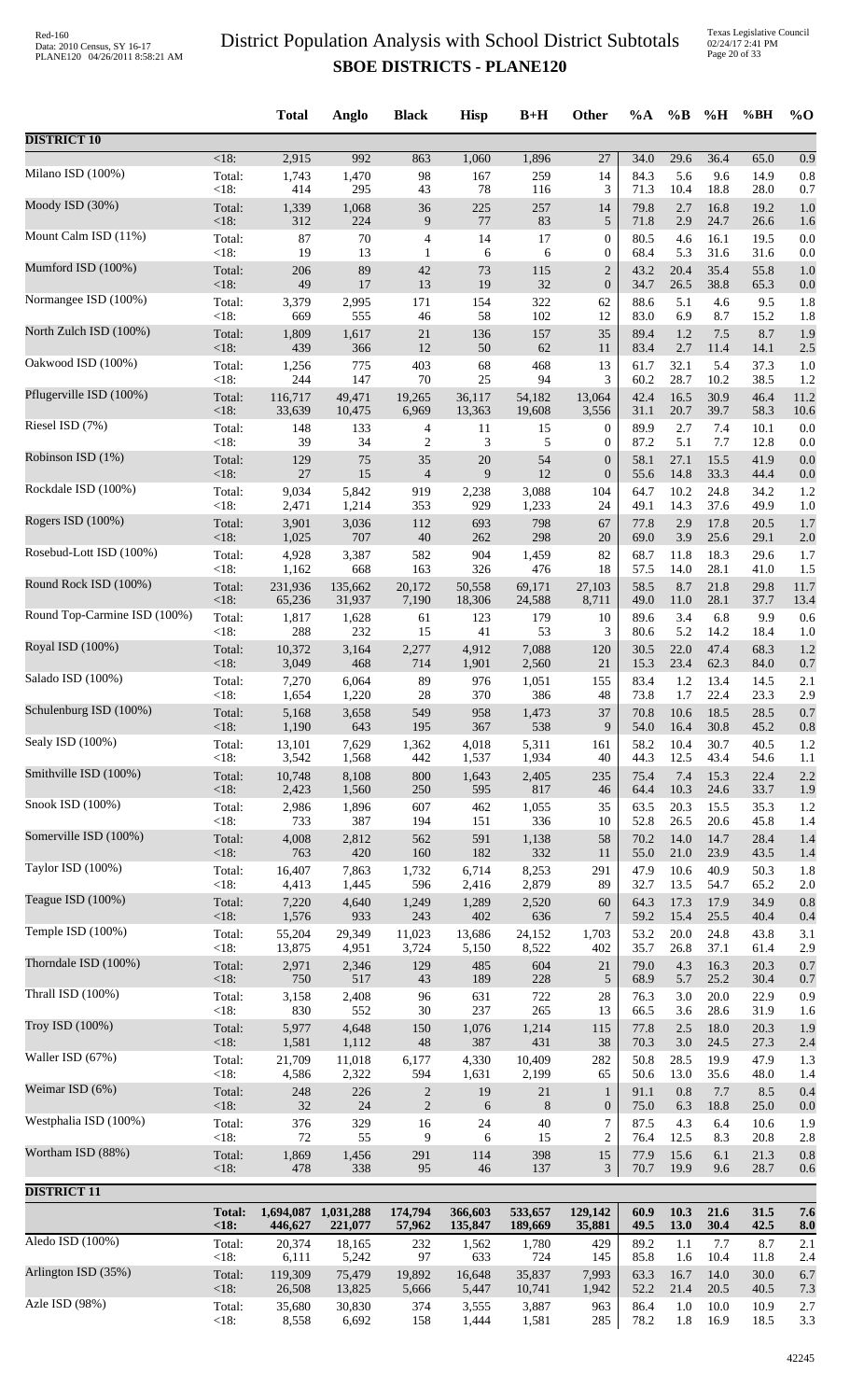|                                         |                        | <b>Total</b>            | Anglo                   | <b>Black</b>                         | <b>Hisp</b>            | $B+H$                  | <b>Other</b>                       | $\%A$        | $\%$ B          | %H           | %BH          | $\%$ O              |
|-----------------------------------------|------------------------|-------------------------|-------------------------|--------------------------------------|------------------------|------------------------|------------------------------------|--------------|-----------------|--------------|--------------|---------------------|
| <b>DISTRICT 11</b>                      |                        |                         |                         |                                      |                        |                        |                                    |              |                 |              |              |                     |
| Birdville ISD (100%)                    | Total:                 | 130,786                 | 84,475                  | 7,230                                | 30,907                 | 37,646                 | 8,665                              | 64.6         | 5.5             | 23.6         | 28.8         | 6.6                 |
| <b>Brock ISD (100%)</b>                 | $<18$ :<br>Total:      | 33,319<br>4,224         | 16,703<br>3,881         | 2,734<br>30                          | 11,804<br>227          | 14,255<br>256          | 2,361<br>87                        | 50.1<br>91.9 | 8.2<br>0.7      | 35.4<br>5.4  | 42.8<br>6.1  | 7.1<br>2.1          |
| Burleson ISD (29%)                      | < 18:                  | 1,127                   | 1,008                   | 9                                    | 76                     | 85                     | 34                                 | 89.4         | 0.8             | 6.7          | 7.5          | 3.0                 |
|                                         | Total:<br>$<18$ :      | 15,298<br>4,693         | 11,392<br>3,059         | 1,170<br>483                         | 2,335<br>1,022         | 3,455<br>1,480         | 451<br>154                         | 74.5<br>65.2 | 7.6<br>10.3     | 15.3<br>21.8 | 22.6<br>31.5 | 2.9<br>3.3          |
| Carroll ISD (100%)                      | Total:<br>< 18:        | 28,292<br>9,640         | 23,772<br>7,713         | 642<br>275                           | 1,559<br>687           | 2,173<br>946           | 2,347<br>981                       | 84.0<br>80.0 | 2.3<br>2.9      | 5.5<br>7.1   | 7.7<br>9.8   | 8.3<br>10.2         |
| Carrollton-Farmers Branch ISD           | Total:                 | 107,497                 | 39,454                  | 10,916                               | 36,433                 | 46,753                 | 21,290                             | 36.7         | 10.2            | 33.9         | 43.5         | 19.8                |
| (64%)                                   | <18:                   | 25,976                  | 5,224                   | 3,134                                | 12,966                 | 15,811                 | 4,941                              | 20.1         | 12.1            | 49.9         | 60.9         | 19.0                |
| Castleberry ISD (100%)                  | Total:<br>$<18$ :      | 19,449<br>5,588         | 8,885<br>1,405          | 375<br>151                           | 9,937<br>4,020         | 10,247                 | 317<br>57                          | 45.7<br>25.1 | 1.9<br>2.7      | 51.1<br>71.9 | 52.7<br>73.8 | 1.6<br>1.0          |
| Coppell ISD (100%)                      | Total:                 | 44,419                  | 26,146                  | 2,307                                | 4,478                  | 4,126<br>6,687         | 11,586                             | 58.9         | 5.2             | 10.1         | 15.1         | 26.1                |
| Crowley ISD (99%)                       | $<18$ :                | 13,993                  | 7,311                   | 750                                  | 1,727                  | 2,423                  | 4,259                              | 52.2         | 5.4<br>29.2     | 12.3         | 17.3         | 30.4                |
|                                         | Total:<br><18:         | 85,363<br>25,280        | 38,078<br>8,218         | 24,953<br>9,148                      | 17,817<br>6,795        | 42,097<br>15,551       | 5,188<br>1,511                     | 44.6<br>32.5 | 36.2            | 20.9<br>26.9 | 49.3<br>61.5 | 6.1<br>6.0          |
| Dallas ISD (9%)                         | Total:<br><18:         | 87,067<br>17,345        | 42,588<br>4,957         | 11,531<br>2,714                      | 27,718<br>8,978        | 38,790<br>11,485       | 5,689<br>903                       | 48.9<br>28.6 | 13.2<br>15.6    | 31.8<br>51.8 | 44.6<br>66.2 | 6.5<br>5.2          |
| Eagle Mountain-Saginaw ISD (99%) Total: |                        | 78,932                  | 48,782                  | 6,315                                | 19,492                 | 25,399                 | 4,751                              | 61.8         | $8.0\,$         | 24.7         | 32.2         | 6.0                 |
| Everman ISD (15%)                       | $<18$ :<br>Total:      | 24,441<br>3,350         | 12,656<br>1,225         | 2,624<br>999                         | 8,017<br>1,015         | 10,391<br>1,993        | 1,394<br>132                       | 51.8<br>36.6 | 10.7<br>29.8    | 32.8<br>30.3 | 42.5<br>59.5 | 5.7<br>3.9          |
|                                         | $<18$ :                | 955                     | 192                     | 358                                  | 390                    | 738                    | 25                                 | 20.1         | 37.5            | 40.8         | 77.3         | 2.6                 |
| Fort Worth ISD (46%)                    | Total:<br><18:         | 214,048<br>51,091       | 120,176<br>18,593       | 23,234<br>7,714                      | 63,537<br>23,579       | 85,711<br>30,713       | 8,161<br>1,785                     | 56.1<br>36.4 | 10.9<br>15.1    | 29.7<br>46.2 | 40.0<br>60.1 | 3.8<br>3.5          |
| Garner ISD (100%)                       | Total:                 | 3,667                   | 2,158                   | 754                                  | 724                    | 1,475                  | 34                                 | 58.8         | 20.6            | 19.7         | 40.2         | 0.9                 |
| Godley ISD (7%)                         | $<18$ :<br>Total:      | 382<br>513              | 342<br>396              | $\overline{\mathcal{A}}$<br>21       | 31<br>77               | 34<br>94               | 6<br>23                            | 89.5<br>77.2 | 1.0<br>4.1      | 8.1<br>15.0  | 8.9<br>18.3  | 1.6<br>4.5          |
| Granbury ISD (1%)                       | < 18:                  | 114                     | 87                      | $\boldsymbol{0}$                     | $20\,$                 | 20                     | $\tau$                             | 76.3         | 0.0             | 17.5         | 17.5         | 6.1                 |
|                                         | Total:<br><18:         | 714<br>168              | 645<br>146              | 22<br>$\,8\,$                        | 34<br>$\overline{7}$   | 55<br>15               | 14<br>7                            | 90.3<br>86.9 | 3.1<br>4.8      | 4.8<br>4.2   | 7.7<br>8.9   | 2.0<br>4.2          |
| Grapevine-Colleyville ISD (100%)        | Total:<br><18:         | 74,315<br>18,778        | 54,952<br>12,291        | 3,013<br>967                         | 10,481<br>3,653        | 13,322<br>4,536        | 6,041<br>1,951                     | 73.9<br>65.5 | 4.1<br>5.1      | 14.1<br>19.5 | 17.9<br>24.2 | 8.1<br>10.4         |
| Hurst-Euless-Bedford ISD (100%)         | Total:                 | 137,578                 | 84,905                  | 16,137                               | 24,118                 | 39,495                 | 13,178                             | 61.7         | 11.7            | 17.5         | 28.7         | 9.6                 |
| Irving ISD $(48%)$                      | <18:<br>Total:         | 31,537<br>81,993        | 14,791<br>26,770        | 5,204<br>14,023                      | 8,437<br>33,517        | 13,271<br>46,853       | 3,475<br>8,370                     | 46.9<br>32.6 | 16.5<br>17.1    | 26.8<br>40.9 | 42.1<br>57.1 | 11.0<br>10.2        |
|                                         | < 18:                  | 20,791                  | 3,396                   | 4,158                                | 11,783                 | 15,628                 | 1,767                              | 16.3         | 20.0            | 56.7         | 75.2         | 8.5                 |
| Keller ISD (100%)                       | Total:<br><18:         | 150,895<br>48,514       | 107,353<br>31,703       | 9,986<br>3,935                       | 21,674<br>8,836        | 31,041<br>12,434       | 12,501<br>4,377                    | 71.1<br>65.3 | 6.6<br>8.1      | 14.4<br>18.2 | 20.6<br>25.6 | 8.3<br>9.0          |
| Kennedale ISD (100%)                    | Total:                 | 17,859                  | 11,784                  | 2,493                                | 2,615                  | 5,037                  | 1,038                              | 66.0         | 14.0            | 14.6         | 28.2         | 5.8                 |
| Lake Worth ISD (73%)                    | < 18:<br>Total:        | 4,829<br>11,433         | 2,732<br>6,461          | 861<br>728                           | 958<br>3,922           | 1,782<br>4,610         | 315<br>362                         | 56.6<br>56.5 | 17.8<br>6.4     | 19.8<br>34.3 | 36.9<br>40.3 | 6.5<br>3.2          |
|                                         | $<18$ :                | 3,289                   | 1,342                   | 308                                  | 1,563                  | 1,846                  | 101                                | 40.8         | 9.4             | 47.5         | 56.1         | 3.1                 |
| Lewisville ISD (0%)                     | Total:<br>< 18:        | 188<br>40               | 157<br>24               | $\mathbf{1}$<br>$\boldsymbol{0}$     | 28<br>16               | 29<br>16               | 2<br>$\mathbf{0}$                  | 83.5<br>60.0 | 0.5<br>0.0      | 14.9<br>40.0 | 15.4<br>40.0 | 1.1<br>0.0          |
| Lipan ISD $(4%)$                        | Total:                 | $70\,$                  | 52                      | $\boldsymbol{0}$                     | 14                     | 14                     | 4                                  | 74.3         | 0.0             | $20.0\,$     | 20.0         | 5.7                 |
| Mansfield ISD (58%)                     | <18:<br>Total:         | $25\,$<br>80,211        | 13<br>52,016            | $\boldsymbol{0}$<br>11,763           | 9<br>11,940            | 9<br>23,401            | 3<br>4,794                         | 52.0<br>64.8 | 0.0<br>14.7     | 36.0<br>14.9 | 36.0<br>29.2 | 12.0<br>6.0         |
| Millsap ISD (98%)                       | < 18:                  | 24,631                  | 14,039                  | 4,324                                | 4,757                  | 8,890                  | 1,702                              | 57.0         | 17.6            | 19.3         | 36.1         | 6.9                 |
|                                         | Total:<br><18:         | 3,848<br>860            | 3,370<br>681            | 39<br>$22\,$                         | 396<br>152             | 428<br>171             | 50<br>8                            | 87.6<br>79.2 | 1.0<br>2.6      | 10.3<br>17.7 | 11.1<br>19.9 | 1.3<br>0.9          |
| Mineral Wells ISD (0%)                  | Total:<br>< 18:        | 48<br>14                | 42<br>10                | $\mathbf{1}$<br>$\mathbf{1}$         | 5<br>3                 | 6<br>$\overline{4}$    | $\mathbf{0}$<br>$\mathbf{0}$       | 87.5<br>71.4 | 2.1<br>7.1      | 10.4<br>21.4 | 12.5<br>28.6 | 0.0<br>0.0          |
| Northwest ISD (46%)                     | Total:                 | 34,484                  | 25,504                  | 2,323                                | 5,027                  | 7,201                  | 1,779                              | 74.0         | 6.7             | 14.6         | 20.9         | 5.2                 |
| Peaster ISD (100%)                      | <18:<br>Total:         | 11,478<br>4,438         | 7,923<br>3,886          | 932<br>63                            | 2,097<br>402           | 2,937<br>461           | 618<br>91                          | 69.0<br>87.6 | 8.1<br>1.4      | 18.3<br>9.1  | 25.6<br>10.4 | 5.4<br>2.1          |
|                                         | < 18:                  | 1,287                   | 1,039                   | 35                                   | 190                    | 224                    | 24                                 | 80.7         | 2.7             | 14.8         | 17.4         | 1.9                 |
| Perrin-Whitt Cons ISD (30%)             | Total:<br><18:         | 646<br>146              | 566<br>110              | $\boldsymbol{0}$<br>$\boldsymbol{0}$ | 68<br>32               | 68<br>32               | 12<br>$\overline{4}$               | 87.6<br>75.3 | 0.0<br>0.0      | 10.5<br>21.9 | 10.5<br>21.9 | 1.9<br>2.7          |
| Poolville ISD (62%)                     | Total:                 | 1,839                   | 1,664                   | 12                                   | 141                    | 153                    | 22                                 | 90.5         | 0.7             | 7.7          | 8.3          | 1.2                 |
| Richardson ISD (0%)                     | < 18:<br>Total:        | 467<br>$\boldsymbol{0}$ | 402<br>$\boldsymbol{0}$ | 5<br>$\boldsymbol{0}$                | 56<br>$\boldsymbol{0}$ | 61<br>$\boldsymbol{0}$ | $\overline{4}$<br>$\boldsymbol{0}$ | 86.1<br>0.0  | 1.1<br>0.0      | 12.0<br>0.0  | 13.1<br>0.0  | 0.9<br>0.0          |
|                                         | <18:                   | $\mathbf{0}$            | $\mathbf{0}$            | $\boldsymbol{0}$                     | $\mathbf{0}$           | $\theta$               | $\mathbf{0}$                       | 0.0          | 0.0             | 0.0          | 0.0          | 0.0                 |
| Springtown ISD (88%)                    | Total:<br><18:         | 16,584<br>4,380         | 14,406<br>3,557         | 151<br>$70\,$                        | 1,647<br>662           | 1,769<br>720           | 409<br>103                         | 86.9<br>81.2 | 0.9<br>1.6      | 9.9<br>15.1  | 10.7<br>16.4 | 2.5<br>2.4          |
| Weatherford ISD (100%)                  | Total:<br><18:         | 47,217<br>11,569        | 39,463<br>8,646         | 915<br>348                           | 5,781<br>2,298         | 6,644<br>2,608         | 1,110<br>315                       | 83.6<br>74.7 | 1.9<br>3.0      | 12.2<br>19.9 | 14.1<br>22.5 | 2.4<br>2.7          |
| White Settlement ISD (100%)             | Total:                 | 31,459                  | 21,410                  | 2,149                                | 6,772                  | 8,790                  | 1,259                              | 68.1         | 6.8             | 21.5         | 27.9         | 4.0                 |
|                                         | < 18:                  | 8,703                   | 5,005                   | 765                                  | 2,702                  | 3,381                  | 317                                | 57.5         | $\!\!\!\!\!8.8$ | 31.0         | 38.8         | 3.6                 |
| <b>DISTRICT 12</b>                      |                        |                         |                         |                                      |                        |                        |                                    |              |                 |              |              |                     |
|                                         | <b>Total:</b><br>< 18: | 1,704,879<br>460,586    | 959,191<br>207,489      | 211,785<br>70,365                    | 368,688<br>137,135     | 573,084<br>203,546     | 172,604<br>49,551                  | 56.3<br>45.0 | 12.4<br>15.3    | 21.6<br>29.8 | 33.6<br>44.2 | 10.1<br><b>10.8</b> |
| Allen ISD (100%)                        | Total:<br><18:         | 81,871<br>26,297        | 53,432<br>15,556        | 7,704<br>2,964                       | 9,321<br>3,754         | 16,729<br>6,540        | 11,710<br>4,201                    | 65.3<br>59.2 | 9.4<br>11.3     | 11.4<br>14.3 | 20.4<br>24.9 | 14.3<br>16.0        |
| Anna ISD (100%)                         | Total:                 | 11,193                  | 8,023                   | 739                                  | 2,150                  | 2,845                  | 325                                | 71.7         | 6.6             | 19.2         | 25.4         | 2.9                 |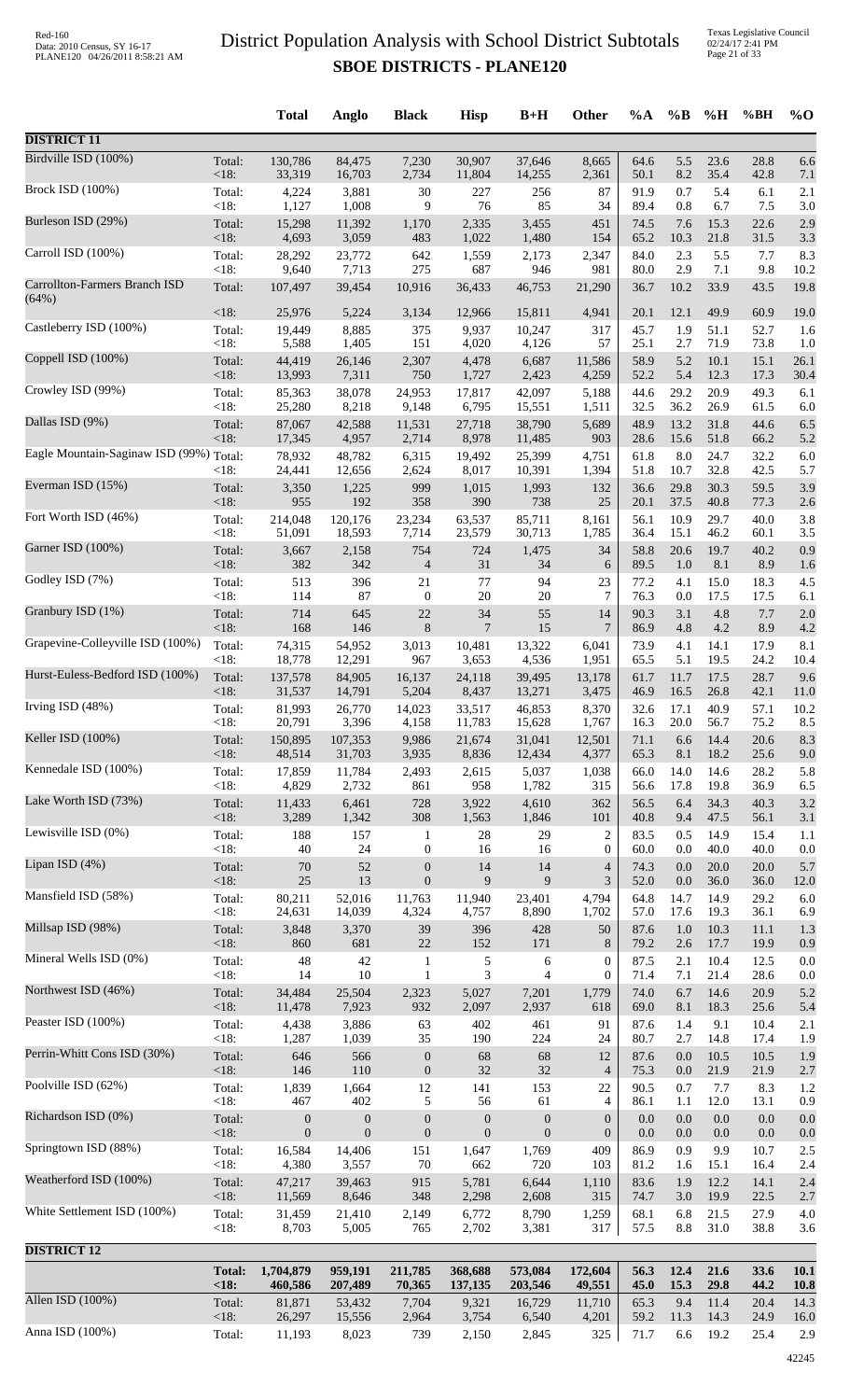|                                           |                    | <b>Total</b>   | Anglo            | <b>Black</b>     | <b>Hisp</b>      | $B+H$            | Other            | %A      | $\%B$   | %H      | %BH     | $%$ <sup>O</sup> |
|-------------------------------------------|--------------------|----------------|------------------|------------------|------------------|------------------|------------------|---------|---------|---------|---------|------------------|
| <b>DISTRICT 12</b>                        |                    |                |                  |                  |                  |                  |                  |         |         |         |         |                  |
| Bland ISD (7%)                            | $\overline{<}18$ : | 3,552          | 2,244            | 321              | 905              | 1,193            | $\overline{115}$ | 63.2    | 9.0     | 25.5    | 33.6    | 3.2              |
|                                           | Total:             | 211            | 179              | $\boldsymbol{0}$ | 18               | 18               | 14               | 84.8    | 0.0     | 8.5     | 8.5     | 6.6              |
| Blue Ridge ISD (100%)                     | <18:               | 64             | 54               | $\boldsymbol{0}$ | 3                | $\mathfrak{Z}$   | $\overline{7}$   | 84.4    | $0.0\,$ | 4.7     | 4.7     | 10.9             |
|                                           | Total:             | 3,215          | 2,853            | 23               | 283              | 299              | 63               | 88.7    | 0.7     | 8.8     | 9.3     | 2.0              |
|                                           | < 18:              | 787            | 658              | 13               | 106              | 116              | 13               | 83.6    | 1.7     | 13.5    | 14.7    | 1.7              |
| Celina ISD (95%)                          | Total:             | 8,367          | 6,410            | 299              | 1,490            | 1,778            | 179              | 76.6    | 3.6     | 17.8    | 21.3    | 2.1              |
|                                           | <18:               | 2,594          | 1,823            | 115              | 606              | 716              | 55               | 70.3    | 4.4     | 23.4    | 27.6    | 2.1              |
| Community ISD (99%)                       | Total:             | 8,946          | 7,137            | 300              | 1,299            | 1,591            | 218              | 79.8    | 3.4     | 14.5    | 17.8    | 2.4              |
|                                           | < 18:              | 2,455          | 1,776            | 107              | 518              | 620              | 59               | 72.3    | 4.4     | 21.1    | 25.3    | 2.4              |
| Dallas ISD (24%)                          | Total:             | 240,770        | 150,294          | 22,840           | 55,986           | 78,022           | 12,454           | 62.4    | 9.5     | 23.3    | 32.4    | 5.2              |
| Farmersville ISD (100%)                   | $<18$ :            | 45,109         | 19,601           | 5,456            | 17,930           | 23,063           | 2,445            | 43.5    | 12.1    | 39.7    | 51.1    | 5.4              |
|                                           | Total:             | 7,535          | 5,550            | 414              | 1,414            | 1,812            | 173              | 73.7    | 5.5     | 18.8    | 24.0    | 2.3              |
| Frisco ISD (72%)                          | < 18:              | 2,017          | 1,307            | 132              | 543              | 664              | 46               | 64.8    | 6.5     | 26.9    | 32.9    | 2.3              |
|                                           | Total:             | 117,985        | 72,718           | 12,384           | 15,190           | 27,093           | 18,174           | 61.6    | 10.5    | 12.9    | 23.0    | 15.4             |
| Garland ISD (100%)                        | <18:               | 36,769         | 20,731           | 4,424            | 5,634            | 9,788            | 6,250            | 56.4    | 12.0    | 15.3    | 26.6    | 17.0             |
|                                           | Total:             | 275,568        | 114,766          | 41,623           | 92,603           | 132,695          | 28,107           | 41.6    | 15.1    | 33.6    | 48.2    | 10.2             |
|                                           | < 18:              | 79,574         | 22,300           | 14,576           | 36,116           | 49,799           | 7,475            | 28.0    | 18.3    | 45.4    | 62.6    | 9.4              |
| Gunter ISD (0%)                           | Total:             | 4              | $\overline{4}$   | $\boldsymbol{0}$ | $\boldsymbol{0}$ | $\boldsymbol{0}$ | $\boldsymbol{0}$ | 100.0   | 0.0     | $0.0\,$ | 0.0     | 0.0              |
|                                           | <18:               | $\overline{0}$ | $\boldsymbol{0}$ | $\boldsymbol{0}$ | $\overline{0}$   | $\mathbf{0}$     | $\boldsymbol{0}$ | 0.0     | 0.0     | 0.0     | 0.0     | 0.0              |
| Highland Park ISD (Dallas) (100%)         | Total:             | 32,945         | 29,989           | 344              | 1,329            | 1,643            | 1,313            | 91.0    | 1.0     | 4.0     | 5.0     | 4.0              |
|                                           | < 18:              | 9,684          | 8,707            | 74               | 447              | 506              | 471              | 89.9    | 0.8     | 4.6     | 5.2     | 4.9              |
| Leonard ISD (5%)                          | Total:             | 198            | 190              | $\boldsymbol{0}$ | $\overline{4}$   | $\overline{4}$   | 4                | 96.0    | 0.0     | 2.0     | $2.0\,$ | 2.0              |
|                                           | <18:               | 42             | 42               | $\boldsymbol{0}$ | $\mathbf{0}$     | $\mathbf{0}$     | $\boldsymbol{0}$ | 100.0   | 0.0     | 0.0     | 0.0     | 0.0              |
| Lovejoy ISD (100%)                        | Total:             | 12,723         | 11,142           | 311              | 624              | 913              | 668              | 87.6    | 2.4     | 4.9     | 7.2     | 5.3              |
| McKinney ISD (100%)                       | <18:               | 3,766          | 3,130            | 119              | 264              | 375              | 261              | 83.1    | 3.2     | 7.0     | 10.0    | 6.9              |
|                                           | Total:             | 111,014        | 72,685           | 11,664           | 21,683           | 32,851           | 5,478            | 65.5    | 10.5    | 19.5    | 29.6    | 4.9              |
| Melissa ISD (100%)                        | <18:               | 34,610         | 20,192           | 4,379            | 8,437            | 12,532           | 1,886            | 58.3    | 12.7    | 24.4    | 36.2    | 5.4              |
|                                           | Total:             | 6,343          | 5,024            | 317              | 863              | 1,163            | 156              | 79.2    | 5.0     | 13.6    | 18.3    | 2.5              |
|                                           | $<18$ :            | 2,053          | 1,521            | 133              | 364              | 488              | 44               | 74.1    | 6.5     | 17.7    | 23.8    | 2.1              |
| Mesquite ISD (91%)                        | Total:             | 152,455        | 62,922           | 32,681           | 51,302           | 82,991           | 6,542            | 41.3    | 21.4    | 33.7    | 54.4    | 4.3              |
|                                           | < 18:              | 46,273         | 12,188           | 12,259           | 20,732           | 32,407           | 1,678            | 26.3    | 26.5    | 44.8    | 70.0    | 3.6              |
| Plano ISD (100%)                          | Total:             | 324,108        | 189,523          | 29,820           | 46,126           | 74,811           | 59,774           | 58.5    | 9.2     | 14.2    | 23.1    | 18.4             |
|                                           | $<18$ :            | 80,960         | 39,386           | 8,879            | 15,672           | 24,008           | 17,566           | 48.6    | 11.0    | 19.4    | 29.7    | 21.7             |
| Princeton ISD (100%)                      | Total:             | 14,532         | 10,065           | 638              | 3,502            | 4,088            | 379              | 69.3    | 4.4     | 24.1    | 28.1    | 2.6              |
|                                           | <18:               | 4,256          | 2,422            | 269              | 1,500            | 1,740            | 94               | 56.9    | 6.3     | 35.2    | 40.9    | 2.2              |
| Prosper ISD (96%)                         | Total:             | 15,358         | 11,615           | 1,249            | 1,892            | 3,083            | 660              | 75.6    | 8.1     | 12.3    | 20.1    | 4.3              |
| Richardson ISD (100%)                     | <18:               | 5,259          | 3,751            | 498              | 782              | 1,244            | 264              | 71.3    | 9.5     | 14.9    | 23.7    | 5.0              |
|                                           | Total:             | 215,669        | 104,539          | 41,209           | 51,666           | 91,742           | 19,388           | 48.5    | 19.1    | 24.0    | 42.5    | 9.0              |
| Rockwall ISD (0%)                         | $<18$ :            | 53,911         | 18,641           | 12,719           | 18,776           | 30,928           | 4,342            | 34.6    | 23.6    | 34.8    | 57.4    | 8.1              |
|                                           | Total:             | 6              | $\overline{c}$   | $\boldsymbol{0}$ | $\boldsymbol{0}$ | $\boldsymbol{0}$ | 4                | 33.3    | $0.0\,$ | 0.0     | 0.0     | 66.7             |
|                                           | < 18:              | 2              | $\mathbf{0}$     | $\boldsymbol{0}$ | $\boldsymbol{0}$ | $\boldsymbol{0}$ | $\overline{c}$   | 0.0     | 0.0     | 0.0     | 0.0     | 100.0            |
| Royse City ISD (8%)                       | Total:             | 1,522          | 1,010            | 59               | 401              | 456              | 56               | 66.4    | 3.9     | 26.3    | 30.0    | 3.7              |
|                                           | <18:               | 508            | 302              | $20\,$           | 160              | 177              | 29               | 59.4    | 3.9     | 31.5    | 34.8    | 5.7              |
| Sunnyvale ISD (100%)                      | Total:             | 5,131          | 3,189            | 337              | 448              | 770              | 1,172            | 62.2    | 6.6     | 8.7     | 15.0    | 22.8             |
|                                           | < 18:              | 1,358          | 696              | 123              | 150              | 264              | 398              | 51.3    | 9.1     | 11.0    | 19.4    | 29.3             |
| Trenton ISD (4%)                          | Total:             | 135            | 104              | $\mathbf 1$      | 29               | 29               | $\overline{2}$   | 77.0    | 0.7     | 21.5    | 21.5    | 1.5              |
|                                           | <18:               | 34             | 23               | $\mathbf{1}$     | 11               | 11               | $\boldsymbol{0}$ | 67.6    | 2.9     | 32.4    | 32.4    | 0.0              |
| Van Alstyne ISD (6%)                      | Total:             | 432            | 366              | $\boldsymbol{0}$ | 63               | 63               | 3                | 84.7    | 0.0     | 14.6    | 14.6    | 0.7              |
| Whitewright ISD (2%)                      | < 18:              | 114            | 88               | $\boldsymbol{0}$ | 26               | 26               | 0                | 77.2    | 0.0     | 22.8    | 22.8    | 0.0              |
|                                           | Total:             | 76             | 67               | $\boldsymbol{0}$ | 7                | $\overline{7}$   | $\overline{c}$   | 88.2    | 0.0     | 9.2     | 9.2     | 2.6              |
| Wylie ISD (Collin) (100%)                 | <18:               | 18             | 13               | $\boldsymbol{0}$ | $\overline{4}$   | $\overline{4}$   | $\mathbf{1}$     | 72.2    | $0.0\,$ | 22.2    | 22.2    | 5.6              |
|                                           | Total:             | 56,567         | 35,393           | 6,829            | 8,995            | 15,588           | 5,586            | 62.6    | 12.1    | 15.9    | 27.6    | 9.9              |
|                                           | <18:               | 18,520         | 10,337           | 2,784            | 3,695            | 6,334            | 1,849            | 55.8    | 15.0    | 20.0    | 34.2    | 10.0             |
| <b>DISTRICT 13</b>                        | <b>Total:</b>      | 1,677,475      | 324,539          | 523,043          | 781,390          | 1,290,916        | 62,020           | 19.3    | 31.2    | 46.6    | 77.0    | 3.7              |
|                                           | <18:               | 508,657        | 47,579           | 157,145          | 295,645          | 445,543          | 15,535           | 9.4     | 30.9    | 58.1    | 87.6    | 3.1              |
| Arlington ISD (65%)                       | Total:             | 222,023        | 73,793           | 47,761           | 81,729           | 127,547          | 20,683           | 33.2    | 21.5    | 36.8    | 57.4    | 9.3              |
|                                           | <18:               | 65,751         | 13,107           | 16,609           | 31,981           | 47,510           | 5,134            | 19.9    | 25.3    | 48.6    | 72.3    | 7.8              |
| Birdville ISD (0%)                        | Total:             | 164            | 108              | 17               | 31               | 48               | 8                | 65.9    | 10.4    | 18.9    | 29.3    | 4.9              |
|                                           | < 18:              | 29             | 15               | $\mathbf{1}$     | 13               | 14               | 0                | 51.7    | 3.4     | 44.8    | 48.3    | 0.0              |
| Burleson ISD (1%)                         | Total:             | 744            | 382              | 183              | 173              | 352              | 10               | 51.3    | 24.6    | 23.3    | 47.3    | 1.3              |
|                                           | <18:               | 241            | 109              | 68               | 61               | 129              | 3                | 45.2    | 28.2    | 25.3    | 53.5    | 1.2              |
| Carrollton-Farmers Branch ISD (0%) Total: |                    | 774            | 355              | 139              | 108              | 241              | 178              | 45.9    | 18.0    | 14.0    | 31.1    | 23.0             |
| Castleberry ISD (0%)                      | $<18$ :            | 56             | 9                | 16               | 11               | $26\,$           | 21               | 16.1    | 28.6    | 19.6    | 46.4    | 37.5             |
|                                           | Total:             | $\mathbf{0}$   | $\boldsymbol{0}$ | $\boldsymbol{0}$ | $\mathbf{0}$     | $\boldsymbol{0}$ | $\boldsymbol{0}$ | 0.0     | 0.0     | 0.0     | 0.0     | 0.0              |
| Cedar Hill ISD (100%)                     | <18:               | $\mathbf{0}$   | $\mathbf{0}$     | $\boldsymbol{0}$ | $\mathbf{0}$     | $\boldsymbol{0}$ | $\boldsymbol{0}$ | $0.0\,$ | $0.0\,$ | 0.0     | 0.0     | 0.0              |
|                                           | Total:             | 45,362         | 11,495           | 24,159           | 8,794            | 32,528           | 1,339            | 25.3    | 53.3    | 19.4    | 71.7    | 3.0              |
| Crowley ISD (0%)                          | <18:               | 13,633         | 1,854            | 8,311            | 3,344            | 11,410           | 369              | 13.6    | 61.0    | 24.5    | 83.7    | 2.7              |
|                                           | Total:             | $\mathbf{0}$   | $\boldsymbol{0}$ | $\boldsymbol{0}$ | $\mathbf{0}$     | $\boldsymbol{0}$ | $\boldsymbol{0}$ | $0.0\,$ | 0.0     | 0.0     | 0.0     | 0.0              |
|                                           | <18:               | $\mathbf{0}$   | $\boldsymbol{0}$ | $\boldsymbol{0}$ | $\mathbf{0}$     | $\boldsymbol{0}$ | $\boldsymbol{0}$ | $0.0\,$ | 0.0     | 0.0     | 0.0     | 0.0              |
| Dallas ISD (68%)                          | Total:             | 693,009        | 77,860           | 222,919          | 385,588          | 603,370          | 11,779           | 11.2    | 32.2    | 55.6    | 87.1    | 1.7              |
|                                           | <18:               | 208,941        | 7,030            | 59,187           | 142,804          | 199,466          | 2,445            | 3.4     | 28.3    | 68.3    | 95.5    | 1.2              |
| DeSoto ISD (100%)                         | Total:             | 52,891         | 8,942            | 36,223           | 7,467            | 43,182           | 767              | 16.9    | 68.5    | 14.1    | 81.6    | 1.5              |
|                                           | <18:               | 15,570         | 1,228            | 11,492           | 2,958            | 14,142           | 200              | 7.9     | 73.8    | 19.0    | 90.8    | 1.3              |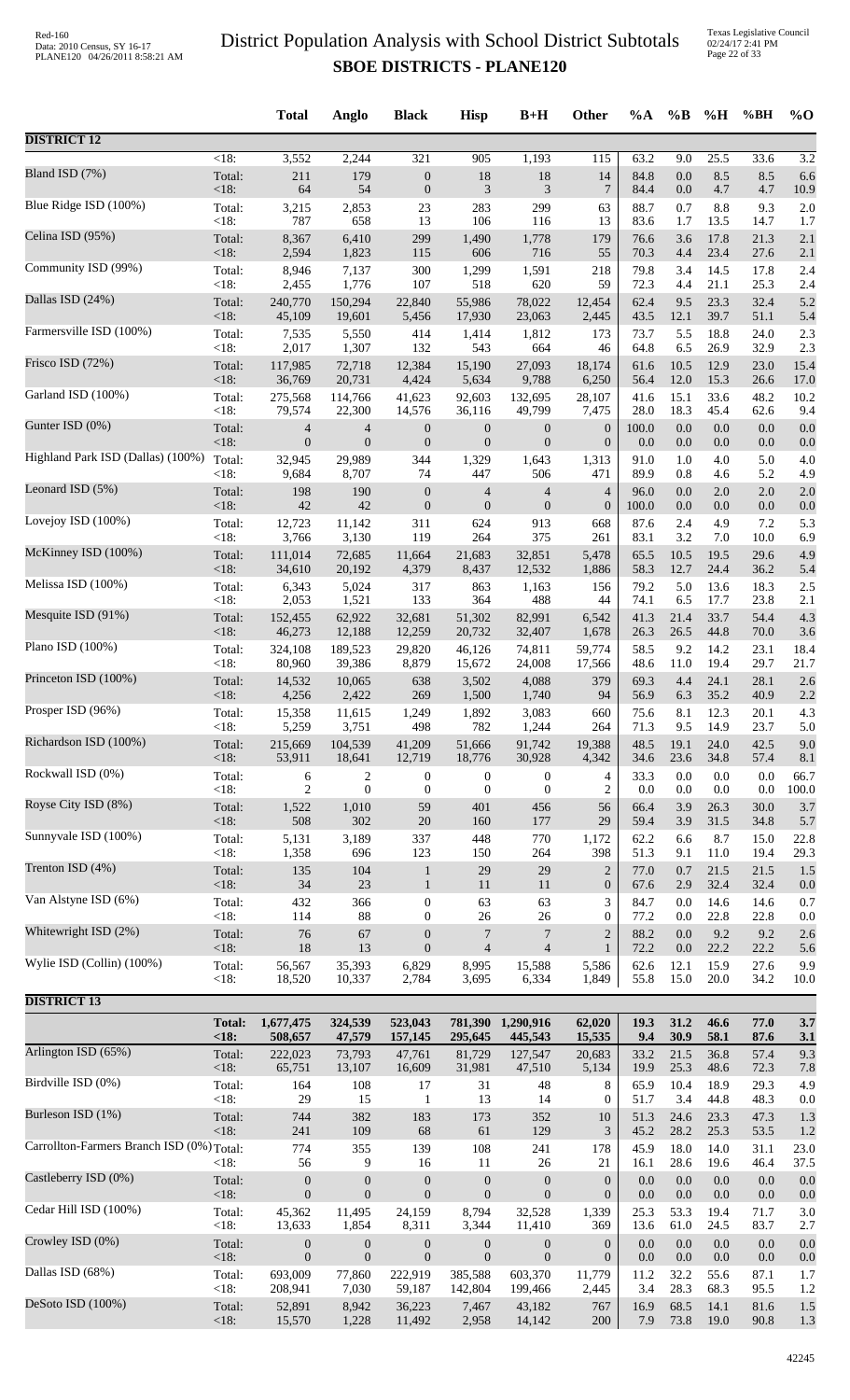Texas Legislative Council 02/24/17 2:41 PM Page 23 of 33

|                                 |               | <b>Total</b>     | Anglo                          | <b>Black</b>      | <b>Hisp</b>      | $B+H$            | Other            | $\%A$   | $\%B$   | %H      | %BH  | $%$ <sup>O</sup> |
|---------------------------------|---------------|------------------|--------------------------------|-------------------|------------------|------------------|------------------|---------|---------|---------|------|------------------|
| <b>DISTRICT 13</b>              |               |                  |                                |                   |                  |                  |                  |         |         |         |      |                  |
| Duncanville ISD (100%)          | Total:        | 69,065           | 17,099                         | 27,993            | 22,409           | 49,819           | 2,147            | 24.8    | 40.5    | 32.4    | 72.1 | 3.1              |
| Eagle Mountain-Saginaw ISD (1%) | <18:          | 20,185           | 2,358                          | 8,828             | 8,802            | 17,307           | 520              | 11.7    | 43.7    | 43.6    | 85.7 | 2.6              |
|                                 | Total:        | 422              | 106                            | 193               | 124              | 315              | $\mathbf{1}$     | 25.1    | 45.7    | 29.4    | 74.6 | 0.2              |
|                                 | < 18:         | $\mathbf{0}$     | $\mathbf{0}$                   | $\boldsymbol{0}$  | $\boldsymbol{0}$ | $\mathbf{0}$     | $\boldsymbol{0}$ | $0.0\,$ | $0.0\,$ | $0.0\,$ | 0.0  | 0.0              |
| Everman ISD (85%)               | Total:        | 19,076           | 3,449                          | 7,844             | 7,590            | 15,279           | 348              | 18.1    | 41.1    | 39.8    | 80.1 | 1.8              |
|                                 | < 18:         | 6,353            | 462                            | 2,692             | 3,185            | 5,790            | 101              | 7.3     | 42.4    | 50.1    | 91.1 | 1.6              |
| Ferris ISD (1%)                 | Total:        | 121              | 40                             | 16                | 63               | 78               | 3                | 33.1    | 13.2    | 52.1    | 64.5 | 2.5              |
|                                 | < 18:         | 31               | $\overline{\mathcal{L}}$       | 6                 | 21               | 27               | $\boldsymbol{0}$ | 12.9    | 19.4    | 67.7    | 87.1 | 0.0              |
| Fort Worth ISD (54%)            | Total:        | 252,831          | 43,564                         | 77,655            | 127,529          | 203,098          | 6,169            | 17.2    | 30.7    | 50.4    | 80.3 | 2.4              |
| Garland ISD (0%)                | < 18:         | 76,343           | 5,154                          | 22,314            | 48,337           | 69,549           | 1,640            | 6.8     | 29.2    | 63.3    | 91.1 | 2.1              |
|                                 | Total:        | 869              | 303                            | 197               | 360              | 552              | 14               | 34.9    | 22.7    | 41.4    | 63.5 | 1.6              |
|                                 | <18:          | 200              | 34                             | 54                | 112              | 165              | 1                | 17.0    | 27.0    | 56.0    | 82.5 | 0.5              |
| Grand Prairie ISD (100%)        | Total:        | 121,843          | 34,538                         | 20,344            | 61,208           | 80,476           | 6,829            | 28.3    | 16.7    | 50.2    | 66.0 | 5.6              |
|                                 | <18:          | 38,500           | 6,167                          | 7,241             | 23,862           | 30,455           | 1,878            | 16.0    | 18.8    | 62.0    | 79.1 | 4.9              |
| Hurst-Euless-Bedford ISD (0%)   | Total:        | $\boldsymbol{0}$ | $\boldsymbol{0}$               | $\boldsymbol{0}$  | $\boldsymbol{0}$ | $\boldsymbol{0}$ | $\boldsymbol{0}$ | 0.0     | $0.0\,$ | $0.0\,$ | 0.0  | 0.0              |
|                                 | < 18:         | $\boldsymbol{0}$ | $\boldsymbol{0}$               | $\mathbf{0}$      | $\boldsymbol{0}$ | $\mathbf{0}$     | $\boldsymbol{0}$ | 0.0     | 0.0     | 0.0     | 0.0  | 0.0              |
| Irving ISD (52%)                | Total:        | 88,891           | 24,483                         | 7,863             | 52,279           | 59,504           | 4,904            | 27.5    | 8.8     | 58.8    | 66.9 | 5.5              |
| Kennedale ISD (0%)              | < 18:         | 26,646           | 3,767                          | 2,481             | 19,646           | 21,795           | 1,084            | 14.1    | 9.3     | 73.7    | 81.8 | 4.1              |
|                                 | Total:        | $\boldsymbol{0}$ | $\boldsymbol{0}$               | $\boldsymbol{0}$  | $\boldsymbol{0}$ | $\boldsymbol{0}$ | $\boldsymbol{0}$ | 0.0     | 0.0     | 0.0     | 0.0  | 0.0              |
| Lake Worth ISD (27%)            | <18:          | $\overline{0}$   | $\overline{0}$                 | $\mathbf{0}$      | $\overline{0}$   | $\overline{0}$   | $\boldsymbol{0}$ | 0.0     | 0.0     | 0.0     | 0.0  | 0.0              |
|                                 | Total:        | 4,318            | 1,270                          | 689               | 2,363            | 2,997            | 51               | 29.4    | 16.0    | 54.7    | 69.4 | 1.2              |
|                                 | <18:          | 1,535            | 230                            | 326               | 999              | 1,291            | 14               | 15.0    | 21.2    | 65.1    | 84.1 | 0.9              |
| Lancaster ISD (100%)            | Total:        | 36,347           | 4,904                          | 26,043            | 5,381            | 31,148           | 295              | 13.5    | 71.7    | 14.8    | 85.7 | 0.8              |
|                                 | <18:          | 11,306           | 610                            | 8,651             | 2,155            | 10,629           | 67               | 5.4     | 76.5    | 19.1    | 94.0 | 0.6              |
| Mansfield ISD (38%)             | Total:        | 53,272           | 17,831                         | 18,371            | 11,391           | 29,268           | 6,173            | 33.5    | 34.5    | 21.4    | 54.9 | 11.6             |
| Mesquite ISD (9%)               | < 18:         | 18,156           | 4,719                          | 7,189             | 4,566            | 11,457           | 1,980            | 26.0    | 39.6    | 25.1    | 63.1 | 10.9             |
|                                 | Total:        | 15,453           | 4,017                          | 4,434             | 6,803            | 11,114           | 322              | 26.0    | 28.7    | 44.0    | 71.9 | 2.1              |
|                                 | < 18:         | 5,181            | 722                            | 1,679             | 2,788            | 4,381            | $78\,$           | 13.9    | 32.4    | 53.8    | 84.6 | 1.5              |
| <b>DISTRICT 14</b>              | <b>Total:</b> |                  |                                |                   | 322,843          | 463,384          | 79,285           | 67.7    | 8.8     | 19.2    | 27.6 | 4.7              |
|                                 | <18           | 445,967          | 1,681,755 1,139,086<br>256,583 | 147,291<br>47,570 | 122,878          | 166,496          | 22,888           | 57.5    | 10.7    | 27.6    | 37.3 | 5.1              |
| Abbott ISD (100%)               | Total:        | 1,085            | 988                            | 10                | 79               | 88               | 9                | 91.1    | 0.9     | 7.3     | 8.1  | 0.8              |
|                                 | <18:          | 277              | 255                            | 5                 | 17               | $21\,$           | 1                | 92.1    | 1.8     | 6.1     | 7.6  | 0.4              |
| Albany ISD (1%)                 | Total:        | 14               | 14                             | $\boldsymbol{0}$  | $\boldsymbol{0}$ | $\boldsymbol{0}$ | $\boldsymbol{0}$ | 100.0   | 0.0     | 0.0     | 0.0  | 0.0              |
| Alvarado ISD (100%)             | < 18:         | 3                | 3                              | $\mathbf{0}$      | $\boldsymbol{0}$ | $\mathbf{0}$     | $\boldsymbol{0}$ | 100.0   | 0.0     | 0.0     | 0.0  | 0.0              |
|                                 | Total:        | 17,611           | 13,379                         | 529               | 3,366            | 3,858            | 374              | 76.0    | 3.0     | 19.1    | 21.9 | 2.1              |
| Alvord ISD (97%)                | <18:          | 4,650            | 3,036                          | 211               | 1,319            | 1,507            | 107              | 65.3    | 4.5     | 28.4    | 32.4 | 2.3              |
|                                 | Total:        | 3,545            | 3,178                          | 29                | 290              | 318              | 49               | 89.6    | 0.8     | 8.2     | 9.0  | 1.4              |
|                                 | < 18:         | 916              | 780                            | 14                | 109              | 123              | 13               | 85.2    | 1.5     | 11.9    | 13.4 | 1.4              |
| Aquilla ISD (100%)              | Total:        | 1,310            | 1,138                          | 37                | 126              | 157              | 15               | 86.9    | 2.8     | 9.6     | 12.0 | 1.1              |
|                                 | <18:          | 278              | 209                            | 13                | 57               | 64               | 5                | 75.2    | 4.7     | 20.5    | 23.0 | 1.8              |
| Argyle ISD (100%)               | Total:        | 7,829            | 6,997                          | 49                | 611              | 657              | 175              | 89.4    | 0.6     | 7.8     | 8.4  | 2.2              |
|                                 | <18:          | 2,326            | 2,002                          | $21\,$            | 250              | 268              | 56               | 86.1    | 0.9     | 10.7    | 11.5 | 2.4              |
| Aubrey ISD (100%)               | Total:        | 8,770            | 7,278                          | 239               | 1,068            | 1,288            | 204              | 83.0    | 2.7     | 12.2    | 14.7 | 2.3              |
| Avalon ISD (100%)               | <18:          | 2,589            | 1,952                          | 117               | 470              | 574              | 63               | 75.4    | 4.5     | 18.2    | 22.2 | 2.4              |
|                                 | Total:        | 810              | 527                            | 35                | 233              | 268              | 15               | 65.1    | 4.3     | 28.8    | 33.1 | 1.9              |
| Axtell ISD (90%)                | < 18:         | 208              | 111                            | 12                | 82               | 94               | $\mathfrak{Z}$   | 53.4    | 5.8     | 39.4    | 45.2 | 1.4              |
|                                 | Total:        | 2,833            | 2,376                          | 108               | 308              | 413              | 44               | 83.9    | 3.8     | 10.9    | 14.6 | 1.6              |
|                                 | <18:          | 732              | 551                            | 36                | 135              | 168              | 13               | 75.3    | 4.9     | 18.4    | 23.0 | 1.8              |
| Azle ISD (2%)                   | Total:        | 738              | 664                            | 9                 | 59               | 64               | $10\,$           | 90.0    | 1.2     | $8.0\,$ | 8.7  | 1.4              |
|                                 | <18:          | 194              | 172                            | $\overline{4}$    | 18               | 20               | $\overline{2}$   | 88.7    | 2.1     | 9.3     | 10.3 | 1.0              |
| Bangs ISD (100%)                | Total:        | 6,146            | 4,990                          | 238               | 825              | 1,052            | 104              | 81.2    | 3.9     | 13.4    | 17.1 | 1.7              |
| Blanket ISD (100%)              | <18:          | 1,328            | 922                            | $88\,$            | 304              | 383              | 23               | 69.4    | 6.6     | 22.9    | 28.8 | 1.7              |
|                                 | Total:        | 1,250            | 1,049                          | $\sqrt{5}$        | 165              | 170              | 31               | 83.9    | 0.4     | 13.2    | 13.6 | 2.5              |
| Blooming Grove ISD (100%)       | <18:          | 293              | 206                            | $\mathfrak{Z}$    | $77\,$           | $80\,$           | $7\phantom{.0}$  | 70.3    | 1.0     | 26.3    | 27.3 | 2.4              |
|                                 | Total:        | 4,320            | 3,468                          | 162               | 623              | 779              | 73               | 80.3    | 3.8     | 14.4    | 18.0 | 1.7              |
|                                 | < 18:         | 1,103            | 771                            | 65                | 242              | 307              | 25               | 69.9    | 5.9     | 21.9    | 27.8 | 2.3              |
| Bluff Dale ISD (100%)           | Total:        | 844              | 785                            | $\sqrt{2}$        | 45               | 47               | 12               | 93.0    | 0.2     | 5.3     | 5.6  | 1.4              |
|                                 | < 18:         | 173              | 157                            | $\boldsymbol{0}$  | 15               | 15               | $\mathbf{1}$     | 90.8    | 0.0     | 8.7     | 8.7  | 0.6              |
| Blum ISD (100%)                 | Total:        | 1,790            | 1,634                          | 11                | 122              | 130              | 26               | 91.3    | 0.6     | 6.8     | 7.3  | 1.5              |
| Bosqueville ISD (100%)          | <18:          | 457              | 400                            | 5                 | 47               | 51               | 6                | 87.5    | 1.1     | 10.3    | 11.2 | 1.3              |
|                                 | Total:        | 2,185            | 1,712                          | 111               | 315              | 422              | 51               | 78.4    | 5.1     | 14.4    | 19.3 | 2.3              |
| Bowie ISD (1%)                  | <18:          | 556              | 394                            | 36                | 105              | 137              | 25               | 70.9    | 6.5     | 18.9    | 24.6 | 4.5              |
|                                 | Total:        | 89               | 82                             | $\boldsymbol{0}$  | 7                | 7                | $\mathbf{0}$     | 92.1    | $0.0\,$ | 7.9     | 7.9  | 0.0              |
|                                 | < 18:         | 10               | $\overline{7}$                 | $\boldsymbol{0}$  | 3                | 3                | $\boldsymbol{0}$ | 70.0    | 0.0     | 30.0    | 30.0 | 0.0              |
| Boyd ISD (100%)                 | Total:        | 5,766            | 5,037                          | $40\,$            | 547              | 586              | 143              | 87.4    | 0.7     | 9.5     | 10.2 | 2.5              |
|                                 | < 18:         | 1,366            | 1,099                          | 22                | 197              | 218              | 49               | 80.5    | 1.6     | 14.4    | 16.0 | 3.6              |
| Breckenridge ISD (100%)         | Total:        | 9,515            | 7,179                          | 225               | 2,007            | 2,224            | 112              | 75.4    | 2.4     | 21.1    | 23.4 | 1.2              |
| Bridgeport ISD (100%)           | < 18:         | 2,290            | 1,445                          | 65                | 758              | 816              | 29               | 63.1    | 2.8     | 33.1    | 35.6 | 1.3              |
|                                 | Total:        | 12,063           | 8,291                          | 315               | 3,278            | 3,570            | 202              | 68.7    | 2.6     | 27.2    | 29.6 | 1.7              |
| Brookesmith ISD (100%)          | <18:          | 3,138            | 1,805                          | $38\,$            | 1,250            | 1,274            | 59               | 57.5    | 1.2     | 39.8    | 40.6 | 1.9              |
|                                 | Total:        | 923              | 834                            | 8                 | 74               | 82               | 7                | 90.4    | 0.9     | 8.0     | 8.9  | 0.8              |
|                                 | <18:          | 170              | 144                            | 4                 | $22\,$           | $26\,$           | 0                | 84.7    | 2.4     | 12.9    | 15.3 | 0.0              |
| Brownwood ISD (100%)            | Total:        | 21,707           | 14,696                         | 1,293             | 5,466            | 6,663            | 348              | 67.7    | $6.0\,$ | 25.2    | 30.7 | 1.6              |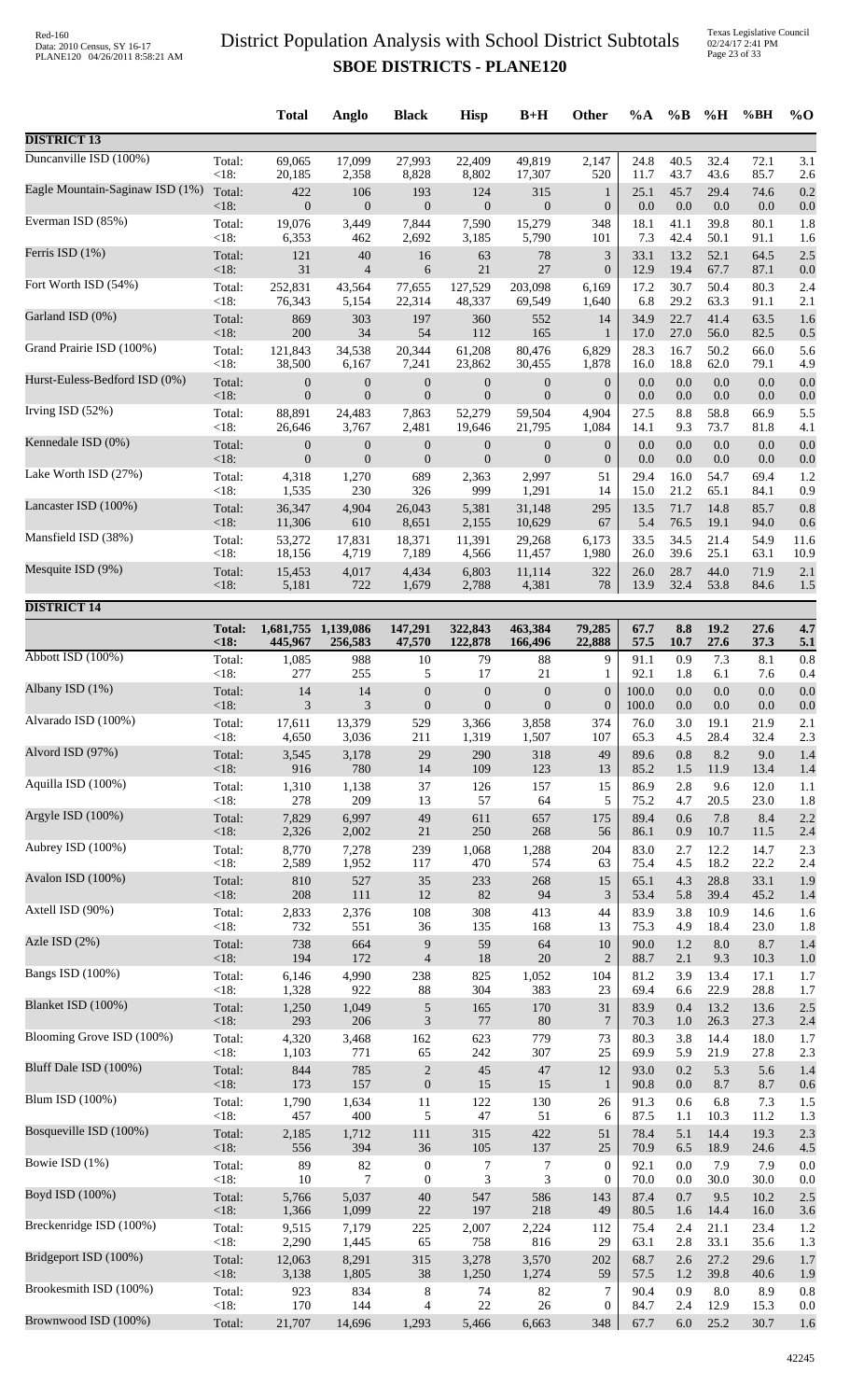|                               |                | <b>Total</b>       | Anglo            | <b>Black</b>     | <b>Hisp</b>  | $B+H$            | <b>Other</b>     | $\%A$        | $\%B$      | %H           | %BH          | $%$ <sup>O</sup> |
|-------------------------------|----------------|--------------------|------------------|------------------|--------------|------------------|------------------|--------------|------------|--------------|--------------|------------------|
| <b>DISTRICT 14</b>            |                |                    |                  |                  |              |                  |                  |              |            |              |              |                  |
| Bruceville-Eddy ISD (90%)     | $<18$ :        | $\overline{5,465}$ | 2,976            | 440              | 2,018        | 2,410            | 79               | 54.5         | 8.1        | 36.9         | 44.1         | 1.4              |
|                               | Total:         | 3,659              | 2,851            | 79               | 671          | 748              | 60               | 77.9         | 2.2        | 18.3         | 20.4         | 1.6              |
|                               | $<18$ :        | 975                | 678              | 27               | 266          | 291              | 6                | 69.5         | 2.8        | 27.3         | 29.8         | 0.6              |
| Bryson ISD (95%)              | Total:         | 1,187              | 1,054            | $10\,$           | 96           | 106              | 27               | 88.8         | 0.8        | 8.1          | 8.9          | 2.3              |
|                               | <18:           | 302                | 239              | $\overline{7}$   | 48           | 55               | 8                | 79.1         | 2.3        | 15.9         | 18.2         | 2.6              |
| Burleson ISD (69%)            | Total:<br><18: | 36,089             | 31,000           | 710              | 3,683        | 4,340            | 749              | 85.9<br>79.7 | 2.0<br>3.3 | 10.2<br>15.0 | 12.0<br>17.9 | 2.1              |
| Bynum ISD (100%)              | Total:         | 9,850<br>1,028     | 7,849<br>843     | 322<br>19        | 1,480<br>135 | 1,765<br>149     | 236<br>36        | 82.0         | 1.8        | 13.1         | 14.5         | 2.4<br>3.5       |
| Carrollton-Farmers Branch ISD | <18:           | 284                | 213              | 5                | 60           | 61               | 10               | 75.0         | 1.8        | 21.1         | 21.5         | 3.5              |
|                               | Total:         | 59,285             | 26,481           | 10,824           | 15,879       | 26,317           | 6,487            | 44.7         | 18.3       | 26.8         | 44.4         | 10.9             |
| (35%)                         | <18:           | 13,714             | 4,144            | 3,069            | 5,246        | 8,133            | 1,437            | 30.2         | 22.4       | 38.3         | 59.3         | 10.5             |
| Celina ISD (5%)               | Total:         | 455                | 304              | 25               | 124          | 146              | 5                | 66.8         | 5.5        | 27.3         | 32.1         | 1.1              |
| Chico ISD (100%)              | <18:           | 149                | 84               | 9                | 55           | 62               | $\mathfrak{Z}$   | 56.4         | $6.0\,$    | 36.9         | 41.6         | 2.0              |
|                               | Total:         | 3,547              | 3,025            | $10\,$           | 466          | 473              | 49               | 85.3         | 0.3        | 13.1         | 13.3         | 1.4              |
| China Spring ISD (100%)       | $<18$ :        | 850                | 632              | 8                | 203          | 209              | 9                | 74.4         | 0.9        | 23.9         | 24.6         | 1.1              |
|                               | Total:         | 10,962             | 9,435            | 351              | 1,038        | 1,351            | 176              | 86.1         | 3.2        | 9.5          | 12.3         | 1.6              |
| Cisco ISD (100%)              | <18:           | 3,119              | 2,516            | 156              | 423          | 555              | 48               | 80.7         | 5.0        | 13.6         | 17.8         | 1.5              |
|                               | Total:         | 5,198              | 4,399            | 160              | 563          | 718              | 81               | 84.6         | 3.1        | 10.8         | 13.8         | 1.6              |
|                               | <18:           | 1,164              | 921              | 27               | 209          | 233              | 10               | 79.1         | 2.3        | 18.0         | 20.0         | 0.9              |
| Cleburne ISD (100%)           | Total:         | 37,533             | 25,953           | 1,643            | 9,274        | 10,812           | 768              | 69.1         | 4.4        | 24.7         | 28.8         | 2.0              |
|                               | <18:           | 10,219             | 5,718            | 601              | 3,749        | 4,285            | 216              | 56.0         | 5.9        | 36.7         | 41.9         | 2.1              |
| Clifton ISD (100%)            | Total:         | 6,684              | 5,311            | 178              | 1,135        | 1,293            | 80               | 79.5         | 2.7        | 17.0         | 19.3         | 1.2              |
|                               | <18:           | 1,473              | 926              | 84               | 462          | 533              | 14               | 62.9         | 5.7        | 31.4         | 36.2         | 1.0              |
| Comanche ISD (100%)           | Total:         | 7,342              | 5,115            | 40               | 2,107        | 2,121            | 106              | 69.7         | 0.5        | 28.7         | 28.9         | 1.4              |
| Connally ISD (100%)           | <18:           | 1,784              | 892              | 17               | 863          | 867              | 25               | 50.0         | 1.0        | 48.4         | 48.6         | 1.4              |
|                               | Total:         | 14,898             | 9,136            | 3,038            | 2,583        | 5,498            | 264              | 61.3         | 20.4       | 17.3         | 36.9         | 1.8              |
| Copperas Cove ISD (96%)       | <18:           | 4,049              | 1,933            | 1,145            | 1,005        | 2,062            | 54               | 47.7         | 28.3       | 24.8         | 50.9         | 1.3              |
|                               | Total:         | 34,153             | 20,346           | 7,006            | 5,087        | 11,586           | 2,221            | 59.6         | 20.5       | 14.9         | 33.9         | 6.5              |
|                               | <18:           | 9,991              | 5,011            | 2,670            | 2,003        | 4,386            | 594              | 50.2         | 26.7       | 20.0         | 43.9         | 5.9              |
| Corsicana ISD (100%)          | Total:         | 29,018             | 14,601           | 5,446            | 8,346        | 13,612           | 805              | 50.3         | 18.8       | 28.8         | 46.9         | 2.8              |
|                               | <18:           | 8,148              | 2,912            | 1,641            | 3,442        | 4,970            | 266              | 35.7         | 20.1       | 42.2         | 61.0         | 3.3              |
| Covington ISD (100%)          | Total:         | 1,446              | 1,313            | 13               | 98           | 110              | 23               | 90.8         | 0.9        | 6.8          | 7.6          | 1.6              |
|                               | $<18$ :        | 322                | 276              | 5                | 36           | 40               | 6                | 85.7         | 1.6        | 11.2         | 12.4         | 1.9              |
| Cranfills Gap ISD (100%)      | Total:         | 869                | 788              | 5                | 69           | 74               | 7                | 90.7         | 0.6        | 7.9          | 8.5          | 0.8              |
| Crawford ISD (100%)           | $<18$ :        | 166                | 137              | $\mathbf{0}$     | 28           | 28               | 1                | 82.5         | 0.0        | 16.9         | 16.9         | 0.6              |
|                               | Total:         | 2,506              | 2,255            | 43               | 175          | 216              | 35               | 90.0         | 1.7        | 7.0          | 8.6          | 1.4              |
| Cross Plains ISD (23%)        | <18:           | 675                | 589              | $10\,$           | 63           | 73               | 13               | 87.3         | 1.5        | 9.3          | 10.8         | 1.9              |
|                               | Total:         | 621                | 566              | $\mathbf{1}$     | 47           | 48               | 7                | 91.1         | 0.2        | 7.6          | 7.7          | 1.1              |
|                               | <18:           | 118                | 99               | $\boldsymbol{0}$ | 19           | 19               | $\overline{0}$   | 83.9         | 0.0        | 16.1         | 16.1         | 0.0              |
| Crowley ISD (1%)              | Total:         | 861                | 735              | 14               | 93           | 107              | 19               | 85.4         | 1.6        | 10.8         | 12.4         | 2.2              |
|                               | <18:           | 155                | 122              | $\mathbf{2}$     | 24           | 26               | $\overline{7}$   | 78.7         | 1.3        | 15.5         | 16.8         | 4.5              |
| Dawson ISD (Navarro) (100%)   | Total:         | 2,752              | 2,275            | 229              | 215          | 438              | 39               | 82.7         | 8.3        | 7.8          | 15.9         | 1.4              |
|                               | <18:           | 633                | 464              | 68               | 97           | 160              | 9                | 73.3         | 10.7       | 15.3         | 25.3         | 1.4              |
| De Leon ISD (100%)            | Total:         | 4,314              | 3,318            | 25               | 938          | 955              | 41               | 76.9         | 0.6        | 21.7         | 22.1         | 1.0              |
|                               | $<18$ :        | 1,028              | 664              | 17               | 344          | 356              | 8                | 64.6         | 1.7        | 33.5         | 34.6         | 0.8              |
| Decatur ISD (100%)            | Total:         | 14,614             | 10,989           | $208\,$          | 3,175        | 3,362            | 263              | 75.2         | 1.4        | 21.7         | 23.0         | 1.8              |
| Denton ISD (100%)             | <18:           | 3,934              | 2,545            | 91               | 1,239        | 1,315            | 74               | 64.7         | 2.3        | 31.5         | 33.4         | 1.9              |
|                               | Total:         | 157,965            | 102,830          | 16,218           | 31,014       | 46,460           | 8,675            | 65.1         | 10.3       | 19.6         | 29.4         | 5.5              |
| Dublin ISD (100%)             | <18:           | 37,177             | 20,382           | 4,479            | 10,779       | 14,865           | 1,930            | 54.8         | 12.0       | 29.0         | 40.0         | 5.2              |
|                               | Total:         | 7,141              | 4,517            | 73               | 2,483        | 2,538            | 86               | 63.3         | 1.0        | 34.8         | 35.5         | 1.2              |
|                               | <18:           | 2,020              | 975              | $30\,$           | 997          | 1,020            | 25               | 48.3         | 1.5        | 49.4         | 50.5         | 1.2              |
| Early ISD (100%)              | Total:         | 5,221              | 4,332            | 59               | 715          | 773              | 116              | 83.0         | 1.1        | 13.7         | 14.8         | 2.2              |
|                               | <18:           | 1,293              | 927              | 31               | 304          | 334              | 32               | 71.7         | 2.4        | 23.5         | 25.8         | 2.5              |
| Eastland ISD (100%)           | Total:         | 6,593              | 5,390            | 118              | 1,001        | 1,113            | 90               | 81.8         | 1.8        | 15.2         | 16.9         | 1.4              |
|                               | < 18:          | 1,515              | 1,065            | 45               | 388          | 428              | 22               | 70.3         | 3.0        | 25.6         | 28.3         | 1.5              |
| Ennis ISD (100%)              | Total:         | 26,542             | 13,581           | 3,045            | 9,714        | 12,642           | 319              | 51.2         | 11.5       | 36.6         | 47.6         | 1.2              |
|                               | <18:           | 7,735              | 2,894            | 976              | 3,847        | 4,751            | 90               | 37.4         | 12.6       | 49.7         | 61.4         | 1.2              |
| Era ISD $(0\%)$               | Total:         | $\boldsymbol{0}$   | $\boldsymbol{0}$ | $\boldsymbol{0}$ | $\mathbf{0}$ | $\boldsymbol{0}$ | $\boldsymbol{0}$ | 0.0          | 0.0        | 0.0          | 0.0          | 0.0              |
| Evant ISD (100%)              | <18:           | $\boldsymbol{0}$   | $\boldsymbol{0}$ | $\mathbf{0}$     | $\mathbf{0}$ | $\mathbf{0}$     | $\mathbf{0}$     | 0.0          | 0.0        | 0.0          | 0.0          | 0.0              |
|                               | Total:         | 1,417              | 1,210            | $10\,$           | 175          | 185              | 22               | 85.4         | 0.7        | 12.4         | 13.1         | 1.6              |
| Fairfield ISD (4%)            | $<18$ :        | 292                | 210              | 5                | 71           | 76               | 6                | 71.9         | 1.7        | 24.3         | 26.0         | 2.1              |
|                               | Total:         | 332                | 321              | $\sqrt{5}$       | 5            | 10               | 1                | 96.7         | 1.5        | 1.5          | 3.0          | 0.3              |
|                               | <18:           | 41                 | 40               | $\mathbf{1}$     | $\mathbf{0}$ | -1               | $\mathbf{0}$     | 97.6         | 2.4        | $0.0\,$      | 2.4          | 0.0              |
| Ferris ISD (99%)              | Total:         | 9,438              | 4,643            | 817              | 3,887        | 4,660            | 135              | 49.2         | 8.7        | 41.2         | 49.4         | 1.4              |
|                               | <18:           | 2,831              | 985              | 274              | 1,577        | 1,819            | 27               | 34.8         | 9.7        | 55.7         | 64.3         | 1.0              |
| Frisco ISD (28%)              | Total:         | 45,078             | 31,548           | 4,185            | 4,415        | 8,425            | 5,105            | 70.0         | 9.3        | 9.8          | 18.7         | 11.3             |
|                               | <18:           | 16,898             | 11,434           | 1,687            | 1,930        | 3,510            | 1,954            | 67.7         | 10.0       | 11.4         | 20.8         | 11.6             |
| Frost ISD (100%)              | Total:         | 1,730              | 1,283            | 77               | 352          | 428              | 19               | 74.2         | 4.5        | 20.3         | 24.7         | 1.1              |
| Gatesville ISD (100%)         | <18:           | 446                | 288              | 17               | 136          | 153              | 5                | 64.6         | 3.8        | 30.5         | 34.3         | 1.1              |
|                               | Total:         | 23,005             | 15,981           | 3,344            | 3,332        | 6,623            | 401              | 69.5         | 14.5       | 14.5         | 28.8         | 1.7              |
| Gholson ISD (100%)            | <18:           | 3,842              | 2,852            | 202              | 738          | 915              | 75               | 74.2         | 5.3        | 19.2         | 23.8         | 2.0              |
|                               | Total:         | 1,342              | 1,100            | 73               | 156          | 224              | $18\,$           | 82.0         | 5.4        | 11.6         | 16.7         | 1.3              |
|                               | <18:           | 316                | 225              | 19               | 72           | 89               | $\overline{2}$   | 71.2         | 6.0        | 22.8         | 28.2         | 0.6              |
| Glen Rose ISD (100%)          | Total:         | 8,417              | 6,533            | 81               | 1,619        | 1,688            | 196              | 77.6         | $1.0\,$    | 19.2         | 20.1         | 2.3              |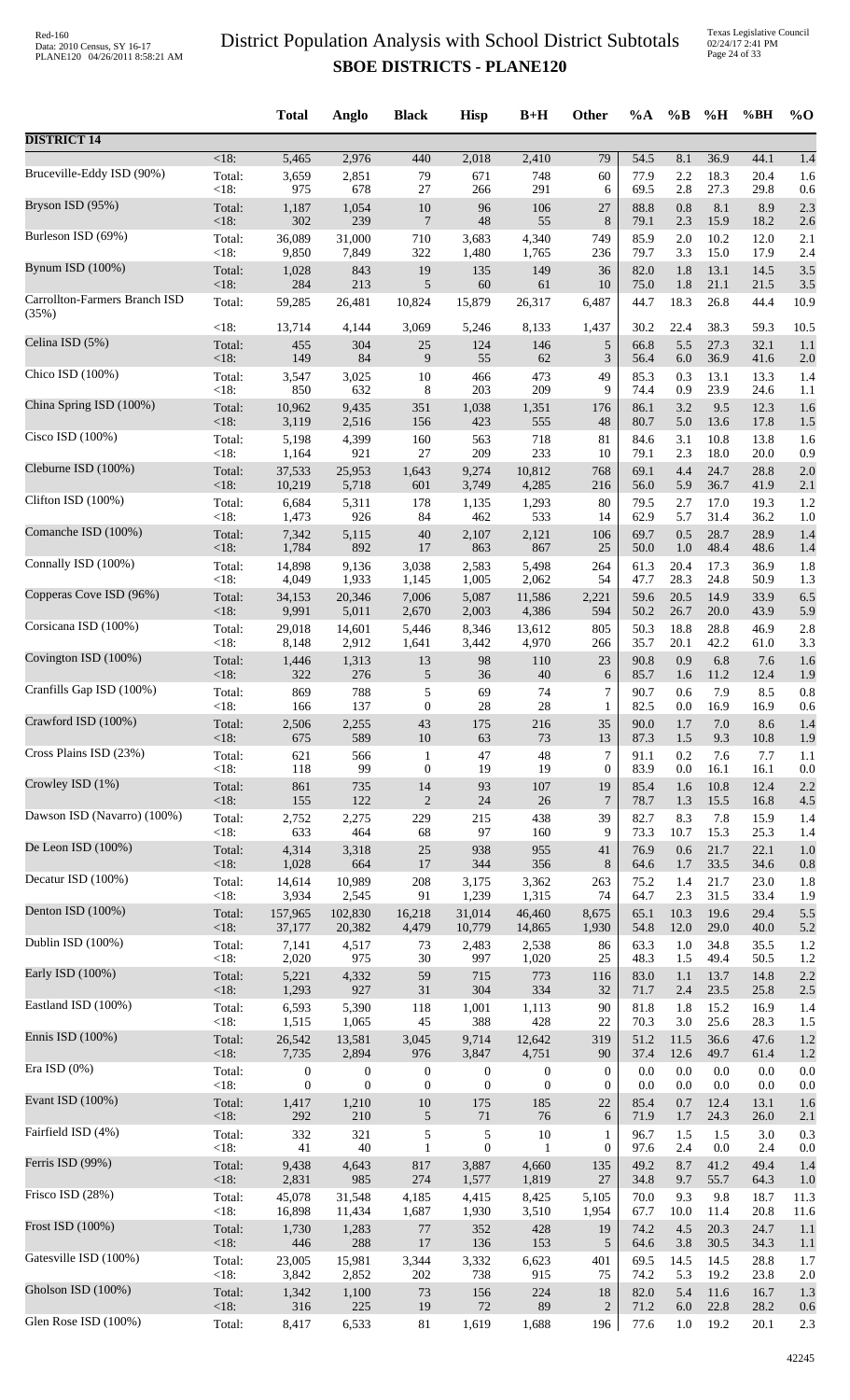|                                           |                   | <b>Total</b>     | Anglo          | <b>Black</b>             | <b>Hisp</b>      | $B+H$            | Other            | %A           | $\%B$        | %H           | %BH          | $%$ <sup>O</sup> |
|-------------------------------------------|-------------------|------------------|----------------|--------------------------|------------------|------------------|------------------|--------------|--------------|--------------|--------------|------------------|
| <b>DISTRICT 14</b>                        |                   |                  |                |                          |                  |                  |                  |              |              |              |              |                  |
|                                           | $<18$ :           | 2,231            | 1,473          | 51                       | 639              | 684              | $\overline{74}$  | 66.0         | 2.3          | 28.6         | 30.7         | 3.3              |
| Godley ISD (93%)                          | Total:            | 6,542            | 5,453          | 100                      | 879              | 971              | 118              | 83.4         | 1.5          | 13.4         | 14.8         | 1.8              |
|                                           | <18:              | 1,984            | 1,547          | $38\,$                   | 372              | 406              | 31               | 78.0         | 1.9          | 18.8         | 20.5         | 1.6              |
| Goldthwaite Consolidated ISD<br>$(100\%)$ | Total:            | 3,591            | 2,800          | 33                       | 707              | 740              | 51               | 78.0         | 0.9          | 19.7         | 20.6         | 1.4              |
| Gordon ISD (100%)                         | <18:              | 884              | 600            | 26                       | 246              | 272              | 12               | 67.9         | 2.9          | 27.8         | 30.8         | 1.4              |
|                                           | Total:            | 1,157            | 1,029          | 3                        | 102              | 103              | 25               | 88.9         | 0.3          | 8.8          | 8.9          | 2.2              |
|                                           | $<18$ :           | 258              | 211            | $\mathbf{2}$             | 40               | 40               | 7                | 81.8         | 0.8          | 15.5         | 15.5         | 2.7              |
| Gorman ISD (100%)                         | Total:            | 1,851            | 1,403          | 6                        | 425              | 430              | 18               | 75.8         | 0.3          | 23.0         | 23.2         | 1.0              |
|                                           | <18:              | 390              | 225            | 2                        | 161              | 163              | 2                | 57.7         | 0.5          | 41.3         | 41.8         | 0.5              |
| Graford ISD (100%)                        | Total:            | 2,323            | 2,145          | 9                        | 131              | 136              | 42               | 92.3         | 0.4          | 5.6          | 5.9          | 1.8              |
|                                           | $<18$ :           | 455              | 388            | 3                        | 48               | 49               | 18               | 85.3         | 0.7          | 10.5         | 10.8         | 4.0              |
| Graham ISD (0%)                           | Total:            | 2                | $\overline{c}$ | $\boldsymbol{0}$         | $\boldsymbol{0}$ | $\boldsymbol{0}$ | $\boldsymbol{0}$ | 100.0        | 0.0          | 0.0          | 0.0          | 0.0              |
|                                           | <18:              | $\boldsymbol{0}$ | $\theta$       | $\boldsymbol{0}$         | $\mathbf{0}$     | $\boldsymbol{0}$ | $\boldsymbol{0}$ | 0.0          | 0.0          | 0.0          | 0.0          | 0.0              |
| Granbury ISD (99%)                        | Total:            | 47,515           | 41,166         | 358                      | 5,066            | 5,380            | 969              | 86.6         | 0.8          | 10.7         | 11.3         | 2.0              |
|                                           | <18:              | 9,974            | 7,709          | 156                      | 1,905            | 2,042            | 223              | 77.3         | 1.6          | 19.1         | 20.5         | 2.2              |
| Grandview ISD (100%)                      | Total:            | 4,685            | 3,954          | 118                      | 554              | 667              | 64               | 84.4         | 2.5          | 11.8         | 14.2         | 1.4              |
| Gustine ISD (100%)                        | $<18$ :           | 1,295            | 1,008          | 41                       | 226              | 265              | 22               | 77.8         | 3.2          | 17.5         | 20.5         | 1.7              |
|                                           | Total:            | 1,203            | 759            | 14                       | 429              | 434              | 10               | 63.1         | 1.2          | 35.7         | 36.1         | 0.8              |
| Hallsburg ISD (100%)                      | < 18:             | 334              | 137            | $\boldsymbol{9}$         | 189              | 193              | $\overline{4}$   | 41.0         | 2.7          | 56.6         | 57.8         | 1.2              |
|                                           | Total:            | 1,063            | 908            | 63                       | 83               | 142              | 13               | 85.4         | 5.9          | 7.8          | 13.4         | 1.2              |
| Hamilton ISD (100%)                       | $<18$ :           | 231              | 190            | 13                       | 22               | 35               | 6                | 82.3         | 5.6          | 9.5          | 15.2         | 2.6              |
|                                           | Total:            | 5,396            | 4,853          | 33                       | 435              | 466              | 77               | 89.9         | 0.6          | 8.1          | 8.6          | 1.4              |
|                                           | <18:              | 1,100            | 902            | 11                       | 167              | 178              | 20               | 82.0         | 1.0          | 15.2         | 16.2         | 1.8              |
| Hico ISD (100%)                           | Total:            | 3,224            | 2,736          | 29                       | 431              | 451              | 37               | 84.9         | 0.9          | 13.4         | 14.0         | 1.1              |
|                                           | <18:              | 751              | 568            | 16                       | 167              | 176              | 7                | 75.6         | 2.1          | 22.2         | 23.4         | 0.9              |
| Hillsboro ISD (100%)                      | Total:            | 10,634           | 5,581          | 1,373                    | 3,603            | 4,933            | 120              | 52.5         | 12.9         | 33.9         | 46.4         | 1.1              |
|                                           | $<18$ :           | 2,740            | 934            | 414                      | 1,399            | 1,785            | 21               | 34.1         | 15.1         | 51.1         | 65.1         | 0.8              |
| Hubbard ISD (Hill) (98%)                  | Total:<br>$<18$ : | 1,927<br>437     | 1,497<br>283   | 258                      | 147<br>72        | 402              | 28<br>$\tau$     | 77.7<br>64.8 | 13.4<br>17.6 | 7.6          | 20.9         | 1.5              |
| Huckabay ISD (100%)                       | Total:            | 1,399            | 1,177          | 77<br>$\mathbf{1}$       | 179              | 147<br>180       | 42               | 84.1         | 0.1          | 16.5<br>12.8 | 33.6<br>12.9 | 1.6<br>3.0       |
| Iredell ISD (100%)                        | <18:              | 304              | 236            | $\mathbf{1}$             | 57               | 58               | 10               | 77.6         | 0.3          | 18.8         | 19.1         | 3.3              |
|                                           | Total:            | 952              | 827            | $\mathbf{1}$             | 102              | 103              | 22               | 86.9         | 0.1          | 10.7         | 10.8         | 2.3              |
| Italy ISD (100%)                          | <18:              | 186              | 133            | 0                        | 50               | 50               | 3                | 71.5         | 0.0          | 26.9         | 26.9         | 1.6              |
|                                           | Total:            | 2,849            | 1,766          | 499                      | 541              | 1,032            | 51               | 62.0         | 17.5         | 19.0         | 36.2         | 1.8              |
| Itasca ISD (100%)                         | $<18$ :           | 764              | 403            | 146                      | 207              | 348              | 13               | 52.7         | 19.1         | 27.1         | 45.5         | 1.7              |
|                                           | Total:            | 3,635            | 2,426          | 354                      | 833              | 1,165            | $44\,$           | 66.7         | 9.7          | 22.9         | 32.0         | 1.2              |
| Jacksboro ISD (100%)                      | $<18$ :           | 1,046            | 597            | 133                      | 315              | 434              | 15               | 57.1         | 12.7         | 30.1         | 41.5         | 1.4              |
|                                           | Total:            | 6,524            | 5,020          | 355                      | 1,089            | 1,434            | $70\,$           | 76.9         | 5.4          | 16.7         | 22.0         | 1.1              |
|                                           | <18:              | 1,351            | 988            | 32                       | 326              | 356              | 7                | 73.1         | 2.4          | 24.1         | 26.4         | 0.5              |
| Jonesboro ISD (100%)                      | Total:            | 1,095            | 999            | 12                       | 68               | 80               | 16               | 91.2         | 1.1          | $6.2\,$      | 7.3          | 1.5              |
|                                           | $<18$ :           | 257              | 217            | 6                        | 31               | 37               | 3                | 84.4         | 2.3          | 12.1         | 14.4         | 1.2              |
| Joshua ISD (100%)                         | Total:            | 23,803           | 19,653         | 357                      | 3,285            | 3,617            | 533              | 82.6         | 1.5          | 13.8         | 15.2         | 2.2              |
|                                           | <18:              | 6,612            | 4,975          | 147                      | 1,347            | 1,480            | 157              | 75.2         | 2.2          | 20.4         | 22.4         | 2.4              |
| Keene ISD (100%)                          | Total:            | 5,002            | 2,682          | 362                      | 1,507            | 1,824            | 496              | 53.6         | 7.2          | 30.1         | 36.5         | 9.9              |
|                                           | $<18$ :           | 1,289            | 571            | 89                       | 467              | 542              | 176              | 44.3         | 6.9          | 36.2         | 42.0         | 13.7             |
| Kerens ISD (100%)                         | Total:            | 3,652            | 2,349          | 796                      | 479              | 1,266            | 37               | 64.3         | 21.8         | 13.1         | 34.7         | 1.0              |
|                                           | <18:              | 865              | 418            | $235\,$                  | 214              | 441              | 6                | 48.3         | 27.2         | 24.7         | 51.0         | 0.7              |
| Killeen ISD (8%)                          | Total:<br><18:    | 14,887           | 7,588          | 3,429<br>1,662           | 3,164            | 6,223            | 1,076            | 51.0         | 23.0         | 21.3         | 41.8         | 7.2              |
| Kopperl ISD (100%)                        | Total:            | 6,380<br>1,877   | 2,900<br>1,743 | 5                        | 1,606<br>98      | 3,025<br>102     | 455<br>32        | 45.5<br>92.9 | 26.1<br>0.3  | 25.2<br>5.2  | 47.4<br>5.4  | 7.1<br>1.7       |
| Krum ISD (100%)                           | <18:              | 336              | 294            | $\mathbf{2}$             | 32               | 34               | $8\,$            | 87.5         | 0.6          | 9.5          | 10.1         | 2.4              |
|                                           | Total:            | 8,072            | 6,543          | 123                      | 1,232            | 1,343            | 186              | 81.1         | 1.5          | 15.3         | 16.6         | 2.3              |
| La Vega ISD (100%)                        | $<18$ :           | 2,309            | 1,736          | 47                       | 481              | 520              | 53               | 75.2         | $2.0\,$      | 20.8         | 22.5         | 2.3              |
|                                           | Total:            | 13,273           | 5,734          | 2,803                    | 4,610            | 7,324            | 215              | 43.2         | 21.1         | 34.7         | 55.2         | 1.6              |
| Lake Dallas ISD (100%)                    | $<18$ :           | 3,659            | 1,037          | 806                      | 1,823            | 2,569            | 53               | 28.3         | 22.0         | 49.8         | 70.2         | 1.4              |
|                                           | Total:            | 21,212           | 15,763         | 1,361                    | 3,229            | 4,545            | 904              | 74.3         | 6.4          | 15.2         | 21.4         | 4.3              |
|                                           | <18:              | 6,050            | 4,020          | 521                      | 1,264            | 1,756            | 274              | 66.4         | 8.6          | 20.9         | 29.0         | 4.5              |
| Lampasas ISD (94%)                        | Total:            | 18,098           | 13,721         | 762                      | 3,043            | 3,723            | 654              | 75.8         | 4.2          | 16.8         | 20.6         | 3.6              |
|                                           | <18:              | 4,458            | 2,975          | 241                      | 1,099            | 1,295            | 188              | 66.7         | 5.4          | 24.7         | 29.0         | 4.2              |
| Lewisville ISD (100%)                     | Total:            | 267,795          | 167,584        | 22,844                   | 47,330           | 69,157           | 31,054           | 62.6         | 8.5          | 17.7         | 25.8         | 11.6             |
|                                           | $<18$ :           | 75,211           | 40,931         | 7,417                    | 17,682           | 24,506           | 9,774            | 54.4         | 9.9          | 23.5         | 32.6         | 13.0             |
| Lingleville ISD (100%)                    | Total:            | 1,289            | 916            | 6                        | 356              | 362              | 11               | 71.1         | 0.5          | 27.6         | 28.1         | 0.9              |
|                                           | <18:              | 364              | 208            | $\overline{\mathcal{A}}$ | 147              | 151              | 5                | 57.1         | 1.1          | 40.4         | 41.5         | 1.4              |
| Lipan ISD (96%)                           | Total:            | 1,873            | 1,724          | 15                       | 102              | 117              | 32               | 92.0         | 0.8          | 5.4          | 6.2          | 1.7              |
|                                           | <18:              | 399              | 347            | 9                        | 35               | 44               | 8                | 87.0         | 2.3          | 8.8          | 11.0         | 2.0              |
| Little Elm ISD (100%)                     | Total:            | 28,471           | 15,997         | 3,546                    | 7,792            | 11,214           | 1,260            | 56.2         | 12.5         | 27.4         | 39.4         | 4.4              |
|                                           | <18:              | 9,251            | 4,277          | 1,381                    | 3,248            | 4,570            | 404              | 46.2         | 14.9         | 35.1         | 49.4         | 4.4              |
| Lometa ISD (100%)                         | Total:            | 1,580            | 1,121          | $22\,$                   | 396              | 417              | 42               | 70.9         | 1.4          | 25.1         | 26.4         | 2.7              |
|                                           | <18:              | 421              | 238            | 16                       | 151              | 166              | 17               | 56.5         | 3.8          | 35.9         | 39.4         | 4.0              |
| Lorena ISD (98%)                          | Total:            | 7,129            | 6,225          | 96                       | 678              | 771              | 133              | 87.3         | 1.3          | 9.5          | 10.8         | 1.9              |
|                                           | <18:              | 1,988            | 1,639          | $47\,$                   | 260              | 305              | 44               | 82.4         | 2.4          | 13.1         | 15.3         | 2.2              |
| Malone ISD (100%)                         | Total:            | 542              | 405            | 52                       | 91               | 136              | 1                | 74.7         | 9.6          | 16.8         | 25.1         | 0.2              |
|                                           | $<18$ :           | 121              | 74             | 13                       | 37               | 47               | $\boldsymbol{0}$ | 61.2         | 10.7         | 30.6         | 38.8         | 0.0              |
| Mansfield ISD (4%)                        | Total:            | 5,040            | 3,622          | 328                      | 1,001            | 1,317            | 101              | 71.9         | 6.5          | 19.9         | 26.1         | 2.0              |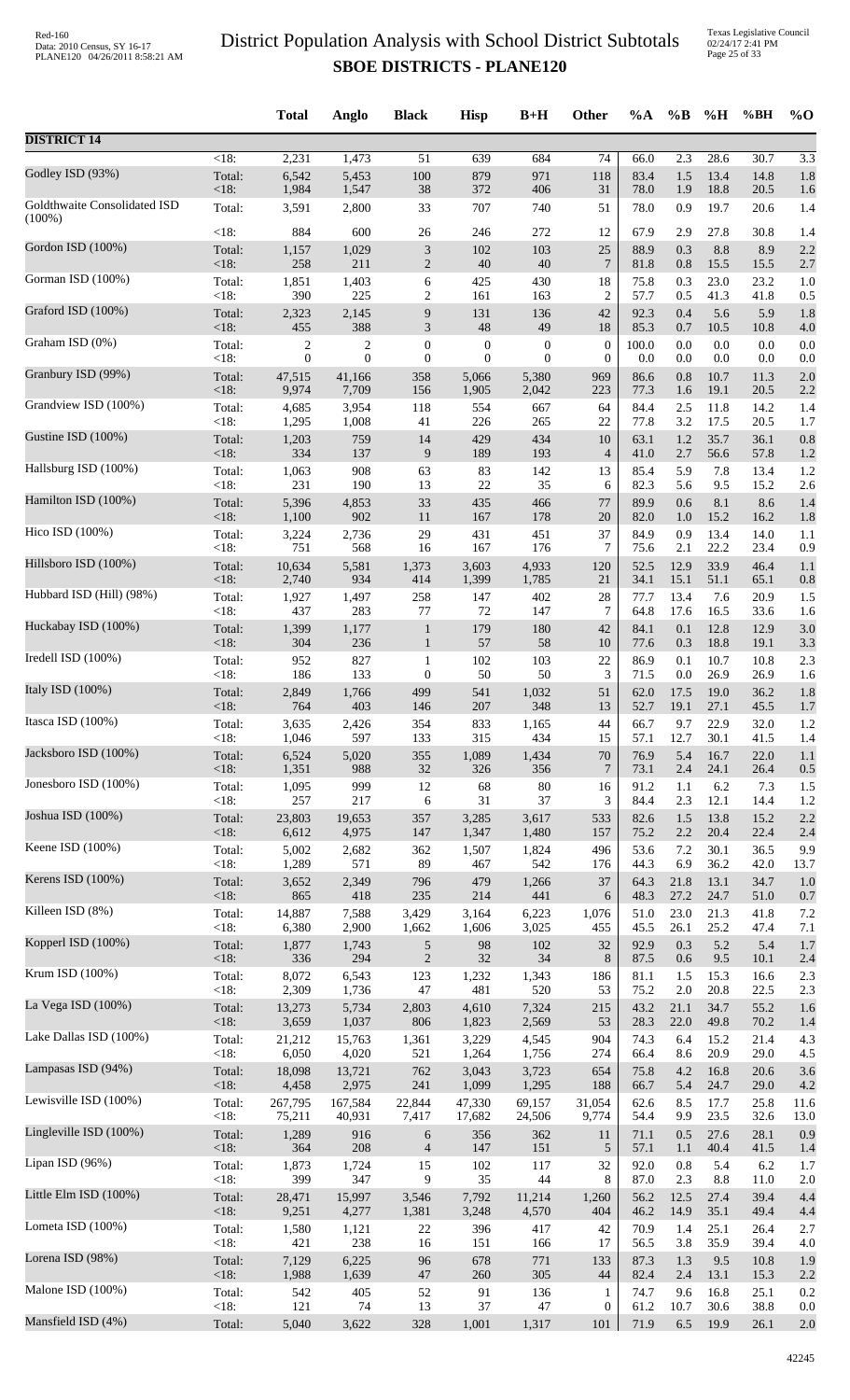|                              |                   | <b>Total</b>  | Anglo          | <b>Black</b>                | <b>Hisp</b>      | $B+H$            | Other            | $\%A$        | $\%B$      | %H           | %BH          | $%$ <sup>O</sup> |
|------------------------------|-------------------|---------------|----------------|-----------------------------|------------------|------------------|------------------|--------------|------------|--------------|--------------|------------------|
| <b>DISTRICT 14</b>           |                   |               |                |                             |                  |                  |                  |              |            |              |              |                  |
| Mart ISD (84%)               | $<18$ :           | 1,445         | 894            | 139                         | 400              | 532              | 19               | 61.9         | 9.6        | 27.7         | 36.8         | 1.3              |
|                              | Total:            | 2,900         | 1,844          | 705                         | 319              | 1,019            | 37               | 63.6         | 24.3       | 11.0         | 35.1         | 1.3              |
| May ISD (100%)               | <18:              | 923           | 445            | 281                         | 191              | 467              | 11               | 48.2         | 30.4       | 20.7         | 50.6         | 1.2              |
|                              | Total:            | 2,155         | 1,922          | $\overline{7}$              | 176              | 183              | 50               | 89.2         | 0.3        | 8.2          | 8.5          | 2.3              |
|                              | <18:              | 393           | 317            | $\ensuremath{\mathfrak{Z}}$ | 64               | 67               | 9                | 80.7         | 0.8        | 16.3         | 17.0         | 2.3              |
| Maypearl ISD (100%)          | Total:            | 4,608         | 3,734          | 155                         | 623              | 772              | 102              | 81.0         | 3.4        | 13.5         | 16.8         | 2.2              |
|                              | <18:              | 1,383         | 1,053          | 55                          | 249              | 300              | 30               | 76.1         | 4.0        | 18.0         | 21.7         | 2.2              |
| McGregor ISD (100%)          | Total:            | 5,949         | 3,437          | 491                         | 1,977            | 2,451            | 61               | 57.8         | 8.3        | 33.2         | 41.2         | 1.0              |
|                              | <18:              | 1,665         | 741            | 118                         | 794              | 902              | 22               | 44.5         | 7.1        | 47.7         | 54.2         | 1.3              |
| Meridian ISD (100%)          | Total:            | 2,597         | 1,922          | 91<br>32                    | 562              | 649              | 26               | 74.0         | 3.5        | 21.6         | 25.0         | 1.0              |
| Midlothian ISD (100%)        | <18:<br>Total:    | 638<br>32,572 | 368<br>26,077  | 1,545                       | 237<br>4,277     | 265<br>5,752     | 5<br>743         | 57.7<br>80.1 | 5.0<br>4.7 | 37.1<br>13.1 | 41.5<br>17.7 | 0.8<br>2.3       |
| Midway ISD (Clay) (7%)       | <18:              | 9,896         | 7,307          | 578                         | 1,782            | 2,315            | 274              | 73.8         | 5.8        | 18.0         | 23.4         | 2.8              |
|                              | Total:            | 51            | 48             | $\boldsymbol{0}$            | 1                | $\mathbf{1}$     | $\overline{2}$   | 94.1         | 0.0        | 2.0          | 2.0          | 3.9              |
| Midway ISD (McLennan) (100%) | <18:              | 1             | $\mathbf{0}$   | $\boldsymbol{0}$            | $\mathbf{1}$     | 1                | $\overline{0}$   | 0.0          | $0.0\,$    | 100.0        | 100.0        | 0.0              |
|                              | Total:            | 40,155        | 30,505         | 3,177                       | 4,784            | 7,849            | 1,801            | 76.0         | 7.9        | 11.9         | 19.5         | 4.5              |
| Mildred ISD (100%)           | <18:              | 10,254        | 6,817          | 1,146                       | 1,778            | 2,855            | 582              | 66.5         | 11.2       | 17.3         | 27.8         | 5.7              |
|                              | Total:            | 2,830         | 2,455          | 115                         | 203              | 316              | 59               | 86.7         | 4.1        | 7.2          | 11.2         | 2.1              |
| Milford ISD (100%)           | <18:              | 682           | 554            | 42                          | 75               | 116              | 12               | 81.2         | 6.2        | 11.0         | 17.0         | 1.8              |
|                              | Total:            | 1,291         | 849            | 219                         | 216              | 424              | 18               | 65.8         | 17.0       | 16.7         | 32.8         | 1.4              |
|                              | $<18$ :           | 352           | 195            | 78                          | $81\,$           | 151              | 6                | 55.4         | 22.2       | 23.0         | 42.9         | 1.7              |
| Millsap ISD (2%)             | Total:            | 98            | 90             | $\boldsymbol{0}$            | 6                | 6                | $\overline{c}$   | 91.8         | $0.0\,$    | 6.1          | 6.1          | 2.0              |
|                              | <18:              | 15            | 12             | $\boldsymbol{0}$            | 3                | 3                | $\mathbf{0}$     | 80.0         | 0.0        | 20.0         | 20.0         | 0.0              |
| Mineral Wells ISD (100%)     | Total:            | 19,446        | 14,192         | 707                         | 4,249            | 4,915            | 339              | 73.0         | 3.6        | 21.9         | 25.3         | 1.7              |
|                              | <18:              | 5,228         | 3,122          | 282                         | 1,773            | 2,025            | 81               | 59.7         | 5.4        | 33.9         | 38.7         | 1.5              |
| Moody ISD (70%)              | Total:            | 3,069         | 2,407          | 156                         | 470              | 622              | 40               | 78.4         | 5.1        | 15.3         | 20.3         | 1.3              |
|                              | <18:              | 774           | 559            | 43                          | 168              | 208              | 7                | 72.2         | 5.6        | 21.7         | 26.9         | 0.9              |
| Moran ISD (6%)               | Total:            | 26            | $25\,$         | $\boldsymbol{0}$            | $\boldsymbol{0}$ | $\boldsymbol{0}$ | $\mathbf{1}$     | 96.2         | 0.0        | 0.0          | 0.0          | 3.8              |
|                              | <18:              | 3             | $\overline{2}$ | $\mathbf{0}$                | $\boldsymbol{0}$ | $\boldsymbol{0}$ | $\mathbf{1}$     | 66.7         | 0.0        | $0.0\,$      | 0.0          | 33.3             |
| Morgan ISD (100%)            | Total:            | 968           | 719            | 4                           | 231              | 234              | 15               | 74.3         | 0.4        | 23.9         | 24.2         | 1.5              |
| Morgan Mill ISD (100%)       | <18:              | 226           | 127            | 3                           | 93               | 96               | 3                | 56.2         | 1.3        | 41.2         | 42.5         | 1.3              |
|                              | Total:            | 930           | 866            | $\ensuremath{\mathfrak{Z}}$ | 48               | 51               | 13               | 93.1         | 0.3        | 5.2          | 5.5          | 1.4              |
| Mount Calm ISD (89%)         | <18:              | 196           | 172            | $\boldsymbol{2}$            | 17               | 19               | $\mathfrak{S}$   | 87.8         | 1.0        | 8.7          | 9.7          | 2.6              |
|                              | Total:            | 682           | 536            | 42                          | 93               | 135              | 11               | 78.6         | 6.2        | 13.6         | 19.8         | 1.6              |
| Mullin ISD (100%)            | <18:              | 187           | 125            | 15                          | $47\,$           | 62               | $\boldsymbol{0}$ | 66.8         | $8.0\,$    | 25.1         | 33.2         | 0.0              |
|                              | Total:            | 933           | 844            | $\boldsymbol{0}$            | 81               | 81               | $\,8\,$          | 90.5         | 0.0        | 8.7          | 8.7          | 0.9              |
| Northwest ISD (54%)          | $<18$ :           | 223           | 187            | $\mathbf{0}$                | 35               | 35               | 1                | 83.9         | 0.0        | 15.7         | 15.7         | 0.4              |
|                              | Total:            | 41,253        | 32,803         | 1,547                       | 5,364            | 6,828            | 1,622            | 79.5         | 3.8        | 13.0         | 16.6         | 3.9              |
|                              | <18:              | 12,066        | 8,746          | 617                         | 2,214            | 2,779            | 541              | 72.5         | 5.1        | 18.3         | 23.0         | 4.5              |
| Oglesby ISD (100%)           | Total:            | 1,137         | 939            | 17                          | 158              | 173              | 25               | 82.6         | 1.5        | 13.9         | 15.2         | 2.2              |
|                              | <18:              | 269           | 191            | 10                          | 63               | 72               | 6                | 71.0         | 3.7        | 23.4         | 26.8         | 2.2              |
| Palmer ISD (100%)            | Total:            | 5,385         | 3,810          | 143                         | 1,349            | 1,475            | 100              | 70.8         | 2.7        | 25.1         | 27.4         | 1.9              |
|                              | <18:              | 1,605         | 949            | 52                          | 572              | 617              | 39               | 59.1         | 3.2        | 35.6         | 38.4         | 2.4              |
| Palo Pinto ISD (100%)        | Total:            | 1,072<br>168  | 962            | 14                          | $80\,$           | 94               | 16               | 89.7         | 1.3        | 7.5          | 8.8          | 1.5              |
| Paradise ISD (100%)          | $<18$ :<br>Total: | 4,840         | 142<br>4,270   | $\boldsymbol{0}$<br>37      | 26<br>450        | 26<br>481        | $\theta$<br>89   | 84.5<br>88.2 | 0.0<br>0.8 | 15.5<br>9.3  | 15.5<br>9.9  | 0.0<br>1.8       |
| Penelope ISD (100%)          | $<18$ :           | 1,303         | 1,092          | 15                          | 173              | 183              | 28               | 83.8         | 1.2        | 13.3         | 14.0         | 2.1              |
|                              | Total:            | 628           | 498            | 25                          | 98               | 122              | $\,8\,$          | 79.3         | 4.0        | 15.6         | 19.4         | 1.3              |
| Perrin-Whitt Cons ISD (70%)  | <18:              | 164           | 122            | $\boldsymbol{9}$            | 32               | $40\,$           | $\overline{2}$   | 74.4         | 5.5        | 19.5         | 24.4         | 1.2              |
|                              | Total:            | 1,487         | 1,327          | $\sqrt{5}$                  | 138              | 143              | 17               | 89.2         | 0.3        | 9.3          | 9.6          | 1.1              |
| Pilot Point ISD (77%)        | <18:              | 399           | 330            | $\overline{4}$              | 63               | 67               | $\overline{2}$   | 82.7         | 1.0        | 15.8         | 16.8         | 0.5              |
|                              | Total:            | 6,173         | 4,420          | 216                         | 1,413            | 1,620            | 133              | 71.6         | 3.5        | 22.9         | 26.2         | 2.2              |
|                              | <18:              | 1,674         | 1,009          | 63                          | 570              | 630              | 35               | 60.3         | 3.8        | 34.1         | 37.6         | 2.1              |
| Ponder ISD (100%)            | Total:            | 5,417         | 4,577          | 123                         | 594              | 705              | 135              | 84.5         | 2.3        | 11.0         | 13.0         | 2.5              |
|                              | <18:              | 1,535         | 1,190          | 59                          | 249              | 297              | 48               | 77.5         | 3.8        | 16.2         | 19.3         | 3.1              |
| Poolville ISD (38%)          | Total:            | 1,121         | 945            | $\ensuremath{\mathfrak{Z}}$ | 141              | 144              | 32               | 84.3         | 0.3        | 12.6         | 12.8         | 2.9              |
|                              | <18:              | 286           | 218            | $\mathbf{1}$                | 55               | 56               | 12               | 76.2         | 0.3        | 19.2         | 19.6         | 4.2              |
| Priddy ISD (100%)            | Total:            | 415           | 365            | $\mathfrak{Z}$              | 45               | 48               | $\sqrt{2}$       | 88.0         | 0.7        | 10.8         | 11.6         | 0.5              |
|                              | <18:              | 94            | 69             | 3                           | $22\,$           | 25               | $\boldsymbol{0}$ | 73.4         | 3.2        | 23.4         | 26.6         | 0.0              |
| Prosper ISD (4%)             | Total:<br><18:    | 593           | 388<br>105     | 44<br>10                    | 139<br>44        | 181<br>54        | 24<br>11         | 65.4         | 7.4        | 23.4<br>25.9 | 30.5         | 4.0              |
| Ranger ISD (100%)            | Total:            | 170<br>3,047  | 2,417          | 103                         | 469              | 563              | 67               | 61.8<br>79.3 | 5.9<br>3.4 | 15.4         | 31.8<br>18.5 | 6.5<br>2.2       |
| Red Oak ISD (100%)           | <18:              | 692           | 510            | 19                          | 160              | 172              | 10               | 73.7         | 2.7        | 23.1         | 24.9         | 1.4              |
|                              | Total:            | 25,273        | 16,346         | 3,375                       | 5,120            | 8,431            | 496              | 64.7         | 13.4       | 20.3         | 33.4         | 2.0              |
| Rice ISD (100%)              | $<18$ :           | 7,269         | 3,897          | 1,173                       | 2,074            | 3,202            | 170              | 53.6         | 16.1       | 28.5         | 44.1         | 2.3              |
|                              | Total:            | 2,938         | 1,713          | 120                         | 1,094            | 1,203            | 22               | 58.3         | 4.1        | 37.2         | 40.9         | 0.7              |
|                              | <18:              | 945           | 436            | 34                          | 478              | 504              | $\sqrt{5}$       | 46.1         | 3.6        | 50.6         | 53.3         | 0.5              |
| Riesel ISD (93%)             | Total:            | 2,117         | 1,726          | 128                         | 229              | 357              | 34               | 81.5         | $6.0\,$    | 10.8         | 16.9         | 1.6              |
|                              | <18:              | 541           | 407            | $37\,$                      | 86               | 123              | 11               | 75.2         | 6.8        | 15.9         | 22.7         | 2.0              |
| Rio Vista ISD (100%)         | Total:            | 4,018         | 3,525          | $28\,$                      | 403              | 431              | 62               | 87.7         | 0.7        | 10.0         | 10.7         | 1.5              |
|                              | <18:              | 1,017         | 828            | 13                          | 155              | 168              | 21               | 81.4         | 1.3        | 15.2         | 16.5         | 2.1              |
| Rising Star ISD (100%)       | Total:            | 1,398         | 1,246          | 18                          | 132              | 136              | 16               | 89.1         | 1.3        | 9.4          | 9.7          | 1.1              |
|                              | <18:              | 308           | 244            | 14                          | 61               | 62               | $\mathbf{2}$     | 79.2         | 4.5        | 19.8         | 20.1         | 0.6              |
| Robinson ISD (99%)           | Total:            | 10,367        | 8,337          | 465                         | 1,413            | 1,862            | 168              | 80.4         | 4.5        | 13.6         | 18.0         | 1.6              |
|                              | $<18$ :           | 2,673         | 1,960          | 158                         | 523              | 667              | 46               | 73.3         | 5.9        | 19.6         | 25.0         | 1.7              |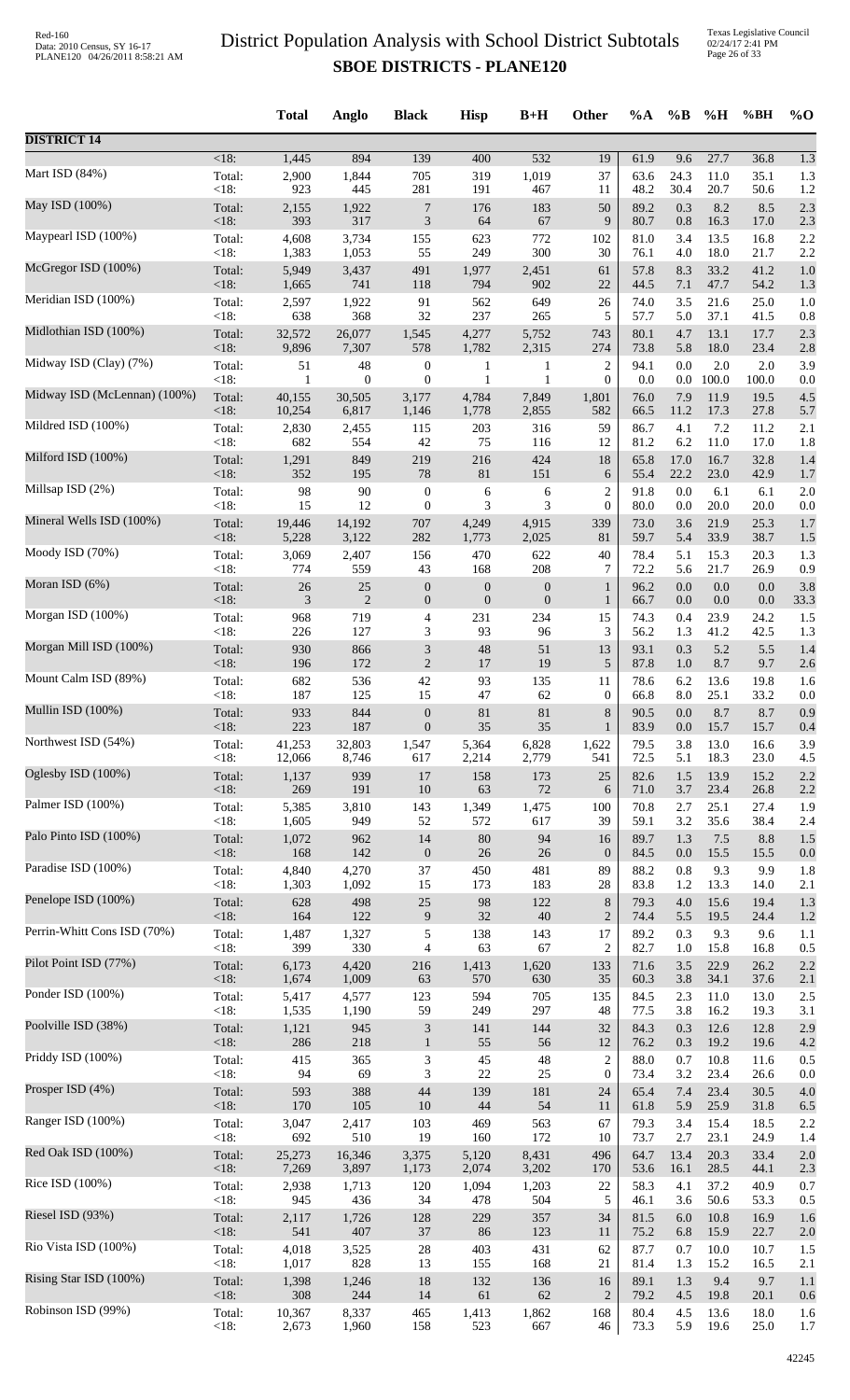Texas Legislative Council 02/24/17 2:41 PM Page 27 of 33

|                           |                   | <b>Total</b>             | Anglo                | <b>Black</b>                         | <b>Hisp</b>                          | $B+H$                                | Other                                       | $\%A$          | $\%$ B         | %H           | %BH          | $\%$ O       |
|---------------------------|-------------------|--------------------------|----------------------|--------------------------------------|--------------------------------------|--------------------------------------|---------------------------------------------|----------------|----------------|--------------|--------------|--------------|
| <b>DISTRICT 14</b>        |                   |                          |                      |                                      |                                      |                                      |                                             |                |                |              |              |              |
| Sanger ISD (100%)         | Total:            | 12,886                   | 10,384               | 373                                  | 1,899                                | 2,242                                | 260                                         | 80.6           | 2.9            | 14.7         | 17.4         | 2.0          |
| Santo ISD (100%)          | < 18:<br>Total:   | 3,572<br>3,201           | 2,558<br>2,894       | 160<br>9                             | 789<br>259                           | 928<br>262                           | 86<br>45                                    | 71.6<br>90.4   | 4.5<br>0.3     | 22.1<br>8.1  | 26.0<br>8.2  | 2.4<br>1.4   |
|                           | < 18:             | 686                      | 577                  | $\boldsymbol{7}$                     | 96                                   | 98                                   | 11                                          | 84.1           | 1.0            | 14.0         | 14.3         | 1.6          |
| Sidney ISD (100%)         | Total:<br>< 18:   | 577<br>130               | 496<br>98            | $\mathbf{1}$<br>$\boldsymbol{0}$     | 66<br>$27\,$                         | 67<br>27                             | 14<br>$\sqrt{5}$                            | 86.0<br>75.4   | 0.2<br>$0.0\,$ | 11.4<br>20.8 | 11.6<br>20.8 | 2.4<br>3.8   |
| Slidell ISD (100%)        | Total:            | 1,906                    | 1,598                | $\,8\,$                              | 258                                  | 266                                  | 42                                          | 83.8           | 0.4            | 13.5         | 14.0         | 2.2          |
| Springtown ISD (12%)      | < 18:<br>Total:   | 465<br>2,189             | 357<br>1,984         | 3<br>$\overline{4}$                  | 96<br>156                            | 99<br>160                            | 9<br>45                                     | 76.8<br>90.6   | 0.6<br>0.2     | 20.6<br>7.1  | 21.3<br>7.3  | 1.9<br>2.1   |
| Stephenville ISD (100%)   | < 18:             | 485                      | 407                  | $\mathbf{1}$                         | 62                                   | 63                                   | 15                                          | 83.9           | 0.2            | 12.8         | 13.0         | 3.1          |
|                           | Total:<br>< 18:   | 24,507<br>5,006          | 19,579<br>3,377      | 456<br>99                            | 3,988<br>1,433                       | 4,416<br>1,522                       | 512<br>107                                  | 79.9<br>67.5   | 1.9<br>2.0     | 16.3<br>28.6 | 18.0<br>30.4 | 2.1<br>2.1   |
| Strawn ISD (100%)         | Total:<br>< 18:   | 791<br>205               | 591<br>130           | $\overline{4}$<br>$\boldsymbol{2}$   | 180<br>69                            | 184<br>71                            | 16<br>$\overline{4}$                        | 74.7<br>63.4   | 0.5<br>1.0     | 22.8<br>33.7 | 23.3<br>34.6 | 2.0<br>2.0   |
| Three Way ISD (100%)      | Total:            | 555                      | 429                  | $\boldsymbol{0}$                     | 112                                  | 112                                  | 14                                          | 77.3           | 0.0            | 20.2         | 20.2         | 2.5          |
| Tolar ISD (100%)          | < 18:<br>Total:   | 129<br>2,611             | 77<br>2,449          | $\mathbf{0}$<br>$\,8\,$              | 50<br>109                            | 50<br>117                            | $\overline{2}$<br>45                        | 59.7<br>93.8   | 0.0<br>0.3     | 38.8<br>4.2  | 38.8<br>4.5  | 1.6<br>1.7   |
|                           | < 18:             | 706                      | 644                  | $\overline{7}$                       | 42                                   | 49                                   | 13                                          | 91.2           | 1.0            | 5.9          | 6.9          | 1.8          |
| Valley Mills ISD (100%)   | Total:<br>< 18:   | 3,390<br>847             | 2,844<br>634         | 101<br>35                            | 413<br>169                           | 508<br>201                           | 38<br>12                                    | 83.9<br>74.9   | 3.0<br>4.1     | 12.2<br>20.0 | 15.0<br>23.7 | 1.1<br>1.4   |
| Venus ISD (100%)          | Total:<br>< 18:   | 9,565<br>2,605           | 5,397<br>1,308       | 547<br>96                            | 3,287<br>1,120                       | 3,811<br>1,205                       | 357<br>92                                   | 56.4<br>50.2   | 5.7<br>3.7     | 34.4<br>43.0 | 39.8<br>46.3 | 3.7<br>3.5   |
| Waco ISD (100%)           | Total:            | 102,757                  | 41,585               | 24,791                               | 34,953                               | 58,760                               | 2,412                                       | 40.5           | 24.1           | 34.0         | 57.2         | 2.3          |
| Walnut Springs ISD (100%) | < 18:<br>Total:   | 24,756<br>1,298          | 4,629<br>934         | 7,595<br>13                          | 12,827<br>333                        | 19,836<br>343                        | 291<br>21                                   | 18.7<br>72.0   | 30.7<br>1.0    | 51.8<br>25.7 | 80.1<br>26.4 | 1.2<br>1.6   |
|                           | < 18:             | 324                      | 189                  | $\,8\,$                              | 126                                  | 132                                  | 3                                           | 58.3           | 2.5            | 38.9         | 40.7         | 0.9          |
| Waxahachie ISD (100%)     | Total:<br>< 18:   | 41,200<br>11,379         | 26,886<br>6,144      | 4,480<br>1,487                       | 9,313<br>3,651                       | 13,609<br>5,011                      | 705<br>224                                  | 65.3<br>54.0   | 10.9<br>13.1   | 22.6<br>32.1 | 33.0<br>44.0 | 1.7<br>2.0   |
| West ISD (100%)           | Total:            | 7,992                    | 6,926                | 214                                  | 761                                  | 969                                  | 97                                          | 86.7           | 2.7            | 9.5          | 12.1         | 1.2          |
| Whitney ISD (100%)        | < 18:<br>Total:   | 1,991<br>9,739           | 1,588<br>8,508       | $71\,$<br>281                        | 321<br>839                           | 387<br>1,099                         | 16<br>132                                   | 79.8<br>87.4   | 3.6<br>2.9     | 16.1<br>8.6  | 19.4<br>11.3 | 0.8<br>1.4   |
| Woodson ISD (7%)          | < 18:             | 2,046                    | 1,589                | 128                                  | 323                                  | 439                                  | 18                                          | 77.7           | 6.3            | 15.8         | 21.5         | 0.9          |
|                           | Total:<br>< 18:   | $35\,$<br>3              | 35<br>3              | $\boldsymbol{0}$<br>$\boldsymbol{0}$ | $\boldsymbol{0}$<br>$\boldsymbol{0}$ | $\boldsymbol{0}$<br>$\boldsymbol{0}$ | $\mathbf{0}$<br>$\boldsymbol{0}$            | 100.0<br>100.0 | 0.0<br>0.0     | 0.0<br>0.0   | 0.0<br>0.0   | 0.0<br>0.0   |
| Wortham ISD (12%)         | Total:<br>$<18$ : | 256<br>71                | 205<br>49            | $\sqrt{2}$<br>$\boldsymbol{0}$       | 45<br>19                             | 47<br>19                             | $\overline{4}$<br>3                         | 80.1<br>69.0   | 0.8<br>0.0     | 17.6<br>26.8 | 18.4<br>26.8 | 1.6<br>4.2   |
| Zephyr ISD (100%)         | Total:            | 814                      | 747                  | 5                                    | 51                                   | 56                                   | 11                                          | 91.8           | 0.6            | 6.3          | 6.9          | 1.4          |
|                           | <18:              | 184                      | 156                  | 3                                    | 20                                   | 23                                   | 5                                           | 84.8           | 1.6            | 10.9         | 12.5         | 2.7          |
| <b>DISTRICT 15</b>        | <b>Total:</b>     |                          | 1,677,092 1,016,673  | 108,406                              | 515,819                              | 615,624                              | 44,795                                      | 60.6           | 6.5            | 30.8         | 36.7         | 2.7          |
|                           | <18:              | 426,947                  | 201,764              | 34,699                               | 184,726                              | 213,893                              | 11,290                                      | 47.3           | 8.1            | 43.3         | 50.1         | 2.6          |
| Abernathy ISD (100%)      | Total:<br>< 18:   | 3,446<br>1,012           | 1,838<br>411         | 85<br>28                             | 1,506<br>577                         | 1,572<br>595                         | 36<br>6                                     | 53.3<br>40.6   | 2.5<br>2.8     | 43.7<br>57.0 | 45.6<br>58.8 | 1.0<br>0.6   |
| Abilene ISD (100%)        | Total:            | 102,266                  | 63,383               | 10,567                               | 26,046                               | 35,684                               | 3,199                                       | 62.0           | 10.3           | 25.5         | 34.9         | 3.1          |
| Adrian ISD (100%)         | < 18:<br>Total:   | 24,493<br>277            | 11,072<br>239        | 3,761<br>8                           | 9,534<br>24                          | 12,703<br>32                         | 718<br>6                                    | 45.2<br>86.3   | 15.4<br>2.9    | 38.9<br>8.7  | 51.9<br>11.6 | 2.9<br>2.2   |
|                           | < 18:             | 56                       | 41                   | 6                                    | 7                                    | 13                                   | $\overline{2}$                              | 73.2           | 10.7           | 12.5         | 23.2         | 3.6          |
| Albany ISD (99%)          | Total:<br>< 18:   | 2,575<br>672             | 2,246<br>540         | 47<br>27                             | 260<br>104                           | 293<br>123                           | 36<br>9                                     | 87.2<br>80.4   | 1.8<br>4.0     | 10.1<br>15.5 | 11.4<br>18.3 | 1.4<br>1.3   |
| Alvord ISD (3%)           | Total:<br>< 18:   | 96<br>15                 | 95<br>15             | $\boldsymbol{0}$<br>$\boldsymbol{0}$ | $\boldsymbol{0}$<br>$\boldsymbol{0}$ | $\mathbf{0}$<br>$\boldsymbol{0}$     | 1<br>$\boldsymbol{0}$                       | 99.0<br>100.0  | 0.0<br>0.0     | 0.0<br>0.0   | 0.0<br>0.0   | 1.0<br>0.0   |
| Amarillo ISD (100%)       | Total:            | 169,532                  | 96,969               | 13,935                               | 51,927                               | 64,724                               | 7,839                                       | 57.2           | 8.2            | 30.6         | 38.2         | 4.6          |
| Amherst ISD (100%)        | < 18:<br>Total:   | 46,515<br>966            | 19,049<br>447        | 5,593<br>51                          | 20,351<br>451                        | 25,149<br>496                        | 2,317<br>23                                 | 41.0<br>46.3   | 12.0<br>5.3    | 43.8<br>46.7 | 54.1<br>51.3 | 5.0<br>2.4   |
|                           | < 18:             | 258                      | 78                   | 12                                   | 172                                  | 179                                  | 1                                           | 30.2           | 4.7            | 66.7         | 69.4         | 0.4          |
| Andrews ISD (100%)        | Total:<br>< 18:   | 14,786<br>4,312          | 7,083<br>1,490       | 285<br>120                           | 7,195<br>2,653                       | 7,436<br>2,750                       | 267<br>72                                   | 47.9<br>34.6   | 1.9<br>2.8     | 48.7<br>61.5 | 50.3<br>63.8 | 1.8<br>1.7   |
| Anson ISD (100%)          | Total:<br>< 18:   | 3,639<br>934             | 2,424<br>491         | 100                                  | 1,058<br>386                         | 1,147<br>423                         | 68                                          | 66.6<br>52.6   | 2.7<br>4.6     | 29.1<br>41.3 | 31.5<br>45.3 | 1.9          |
| Anton ISD (100%)          | Total:            | 1,460                    | 780                  | 43<br>59                             | 617                                  | 666                                  | 20<br>14                                    | 53.4           | 4.0            | 42.3         | 45.6         | 2.1<br>1.0   |
| Archer City ISD (100%)    | < 18:             | 395                      | 159                  | $25\,$                               | 215                                  | 231                                  | $\sqrt{5}$                                  | 40.3           | 6.3            | 54.4         | 58.5         | 1.3          |
|                           | Total:<br>< 18:   | 3,018<br>727             | 2,707<br>605         | 29<br>18                             | 229<br>95                            | 249<br>107                           | 62<br>15                                    | 89.7<br>83.2   | 1.0<br>2.5     | 7.6<br>13.1  | 8.3<br>14.7  | 2.1<br>2.1   |
| Aspermont ISD (100%)      | Total:<br>< 18:   | 1,441<br>332             | 1,174<br>232         | 45<br>16                             | 196<br>76                            | 240<br>91                            | 27<br>9                                     | 81.5<br>69.9   | 3.1<br>4.8     | 13.6<br>22.9 | 16.7<br>27.4 | 1.9<br>2.7   |
| Baird ISD (100%)          | Total:            | 2,421                    | 2,093                | 13                                   | 272                                  | 285                                  | 43                                          | 86.5           | 0.5            | 11.2         | 11.8         | 1.8          |
| Ballinger ISD (100%)      | < 18:<br>Total:   | 508<br>5,468             | 407<br>3,625         | 8<br>124                             | 88<br>1,667                          | 96<br>1,776                          | 5<br>67                                     | 80.1<br>66.3   | 1.6<br>2.3     | 17.3<br>30.5 | 18.9<br>32.5 | 1.0<br>1.2   |
|                           | < 18:             | 1,378                    | 729                  | 36                                   | 607                                  | 635                                  | 14                                          | 52.9           | 2.6            | 44.0         | 46.1         | 1.0          |
| Bangs ISD (0%)            | Total:<br>< 18:   | $26\,$<br>$\overline{4}$ | 23<br>$\overline{2}$ | $\boldsymbol{0}$<br>$\boldsymbol{0}$ | $\boldsymbol{0}$<br>$\boldsymbol{0}$ | $\boldsymbol{0}$<br>$\boldsymbol{0}$ | $\ensuremath{\mathfrak{Z}}$<br>$\mathbf{2}$ | 88.5<br>50.0   | 0.0<br>0.0     | 0.0<br>0.0   | 0.0<br>0.0   | 11.5<br>50.0 |
| Bellevue ISD (100%)       | Total:<br>< 18:   | 830<br>201               | 786<br>188           | $\sqrt{2}$<br>$\mathbf{1}$           | $30\,$<br>$12\,$                     | 32<br>13                             | 12<br>$\mathbf{0}$                          | 94.7<br>93.5   | 0.2<br>0.5     | 3.6<br>6.0   | 3.9<br>6.5   | 1.4<br>0.0   |
| Benjamin ISD (100%)       | Total:            | 344                      | 268                  | $7\phantom{.0}$                      | 66                                   | $72\,$                               | $\overline{4}$                              | 77.9           | $2.0\,$        | 19.2         | 20.9         | 1.2          |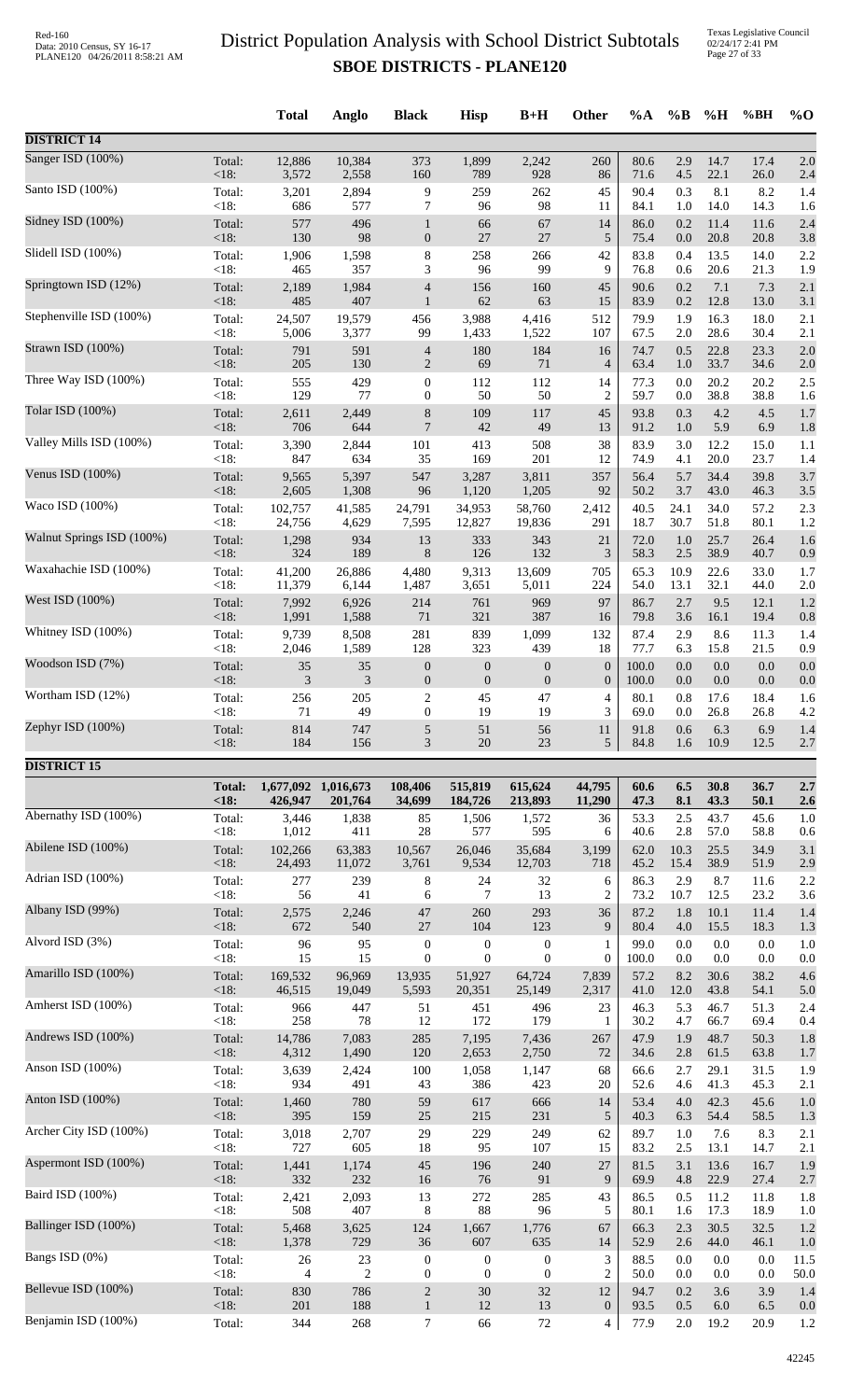|                            |                | <b>Total</b>     | Anglo            | <b>Black</b>     | <b>Hisp</b>      | $B+H$            | Other            | %A           | $\%B$      | %H           | %BH          | $\%$ O     |
|----------------------------|----------------|------------------|------------------|------------------|------------------|------------------|------------------|--------------|------------|--------------|--------------|------------|
| <b>DISTRICT 15</b>         |                |                  |                  |                  |                  |                  |                  |              |            |              |              |            |
| Big Spring ISD (100%)      | $<18$ :        | 85               | $\overline{55}$  | $\overline{c}$   | $\overline{25}$  | $\overline{27}$  | 3                | 64.7         | 2.4        | 29.4         | 31.8         | 3.5        |
|                            | Total:         | 29,015           | 14,031           | 2,350            | 12,156           | 14,328           | 656              | 48.4         | 8.1        | 41.9         | 49.4         | 2.3        |
|                            | <18:           | 6,428            | 2,224            | 578              | 3,643            | 4,088            | 116              | 34.6         | 9.0        | 56.7         | 63.6         | 1.8        |
| Blackwell Cons ISD (100%)  | Total:         | 1,036            | 899              | 6                | 124              | 126              | 11               | 86.8         | 0.6        | 12.0         | 12.2         | 1.1        |
|                            | <18:           | 225              | 169              | 4                | 53               | 54               | $\overline{c}$   | 75.1         | 1.8        | 23.6         | 24.0         | 0.9        |
| Booker ISD (100%)          | Total:         | 1,718            | 850              | 24               | 824              | 829              | 39               | 49.5         | 1.4        | 48.0         | 48.3         | 2.3        |
|                            | <18:           | 518              | 185              | 5                | 318              | 321              | 12               | 35.7         | 1.0        | 61.4         | 62.0         | 2.3        |
| Borden County ISD (100%)   | Total:         | 661              | 553              | $\mathbf{1}$     | 98               | 99               | 9                | 83.7         | 0.2        | 14.8         | 15.0         | 1.4        |
| Borger ISD (100%)          | <18:           | 143              | 105              | 1                | 37               | 38               | $\boldsymbol{0}$ | 73.4         | 0.7        | 25.9         | 26.6         | 0.0        |
|                            | Total:         | 14,399           | 9,651            | 581              | 3,770            | 4,289            | 459              | 67.0         | 4.0        | 26.2         | 29.8         | 3.2        |
| Bovina ISD (100%)          | <18:           | 3,947            | 2,133            | 220              | 1,526            | 1,699            | 115              | 54.0         | 5.6        | 38.7         | 43.0         | 2.9        |
|                            | Total:         | 2,284            | 541              | 19               | 1,720            | 1,734            | 9                | 23.7         | 0.8        | 75.3         | 75.9         | 0.4        |
|                            | <18:           | 764              | 123              | 4                | 635              | 639              | $\overline{c}$   | 16.1         | 0.5        | 83.1         | 83.6         | 0.3        |
| Bowie ISD (99%)            | Total:         | 10,377           | 9,226            | 45               | 924              | 958              | 193              | 88.9         | 0.4        | 8.9          | 9.2          | 1.9        |
|                            | <18:           | 2,377            | 1,906            | 32               | 397              | 422              | 49               | 80.2         | 1.3        | 16.7         | 17.8         | 2.1        |
| Boys Ranch ISD (100%)      | Total:         | 282              | 229              | 19               | $30\,$           | $\sqrt{48}$      | 5                | 81.2         | 6.7        | 10.6         | 17.0         | 1.8        |
|                            | <18:           | 162              | 121              | 16               | 22               | 37               | 4                | 74.7         | 9.9        | 13.6         | 22.8         | 2.5        |
| Bronte ISD (100%)          | Total:         | 1,565            | 1,266            | $\,$ 8 $\,$      | 270              | 277              | 22               | 80.9         | 0.5        | 17.3         | 17.7         | 1.4        |
| Brownfield ISD (100%)      | <18:           | 370              | 252              | $\mathbf{1}$     | 105              | 106              | 12               | 68.1         | 0.3        | 28.4         | 28.6         | 3.2        |
|                            | Total:         | 11,009           | 4,857            | 651              | 5,475            | 6,065            | 87               | 44.1         | 5.9        | 49.7         | 55.1         | 0.8        |
| Bryson ISD (5%)            | < 18:          | 2,826            | 874              | 164              | 1,808            | 1,933            | 19               | 30.9         | 5.8        | 64.0         | 68.4         | 0.7        |
|                            | Total:         | 61               | 31               | 1                | 27               | $28\,$           | $\boldsymbol{2}$ | 50.8         | 1.6        | 44.3         | 45.9         | 3.3        |
|                            | <18:           | 11               | $\overline{4}$   | $\boldsymbol{0}$ | $\overline{7}$   | 7                | $\boldsymbol{0}$ | 36.4         | 0.0        | 63.6         | 63.6         | 0.0        |
| Burkburnett ISD (100%)     | Total:         | 22,237           | 17,269           | 1,860            | 2,130            | 3,911            | 1,057            | 77.7         | 8.4        | 9.6          | 17.6         | 4.8        |
|                            | <18:           | 4,751            | 3,506            | 399              | 676              | 1,038            | 207              | 73.8         | 8.4        | 14.2         | 21.8         | 4.4        |
| Bushland ISD (100%)        | Total:         | 5,269            | 4,664            | 64               | 400              | 461              | 144              | 88.5         | 1.2        | 7.6          | 8.7          | 2.7        |
|                            | <18:           | 1,396            | 1,205            | 28               | 132              | 159              | 32               | 86.3         | 2.0        | 9.5          | 11.4         | 2.3        |
| Callisburg ISD (100%)      | Total:         | 6,892            | 6,430            | 44               | 296              | 339              | 123              | 93.3         | 0.6        | 4.3          | 4.9          | 1.8        |
| Canadian ISD (100%)        | <18:           | 1,422            | 1,260            | 24               | 116              | 139              | 23               | 88.6         | 1.7        | 8.2          | 9.8          | 1.6        |
|                            | Total:         | 3,643            | 2,514            | 14               | 1,070            | 1,079            | 50               | 69.0         | 0.4        | 29.4         | 29.6         | 1.4        |
| Canyon ISD (100%)          | <18:           | 1,081            | 604<br>41,943    | 9                | 460              | 466              | 11               | 55.9         | 0.8        | 42.6<br>13.5 | 43.1         | 1.0        |
|                            | Total:<br><18: | 51,224<br>12,988 | 9,699            | 1,077<br>428     | 6,929<br>2,565   | 7,907<br>2,929   | 1,374<br>360     | 81.9<br>74.7 | 2.1<br>3.3 | 19.7         | 15.4<br>22.6 | 2.7<br>2.8 |
| Channing ISD (100%)        | Total:         | 817              | 605              | 22               | 165              | 186              | 26               | 74.1         | 2.7        | 20.2         | 22.8         | 3.2        |
|                            | < 18:          | 303              | 199              | 18               | 80               | 97               | 7                | 65.7         | 5.9        | 26.4         | 32.0         | 2.3        |
| Childress ISD (100%)       | Total:         | 7,011            | 4,300            | 723              | 1,881            | 2,582            | 129              | 61.3         | 10.3       | 26.8         | 36.8         | 1.8        |
|                            | < 18:          | 1,497            | 878              | 106              | 491              | 585              | 34               | 58.7         | 7.1        | 32.8         | 39.1         | 2.3        |
| Chillicothe ISD (100%)     | Total:         | 1,185            | 839              | 51               | 287              | 325              | 21               | 70.8         | 4.3        | 24.2         | 27.4         | 1.8        |
| Christoval ISD (100%)      | $<18$ :        | 287              | 153              | 19               | 116              | 127              | 7                | 53.3         | 6.6        | 40.4         | 44.3         | 2.4        |
|                            | Total:         | 2,300            | 1,932            | 18               | 322              | 338              | 30               | 84.0         | $0.8\,$    | 14.0         | 14.7         | 1.3        |
| Cisco ISD (0%)             | <18:           | 510              | 396              | 8                | 98               | 104              | 10               | 77.6         | 1.6        | 19.2         | 20.4         | 2.0        |
|                            | Total:         | 9                | 9                | $\boldsymbol{0}$ | $\boldsymbol{0}$ | $\boldsymbol{0}$ | $\boldsymbol{0}$ | 100.0        | 0.0        | $0.0\,$      | 0.0          | 0.0        |
|                            | <18:           | $\mathfrak{Z}$   | 3                | $\boldsymbol{0}$ | $\boldsymbol{0}$ | $\boldsymbol{0}$ | $\boldsymbol{0}$ | 100.0        | 0.0        | 0.0          | 0.0          | 0.0        |
| City View ISD (100%)       | Total:         | 4,775            | 3,413            | 470              | 698              | 1,140            | 222              | 71.5         | 9.8        | 14.6         | 23.9         | 4.6        |
|                            | <18:           | 1,176            | 703              | 187              | 258              | 422              | 51               | 59.8         | 15.9       | 21.9         | 35.9         | 4.3        |
| Clarendon ISD (100%)       | Total:         | 3,187            | 2,694            | 180              | 264              | 441              | 52               | 84.5         | 5.6        | 8.3          | 13.8         | 1.6        |
|                            | $<18$ :        | 636              | 475              | 68               | 84               | 152              | 9                | 74.7         | 10.7       | 13.2         | 23.9         | 1.4        |
| Claude ISD (100%)          | Total:         | 1,830            | 1,658            | 14               | 121              | 135              | 37               | 90.6         | $0.8\,$    | 6.6          | 7.4          | 2.0        |
| Clyde Cons ISD (100%)      | <18:           | 414              | 346              | 9                | 51               | 60               | 8                | 83.6         | 2.2        | 12.3         | 14.5         | 1.9        |
|                            | Total:         | 12,567           | 8,321            | 1,845            | 2,262            | 4,082            | 164              | 66.2         | 14.7       | 18.0         | 32.5         | 1.3        |
| Coahoma ISD (100%)         | <18:           | 1,953            | 1,667            | 39               | 217              | 247              | 39               | 85.4         | 2.0        | 11.1         | 12.6         | 2.0        |
|                            | Total:         | 3,513            | 2,752            | 31               | 686              | 715              | 46               | 78.3         | 0.9        | 19.5         | 20.4         | 1.3        |
|                            | <18:           | 823              | 560              | 17               | 240              | 255              | 8                | 68.0         | 2.1        | 29.2         | 31.0         | 1.0        |
| Coleman ISD (100%)         | Total:         | 5,932            | 4,707            | 178              | 975              | 1,132            | 93               | 79.3         | 3.0        | 16.4         | 19.1         | 1.6        |
|                            | <18:           | 1,351            | 938              | 65               | 345              | 395              | 18               | 69.4         | 4.8        | 25.5         | 29.2         | 1.3        |
| Collinsville ISD (0%)      | Total:         | 9                | 9                | $\boldsymbol{0}$ | $\boldsymbol{0}$ | $\boldsymbol{0}$ | $\boldsymbol{0}$ | 100.0        | 0.0        | 0.0          | 0.0          | 0.0        |
|                            | $<18$ :        | $\overline{0}$   | $\boldsymbol{0}$ | $\boldsymbol{0}$ | $\mathbf{0}$     | $\overline{0}$   | $\theta$         | 0.0          | 0.0        | 0.0          | 0.0          | 0.0        |
| Colorado ISD (100%)        | Total:         | 7,498            | 3,407            | 1,042            | 2,991            | 4,011            | 80               | 45.4         | 13.9       | 39.9         | 53.5         | 1.1        |
| Cotton Center ISD (100%)   | <18:           | 1,361            | 580              | 93               | 692              | 770              | 11               | 42.6         | 6.8        | 50.8         | 56.6         | 0.8        |
|                            | Total:         | 388              | 230              | 14               | 143              | 156              | $\overline{c}$   | 59.3         | 3.6        | 36.9         | 40.2         | 0.5        |
| Crosbyton Cons ISD (100%)  | $<18$ :        | 104              | 56               | 5                | 44               | 48               | $\mathbf{0}$     | 53.8         | 4.8        | 42.3         | 46.2         | 0.0        |
|                            | Total:         | 2,248            | 1,064            | 111              | 1,072            | 1,172            | 12               | 47.3         | 4.9        | 47.7         | 52.1         | 0.5        |
| Cross Plains ISD (77%)     | <18:           | 589              | 191              | 41               | 360              | 395              | 3                | 32.4         | 7.0        | 61.1         | 67.1         | 0.5        |
|                            | Total:         | 2,046            | 1,913            | 5                | 93               | 98               | 35               | 93.5         | 0.2        | 4.5          | 4.8          | 1.7        |
| Crowell ISD (100%)         | $<18$ :        | 422              | 375              | 4                | 37               | 41               | 6                | 88.9         | 0.9        | 8.8          | 9.7          | 1.4        |
|                            | Total:         | 1,372            | 1,117            | 54               | 190              | 244              | 11               | 81.4         | 3.9        | 13.8         | 17.8         | 0.8        |
|                            | <18:           | 281              | 196              | 23               | 59               | 82               | 3                | 69.8         | 8.2        | 21.0         | 29.2         | 1.1        |
| Dalhart ISD (100%)         | Total:         | 10,237           | 6,162            | 538              | 3,377            | 3,893            | 182              | 60.2         | 5.3        | 33.0         | 38.0         | 1.8        |
|                            | <18:           | 2,576            | 1,379            | 60               | 1,092            | 1,138            | 59               | 53.5         | 2.3        | 42.4         | 44.2         | 2.3        |
| Darrouzett ISD (100%)      | Total:         | 471              | 382              | $\sqrt{2}$       | 79               | 81               | $\,8\,$          | 81.1         | 0.4        | 16.8         | 17.2         | 1.7        |
|                            | <18:           | 135              | 87               | $\mathbf{2}$     | 43               | 45               | 3                | 64.4         | 1.5        | 31.9         | 33.3         | 2.2        |
| Dawson ISD (Dawson) (100%) | Total:         | 398              | 238              | 8                | 159              | 160              | $\theta$         | 59.8         | 2.0        | 39.9         | 40.2         | 0.0        |
| Denver City ISD (100%)     | <18:           | 120              | 53               | 5                | 66               | 67               | $\overline{0}$   | 44.2         | 4.2        | 55.0         | 55.8         | 0.0        |
|                            | Total:         | 5,798            | 2,112            | 96               | 3,542            | 3,612            | 74               | 36.4         | 1.7        | 61.1         | 62.3         | 1.3        |
|                            | <18:           | 1,838            | 442              | 37               | 1,360            | 1,381            | 15               | 24.0         | $2.0\,$    | 74.0         | 75.1         | 0.8        |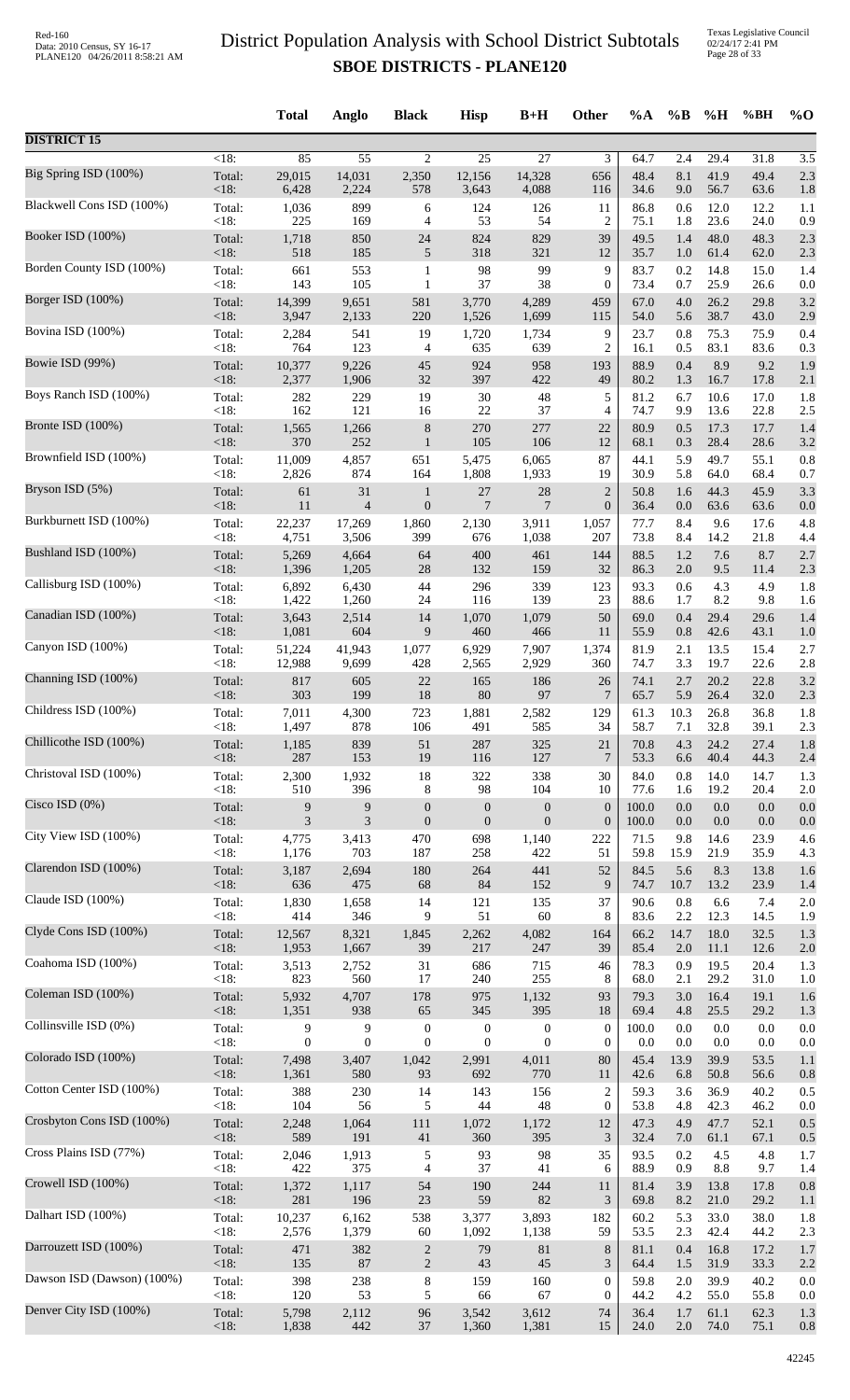Texas Legislative Council 02/24/17 2:41 PM Page 29 of 33

|                                   |                 | <b>Total</b>    | Anglo          | <b>Black</b>                      | <b>Hisp</b>             | $B+H$                              | <b>Other</b>           | $\%A$        | $\%$ B     | %H              | %BH          | $\%$ O     |
|-----------------------------------|-----------------|-----------------|----------------|-----------------------------------|-------------------------|------------------------------------|------------------------|--------------|------------|-----------------|--------------|------------|
| <b>DISTRICT 15</b>                |                 |                 |                |                                   |                         |                                    |                        |              |            |                 |              |            |
| Dimmitt ISD (100%)                | Total:          | 5,518           | 1,752          | 127                               | 3,588                   | 3,703                              | 63                     | 31.8         | 2.3        | 65.0            | 67.1         | 1.1        |
| Dumas ISD (100%)                  | < 18:           | 1,762           | 323            | $47\,$                            | 1,377                   | 1,419                              | 20                     | 18.3         | 2.7        | 78.1            | 80.5         | 1.1        |
|                                   | Total:          | 19,719          | 7,192          | 380                               | 10,592                  | 10,899                             | 1,628                  | 36.5         | 1.9        | 53.7            | 55.3         | 8.3        |
| Electra ISD (100%)                | < 18:<br>Total: | 6,317<br>3,174  | 1,486<br>2,541 | 119<br>204                        | 4,130<br>388            | 4,214<br>582                       | 617<br>51              | 23.5<br>80.1 | 1.9<br>6.4 | 65.4<br>12.2    | 66.7<br>18.3 | 9.8        |
|                                   | < 18:           | 765             | 505            | 88                                | 166                     | 249                                | 11                     | 66.0         | 11.5       | 21.7            | 32.5         | 1.6<br>1.4 |
| Era ISD (100%)                    | Total:          | 1,764           | 1,589          | 9                                 | 106                     | 115                                | 60                     | 90.1         | 0.5        | $6.0\,$         | 6.5          | 3.4        |
|                                   | <18:            | 435             | 373            | $\overline{7}$                    | 37                      | 44                                 | 18                     | 85.7         | 1.6        | 8.5             | 10.1         | 4.1        |
| Eula ISD (100%)                   | Total:          | 2,586           | 2,185          | 108                               | 244                     | 347                                | 54                     | 84.5         | 4.2        | 9.4             | 13.4         | 2.1        |
|                                   | < 18:           | 597             | 435            | 53                                | 94                      | 144                                | 18                     | 72.9         | 8.9        | 15.7            | 24.1         | 3.0        |
| Farwell ISD (100%)                | Total:          | 2,328           | 1,351          | 36                                | 929                     | 962                                | 15                     | 58.0         | 1.5        | 39.9            | 41.3         | 0.6        |
|                                   | < 18:           | 688             | 312            | 10                                | 364                     | 372                                | $\overline{4}$         | 45.3         | 1.5        | 52.9            | 54.1         | 0.6        |
| Floydada ISD (100%)               | Total:          | 3,955           | 1,654          | 180                               | 2,119                   | 2,283                              | 18                     | 41.8         | 4.6        | 53.6            | 57.7         | 0.5        |
| Follett ISD (100%)                | < 18:           | 1,135           | 260            | 56                                | 828                     | 875                                | $\boldsymbol{0}$       | 22.9         | 4.9        | 73.0            | 77.1         | 0.0        |
|                                   | Total:          | 614             | 520            | $\sqrt{5}$                        | 79                      | 84                                 | 10                     | 84.7         | 0.8        | 12.9            | 13.7         | 1.6        |
| Forestburg ISD (100%)             | <18:            | 161             | 125            | $\overline{4}$                    | $28\,$                  | 32                                 | $\overline{4}$         | 77.6         | 2.5        | 17.4            | 19.9         | 2.5        |
|                                   | Total:          | 1,033           | 954            | $\overline{c}$                    | 65                      | 67                                 | 12                     | 92.4         | 0.2        | 6.3             | 6.5          | 1.2        |
| Forsan ISD (100%)                 | < 18:           | 213             | 183            | $\mathbf{1}$                      | 24                      | 25                                 | 5                      | 85.9         | 0.5        | 11.3            | 11.7         | 2.3        |
|                                   | Total:          | 2,198           | 1,823          | 31                                | 325                     | 339                                | 36                     | 82.9         | 1.4        | 14.8            | 15.4         | 1.6        |
| Fort Elliott Cons ISD (100%)      | <18:            | 547             | 424            | 15                                | 116                     | 120                                | 3                      | 77.5         | 2.7        | 21.2            | 21.9         | 0.5        |
|                                   | Total:          | 841             | 736            | 9                                 | 84                      | 88                                 | 17                     | 87.5         | 1.1        | 10.0            | 10.5         | 2.0        |
|                                   | < 18:           | 196             | 147            | $\overline{7}$                    | 43                      | 47                                 | 2                      | 75.0         | 3.6        | 21.9            | 24.0         | 1.0        |
| Frenship ISD (100%)               | Total:          | 42,332          | 28,607         | 1,890                             | 10,199                  | 11,884                             | 1,841                  | 67.6         | 4.5        | 24.1            | 28.1         | 4.3        |
|                                   | < 18:           | 11,378          | 6,576          | 713                               | 3,681                   | 4,246                              | 556                    | 57.8         | 6.3        | 32.4            | 37.3         | 4.9        |
| Friona ISD (100%)                 | Total:          | 5,085           | 1,678          | 81                                | 3,314                   | 3,367                              | 40                     | 33.0         | 1.6        | 65.2            | 66.2         | 0.8        |
| Gainesville ISD (100%)            | < 18:           | 1,586           | 321            | $25\,$                            | 1,246                   | 1,258                              | 7                      | 20.2         | 1.6        | 78.6            | 79.3         | 0.4        |
|                                   | Total:          | 18,333          | 11,951         | 1,181                             | 4,734                   | 5,858                              | 524                    | 65.2         | 6.4        | 25.8            | 32.0         | 2.9        |
| Gold-Burg ISD (100%)              | <18:            | 5,079           | 2,393          | 490                               | 2,081                   | 2,536                              | 150                    | 47.1         | 9.6        | 41.0            | 49.9         | 3.0        |
|                                   | Total:          | 728             | 647            | 2                                 | 60                      | 61                                 | 20                     | 88.9         | 0.3        | 8.2             | 8.4          | 2.7        |
|                                   | < 18:           | 153             | 124            | $\mathbf{1}$                      | 22                      | 23                                 | 6                      | 81.0         | 0.7        | 14.4            | 15.0         | 3.9        |
| Grady ISD (100%)                  | Total:          | 555             | 370            | 9                                 | 170                     | 179                                | 6                      | 66.7         | 1.6        | 30.6            | 32.3         | 1.1        |
|                                   | <18:            | 171             | 105            | $\overline{4}$                    | 61                      | 65                                 | $\mathbf{1}$           | 61.4         | 2.3        | 35.7            | 38.0         | 0.6        |
| Graham ISD (100%)                 | Total:          | 13,571          | 10,984         | 195                               | 2,226                   | 2,395                              | 192                    | 80.9<br>70.2 | 1.4<br>2.2 | 16.4            | 17.6<br>28.2 | 1.4        |
| Grandview-Hopkins ISD (100%)      | <18:<br>Total:  | 3,261<br>111    | 2,288<br>108   | 73<br>$\ensuremath{\mathfrak{Z}}$ | 860<br>$\boldsymbol{0}$ | 919<br>$\ensuremath{\mathfrak{Z}}$ | 54<br>$\boldsymbol{0}$ | 97.3         | 2.7        | 26.4<br>$0.0\,$ | 2.7          | 1.7<br>0.0 |
| Grape Creek ISD (100%)            | $<18$ :         | 18              | 18             | $\boldsymbol{0}$                  | $\overline{0}$          | $\theta$                           | $\boldsymbol{0}$       | 100.0        | 0.0        | 0.0             | 0.0          | 0.0        |
|                                   | Total:          | 5,842           | 4,143          | 78                                | 1,549                   | 1,599                              | 100                    | 70.9         | 1.3        | 26.5            | 27.4         | 1.7        |
| Greenwood ISD (100%)              | < 18:           | 1,492           | 900            | 44                                | 542                     | 572                                | 20                     | 60.3         | 2.9        | 36.3            | 38.3         | 1.3        |
|                                   | Total:          | 7,217           | 5,098          | $60\,$                            | 1,979                   | 2,017                              | 102                    | 70.6         | 0.8        | 27.4            | 27.9         | 1.4        |
| Groom ISD (100%)                  | <18:            | 2,176           | 1,362          | $30\,$                            | 771                     | 787                                | 27                     | 62.6         | 1.4        | 35.4            | 36.2         | 1.2        |
|                                   | Total:          | 743             | 671            | 7                                 | 48                      | 55                                 | 17                     | 90.3         | 0.9        | 6.5             | 7.4          | 2.3        |
|                                   | < 18:           | 156             | 129            | 5                                 | 18                      | 23                                 | 4                      | 82.7         | 3.2        | 11.5            | 14.7         | 2.6        |
| Gruver ISD (100%)                 | Total:          | 1,767           | 1,077          | $22\,$                            | 662                     | 684                                | 6                      | 61.0         | 1.2        | 37.5            | 38.7         | 0.3        |
|                                   | < 18:           | 528             | 276            | $\overline{7}$                    | 244                     | 251                                | $\mathbf{1}$           | 52.3         | 1.3        | 46.2            | 47.5         | 0.2        |
| Guthrie CSD (100%)                | Total:          | 274             | 237            | $\boldsymbol{0}$                  | 32                      | 32                                 | 5                      | 86.5         | 0.0        | 11.7            | 11.7         | 1.8        |
|                                   | $<18$ :         | 64              | 52             | $\boldsymbol{0}$                  | 11                      | 11                                 | 1                      | 81.3         | 0.0        | 17.2            | 17.2         | 1.6        |
| Hale Center ISD (100%)            | Total:          | 2,869           | 1,088          | 127                               | 1,647                   | 1,760                              | 21                     | 37.9         | 4.4        | 57.4            | 61.3         | 0.7        |
|                                   | < 18:           | 854             | 194            | $52\,$                            | 613                     | 656                                | $\overline{4}$         | 22.7         | 6.1        | 71.8            | 76.8         | 0.5        |
| Hamlin ISD (100%)                 | Total:          | 2,499           | 1,622          | 217                               | 660                     | 855                                | 22                     | 64.9         | 8.7        | 26.4            | 34.2         | 0.9        |
| Happy ISD (100%)                  | < 18:           | 646             | 361            | 62                                | 233                     | 281                                | $\overline{4}$         | 55.9         | 9.6        | 36.1            | 43.5         | 0.6        |
|                                   | Total:          | 1,073           | 873            | $11\,$                            | 178                     | 187                                | 13                     | 81.4         | 1.0        | 16.6            | 17.4         | 1.2        |
| Harrold ISD (100%)                | < 18:           | 293             | 219            | $\overline{4}$                    | 65                      | 68                                 | 6                      | 74.7         | 1.4        | 22.2            | 23.2         | 2.0        |
|                                   | Total:          | 129             | 113            | $\overline{\mathcal{A}}$          | 6                       | 10                                 | 6                      | 87.6         | 3.1        | 4.7             | 7.8          | 4.7        |
| Hart ISD (100%)                   | < 18:           | $25\,$          | 19             | $\overline{c}$                    | $\overline{c}$          | $\overline{4}$                     | $\overline{c}$         | 76.0         | 8.0        | 8.0             | 16.0         | 8.0        |
|                                   | Total:          | 1,496           | 401            | 40                                | 1,054                   | 1,087                              | $\,8\,$                | 26.8         | 2.7        | 70.5            | 72.7         | 0.5        |
|                                   | < 18:           | 459             | 74             | 19                                | 370                     | 383                                | $\overline{2}$         | 16.1         | 4.1        | 80.6            | 83.4         | 0.4        |
| Hartley ISD (100%)                | Total:          | 877             | 506            | 4                                 | 358                     | 362                                | 9                      | 57.7         | 0.5        | 40.8            | 41.3         | 1.0        |
|                                   | < 18:           | 314             | 157            | $\boldsymbol{0}$                  | 153                     | 153                                | 4                      | 50.0         | 0.0        | 48.7            | 48.7         | 1.3        |
| Haskell Cons ISD (100%)           | Total:          | 4,356           | 2,966          | 220                               | 1,104                   | 1,303                              | 87                     | 68.1         | 5.1        | 25.3            | 29.9         | 2.0        |
|                                   | < 18:           | 935             | 509            | 67                                | 356                     | 406                                | 20                     | 54.4         | 7.2        | 38.1            | 43.4         | 2.1        |
| Hawley ISD (100%)                 | Total:          | 3,220           | 2,827          | 31                                | 311                     | 337                                | 56                     | 87.8         | 1.0        | 9.7             | 10.5         | 1.7        |
|                                   | < 18:           | 816             | 666            | 17                                | 126                     | 139                                | 11                     | 81.6         | 2.1        | 15.4            | 17.0         | 1.3        |
| Hedley ISD (100%)                 | Total:          | 584             | 525            | $\sqrt{2}$                        | 51                      | 53                                 | 6                      | 89.9         | 0.3        | 8.7             | 9.1          | 1.0        |
| Henrietta ISD (100%)              | <18:            | 131             | 110            | $\boldsymbol{0}$                  | 21                      | 21                                 | $\boldsymbol{0}$       | 84.0         | 0.0        | 16.0            | 16.0         | 0.0        |
|                                   | Total:          | 5,658           | 5,249          | 37                                | 223                     | 257                                | 152                    | 92.8         | 0.7        | 3.9             | 4.5          | 2.7        |
| Hereford ISD (100%)               | < 18:           | 1,273           | 1,126<br>5,724 | 15                                | 91                      | 104                                | 43                     | 88.5<br>29.9 | 1.2        | 7.1<br>68.1     | 8.2          | 3.4        |
|                                   | Total:<br>< 18: | 19,135<br>6,186 | 1,132          | 296<br>118                        | 13,024<br>4,954         | 13,219<br>5,007                    | 192<br>47              | 18.3         | 1.5<br>1.9 | 80.1            | 69.1<br>80.9 | 1.0<br>0.8 |
| Hermleigh ISD (100%)              | Total:          | 751             | 555            | 15                                | 173                     | 186                                | 10                     | 73.9         | 2.0        | 23.0            | 24.8         | 1.3        |
|                                   | < 18:           | 186             | 118            | 4                                 | 63                      | 66                                 | $\overline{2}$         | 63.4         | 2.2        | 33.9            | 35.5         | 1.1        |
| Higgins ISD $(100%)$              | Total:          | 549             | 497            | $\mathbf{1}$                      | 38                      | 39                                 | 13                     | 90.5         | 0.2        | 6.9             | 7.1          | 2.4        |
|                                   | < 18:           | 106             | 91             | $\mathbf{1}$                      | 11                      | 12                                 | $\mathfrak{Z}$         | 85.8         | 0.9        | 10.4            | 11.3         | 2.8        |
| Highland ISD (100%)               | Total:          | 362             | 329            | $\boldsymbol{0}$                  | 33                      | 33                                 | $\boldsymbol{0}$       | 90.9         | 0.0        | 9.1             | 9.1          | 0.0        |
| Highland Park ISD (Potter) (100%) | < 18:           | 91              | 83             | $\mathbf{0}$                      | 8                       | 8                                  | $\boldsymbol{0}$       | 91.2         | 0.0        | 8.8             | 8.8          | 0.0        |
|                                   | Total:          | 8,463           | 3,866          | 2,135                             | 2,369                   | 4,493                              | 104                    | 45.7         | 25.2       | 28.0            | 53.1         | 1.2        |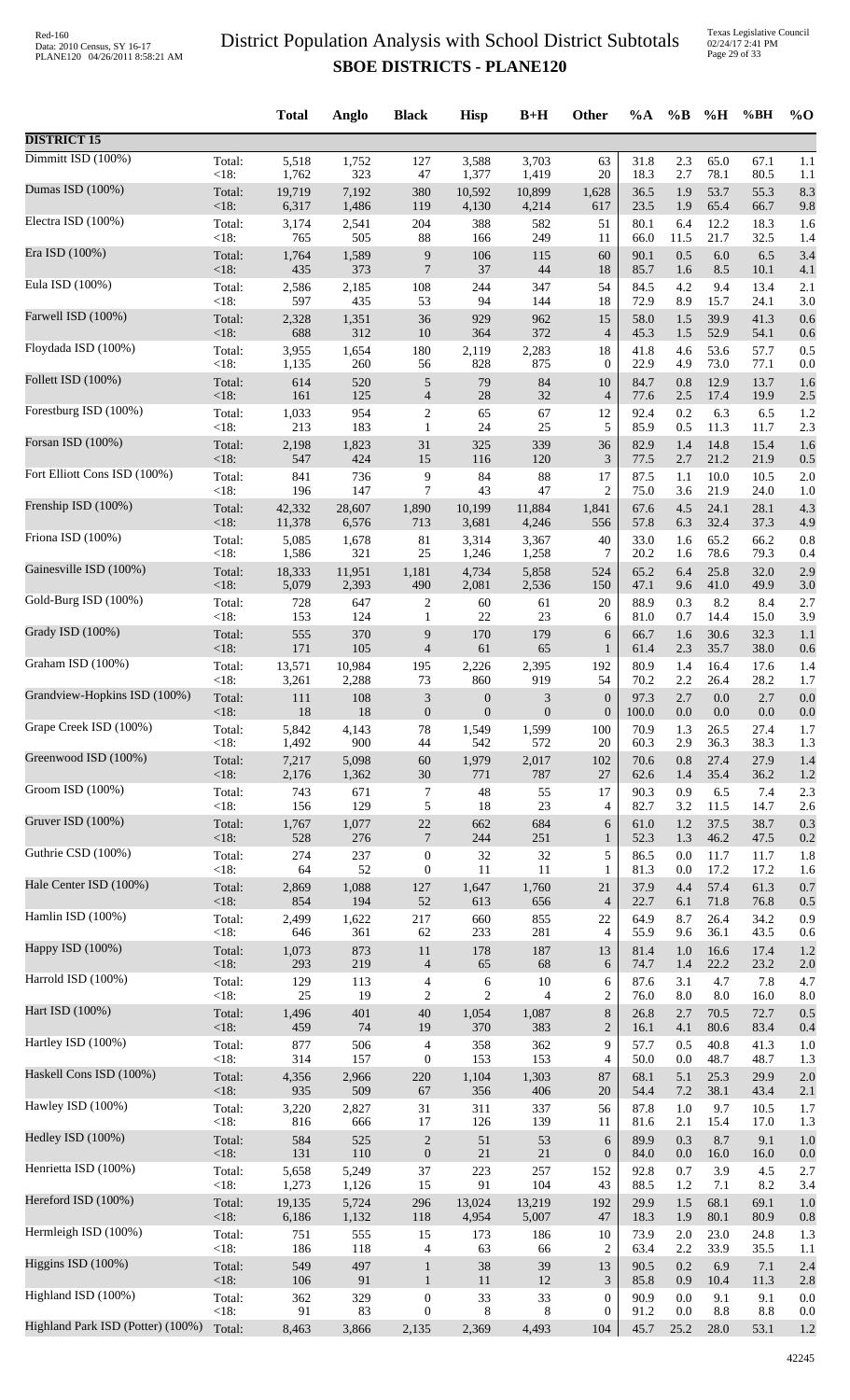|                                         |                   | <b>Total</b>   | Anglo        | <b>Black</b>                 | <b>Hisp</b>      | $B+H$            | Other                  | %A           | $\%B$      | %H             | %BH          | $%$ <sup>O</sup> |
|-----------------------------------------|-------------------|----------------|--------------|------------------------------|------------------|------------------|------------------------|--------------|------------|----------------|--------------|------------------|
| <b>DISTRICT 15</b>                      |                   |                |              |                              |                  |                  |                        |              |            |                |              |                  |
| Holliday ISD (100%)                     | $<18$ :           | 988            | 632          | 49                           | 293<br>196       | 338<br>229       | 18                     | 64.0<br>93.6 | 5.0<br>0.8 | 29.7<br>4.3    | 34.2         | 1.8              |
|                                         | Total:<br><18:    | 4,553<br>1,048 | 4,261<br>947 | 38<br>$21\,$                 | $70\,$           | 88               | 63<br>13               | 90.4         | 2.0        | 6.7            | 5.0<br>8.4   | 1.4<br>1.2       |
| Idalou ISD (100%)                       | Total:            | 3,852          | 2,267        | 56                           | 1,510            | 1,555            | 30                     | 58.9         | 1.5        | 39.2           | 40.4         | 0.8              |
|                                         | <18:              | 1,071          | 544          | $27\,$                       | 503              | 520              | $\tau$                 | 50.8         | 2.5        | 47.0           | 48.6         | 0.7              |
| Iowa Park Cons ISD (100%)               | Total:            | 13,494         | 10,020       | 1,464                        | 1,751            | 3,193            | 281                    | 74.3         | 10.8       | 13.0           | 23.7         | 2.1              |
|                                         | <18:              | 2,318          | 1,988        | 39                           | 231              | 260              | 70                     | 85.8         | 1.7        | 10.0           | 11.2         | 3.0              |
| Ira ISD (100%)                          | Total:            | 579            | 469          | $\sqrt{5}$                   | 104              | 108              | $\overline{2}$         | 81.0         | 0.9        | 18.0           | 18.7         | 0.3              |
|                                         | <18:              | 141            | 98           | $\mathbf{2}$                 | $40\,$           | 42               | $\mathbf{1}$           | 69.5         | 1.4        | 28.4           | 29.8         | 0.7              |
| Jacksboro ISD (0%)                      | Total:            | 8              | 8            | $\boldsymbol{0}$             | $\boldsymbol{0}$ | $\boldsymbol{0}$ | $\boldsymbol{0}$       | 100.0        | 0.0        | $0.0\,$        | 0.0          | 0.0              |
| Jayton-Girard ISD (100%)                | $<18$ :           | $\overline{0}$ | $\mathbf{0}$ | $\mathbf{0}$                 | $\boldsymbol{0}$ | $\mathbf{0}$     | $\boldsymbol{0}$       | 0.0          | 0.0        | 0.0            | 0.0          | 0.0              |
|                                         | Total:            | 770            | 637          | $10\,$                       | 117              | 123              | 10                     | 82.7         | 1.3        | 15.2           | 16.0         | 1.3              |
| Jim Ned Cons ISD (100%)                 | <18:              | 175            | 119          | $\sqrt{5}$                   | $50\,$           | 53               | 3                      | 68.0         | 2.9        | 28.6           | 30.3         | 1.7              |
|                                         | Total:            | 5,629          | 5,086        | $46\,$                       | 412              | 454              | 89                     | 90.4         | 0.8        | 7.3            | 8.1          | 1.6              |
| Kelton ISD (100%)                       | < 18:             | 1,367          | 1,173        | $20\,$                       | 153              | 170              | 24                     | 85.8         | 1.5        | 11.2           | 12.4         | 1.8              |
|                                         | Total:            | 155            | 133          | $\boldsymbol{0}$             | $22\,$           | $22\,$           | $\boldsymbol{0}$       | 85.8         | 0.0        | 14.2           | 14.2         | 0.0              |
| Klondike ISD (100%)                     | < 18:             | 44             | 33           | $\boldsymbol{0}$             | 11               | 11               | $\boldsymbol{0}$       | 75.0         | 0.0        | 25.0           | 25.0         | 0.0              |
|                                         | Total:            | 719            | 477          | $\overline{\mathcal{A}}$     | 233              | 237              | 5                      | 66.3         | 0.6        | 32.4           | 33.0         | 0.7              |
| Knox City-O'Brien Cons ISD (100%)Total: | <18:              | 231            | 132          | $\mathbf{1}$                 | 98               | 99               | $\boldsymbol{0}$       | 57.1         | 0.4        | 42.4           | 42.9         | 0.0              |
|                                         | $<18$ :           | 1,557<br>374   | 1,007<br>200 | $100\,$<br>36                | 435<br>138       | 527<br>169       | 23<br>5                | 64.7<br>53.5 | 6.4<br>9.6 | 27.9<br>36.9   | 33.8<br>45.2 | 1.5<br>1.3       |
| Kress ISD (100%)                        | Total:            | 1,256          | 619          | 55                           | 580              | 631              | 6                      | 49.3         | 4.4        | 46.2           | 50.2         | 0.5              |
|                                         | <18:              | 311            | 101          | 19                           | 193              | 210              | $\boldsymbol{0}$       | 32.5         | 6.1        | 62.1           | 67.5         | 0.0              |
| Lamesa ISD (100%)                       | Total:            | 12,585         | 4,689        | 969                          | 6,874            | 7,776            | 120                    | 37.3         | 7.7        | 54.6           | 61.8         | 1.0              |
|                                         | $<18$ :           | 3,027          | 743          | 192                          | 2,106            | 2,256            | 28                     | 24.5         | 6.3        | 69.6           | 74.5         | 0.9              |
| Lazbuddie ISD (100%)                    | Total:            | 685            | 442          | 10                           | 240              | 242              | $\mathbf{1}$           | 64.5         | 1.5        | 35.0           | 35.3         | 0.1              |
|                                         | < 18:             | 208            | 112          | 4                            | 96               | 96               | $\boldsymbol{0}$       | 53.8         | 1.9        | 46.2           | 46.2         | 0.0              |
| Lefors ISD $(100\%)$                    | Total:            | 621            | 573<br>121   | $\sqrt{5}$<br>$\mathfrak{2}$ | 32<br>17         | 35<br>18         | 13                     | 92.3         | 0.8        | 5.2            | 5.6          | 2.1              |
| Levelland ISD (100%)                    | $<18$ :<br>Total: | 140<br>16,422  | 7,918        | 801                          | 7,552            | 8,295            | $\mathbf{1}$<br>209    | 86.4<br>48.2 | 1.4<br>4.9 | 12.1<br>46.0   | 12.9<br>50.5 | 0.7<br>1.3       |
| Lindsay ISD (100%)                      | <18:              | 4,397          | 1,473        | 235                          | 2,681            | 2,874            | 50                     | 33.5         | 5.3        | 61.0           | 65.4         | 1.1              |
|                                         | Total:            | 1,937          | 1,780        | 18                           | 100              | 114              | 43                     | 91.9         | 0.9        | 5.2            | 5.9          | 2.2              |
| Littlefield ISD (100%)                  | <18:              | 569            | 507          | 6                            | 45               | 51               | 11                     | 89.1         | 1.1        | 7.9            | 9.0          | 1.9              |
|                                         | Total:            | 7,067          | 2,977        | 457                          | 3,633            | 4,033            | 57                     | 42.1         | 6.5        | 51.4           | 57.1         | 0.8              |
| Lockney ISD (100%)                      | <18:              | 2,040          | 593          | 173                          | 1,298            | 1,436            | 11                     | 29.1         | 8.5        | 63.6           | 70.4         | 0.5              |
|                                         | Total:            | 2,405          | 1,063        | 68                           | 1,267            | 1,323            | 19                     | 44.2         | $2.8\,$    | 52.7           | 55.0         | 0.8              |
| Loop ISD (100%)                         | ${<}18:$          | 709            | 187          | 31                           | 494              | 516              | 6                      | 26.4         | 4.4        | 69.7           | 72.8         | 0.8              |
|                                         | Total:            | 421            | 255          | 16                           | 149              | 163              | 3                      | 60.6         | 3.8        | 35.4           | 38.7         | 0.7              |
|                                         | $<18$ :           | 121            | 63           | 6                            | 52               | 57               | 1                      | 52.1         | 5.0        | 43.0           | 47.1         | 0.8              |
| Loraine ISD (100%)                      | Total:            | 997            | 582          | $32\,$                       | 368              | 396              | 19                     | 58.4         | 3.2        | 36.9           | 39.7         | 1.9              |
|                                         | <18:              | 256            | 120          | 15                           | 124              | 135              | $\mathbf{1}$           | 46.9         | 5.9        | 48.4           | 52.7         | 0.4              |
| Lorenzo ISD (100%)                      | Total:            | 1,575          | 650          | 77                           | 831              | 904              | 21                     | 41.3         | 4.9        | 52.8           | 57.4         | 1.3              |
|                                         | < 18:             | 478            | 125          | 31                           | 321              | 348              | 5                      | 26.2         | 6.5        | 67.2           | 72.8         | 1.0              |
| Lubbock ISD (100%)                      | Total:            | 187,067        | 98,486       | 19,337                       | 64,389           | 82,416           | 6,165                  | 52.6         | 10.3       | 34.4           | 44.1         | 3.3              |
|                                         | <18:              | 42,811         | 14,295       | 6,456                        | 21,823           | 27,473           | 1,043                  | 33.4         | 15.1       | 51.0           | 64.2         | 2.4              |
| Lubbock-Cooper ISD (100%)               | Total:            | 22,352         | 16,383       | 713                          | 4,696            | 5,351            | 618                    | 73.3         | 3.2        | 21.0           | 23.9         | 2.8              |
| Lueders-Avoca ISD (100%)                | $<18$ :           | 6,166          | 4,174        | 164                          | 1,679            | 1,807            | 185                    | 67.7         | 2.7        | 27.2           | 29.3         | 3.0              |
|                                         | Total:            | 787            | 685          | $\boldsymbol{7}$             | $77\,$           | 84               | 18                     | 87.0         | 0.9        | 9.8            | 10.7         | 2.3              |
| McLean ISD (100%)                       | $<18$ :           | 158            | 142          | $\ensuremath{\mathfrak{Z}}$  | 13               | 16               | $\boldsymbol{0}$<br>29 | 89.9         | 1.9<br>0.9 | 8.2<br>$8.8\,$ | 10.1<br>9.7  | 0.0<br>2.5       |
|                                         | Total:<br>< 18:   | 1,177<br>271   | 1,034<br>218 | 11<br>8                      | 103<br>41        | 114<br>49        | 4                      | 87.9<br>80.4 | 3.0        | 15.1           | 18.1         | 1.5              |
| Meadow ISD (100%)                       | Total:            | 922            | 414          | $\boldsymbol{0}$             | 504              | 504              | $\overline{4}$         | 44.9         | 0.0        | 54.7           | 54.7         | 0.4              |
|                                         | <18:              | 264            | 106          | $\boldsymbol{0}$             | 156              | 156              | $\sqrt{2}$             | 40.2         | 0.0        | 59.1           | 59.1         | 0.8              |
| Memphis ISD (100%)                      | Total:            | 2,862          | 1,680        | 233                          | 935              | 1,159            | 23                     | 58.7         | 8.1        | 32.7           | 40.5         | 0.8              |
|                                         | < 18:             | 759            | 312          | 75                           | 372              | 443              | 4                      | 41.1         | 9.9        | 49.0           | 58.4         | 0.5              |
| Merkel ISD (100%)                       | Total:            | 6,324          | 5,234        | 127                          | 862              | 980              | 110                    | 82.8         | 2.0        | 13.6           | 15.5         | 1.7              |
|                                         | <18:              | 1,551          | 1,162        | 74                           | 297              | 362              | 27                     | 74.9         | 4.8        | 19.1           | 23.3         | 1.7              |
| Miami ISD (100%)                        | Total:            | 842            | 756          | $\overline{\mathcal{A}}$     | 73               | 73               | 13                     | 89.8         | 0.5        | 8.7            | 8.7          | 1.5              |
|                                         | $<18$ :           | 212            | 183          | 3                            | $27\,$           | 27               | $\overline{c}$         | 86.3         | 1.4        | 12.7           | 12.7         | 0.9              |
| Midland ISD (100%)                      | Total:            | 129,655        | 67,724       | 9,931                        | 49,621           | 58,807           | 3,124                  | 52.2         | 7.7        | 38.3           | 45.4         | 2.4              |
| Midway ISD (Clay) (93%)                 | <18:              | 35,353         | 13,651       | 3,282                        | 18,083           | 20,884           | 818                    | 38.6         | 9.3        | 51.1           | 59.1         | 2.3              |
|                                         | Total:            | 732            | 696          | $\mathbf{1}$                 | 17               | 18               | 18                     | 95.1         | 0.1        | 2.3            | 2.5          | 2.5              |
| Miles ISD (100%)                        | < 18:             | 137            | 128          | $\boldsymbol{0}$             | 3                | 3                | 6                      | 93.4         | 0.0        | 2.2            | 2.2          | 4.4              |
|                                         | Total:            | 1,724          | 1,202        | $10\,$                       | 491              | 501              | 21                     | 69.7         | 0.6        | 28.5           | 29.1         | 1.2              |
| Montague ISD (100%)                     | <18:              | 464            | 285          | 5                            | 168              | 173              | 6                      | 61.4         | 1.1        | 36.2           | 37.3         | 1.3              |
|                                         | Total:            | 584            | 531          | 7                            | 37               | 44               | 9                      | 90.9         | 1.2        | 6.3            | 7.5          | 1.5              |
|                                         | $<18$ :           | 125            | 108          | 5                            | 11               | 16               | $\mathbf{1}$           | 86.4         | 4.0        | 8.8            | 12.8         | 0.8              |
| Moran ISD (94%)                         | Total:            | 440            | 390          | $\overline{4}$               | 47               | 48               | $\mathbf{2}$           | 88.6         | 0.9        | 10.7           | 10.9         | 0.5              |
|                                         | <18:              | 89             | 72           | 3                            | 16               | 16               | $\mathbf{1}$           | 80.9         | 3.4        | 18.0           | 18.0         | 1.1              |
| Morton ISD (100%)                       | Total:            | 2,280          | 866          | 100                          | 1,301            | 1,396            | 18                     | 38.0         | 4.4        | 57.1           | 61.2         | 0.8              |
|                                         | $<18$ :           | 690            | 167          | 23                           | 498              | 519              | 4                      | 24.2         | 3.3        | 72.2           | 75.2         | 0.6              |
| Motley County ISD (100%)                | Total:            | 1,216<br>262   | 1,018        | 24                           | 163<br>69        | 187<br>73        | 11                     | 83.7         | 2.0<br>1.5 | 13.4<br>26.3   | 15.4         | 0.9              |
| Muenster ISD (100%)                     | <18:<br>Total:    | 2,925          | 186<br>2,766 | $\overline{4}$<br>6          | 101              | 107              | 3<br>52                | 71.0<br>94.6 | 0.2        | 3.5            | 27.9<br>3.7  | 1.1<br>1.8       |
|                                         | $<18$ :           | 809            | 739          | $\boldsymbol{2}$             | 48               | $50\,$           | 20                     | 91.3         | $0.2\,$    | 5.9            | 6.2          | 2.5              |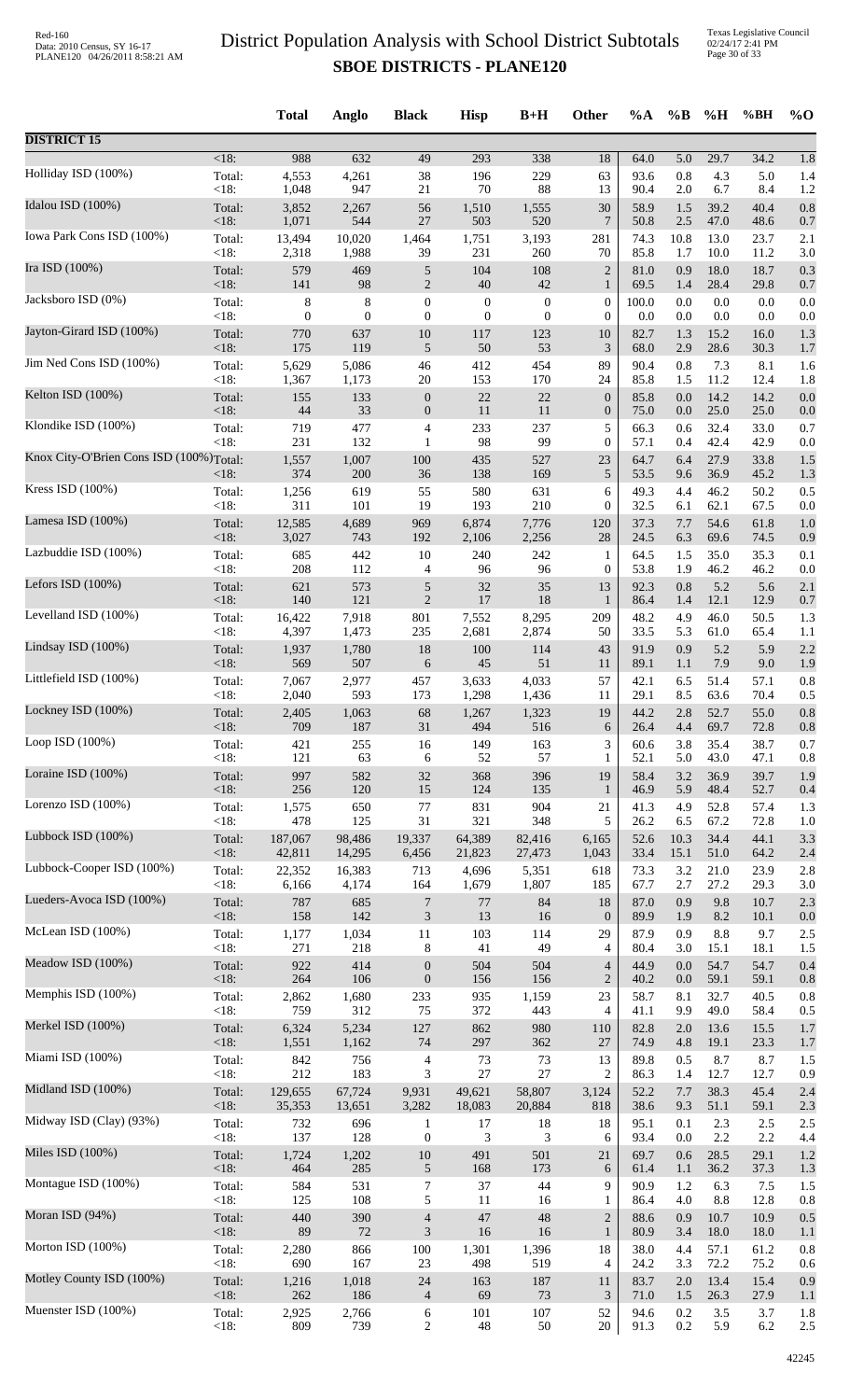Texas Legislative Council 02/24/17 2:41 PM Page 31 of 33

|                                    |                 | <b>Total</b> | Anglo        | <b>Black</b>                | <b>Hisp</b> | $B+H$      | Other                       | %A           | $\%B$      | %H          | %BH         | $%$ <sup>O</sup> |
|------------------------------------|-----------------|--------------|--------------|-----------------------------|-------------|------------|-----------------------------|--------------|------------|-------------|-------------|------------------|
| <b>DISTRICT 15</b>                 |                 |              |              |                             |             |            |                             |              |            |             |             |                  |
| Muleshoe ISD (100%)                | Total:          | 6,864        | 2,576        | 103                         | 4,160       | 4,231      | 57                          | 37.5         | 1.5        | 60.6        | 61.6        | 0.8              |
| Munday Cons ISD (100%)             | <18:            | 2,136        | 465          | 28                          | 1,641       | 1,653      | $18\,$                      | 21.8         | 1.3        | 76.8        | 77.4        | 0.8              |
|                                    | Total:          | 1,870        | 1,101        | 140                         | 624         | 756        | 13                          | 58.9         | 7.5        | 33.4        | 40.4        | 0.7              |
| Nazareth ISD (100%)                | < 18:           | 494          | 194          | 59                          | 242         | 296        | 4                           | 39.3         | 11.9       | 49.0        | 59.9        | 0.8              |
|                                    | Total:          | 738          | 662          | $\ensuremath{\mathfrak{Z}}$ | $70\,$      | 73         | $\mathfrak{Z}$              | 89.7         | 0.4        | 9.5         | 9.9         | 0.4              |
|                                    | <18:            | 219          | 188          | $\mathfrak{Z}$              | 28          | 31         | $\boldsymbol{0}$            | 85.8         | 1.4        | 12.8        | 14.2        | 0.0              |
| New Deal ISD (100%)                | Total:          | 3,548        | 2,396        | 58                          | 1,047       | 1,099      | 53                          | 67.5         | 1.6        | 29.5        | 31.0        | 1.5              |
|                                    | < 18:           | 961          | 517          | 29                          | 407         | 430        | 14                          | 53.8         | 3.0        | 42.4        | 44.7        | 1.5              |
| New Home ISD (100%)                | Total:          | 794          | 518          | $\mathbf{1}$                | 272         | 273        | $\ensuremath{\mathfrak{Z}}$ | 65.2         | 0.1        | 34.3        | 34.4        | 0.4              |
|                                    | <18:            | 205          | 109          | $\mathbf{1}$                | 95          | 96         | $\boldsymbol{0}$            | 53.2         | 0.5        | 46.3        | 46.8        | 0.0              |
| Newcastle ISD (100%)               | Total:          | 1,070        | 1,007        | $10\,$                      | 43          | 53         | 10                          | 94.1         | 0.9        | 4.0         | 5.0         | 0.9              |
|                                    | <18:            | 249          | 222          | 7                           | $20\,$      | 27         | $\boldsymbol{0}$            | 89.2         | 2.8        | 8.0         | 10.8        | 0.0              |
| Nocona ISD (100%)                  | Total:          | 4,681        | 3,907        | 43                          | 667         | 699        | 75                          | 83.5         | 0.9        | 14.2        | 14.9        | 1.6              |
| Northside ISD (Wilbarger) (100%)   | <18:            | 1,127        | 817          | $27\,$                      | 268         | 289        | 21                          | 72.5         | 2.4        | 23.8        | 25.6        | 1.9              |
|                                    | Total:          | 259          | 215          | $\mathbf{1}$                | 40          | 41         | 3                           | 83.0         | 0.4        | 15.4        | 15.8        | 1.2              |
| O'Donnell ISD (100%)               | <18:            | 58           | 42           | $\boldsymbol{0}$            | 16          | 16         | $\boldsymbol{0}$            | 72.4         | 0.0        | 27.6        | 27.6        | 0.0              |
|                                    | Total:          | 1,277        | 576          | $27\,$                      | 662         | 680        | 21                          | 45.1         | 2.1        | 51.8        | 53.2        | 1.6              |
| Olfen ISD (100%)                   | <18:            | 386          | 135          | 11                          | 234         | 242        | 9                           | 35.0         | 2.8        | 60.6        | 62.7        | 2.3              |
|                                    | Total:          | 110          | 85           | $\boldsymbol{0}$            | $25\,$      | $25\,$     | $\boldsymbol{0}$            | 77.3         | 0.0        | 22.7        | 22.7        | 0.0              |
|                                    | < 18:           | 28           | 15           | $\boldsymbol{0}$            | 13          | 13         | $\boldsymbol{0}$            | 53.6         | 0.0        | 46.4        | 46.4        | 0.0              |
| Olney ISD (100%)                   | Total:          | 4,260        | 3,325        | 102                         | 761         | 858        | 77                          | 78.1         | 2.4        | 17.9        | 20.1        | 1.8              |
|                                    | <18:            | 1,018        | 669          | 34                          | 301         | 332        | 17                          | 65.7         | 3.3        | 29.6        | 32.6        | 1.7              |
| Olton ISD (100%)                   | Total:          | 3,193        | 1,250        | 58                          | 1,865       | 1,916      | 27                          | 39.1         | 1.8        | 58.4        | 60.0        | 0.8              |
|                                    | < 18:           | 948          | 216          | 26                          | 701         | 722        | 10                          | 22.8         | 2.7        | 73.9        | 76.2        | 1.1              |
| Paducah ISD (100%)                 | Total:          | 1,488        | 1,026        | 142                         | 316         | 450        | 12                          | 69.0         | 9.5        | 21.2        | 30.2        | 0.8              |
| Paint Creek ISD (100%)             | <18:            | 350          | 195          | 46                          | 113         | 152        | $\mathfrak{Z}$              | 55.7         | 13.1       | 32.3        | 43.4        | 0.9              |
|                                    | Total:          | 424          | 377          | 4                           | 41          | 44         | $\ensuremath{\mathfrak{Z}}$ | 88.9         | 0.9        | 9.7         | 10.4        | 0.7              |
| Pampa ISD (100%)                   | <18:            | 72           | 54           | $\mathbf{1}$                | 17          | 18         | $\boldsymbol{0}$            | 75.0         | 1.4        | 23.6        | 25.0        | 0.0              |
|                                    | Total:          | 20,728       | 13,945       | 1,199                       | 5,238       | 6,377      | 406                         | 67.3         | 5.8        | 25.3        | 30.8        | 2.0              |
|                                    | <18:            | 5,170        | 2,841        | 274                         | 1,999       | 2,234      | 95                          | 55.0         | 5.3        | 38.7        | 43.2        | 1.8              |
| Panhandle ISD (100%)               | Total:          | 3,465        | 3,021        | 38                          | 346         | 384        | 60                          | 87.2         | 1.1        | 10.0        | 11.1        | 1.7              |
|                                    | <18:            | 965          | 805          | 19                          | 122         | 141        | 19                          | 83.4         | 2.0        | 12.6        | 14.6        | 2.0              |
| Panther Creek Cons ISD (100%)      | Total:          | 1,162        | 1,010        | $\ensuremath{\mathfrak{Z}}$ | 132         | 135        | 17                          | 86.9         | 0.3        | 11.4        | 11.6        | 1.5              |
|                                    | <18:            | 217          | 159          | $\mathbf{1}$                | 50          | 51         | 7                           | 73.3         | 0.5        | 23.0        | 23.5        | 3.2              |
| Patton Springs ISD (100%)          | Total:          | 363          | 275          | 12                          | $78\,$      | 83         | 5                           | 75.8         | 3.3        | 21.5        | 22.9        | 1.4              |
| Perryton ISD (100%)                | $<18$ :         | 70           | 34           | 5                           | 34          | 34         | $\overline{c}$              | 48.6         | 7.1        | 48.6        | 48.6        | 2.9              |
|                                    | Total:          | 10,118       | 4,983        | 67                          | 4,957       | 4,990      | 145                         | 49.2         | 0.7        | 49.0        | 49.3        | 1.4              |
| Petersburg ISD (100%)              | <18:            | 3,210        | 1,098        | 36                          | 2,053       | 2,072      | 40                          | 34.2         | 1.1        | 64.0        | 64.5        | 1.2              |
|                                    | Total:          | 1,431        | 564          | 33                          | 840         | 865        | $\overline{c}$              | 39.4         | 2.3        | 58.7        | 60.4        | 0.1              |
| Petrolia Cons ISD (100%)           | < 18:<br>Total: | 390          | 109          | 17<br>33                    | 271<br>176  | 281<br>205 | $\boldsymbol{0}$<br>77      | 27.9<br>90.6 | 4.4<br>1.1 | 69.5<br>5.9 | 72.1<br>6.8 | 0.0              |
|                                    | <18:            | 3,008<br>711 | 2,726<br>602 | 15                          | 75          | 87         | 22                          | 84.7         | 2.1        | 10.5        | 12.2        | 2.6<br>3.1       |
| Pilot Point ISD (20%)              | Total:          | 1,598        | 1,341        | 14                          | 213         | 226        | 31                          | 83.9         | 0.9        | 13.3        | 14.1        | 1.9              |
|                                    | $<18$ :         | 352          | 259          | 3                           | 83          | 86         | 7                           | 73.6         | 0.9        | 23.6        | 24.4        | 2.0              |
| Plains ISD (100%)                  | Total:          | 2,033        | 953          | 6                           | 1,057       | 1,062      | 18                          | 46.9         | 0.3        | 52.0        | 52.2        | 0.9              |
|                                    | <18:            | 648          | 257          | 6                           | 382         | 387        | $\overline{4}$              | 39.7         | 0.9        | 59.0        | 59.7        | 0.6              |
| Plainview ISD (100%)               | Total:          | 28,985       | 10,378       | 1,923                       | 16,499      | 18,237     | 370                         | 35.8         | 6.6        | 56.9        | 62.9        | 1.3              |
| Plemons-Stinnett-Phillips Cons ISD | <18:            | 8,308        | 1,748        | 515                         | 6,065       | 6,468      | 92                          | 21.0         | 6.2        | 73.0        | 77.9        | 1.1              |
|                                    | Total:          | 2,773        | 2,324        | 57                          | 316         | 373        | 76                          | 83.8         | 2.1        | 11.4        | 13.5        | 2.7              |
| $(100\%)$                          | <18:            | 709          | 559          | 19                          | 117         | 136        | 14                          | 78.8         | 2.7        | 16.5        | 19.2        | 2.0              |
| Post ISD (100%)                    | Total:          | 6,246        | 2,829        | 435                         | 2,973       | 3,371      | 46                          | 45.3         | 7.0        | 47.6        | 54.0        | 0.7              |
|                                    | < 18:           | 1,225        | 488          | 103                         | 639         | 721        | 16                          | 39.8         | 8.4        | 52.2        | 58.9        | 1.3              |
| Prairie Valley ISD (100%)          | Total:          | 695          | 643          | $\ensuremath{\mathfrak{Z}}$ | 38          | 41         | 11                          | 92.5         | 0.4        | 5.5         | 5.9         | 1.6              |
|                                    | <18:            | 141          | 113          | $\sqrt{2}$                  | $22\,$      | 24         | $\overline{4}$              | 80.1         | 1.4        | 15.6        | 17.0        | 2.8              |
| Pringle-Morse Cons ISD (100%)      | Total:          | 407          | 288          | $\mathbf{1}$                | 113         | 114        | 5                           | 70.8         | 0.2        | 27.8        | 28.0        | 1.2              |
| Quanah ISD (100%)                  | < 18:           | 115          | 68           | $\mathbf{1}$                | 44          | 45         | $\overline{c}$              | 59.1         | 0.9        | 38.3        | 39.1        | 1.7              |
|                                    | Total:          | 3,169        | 2,291        | 221                         | 621         | 826        | 52                          | 72.3         | 7.0        | 19.6        | 26.1        | 1.6              |
| Ralls ISD (100%)                   | <18:            | 772          | 432          | 76                          | 263         | 327        | 13                          | 56.0         | 9.8        | 34.1        | 42.4        | 1.7              |
|                                    | Total:          | 2,334        | 987          | 57                          | 1,287       | 1,333      | 14                          | 42.3         | 2.4        | 55.1        | 57.1        | 0.6              |
| River Road ISD (100%)              | < 18:           | 694          | 201          | $18\,$                      | 483         | 491        | $\overline{c}$              | 29.0         | 2.6        | 69.6        | 70.7        | 0.3              |
|                                    | Total:          | 7,025        | 5,975        | $101\,$                     | 830         | 914        | 136                         | 85.1         | 1.4        | 11.8        | 13.0        | 1.9              |
| Robert Lee ISD (100%)              | <18:            | 1,782        | 1,382        | 57                          | 317         | 364        | 36                          | 77.6         | 3.2        | 17.8        | 20.4        | 2.0              |
|                                    | Total:          | 1,628        | 1,265        | $\sqrt{5}$                  | 327         | 331        | 32                          | 77.7         | 0.3        | 20.1        | 20.3        | 2.0              |
|                                    | < 18:           | 313          | 217          | $\sqrt{2}$                  | 90          | 91         | 5                           | 69.3         | 0.6        | 28.8        | 29.1        | 1.6              |
| Roby Cons ISD (100%)               | Total:          | 1,430        | 1,052        | 35                          | 345         | 373        | $\sqrt{5}$                  | 73.6         | 2.4        | 24.1        | 26.1        | 0.3              |
|                                    | <18:            | 354          | 225          | 12                          | 123         | 129        | $\boldsymbol{0}$            | 63.6         | 3.4        | 34.7        | 36.4        | 0.0              |
| Roosevelt ISD (100%)               | Total:          | 5,584        | 3,415        | 228                         | 1,866       | 2,080      | 89                          | 61.2         | 4.1        | 33.4        | 37.2        | 1.6              |
|                                    | < 18:           | 1,474        | 696          | 70                          | 690         | 752        | 26                          | 47.2         | 4.7        | 46.8        | 51.0        | 1.8              |
| Ropes ISD (100%)                   | Total:          | 1,243        | 805          | 12                          | 416         | 427        | 11                          | 64.8         | 1.0        | 33.5        | 34.4        | 0.9              |
|                                    | <18:            | 337          | 207          | $\mathfrak{Z}$              | 125         | 128        | $\overline{2}$              | 61.4         | 0.9        | 37.1        | 38.0        | 0.6              |
| Roscoe Collegiate ISD (100%)       | Total:          | 1,866        | 1,125        | 47                          | 682         | 720        | 21                          | 60.3         | 2.5        | 36.5        | 38.6        | 1.1              |
| Rotan ISD (100%)                   | <18:            | 437          | 218          | 23                          | 200         | 215        | 4                           | 49.9         | 5.3        | 45.8        | 49.2        | 0.9              |
|                                    | Total:          | 1,954        | 1,230        | 115                         | 590         | 690        | 34                          | 62.9         | 5.9        | 30.2        | 35.3        | 1.7              |
|                                    | <18:            | 433          | 224          | $36\,$                      | 171         | 198        | 11                          | 51.7         | 8.3        | 39.5        | 45.7        | 2.5              |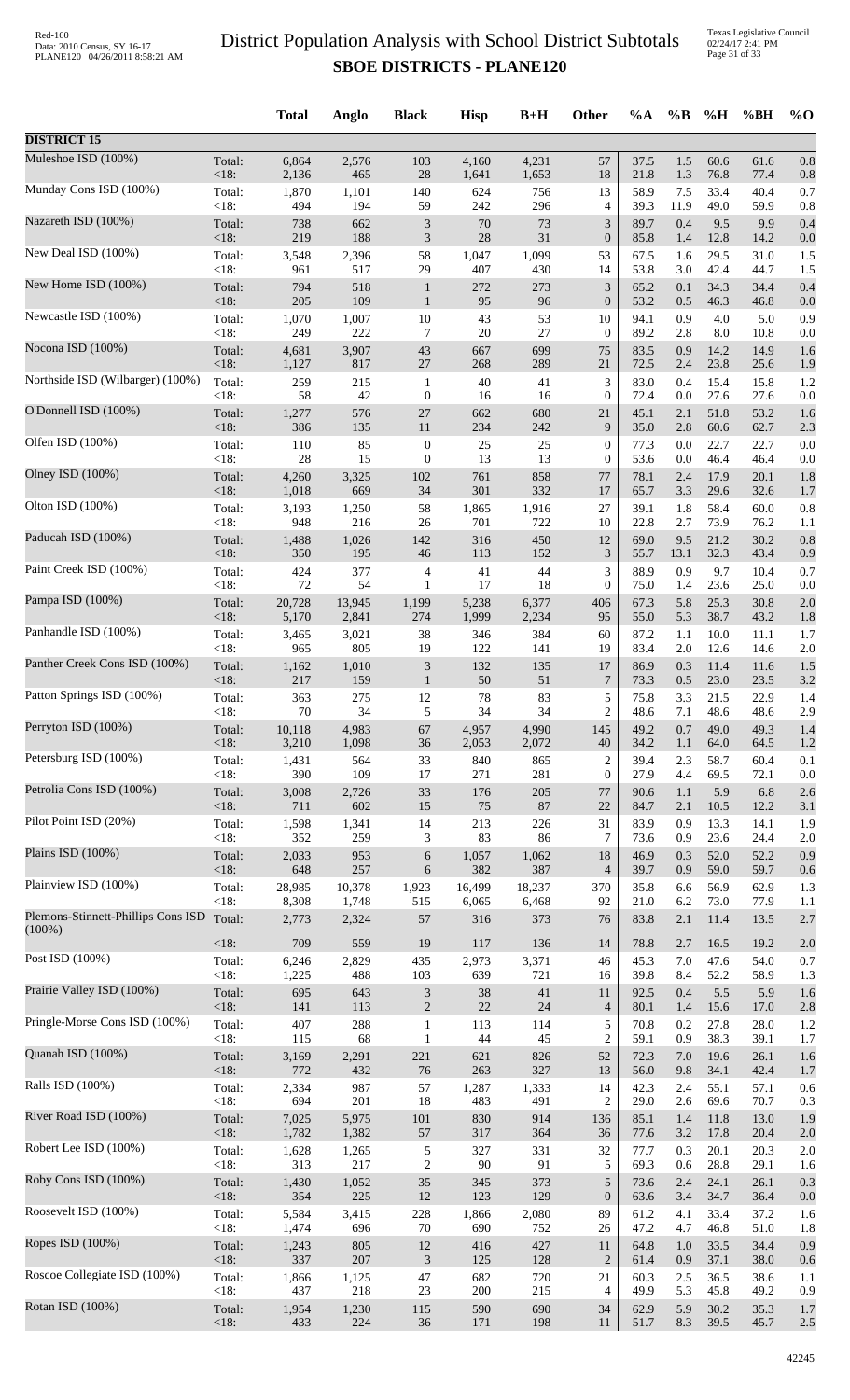Texas Legislative Council 02/24/17 2:41 PM Page 32 of 33

|                                |         | <b>Total</b> | Anglo            | <b>Black</b>     | <b>Hisp</b>       | $B+H$            | <b>Other</b>     | %A    | $\%$ B  | %H   | %BH  | $\%$ O |
|--------------------------------|---------|--------------|------------------|------------------|-------------------|------------------|------------------|-------|---------|------|------|--------|
| <b>DISTRICT 15</b>             |         |              |                  |                  |                   |                  |                  |       |         |      |      |        |
| Rule ISD $(100\%)$             | Total:  | 899          | 646              | 32               | 215               | 242              | 11               | 71.9  | 3.6     | 23.9 | 26.9 | 1.2    |
| Saint Jo ISD (100%)            | <18:    | 176          | 104              | 12               | 61                | $70\,$           | $\overline{2}$   | 59.1  | 6.8     | 34.7 | 39.8 | 1.1    |
|                                | Total:  | 1,746        | 1,556            | $10\,$           | 142               | 144              | 46               | 89.1  | 0.6     | 8.1  | 8.2  | 2.6    |
| San Angelo ISD (100%)          | <18:    | 414          | 343              | 6                | 57                | 57               | 14               | 82.9  | 1.4     | 13.8 | 13.8 | 3.4    |
|                                | Total:  | 94,460       | 51,919           | 5,086            | 35,826            | 40,216           | 2,325            | 55.0  | 5.4     | 37.9 | 42.6 | 2.5    |
|                                | $<18$ : | 21,973       | 8,729            | 1,510            | 11,654            | 12,722           | 522              | 39.7  | 6.9     | 53.0 | 57.9 | 2.4    |
| Sands Consolidated ISD (100%)  | Total:  | 697          | 438              | 13               | 244               | 256              | $\mathfrak{Z}$   | 62.8  | 1.9     | 35.0 | 36.7 | 0.4    |
|                                | <18:    | 211          | 124              | 11               | 76                | 86               | $\mathbf{1}$     | 58.8  | 5.2     | 36.0 | 40.8 | 0.5    |
| Sanford-Fritch ISD (100%)      | Total:  | 5,111        | 4,596            | 45               | 336               | 376              | 139              | 89.9  | 0.9     | 6.6  | 7.4  | 2.7    |
| Santa Anna ISD (100%)          | <18:    | 1,196        | 990              | 29               | 148               | 172              | 34               | 82.8  | 2.4     | 12.4 | 14.4 | 2.8    |
|                                | Total:  | 1,747        | 1,345            | 66               | 321               | 380              | 22               | 77.0  | 3.8     | 18.4 | 21.8 | 1.3    |
| Seagraves ISD (100%)           | <18:    | 395          | 258              | $21\,$           | 116               | 133              | $\overline{4}$   | 65.3  | 5.3     | 29.4 | 33.7 | 1.0    |
|                                | Total:  | 2,776        | 933              | 151              | 1,684             | 1,826            | 17               | 33.6  | 5.4     | 60.7 | 65.8 | 0.6    |
| Seminole ISD (100%)            | <18:    | 857          | 212              | 53               | 589               | 638              | 7                | 24.7  | 6.2     | 68.7 | 74.4 | 0.8    |
|                                | Total:  | 14,399       | 9,491            | 185              | 4,593             | 4,734            | 174              | 65.9  | 1.3     | 31.9 | 32.9 | 1.2    |
|                                | <18:    | 5,148        | 3,298            | 83               | 1,728             | 1,786            | 64               | 64.1  | 1.6     | 33.6 | 34.7 | 1.2    |
| Seymour ISD (100%)             | Total:  | 3,798        | 3,199            | 99               | 475               | 562              | 37               | 84.2  | 2.6     | 12.5 | 14.8 | 1.0    |
|                                | $<18$ : | 786          | 575              | 36               | 180               | 208              | 3                | 73.2  | 4.6     | 22.9 | 26.5 | 0.4    |
| Shallowater ISD (100%)         | Total:  | 5,445        | 3,940            | 62               | 1,404             | 1,452            | 53               | 72.4  | 1.1     | 25.8 | 26.7 | 1.0    |
|                                | <18:    | 1,655        | 1,046            | $30\,$           | 574               | 596              | 13               | 63.2  | 1.8     | 34.7 | 36.0 | 0.8    |
| Shamrock ISD (100%)            | Total:  | 2,437        | 1,804            | 127              | 467               | 587              | 46               | 74.0  | 5.2     | 19.2 | 24.1 | 1.9    |
| Silverton ISD (100%)           | <18:    | 580          | 325              | 51               | $202\,$           | 249              | 6                | 56.0  | $8.8\,$ | 34.8 | 42.9 | 1.0    |
|                                | Total:  | 1,100        | 789              | $21\,$           | 283               | 303              | 8                | 71.7  | 1.9     | 25.7 | 27.5 | 0.7    |
| Sivells Bend ISD (100%)        | <18:    | 243          | 135              | $\,8\,$          | $\ensuremath{97}$ | 104              | $\overline{4}$   | 55.6  | 3.3     | 39.9 | 42.8 | 1.6    |
|                                | Total:  | 533          | 496              | $\boldsymbol{0}$ | 30                | 30               | $\overline{7}$   | 93.1  | 0.0     | 5.6  | 5.6  | 1.3    |
|                                | <18:    | 97           | 84               | $\boldsymbol{0}$ | 12                | 12               | 1                | 86.6  | 0.0     | 12.4 | 12.4 | 1.0    |
| Slaton ISD (100%)              | Total:  | 7,657        | 3,757            | 461              | 3,416             | 3,816            | 84               | 49.1  | 6.0     | 44.6 | 49.8 | 1.1    |
|                                | <18:    | 2,079        | 677              | 160              | 1,267             | 1,387            | 15               | 32.6  | 7.7     | 60.9 | 66.7 | 0.7    |
| Slidell ISD (0%)               | Total:  | 6            | 6                | $\boldsymbol{0}$ | 0                 | $\boldsymbol{0}$ | $\boldsymbol{0}$ | 100.0 | 0.0     | 0.0  | 0.0  | 0.0    |
|                                | < 18:   | $\theta$     | $\boldsymbol{0}$ | $\boldsymbol{0}$ | $\boldsymbol{0}$  | $\boldsymbol{0}$ | $\boldsymbol{0}$ | 0.0   | 0.0     | 0.0  | 0.0  | 0.0    |
| Smyer ISD (100%)               | Total:  | 1,666        | 1,077            | 38               | 530               | 563              | 26               | 64.6  | 2.3     | 31.8 | 33.8 | 1.6    |
|                                | <18:    | 439          | 219              | 23               | 197               | 215              | 5                | 49.9  | 5.2     | 44.9 | 49.0 | 1.1    |
| Snyder ISD (100%)              | Total:  | 15,627       | 8,778            | 891              | 5,875             | 6,689            | 160              | 56.2  | 5.7     | 37.6 | 42.8 | 1.0    |
| Southland ISD (100%)           | <18:    | 3,921        | 1,650            | 209              | 2,082             | 2,229            | 42               | 42.1  | 5.3     | 53.1 | 56.8 | 1.1    |
|                                | Total:  | 289          | 177              | $8\,$            | 104               | 112              | $\mathbf{0}$     | 61.2  | 2.8     | 36.0 | 38.8 | 0.0    |
| Spearman ISD (100%)            | $<18$ : | 68           | 36               | $\mathfrak{2}$   | 30                | 32               | $\boldsymbol{0}$ | 52.9  | 2.9     | 44.1 | 47.1 | 0.0    |
|                                | Total:  | 3,791        | 2,004            | 32               | 1,716             | 1,734            | 53               | 52.9  | 0.8     | 45.3 | 45.7 | 1.4    |
| Spring Creek ISD (100%)        | <18:    | 1,140        | 426              | 13               | 690               | 697              | 17               | 37.4  | 1.1     | 60.5 | 61.1 | 1.5    |
|                                | Total:  | 157          | 145              | $\sqrt{2}$       | 9                 | 11               | $\mathbf{1}$     | 92.4  | 1.3     | 5.7  | 7.0  | 0.6    |
|                                | <18:    | 44           | $40\,$           | $\mathbf{1}$     | 3                 | $\overline{4}$   | $\boldsymbol{0}$ | 90.9  | 2.3     | 6.8  | 9.1  | 0.0    |
| Springlake-Earth ISD (100%)    | Total:  | 1,714        | 735              | 51               | 916               | 966              | 13               | 42.9  | 3.0     | 53.4 | 56.4 | 0.8    |
|                                | <18:    | 529          | 154              | 26               | 345               | 370              | 5                | 29.1  | 4.9     | 65.2 | 69.9 | 0.9    |
| Spur ISD (100%)                | Total:  | 2,083        | 1,317            | 95               | 630               | 718              | 48               | 63.2  | 4.6     | 30.2 | 34.5 | 2.3    |
|                                | <18:    | 422          | 227              | $\overline{7}$   | 180               | 184              | 11               | 53.8  | 1.7     | 42.7 | 43.6 | 2.6    |
| Stamford ISD (100%)            | Total:  | 3,429        | 2,036            | 315              | 1,062             | 1,355            | 38               | 59.4  | 9.2     | 31.0 | 39.5 | 1.1    |
| Stanton ISD (100%)             | <18:    | 823          | 332              | 118              | 380               | 484              | $\tau$           | 40.3  | 14.3    | 46.2 | 58.8 | 0.9    |
|                                | Total:  | 3,806        | 1,913            | 89               | 1,778             | 1,849            | 44               | 50.3  | 2.3     | 46.7 | 48.6 | 1.2    |
| Sterling City ISD (100%)       | <18:    | 1,123        | 447              | 39               | 632               | 663              | 13               | 39.8  | 3.5     | 56.3 | 59.0 | 1.2    |
|                                | Total:  | 1,143        | 733              | $22\,$           | 365               | 386              | 24               | 64.1  | 1.9     | 31.9 | 33.8 | 2.1    |
|                                | < 18:   | 279          | 154              | 8                | 107               | 115              | 10               | 55.2  | 2.9     | 38.4 | 41.2 | 3.6    |
| Stratford ISD (100%)           | Total:  | 2,495        | 1,369            | 11               | 1,096             | 1,104            | 22               | 54.9  | 0.4     | 43.9 | 44.2 | 0.9    |
|                                | <18:    | 757          | 285              | $\mathbf{1}$     | 466               | 467              | $\sqrt{5}$       | 37.6  | 0.1     | 61.6 | 61.7 | 0.7    |
| Sudan ISD (100%)               | Total:  | 1,503        | 862              | 53               | 575               | 626              | 15               | 57.4  | 3.5     | 38.3 | 41.7 | 1.0    |
|                                | <18:    | 454          | 195              | $25\,$           | 231               | 255              | $\overline{4}$   | 43.0  | 5.5     | 50.9 | 56.2 | 0.9    |
| Sundown ISD (100%)             | Total:  | 1,596        | 867              | $27\,$           | 690               | 715              | 14               | 54.3  | 1.7     | 43.2 | 44.8 | 0.9    |
|                                | <18:    | 506          | 216              | 16               | 272               | 287              | $\mathfrak{Z}$   | 42.7  | 3.2     | 53.8 | 56.7 | 0.6    |
| Sunray ISD (100%)              | Total:  | 2,116        | 1,138            | $\,8\,$          | 928               | 935              | 43               | 53.8  | 0.4     | 43.9 | 44.2 | 2.0    |
| Sweetwater ISD (100%)          | < 18:   | 661          | 260              | 5                | 386               | 391              | 10               | 39.3  | 0.8     | 58.4 | 59.2 | 1.5    |
|                                | Total:  | 12,696       | 7,487            | 788              | 4,348             | 5,061            | 148              | 59.0  | 6.2     | 34.2 | 39.9 | 1.2    |
| Tahoka ISD (100%)              | <18:    | 3,310        | 1,466            | 313              | 1,552             | 1,810            | 34               | 44.3  | 9.5     | 46.9 | 54.7 | 1.0    |
|                                | Total:  | 3,042        | 1,427            | 114              | 1,479             | 1,584            | 31               | 46.9  | 3.7     | 48.6 | 52.1 | 1.0    |
| Texhoma ISD (100%)             | <18:    | 856          | 295              | 37               | 519               | 548              | 13               | 34.5  | 4.3     | 60.6 | 64.0 | 1.5    |
|                                | Total:  | 542          | 379              | $\sqrt{5}$       | 147               | 152              | 11               | 69.9  | 0.9     | 27.1 | 28.0 | 2.0    |
|                                | <18:    | 157          | 102              | 3                | 47                | 50               | 5                | 65.0  | 1.9     | 29.9 | 31.8 | 3.2    |
| Texline ISD (100%)             | Total:  | 961          | 650              | $\boldsymbol{0}$ | 276               | 276              | 35               | 67.6  | 0.0     | 28.7 | 28.7 | 3.6    |
|                                | $<18$ : | 298          | 165              | $\mathbf{0}$     | 119               | 119              | 14               | 55.4  | 0.0     | 39.9 | 39.9 | 4.7    |
| Throckmorton ISD (100%)        | Total:  | 1,165        | 1,049            | 3                | 95                | 98               | 18               | 90.0  | 0.3     | 8.2  | 8.4  | 1.5    |
|                                | <18:    | 259          | 215              | $\sqrt{2}$       | 37                | 39               | 5                | 83.0  | $0.8\,$ | 14.3 | 15.1 | 1.9    |
| Trent ISD $(100\%)$            | Total:  | 736          | 637              | 11               | $76\,$            | 87               | 12               | 86.5  | 1.5     | 10.3 | 11.8 | 1.6    |
| Tulia ISD (100%)               | <18:    | 168          | 131              | $\boldsymbol{2}$ | $30\,$            | 32               | 5                | 78.0  | 1.2     | 17.9 | 19.0 | 3.0    |
|                                | Total:  | 5,817        | 2,804            | 569              | 2,404             | 2,940            | 73               | 48.2  | 9.8     | 41.3 | 50.5 | 1.3    |
| Turkey-Quitaque ISD (100%)     | <18:    | 1,533        | 526              | 159              | 848               | 984              | 23               | 34.3  | 10.4    | 55.3 | 64.2 | 1.5    |
|                                | Total:  | 1,062        | 719              | 50               | 287               | 328              | 15               | 67.7  | 4.7     | 27.0 | 30.9 | 1.4    |
| Valley View ISD (Cooke) (100%) | <18:    | 243          | 126              | 12               | 104               | 110              | 7                | 51.9  | 4.9     | 42.8 | 45.3 | 2.9    |
|                                | Total:  | 3,144        | 2,727            | $12\,$           | 339               | 351              | 66               | 86.7  | 0.4     | 10.8 | 11.2 | 2.1    |